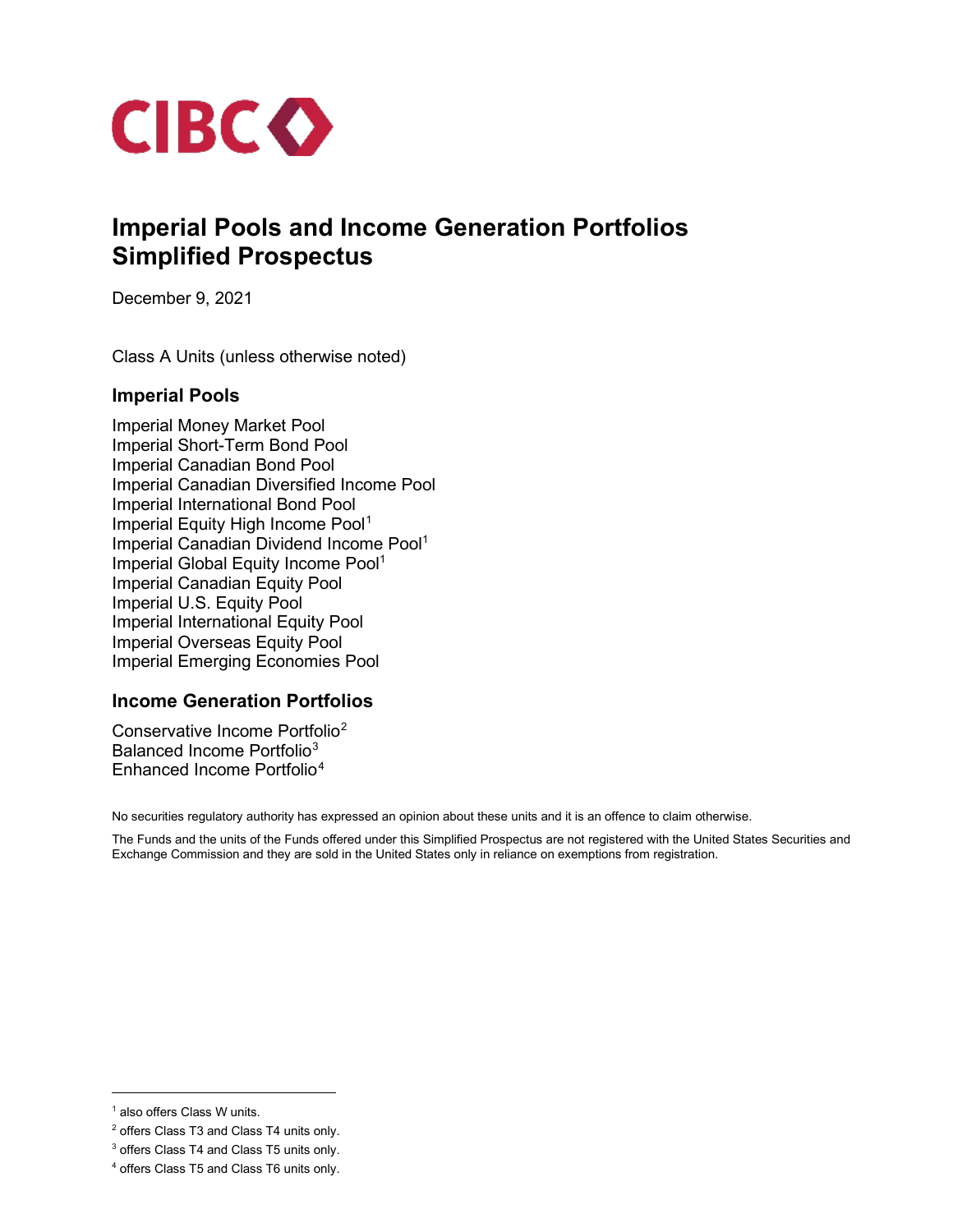# **Table of Contents**

| Specific Information About Each of the Mutual Funds Described in this Document 29 |  |
|-----------------------------------------------------------------------------------|--|

# **Fund Specific Information**

# **Imperial Pools**

# **Income Generation Portfolios**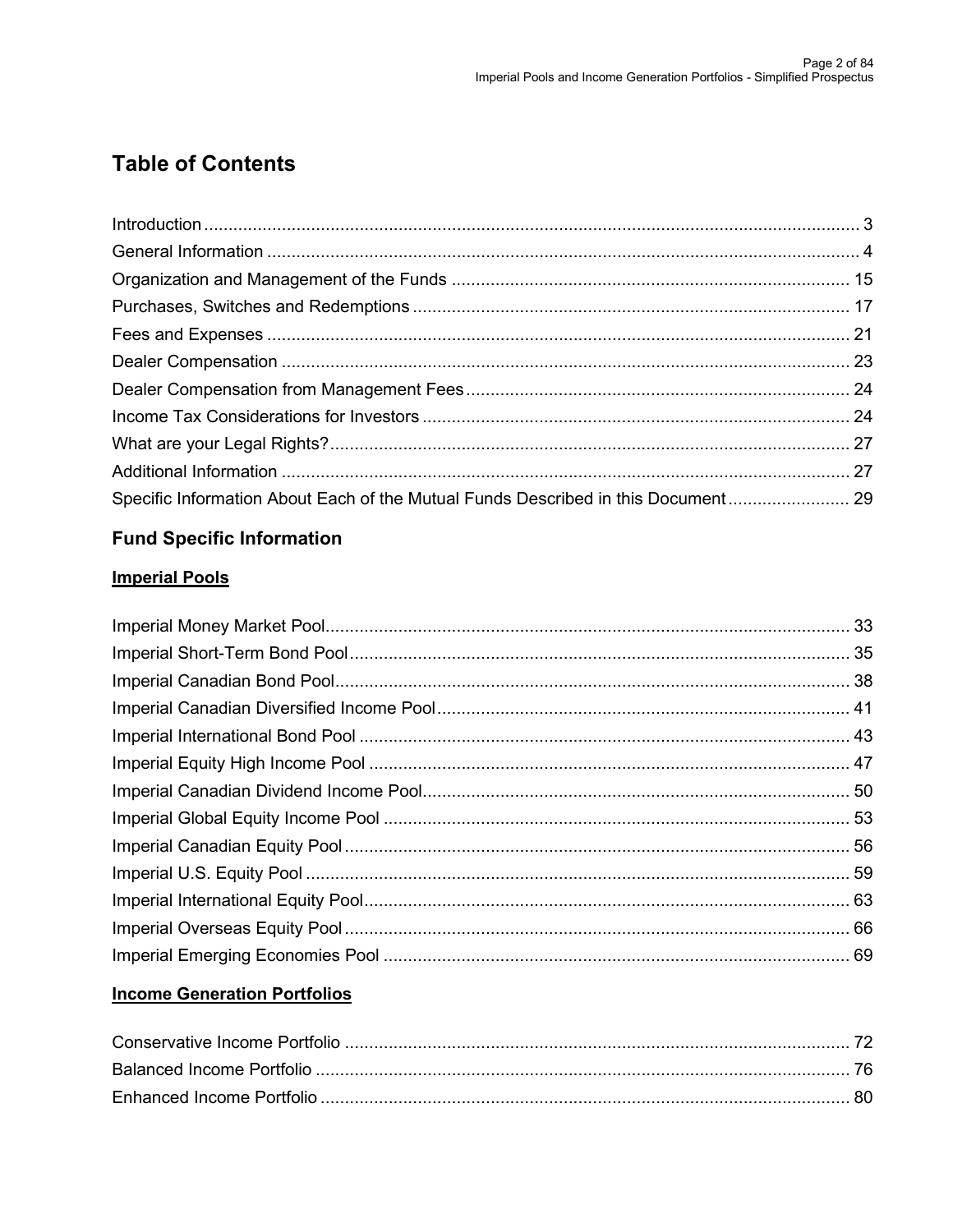# <span id="page-2-0"></span>**Introduction**

In this document, *we*, *us*, *our*, and the *Manager* refer to Canadian Imperial Bank of Commerce (referred to as *CIBC*).

In this document:

- a *Fund* or *Funds* is any or all of the mutual funds described in this Simplified Prospectus;
- a *Pool* or *Pools* refers to any or all of the Imperial Pools described in this Simplified Prospectus;
- a *Portfolio* or *Portfolios* is any or all of the Income Generation Portfolios described in this Simplified Prospectus.

The Portfolios and certain of the Pools invest in units of one or more other mutual funds, which may be managed by us or our affiliates, and are referred to individually as an *Underlying Fund* and collectively as *Underlying Funds*. In this document, mutual funds in general are referred to as a *fund* or *funds*.

Units of the Funds are offered through discretionary investment management services provided by certain subsidiaries of CIBC (referred to as the *Discretionary Managers*). The Discretionary Managers may include CIBC Trust Corporation (referred to as *CIBC Trust*) and CIBC Asset Management Inc. (referred to as *CAMI*). The Discretionary Managers will arrange to purchase, convert, switch, and redeem units of the Funds on behalf of their clients who have entered into discretionary investment management agreements with one of the Discretionary Managers; or on behalf of the Discretionary Manager itself as a fiduciary where it acts in a fiduciary capacity with full discretionary investment management authority with respect to assets it administers in such capacity. Such discretionary investment management agreements or the instrument conferring on the Discretionary Manager such full discretionary investment management authority (as well as law of fiduciaries with respect to such instrument) are both referred to in this document as a "discretionary investment management agreement". The Discretionary Managers are the Funds' registered unitholders for the purposes of receiving all unitholder materials and having the right to vote proxies with respect to units of the Funds. Units of the Funds are also offered to participants in connection with certain products offered by affiliated dealers pursuant to the terms of the account agreements governing such products. We may allow units of the Funds to be offered through other dealers or discretionary managers in the future.

This document contains selected important information to help you make an informed investment decision and to help you understand your rights as an investor.

This document is divided into two parts. The first part (pages 3 to 29) contains general information applicable to all of the Funds. The second part (pages 29 to 83) contains specific information about each of the Funds described in this document.

Additional information about each Fund is available in the Annual Information Form, the most recently filed Fund Facts, the most recently filed audited annual financial statements and any subsequent interim financial reports filed after those annual financial statements, the most recently filed annual management reports of fund performance and any subsequent interim management reports of fund performance filed after that annual management report of fund performance. These documents are incorporated by reference into this document, which means that they legally form part of it as if they were printed as a part of this document.

You can request copies of the above-mentioned documents at no cost:

- from your CIBC advisor, portfolio manager, or investment counsellor;
- by calling us toll-free at [1-888-357-8777;](tel:18883578777) or
- by visiting the CIBC website at [cibc.com/mutualfunds.](http://www.cibc.com/mutualfunds)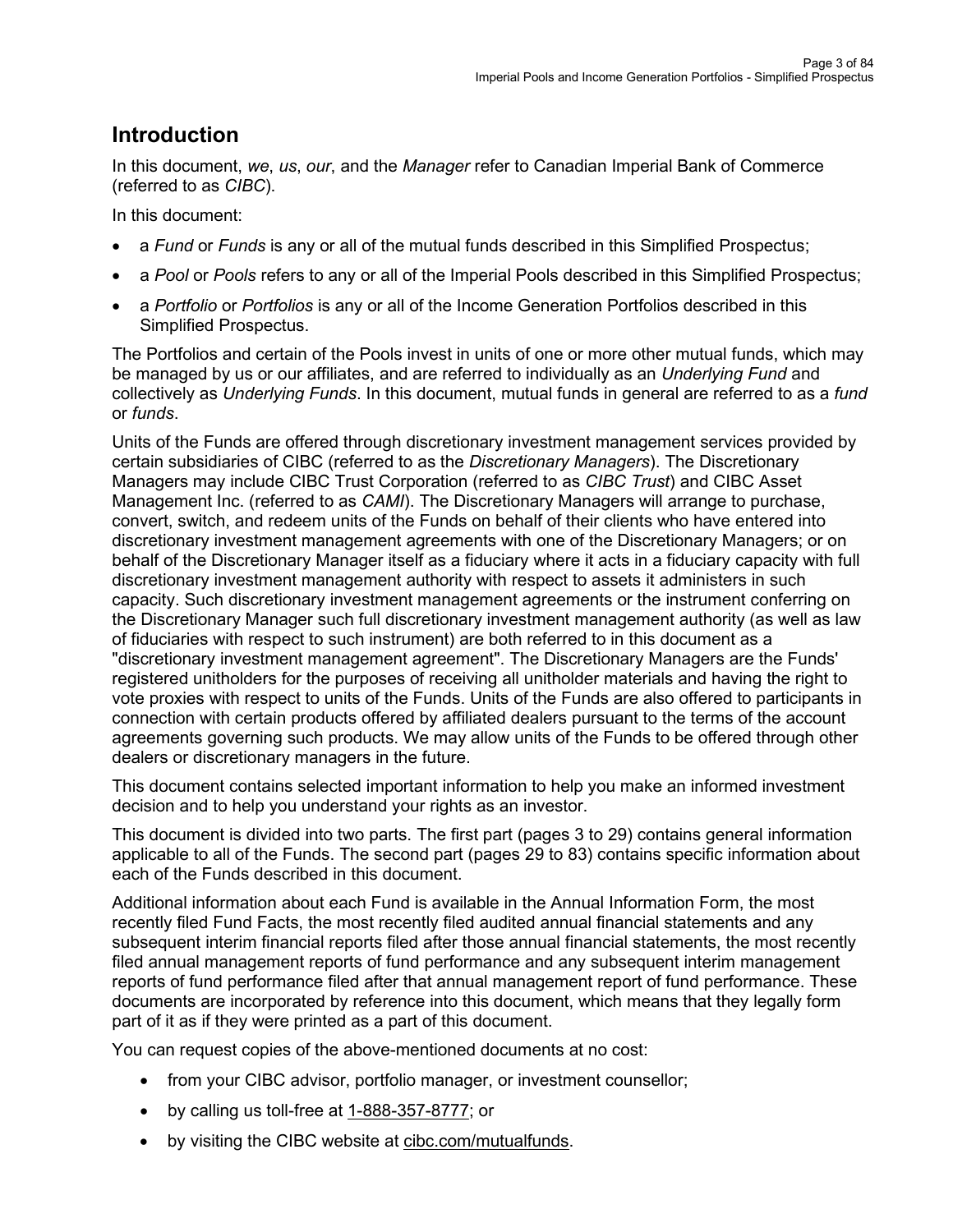These documents, including this Simplified Prospectus, and other information about the Funds are also available at [sedar.com.](http://www.sedar.com/)

# <span id="page-3-0"></span>**General Information**

# **What is a Mutual Fund and What are the Risks of Investing in a Mutual Fund?**

A mutual fund is a pool of investments managed by professional money managers. When units of a Fund are purchased on your behalf, you become a unitholder of the Fund and share in the Fund's income, expenses, gains, and losses in proportion to your interests in the mutual fund.

The benefits of investing in mutual funds include the following:

- *Convenience* Various types of portfolios with different investment objectives requiring only a minimum amount of capital investment are available to satisfy your needs.
- *Professional Management* Experts with the requisite knowledge and resources are engaged to manage the portfolios of the mutual funds.
- *Diversification* Mutual funds invest in a wide variety of securities and industries and sometimes in different countries. This leads to reduced risk exposure and helps in the effort to achieve capital appreciation.
- *Liquidity* you are generally able to redeem your investments at any time.
- *Administration* Recordkeeping, custody of assets, reporting to investors, income tax information, and the reinvestment of distributions are among the administrative matters that are handled, or arranged for, by the investment fund manager.

# **The Risks of Investing in Mutual Funds**

Mutual funds own different types of investments, depending on their investment objectives. The value of the investments a mutual fund owns will vary from day to day, notably reflecting changes in interest rates, economic conditions, and market and company news. As a result, the value of a mutual fund's units may go up and down, and the value of your investment in a mutual fund may be more or less when you redeem it than when you purchased it.

Your investment in a mutual fund is not guaranteed. Unlike bank accounts or guaranteed investment certificates, mutual fund units are not covered by the Canada Deposit Insurance Corporation or any other government deposit insurer. Under exceptional circumstances, a mutual fund may suspend redemptions. We describe these circumstances under *Redemptions – When You May Not be Allowed to Redeem Your Units*.

Different investments have different types and levels of risk. Mutual funds also have different types and levels of risk, depending on the nature of the securities they own.

Risk tolerance will differ among individuals. You need to take into account your own comfort level with risk and the amount of risk suitable for your personal circumstances and investment goals. You should decide whether or not to invest in any of the Funds after careful consideration with your advisor as to the suitability of any of the Funds given its investment objectives and the information set out in this Simplified Prospectus. The Manager does not make any recommendation to you as to the suitability of the Funds for investment.

## **Types of Investment Risks**

The most common risks that can affect the value of your investment in the Funds are described below. Refer to *What are the Risks of Investing in the Fund?* under *Fund Details* section for the principal risks associated with each Fund, as at the date of this document. Funds which invest in any Underlying Fund(s) will also be subject to the risks of those Underlying Fund(s). The Underlying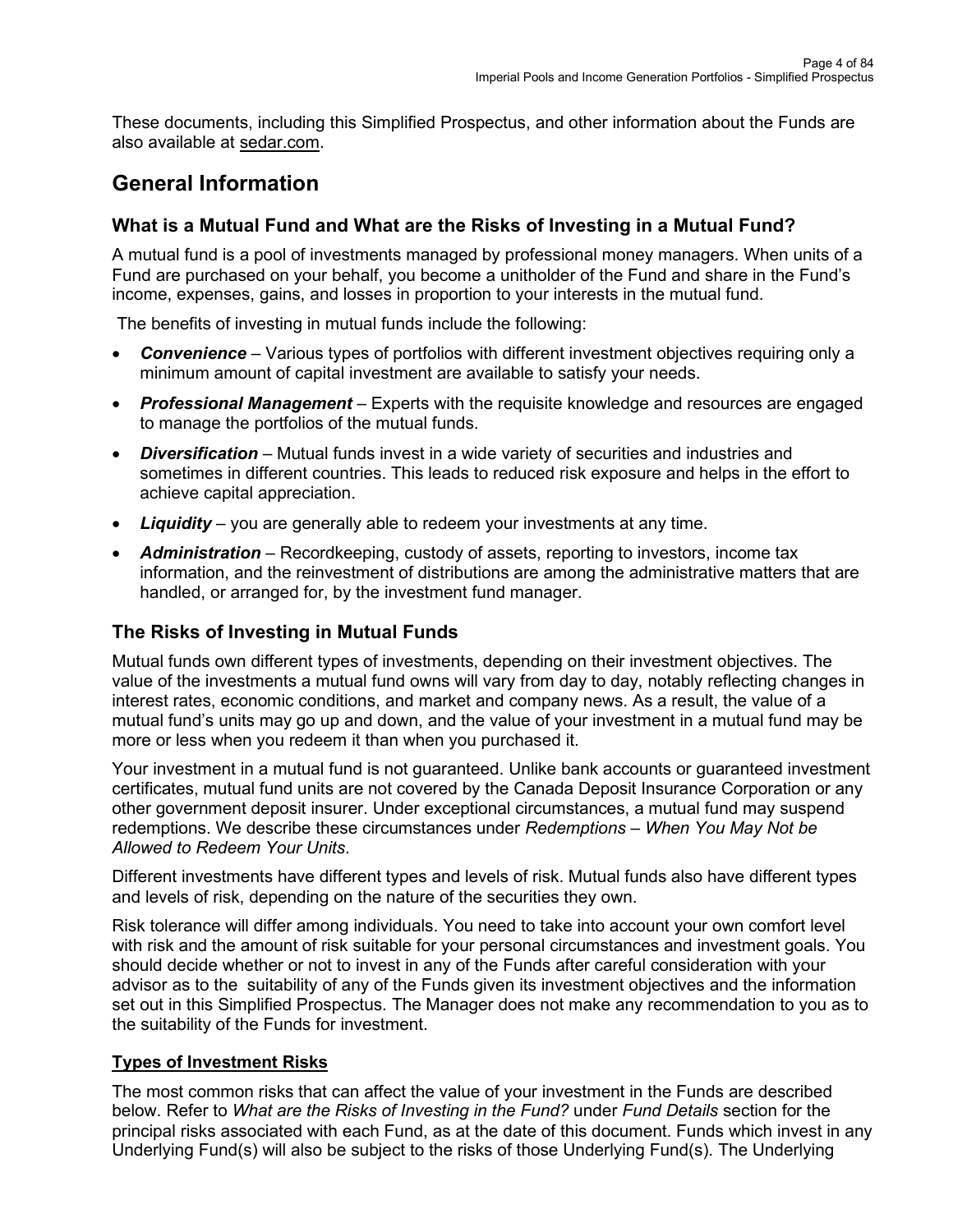Funds may change from time to time. A list of the Underlying Funds is available by calling us toll-free at [1-888-357-8777.](tel:18883578777)

## *Asset-Backed and Mortgage-Backed Securities Risk*

Asset-backed securities are debt obligations that are based on a pool of underlying assets. These asset pools can be made up of any type of receivable such as consumer, student, or business loans, credit card payments, or residential mortgages. Asset-backed securities are primarily serviced by the cash flows of the pool of underlying assets that, by their terms, convert into cash within a finite period. Some asset-backed securities are short-term debt obligations with maturities of one year or less, called asset-backed commercial paper (referred to as *ABCP*). Mortgage-backed securities (referred to as *MBS*) are a type of asset-backed security that is based on a pool of mortgages on commercial or residential real estate.

If there are changes in the market perception of the issuers of these types of securities, or in the creditworthiness of the parties involved, or if the market value of the underlying assets is reduced, the value of the securities may be affected. In addition, there is a risk that there may be a mismatch in timing between the cash flow of the underlying assets backing the securities and the repayment obligation of the security upon maturity.

Concerns about the ABCP market may also cause investors who are risk averse to seek other shortterm, cash equivalent investments. This means that the issuers will not be able to sell new ABCP upon the maturity of existing ABCP ("roll" their ABCP), as they will have no investors to buy their new issues. This may result in the issuer being unable to pay the interest and principal of the ABCP when due.

In the case of MBS, there is also a risk that there may be a drop in the interest rate charged on the mortgages, a mortgagor may default on its obligation under a mortgage, or there may be a drop in the value of the commercial or residential real estate secured by the mortgage.

## *Capital Depreciation Risk*

Some Funds aim to generate or maximize income while attempting to preserve capital. In certain situations, such as periods of declining markets or changes in interest rates, a Fund's net asset value (referred to as *NAV*) could be reduced such that it is unable to preserve capital. In these circumstances, a Fund's distributions may include a return of capital, and the total amount of any returns of capital made by a Fund in any year may exceed the amount of the net unrealized appreciation in a Fund's assets for the year and may exceed any return of capital received by the Fund from the underlying investments. This may reduce a Fund's NAV and its ability to generate future income.

## *Class Risk*

Some Funds offer multiple classes of units. Each class of units has its own fees and expenses, which each Fund tracks separately. However, if a class of units of a Fund is unable to pay its fees and expenses using its proportionate share of the Fund's assets, the Fund's other classes are legally responsible for making up the difference. This could lower the other classes' investment returns.

#### *Commodity Risk*

Some Funds may invest in commodities (e.g., silver and gold) or in securities, the underlying value of which depends on the price of commodities, such as natural resource and agricultural issuers, and some Funds may obtain exposure to commodities using derivatives. The Fund's value will be influenced by changes in the price of the commodities, which tend to be cyclical and can move dramatically in a short period of time. In addition, new discoveries or changes in government regulations can affect the price of commodities.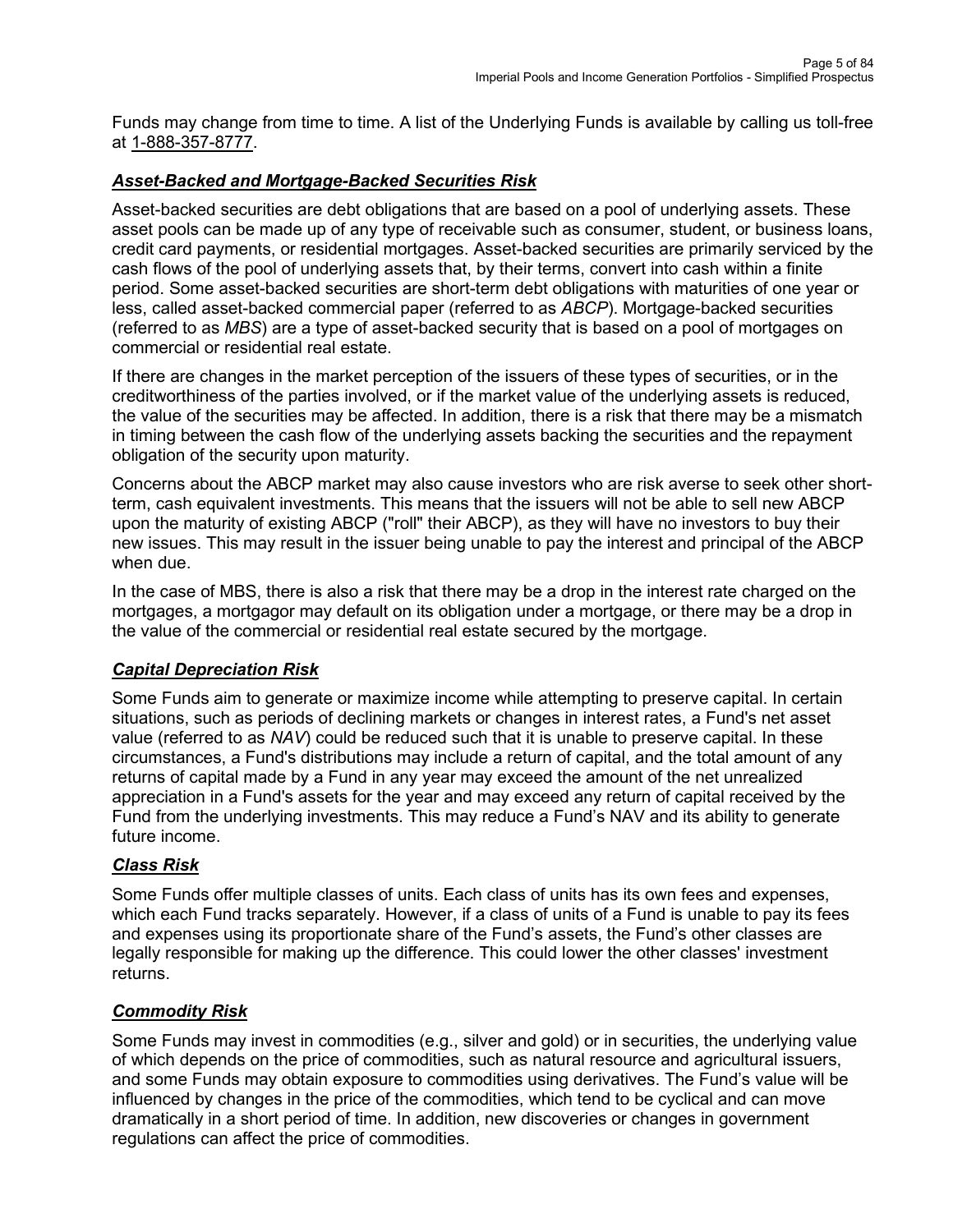## *Concentration Risk*

Generally, a Fund will not invest more than 10% of its NAV in any one issuer unless otherwise permitted by securities legislation. In the event that a Fund invests or holds a higher concentration of assets in, or exposure to, a single issuer (including government and government-guaranteed issuers), the Fund offers less diversification, which could have an adverse effect on its returns. By concentrating investments on fewer issuers or securities, there may be increased volatility in a Fund's unit price and there may be a decrease in its liquidity.

## *Cybersecurity Risk*

With the increased use of technologies such as the Internet to conduct business, the Manager and each of the Funds are susceptible to operational, information security, and related risks. In general, cyber incidents can result from deliberate attacks or unintentional events. Cyber attacks include, but are not limited to, gaining unauthorized access to digital systems (e.g., through "hacking" or malicious software coding) for purposes of misappropriating assets or sensitive information, corrupting data, or causing operational disruption. Cyber attacks may also be carried out in a manner that does not require gaining unauthorized access, such as causing denial-of-service attacks on websites (i.e., efforts to make network services unavailable to intended users).

Cyber incidents affecting the Funds, the Manager or the Funds' service providers (including, but not limited to, the portfolio advisor, portfolio sub-advisors, custodian and sub-custodians) have the ability to cause disruptions and impact each of their respective business operations, potentially resulting in financial losses, interference with the Funds' ability to calculate their NAV, impediments to trading, the inability of unitholders to transact business with the Funds and the inability of the Funds to process transactions, including redemptions. Similar adverse consequences could result from cyber incidents affecting the issuers of securities in which the Funds invest and counterparties with which the Funds engage in transactions.

Cybersecurity breaches could cause the Manager or the Funds to be in violation of applicable privacy and other laws, and incur regulatory fines, penalties, reputational damage, additional compliance costs associated with the implementation of any corrective measures, and/or financial loss. In addition, substantial costs may be incurred to prevent any cyber incidents in the future.

While the Manager has established business continuity plans in the event of, and risk management systems to prevent, such cyber incidents, inherent limitations exist in such plans and systems including the possibility that certain risks have not been identified. Furthermore, although the Manager has vendor oversight policies and procedures, the Manager cannot control the cyber security plans and systems of the Funds' service providers, the issuers of securities in which the Fund invest or any other third parties whose operations may affect the Funds or their unitholders. As a result, the Funds and their unitholders could be negatively affected.

## *Deflation Risk*

Deflation risk occurs when the general level of prices falls. In the event deflation occurs, the interest payments on real return bonds would shrink and the principal of the real return bonds held in a Fund would be adjusted downward.

## *Derivatives Risk*

A derivative is a financial instrument whose value is derived from the value of an underlying variable, usually in the form of a security or asset. Derivatives can be traded on exchanges or over-thecounter with other financial institutions, known as counterparties. There are many different kinds of derivatives, but derivatives usually take the form of an agreement between two parties to buy or sell an asset, such as a basket of stocks or a bond, at a future time for an agreed upon price.

Some common types of derivatives a Fund may use include: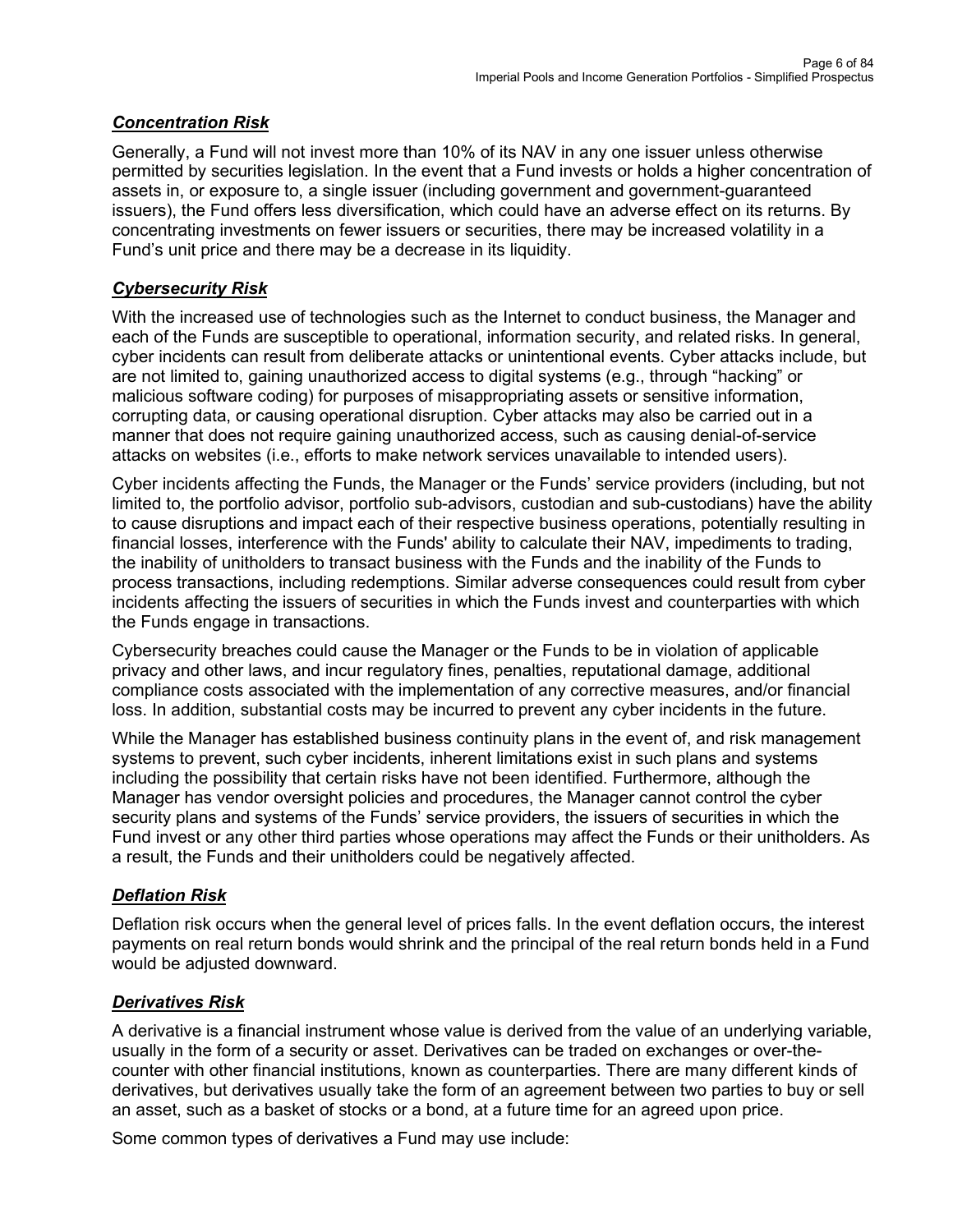Futures contracts: an exchange-traded contract involving the obligation of the seller to deliver and the buyer to receive certain assets (or a money payment based on the change in value of certain assets or an index) at a specified time.

Forward contracts: a private (i.e. over-the-counter) contract involving the obligation of the seller to deliver and the buyer to receive certain assets (or a money payment based on the change in value of certain assets or an index) at a specified time.

Options: an exchange-traded or private (i.e. over-the-counter) contracts involving the right of a holder to sell (referred to as a *put*) or buy (referred to as a *call*) certain assets (or a money payment based on the change in value of certain assets or an index) from another party at a specified price within a specified time period.

Swaps: a private (i.e. over-the-counter) contract between two parties used to exchange periodic payments in the future based on a formula to which the parties have agreed. Swaps are generally equivalent to a series of forward contracts packaged together.

The Funds may use derivatives for two purposes: hedging and effective exposure (non-hedging).

### *Hedging*

Hedging means protecting against changes in the level of security prices, currency exchange rates, or interest rates that negatively affect the price of securities held in a Fund.

There are costs associated with hedging as well as risks, as mentioned under Effective Exposure (Non-Hedging).

### *Effective Exposure (Non-Hedging)*

Effective exposure means using derivatives, such as futures, forwards, options, swaps, or similar instruments, instead of investing in the actual underlying investment. A Fund might do this because the derivative may be cheaper, it may be sold more quickly and easily, it may have lower transaction and custodial costs, or because it can make the portfolio more diversified. However, effective exposure does not guarantee that a Fund will make money.

The use of derivatives carries numerous risks including:

- there is no guarantee the hedging or non-hedging strategy will be effective and achieve the intended effect;
- derivatives entered into for hedging purposes may expose a Fund to losses if the derivative does not correlate with the underlying security or asset they were designed to hedge. Hedging may also reduce the opportunity for gains if the value of the hedged investment rises, because the derivative could incur an offsetting loss. Hedging may also be costly or difficult to implement;
- there is no guarantee that a Fund will be able to find an acceptable counterparty willing to enter into a derivative contract;
- certain derivatives traded over-the-counter are contracted between a Fund and a counterparty. It is possible that the other party in a derivative contract (referred to as the *counterparty*) may not be able to fulfill a promise to buy or sell the derivative, or settle the transaction, which could result in a loss to a Fund. Also, many counterparties are financial institutions such as banks and broker-dealers and their creditworthiness (and ability to pay or perform) may be negatively impacted by factors affecting financial institutions generally. In addition, a Fund may engage in cleared specified derivatives with certain counterparties that do not have a "designated rating" under NI 81-102, which may increase the risk that such counterparty may fail to perform its obligations, resulting in a loss to a Fund;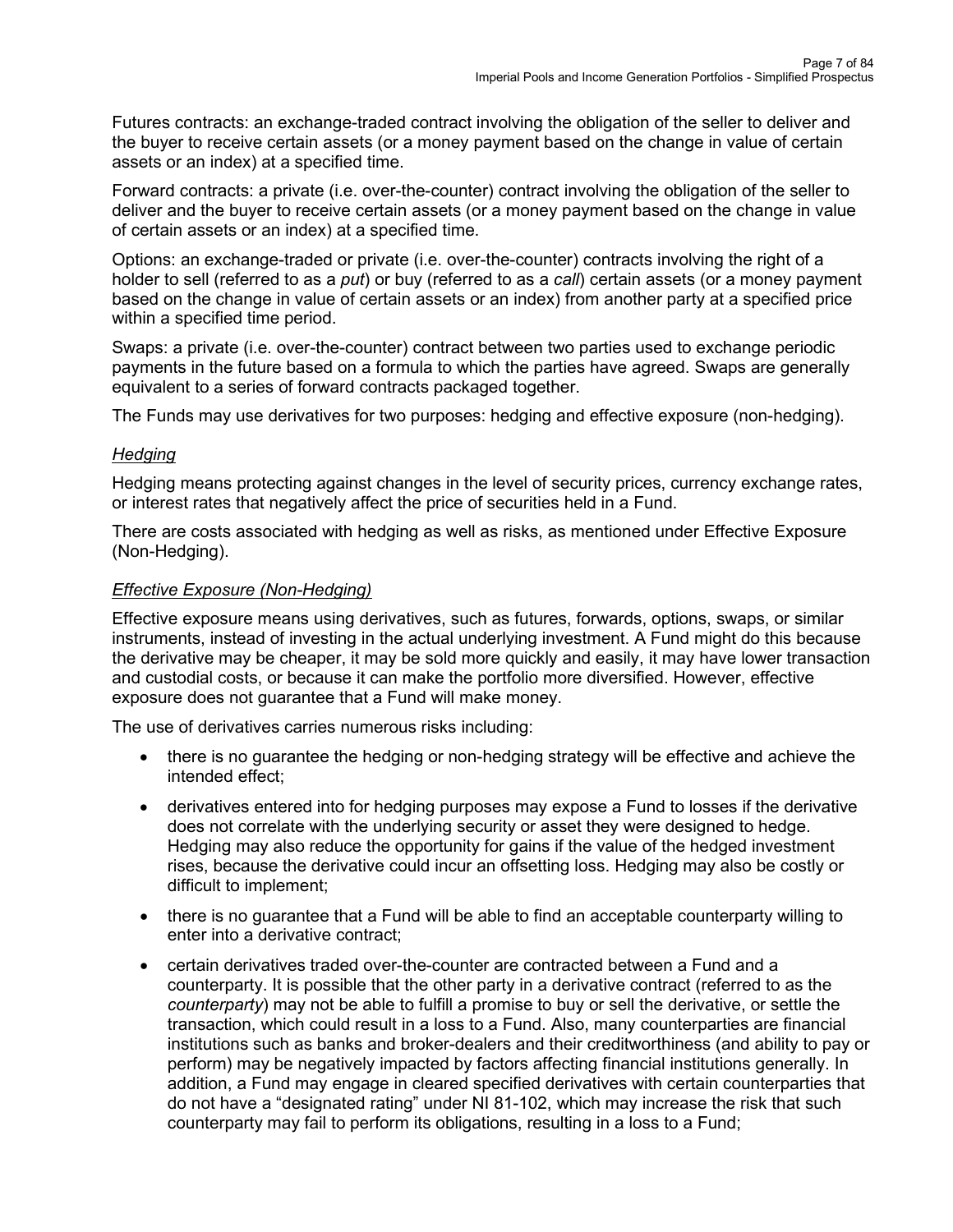- when entering into a derivative contract, a Fund may be required to provide margin or collateral to the counterparty, which exposes a Fund to the credit risk of the counterparty. If the counterparty becomes insolvent, a Fund could lose its margin or its collateral or incur expenses to recover;
- the use of futures or other derivatives can amplify a gain, but can also amplify a loss, which can be substantially more than the initial margin of collateral deposited by a Fund;
- many derivatives, particularly those that are privately negotiated, are complex and often valued subjectively. Improper valuations can result in increased cash payment requirements to counterparties or a loss of value to a Fund;
- derivatives can drop in value just as other investments can drop in value;
- the price of the derivative may change more than the price of the underlying security or asset;
- derivative prices can be affected by factors other than the price of the underlying security or asset; for example, some investors may speculate in the derivative, driving the price up or down;
- if trading in a substantial number of stocks in an index is interrupted or stopped, or if the composition of the index changes, it could adversely affect derivatives based on that index;
- it may be difficult to unwind a futures, forward, or option position because the futures or options exchange has imposed a temporary trading limit, or because a government authority has imposed restrictions on certain transactions;
- there is no assurance that a liquid market will always exist when a Fund wants to buy or sell. This risk may restrict a Fund's ability to realize its profits or limit its losses;
- derivatives traded on certain foreign markets may be harder to price and/or close out than those traded in Canada;
- where the derivatives contract is a commodity futures contract, a Fund will endeavor to settle the contract with cash or an offsetting contract. There is no guarantee a Fund will be able to do so. This could result in a Fund having to make or take delivery of the commodity;
- the regulation of derivatives is a rapidly changing area of law and is subject to modification by government and judicial action. The effect of any future regulatory changes may make it more difficult, or impossible, for a Fund to use certain derivatives; and
- the *Income Tax Act* (Canada) (referred to as the *Tax Act*), or its interpretation, may change in respect of the tax treatment of derivatives.

Certain types of derivatives (e.g. certain swaps) are required to be cleared through a central counterparty. Central clearing is designed to reduce counterparty credit risk and increase liquidity compared to over-the-counter swaps, but it does not eliminate those risks completely. With cleared swaps, there is also a risk of notional loss by the Fund of its initial and variation margin deposits in the event of bankruptcy of the futures commission merchant, an individual or organization that both (i) solicits or accepts offers to buy or sell futures contracts, options on futures, off exchange foreign exchange contracts or swaps and (ii) accepts money or other assets from customers to support such orders with which the Fund has a notional open position in a swap contract. With cleared swaps, the Fund may not be able to obtain as favourable terms as it would be able to negotiate for a bilateral, uncleared swap. In addition, central counterparties and futures commission merchants generally can require termination of existing cleared swap transactions at any time, and can also require increases in margin above the margin that is required at the initiation of the swap agreement.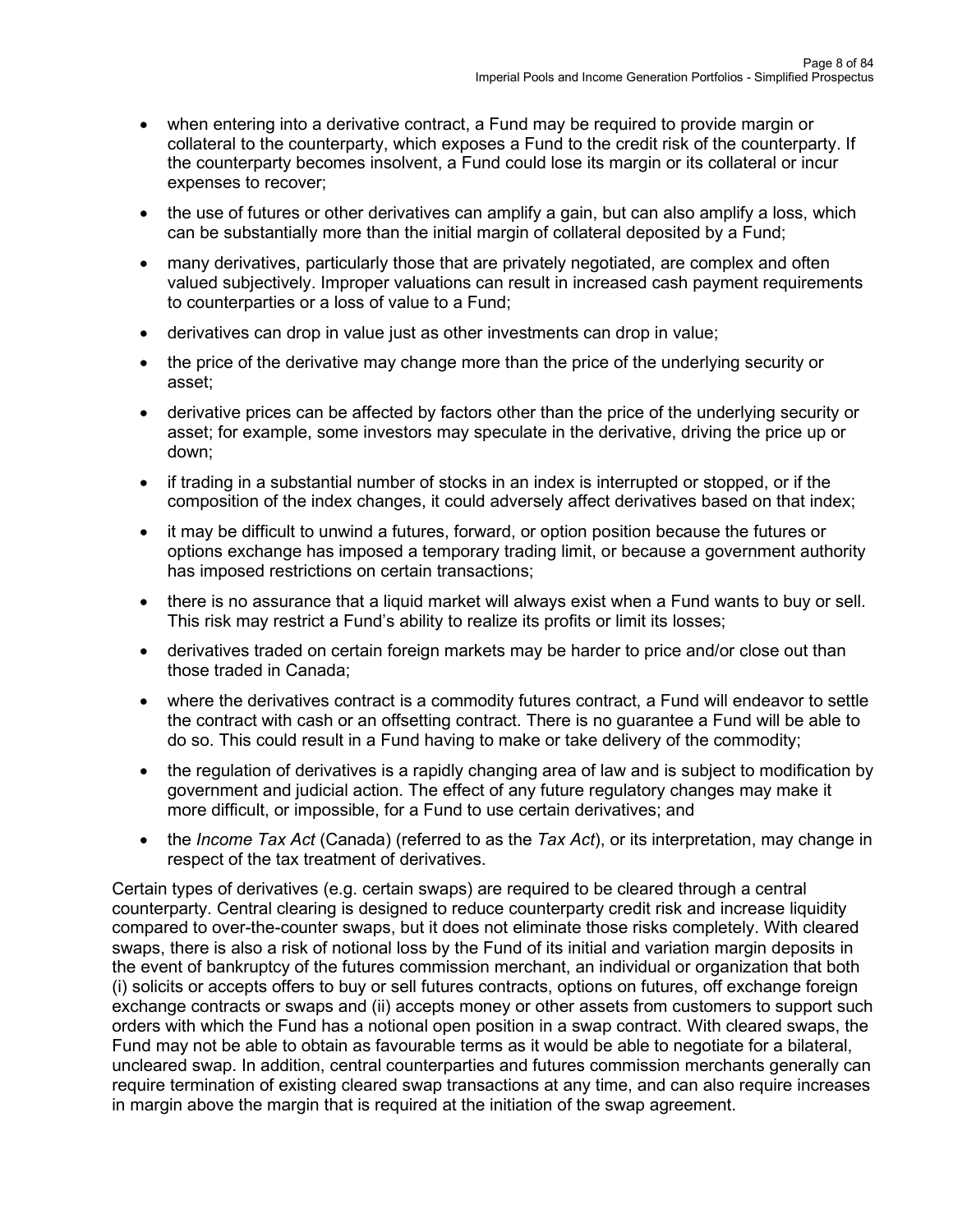The use of derivatives by a Fund or Underlying Fund may also have a tax impact on the Fund. The timing and character of income, gains or losses from these strategies could impair the ability of the Portfolio Advisor to use derivatives when it wishes to do so.

## *Emerging Markets Risk*

The risks of foreign investments are usually greater in emerging markets. An emerging market includes any country that is defined as emerging or developing by the World Bank, the International Finance Corporation, or the United Nations or any country that is included in the MSCI Emerging Markets Index. The risks of investing in an emerging market are greater because such markets tend to be less developed.

Many emerging markets have histories of, and continue to present the risk of, hyper-inflation and currency devaluations versus the dollar, which adversely affects returns to Canadian investors. In addition, the securities markets in many of these countries have far lower trading volumes and less liquidity than those in developed markets. Because these markets are so small, investments in them may suffer sharper and more frequent price changes or long-term price depression due to adverse publicity, investor perceptions, or the actions of a few large investors. In addition, traditional measures of investment value used in Canada, such as price-to-earnings ratios, may not apply to certain small markets.

A number of emerging markets have histories of instability and upheaval in internal politics that could increase the chances that their governments would take actions that are hostile or detrimental to private enterprises or foreign investments. Certain emerging markets may also face other significant internal or external risks including the risk of war or civil conflicts. Governments in many emerging market countries participate to a significant degree in their economies and securities markets, which may impair investment and economic growth.

# *Equity Risk*

Equity securities, such as common stock, and equity-related securities, such as convertible securities and warrants, rise and fall with the financial well-being of the companies that issue them. The price of a share is also influenced by general economic, industry, and market trends. When the economy is strong, the outlook for many companies will be positive, and share prices will generally rise, as will the value of the Funds that own these shares. On the other hand, share prices usually decline with a general economic or industry downturn. There is the chance that a Fund may select stocks that underperform the markets or that underperform another mutual fund or other investment products with similar investment objectives and investment strategies.

# *Exchange-Traded Fund Risk*

A Fund may invest in a mutual fund whose securities are listed for trading on an exchange (referred to as *an exchange-traded fund or ETF*). ETF investments may include stocks, bonds, commodities, and other financial instruments. Some ETFs, known as index participation units (referred to as *IPUs*), attempt to replicate the performance of a widely-quoted market index. Not all ETFs are IPUs. ETFs and their underlying investments are subject to the same general types of investment risks as mutual funds, including those that are outlined in this Simplified Prospectus. An ETF's risks will be dependent on its structure and underlying investments. ETF units may trade below, at, or above their respective NAV per unit. The trading price of ETF units may fluctuate in accordance with changes in the ETF's NAV per unit, as well as the market supply and demand on the respective stock exchanges on which they trade.

# *Fixed Income Risk*

One risk of investing in fixed income securities, such as bonds, is that the issuer of the security could have its credit risk downgraded or that it could default by failing to make scheduled interest and/or principal payments when due. This is generally referred to as "*credit risk*". The degree of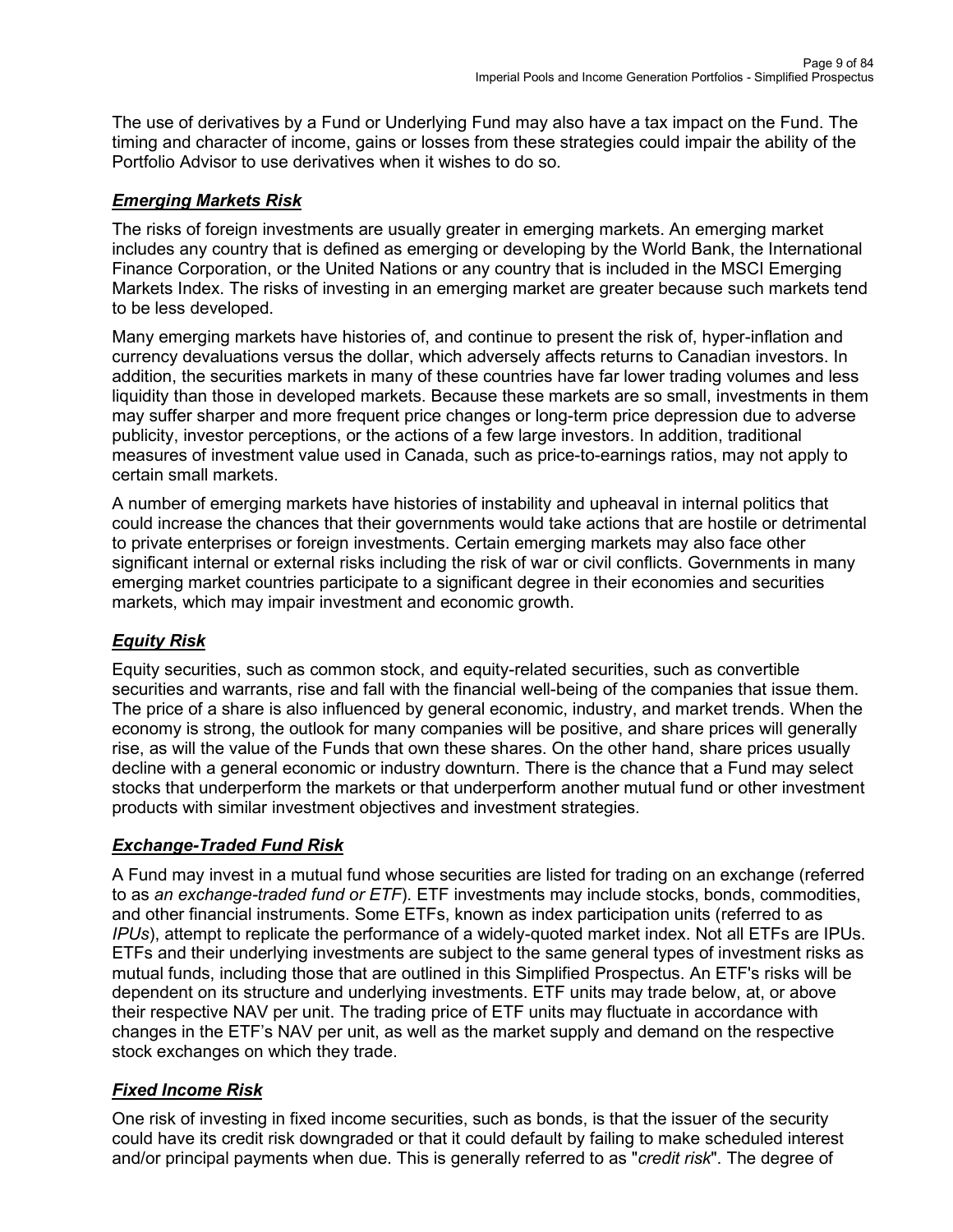credit risk will depend not only on the issuer's financial condition, but also on the terms of the bonds in question. Securities issued by issuers that have a low credit rating are considered to have a higher credit risk than securities issued by issuers with a high credit rating. A mutual fund may reduce credit risk by investing in senior bonds, which have a claim prior to junior obligations and equity of the issuer in the event of bankruptcy. Credit risk may also be minimized by investing in bonds that have specific assets pledged to the lender during the term of the debt.

Prices of fixed income securities generally increase when interest rates decline, and decrease when interest rates rise. This risk is known as "interest rate risk". Prices of longer-term fixed income securities generally fluctuate more in response to interest rate changes than do shorter-term securities.

Mutual funds that invest in convertible securities also carry interest rate risk. These securities provide a fixed income stream, so their value varies inversely with interest rates, just like bond prices. Convertible securities are generally less affected by interest rate fluctuations than bonds because they can be converted into common shares.

## *Floating Rate Loan Risk*

The following risks are associated with investments in floating rate loans:

## *Illiquidity*

The liquidity of floating rate loans, including the volume and frequency of secondary market trading in such loans, varies significantly over time and among individual floating rate loans and trading in floating rate loans may exhibit wide bid/ask spreads and extended trade settlement periods. For example, if the credit quality of a floating rate loan declines unexpectedly and significantly, secondary market trading in that floating rate loan can also decline for a period of time. During periods of infrequent trading, valuing a floating rate loan can be difficult, and buying and selling a floating rate loan at an acceptable price can be difficult and may take more time. A loss can result if a floating rate loan cannot be sold at the time, or at the price, that the mutual fund would prefer.

## *Insufficient Collateral*

Floating rate loans are often secured by specific collateral of the borrower. The value of the collateral can decline, be insufficient to meet the obligations of the borrower or be difficult to liquidate. As a result, a floating rate loan may not be fully collateralized and can decline significantly in value. In the event of the bankruptcy of a borrower, a Fund could experience delays or limitation with respect to its ability to realize benefits of any collateral securing the loan.

## *Legal and Other Expenses*

In order to enforce its rights in the event of default, bankruptcy or similar situation, a Fund may be required to retain legal or similar counsel. In addition, a Fund may be required to retain legal counsel to acquire or dispose of a loan. This may increase a Fund's operating expenses and adversely affect its NAV.

## *Limitations on Assignment*

Floating rate loans are generally structured and administered by a financial institution that acts as the agent of the lenders participating in the floating rate loan. Floating rate loans may be acquired directly through the agent, as an assignment from another lender who holds a direct interest in the floating rate loan, or as a participation interest in another lender's portion of the floating rate loan. Assignments typically require the consent of the borrower and the agent. If consent is withheld, a Fund will be unable to dispose of a loan which could result in a loss or lower return for a Fund. A participation interest may be acquired without consent of any third parties.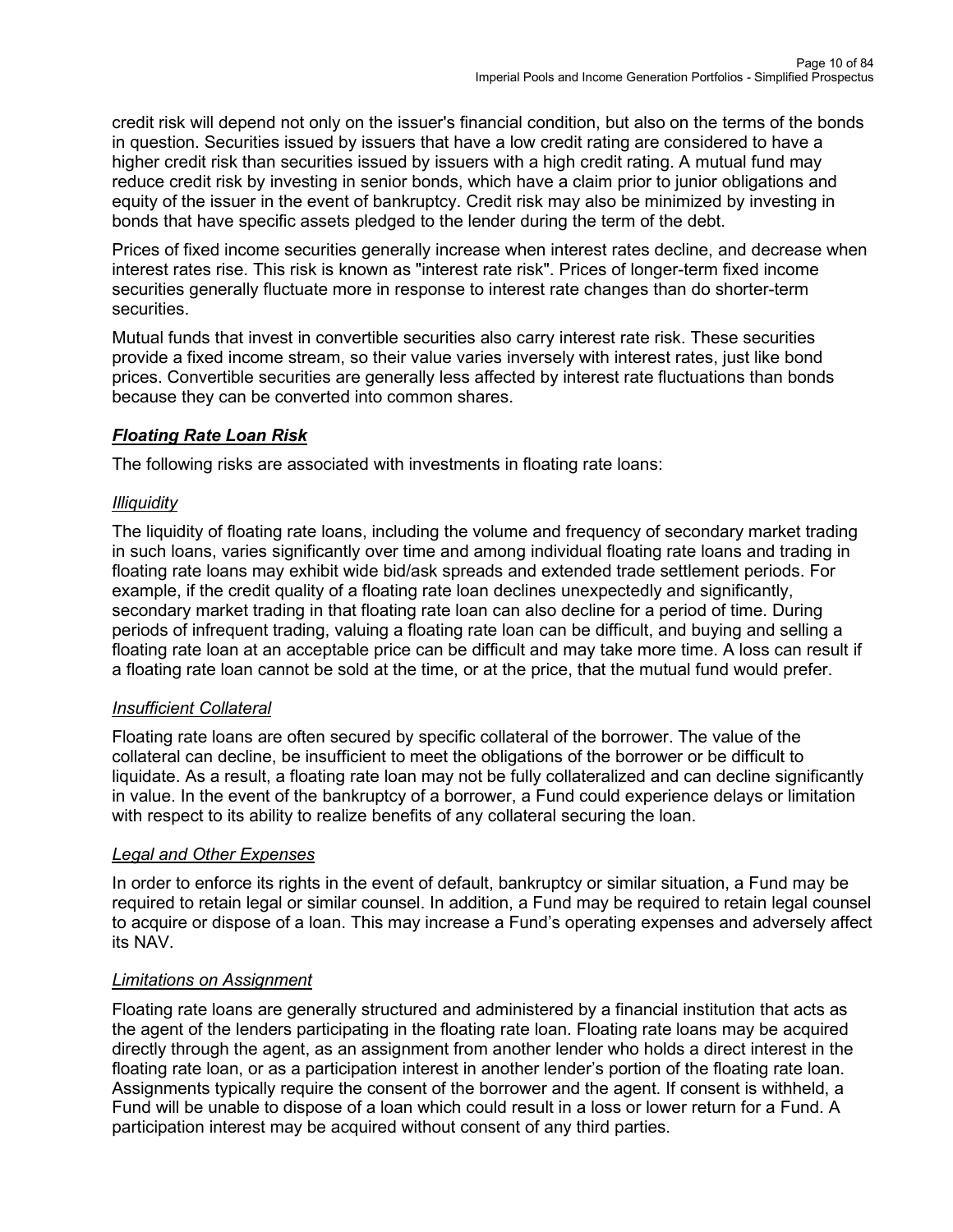### *Lower Credit Quality*

Floating rate loans are typically below investment-grade quality and have below investment-grade credit ratings generally associated with assets having high risk and speculative characteristics. The credit ratings of loans may be lowered if the financial condition of the borrower changes. Credit ratings assigned by rating agencies are based on a number of factors and may not reflect the issuer's current financial condition or the volatility or liquidity of the loan. In addition, the value of lower rated loans can be more volatile due to increased sensitivity to adverse borrower, political, regulatory, market, or economic developments. An economic downturn generally leads to a higher non-payment rate, and a loan may lose significant value before default occurs.

### *Ranking*

Floating rate loans may be made on a subordinated and/or unsecured basis. Due to their lower standing in the borrower's capital structure, these loans can involve a higher degree of overall risk than senior loans of the same borrower.

### *Foreign Currency Risk*

The Funds may invest in securities denominated or traded in currencies other than the Canadian dollar. The value of these securities will be affected by changes in foreign currency exchange rates. Generally, when the Canadian dollar rises in value against a foreign currency, your investment is worth fewer Canadian dollars. Conversely, when the Canadian dollar decreases in value against a foreign currency, your investment is worth more Canadian dollars. Thus, "foreign currency risk", gives rise to the possibility that a stronger Canadian dollar will reduce returns for Canadians investing outside of Canada and, that a weaker Canadian dollar will increase returns for Canadians investing outside of Canada.

## *Foreign Market Risk*

Some mutual funds may take advantage of investment opportunities available in other countries because foreign market securities offer broader diversification than an investment made only in Canada since the price movement of securities traded on foreign markets tends to have a low correlation with the price movement of securities traded in Canada. Foreign investments, however, may involve special risks not applicable to Canadian and U.S. investments that may increase the chance that a Fund will lose money.

The economies of certain foreign markets may rely heavily on particular industries or foreign capital, and may be more vulnerable to diplomatic developments, the imposition of economic sanctions against a particular country or countries, changes in international trading patterns, trade barriers, and other protectionist or retaliatory measures.

Investments in foreign markets may be adversely affected by governmental actions, such as the imposition of capital controls, nationalization of companies or industries, expropriation of assets, or the imposition of punitive taxes. Like other investment companies and business organizations, a Fund could be adversely affected if a participating country withdraws from, or other countries join, economic or currency unions.

The governments of certain countries may prohibit or impose substantial restrictions on foreign investment in their capital markets or in certain industries. Any of these actions could severely affect security prices, impair a Fund's ability to purchase or sell foreign securities or transfer its assets or income back into Canada, or otherwise adversely affect its operations.

Other foreign market risks include foreign exchange fluctuations and controls, difficulties in pricing securities, defaults on foreign government securities, difficulties in enforcing favourable legal judgments in foreign courts, different accounting standards, and political and social instability. Governance and legal frameworks remedies available to investors in certain foreign countries may be less extensive than those available to investors in Canada or other foreign countries.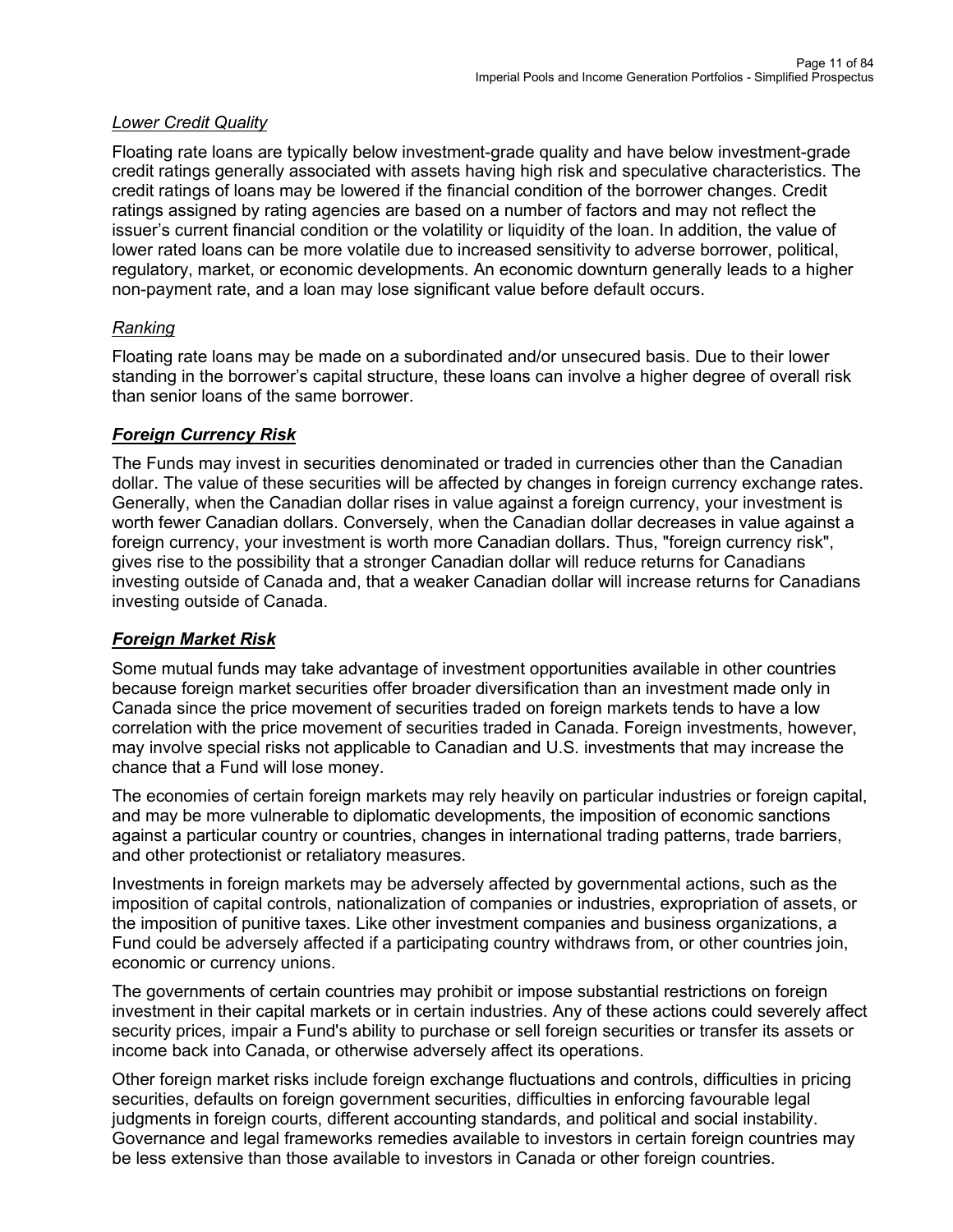Since there may be fewer investors and a smaller number of shares traded each day on some foreign exchanges, it may be difficult for a Fund to buy and sell securities on certain exchanges. In addition, prices of foreign securities may fluctuate more than prices of securities traded in Canada.

## *General Market Risk*

General market risk is the risk that markets will go down in value, including the possibility that those markets will go down sharply and unpredictably. Several factors can influence market trends, such as economic developments, changes in interest rates, political changes, and catastrophic events, such as pandemics or disasters which occur naturally or are exacerbated by climate change. The COVID-19 pandemic and the restrictions imposed by governments around the world to limit its spread have disrupted the global economy and financial markets in unprecedented and unpredictable ways. COVID-19 or any other disease outbreak may adversely affect the performance of the Funds. The Funds, like all investments, are subject to general market risk.

## *Index Risk*

Some Funds may seek to have all or a portion of their returns linked to the performance of an index. Funds that track an index invest in the same securities and in approximately the same proportion as the market index being tracked. As a result, the NAV of a Fund that is managed to track an index will fluctuate in approximately the same proportion as the index.

However, because of their size and/or investment objectives, Funds that are managed to track an index may not always be able to hold the same securities in the same proportion as the market index. There are two other commonly used forms of index tracking:

## *Optimization*

Optimization is the identification of the securities that would likely provide a return that is closest to the return of the index being tracked. Rather than holding the same securities in the same proportion, optimization allows a Fund to hold fewer securities in larger proportions versus the index, while at the same time tracking the performance of the market index.

## *Effective Exposure*

Effective exposure is the use of securities and derivative instruments, such as futures, forward contracts, or similar instruments, instead of the actual underlying investment. The value of that instrument is based on, or derived from, the value of the market index or an underlying asset included in the index at the time the contract is bought or sold. As a result, effective exposure allows a Fund that is managed to track the performance of the market index to do so, while not requiring it to hold the actual securities.

The net result is similar, regardless of whether a Fund that is managed to track an index holds the same securities in the same proportion as the market index or uses optimization or effective exposure.

In trying to track and match the return of an index, a Fund may incur certain costs in managing the Fund's portfolio of assets, including costs associated with optimization or effective exposure. Fund performance is also affected by management fees and operating costs. As a result, the performance of a Fund that is managed to track an index may not be identical to that of the index being tracked.

Mutual funds are generally prohibited from investing more than 10% of their NAV in the securities of any one issuer. Funds that are managed to track an index, however, may invest more than 10% of their NAV in securities of any one issuer in order to satisfy their investment objectives and more accurately track an index in accordance with the rules of the Canadian securities regulatory authorities.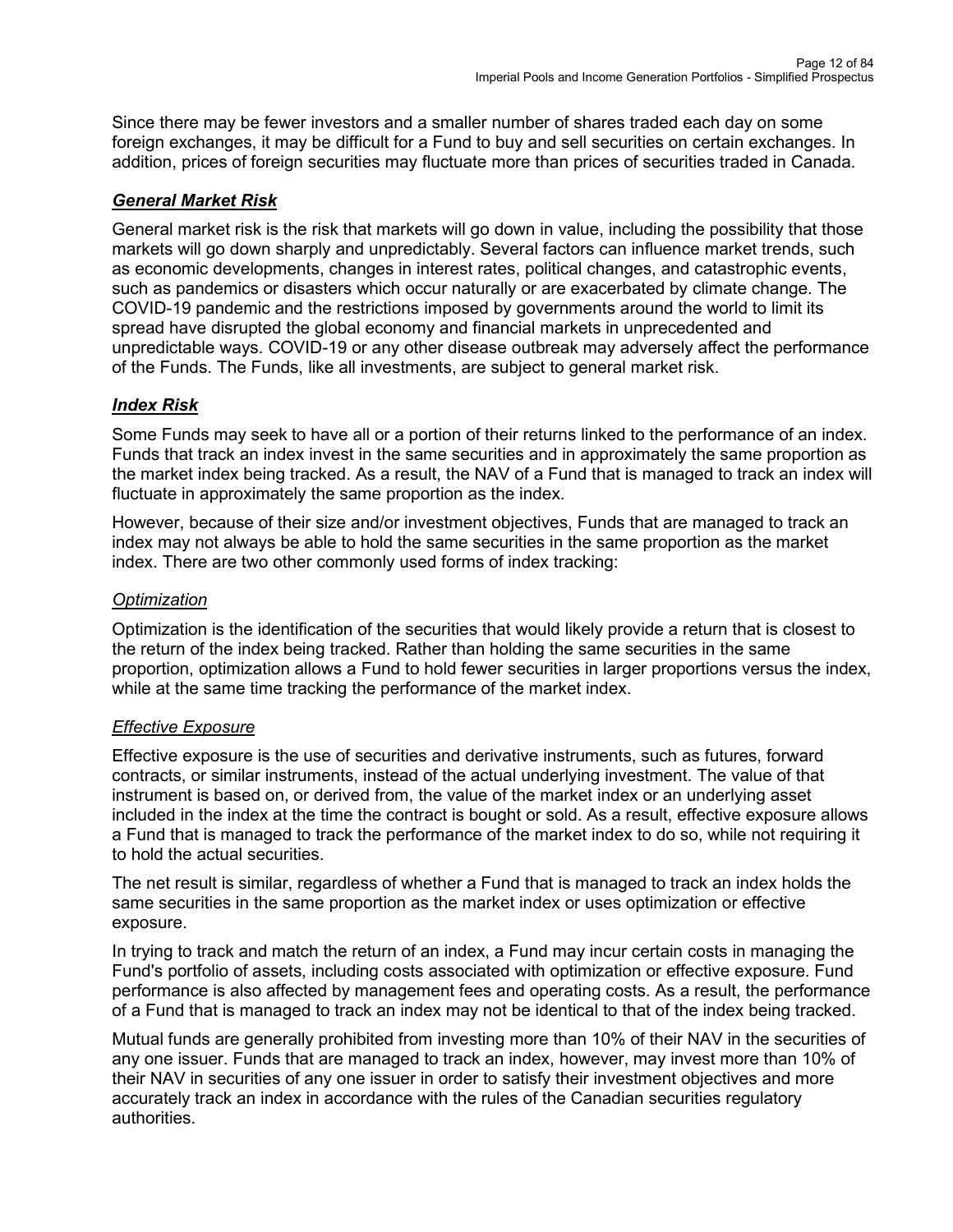When a greater proportion of a Fund's NAV is exposed to a single issuer, any increase or decrease in the value of that issuer will have a greater impact on a Fund's NAV and total return.

Therefore, a Fund, or a component of a Fund's overall portfolio, that is managed to track an index could be more volatile than an actively managed Fund that is limited to investing no more than 10% of its NAV in securities of any one issuer. A Fund that is managed to track an index that concentrates its investments could have greater fluctuations in value than Funds with broader diversification. The more an index fund concentrates its assets in any one issuer, the more volatile and less diversified it may be which can affect its ability to satisfy redemption requests.

There is also a risk that the securities or weighting of the securities that constitute an index that a Fund tracks will change. In addition, neither the companies whose securities form part of an index, nor the inclusion or removal of a company's securities from an index, is within the Fund's control. In such a situation, a Fund may experience a higher portfolio turnover rate and increased costs such as transaction and custodial costs.

Finally, where fair value pricing is used to value a Fund's assets, it may account for some of the difference in the tracking of the Fund (valued using fair value pricing) to the relevant index (valued using end-of-day prices).

## *Large Investor Risk*

Units of the Funds may be purchased and redeemed in significant amounts by a unitholder. In circumstances where a unitholder with significant holdings redeems a large number of units at one time, the Fund may be forced to sell its investments at the prevailing market price (whether or not the price is favourable) in order to execute such a request. This could result in significant price fluctuations in the Fund's NAV, and may potentially reduce its returns. The risk can occur due to a variety of reasons, including if the Fund is relatively small or is purchased by an investment manager as part of a discretionary investment managed account or an asset allocation service.

# *Liquidity Risk*

Liquidity is the ability to sell an asset for cash easily and at a fair price. Some securities are illiquid due to legal restrictions on their resale, the nature of the investment, or simply a lack of interested buyers for a particular security or security type. Certain securities may become less liquid due to changes in market conditions, such as interest rate changes or market volatility, which could impair a Fund's ability to sell such securities quickly or at a fair price. Difficulty in selling securities could result in a loss or lower return for a Fund.

## *Lower-Rated Bond Risk*

Some Funds may invest in lower-rated bonds, also known as high-yield bonds, or unrated bonds that are comparable to lower-rated bonds. The issuers of lower-rated bonds are often less financially secure, so there is a greater chance of the bond issuer defaulting on the payment of interest or principal. Lower-rated bonds may be difficult or impossible to sell at the time and at the price that a Fund would prefer. In addition, the value of lower-rated bonds may be more sensitive to a downturn in the economy or to developments in the company issuing the bond than higher-rated bonds.

# *Prepayment Risk*

Certain fixed income securities, including floating rate loans, may be subject to the repayment of principal by their issuer before the security's maturity. If a prepayment is unexpected or if it occurs faster than predicted, the fixed income security may pay less income and its value may decrease.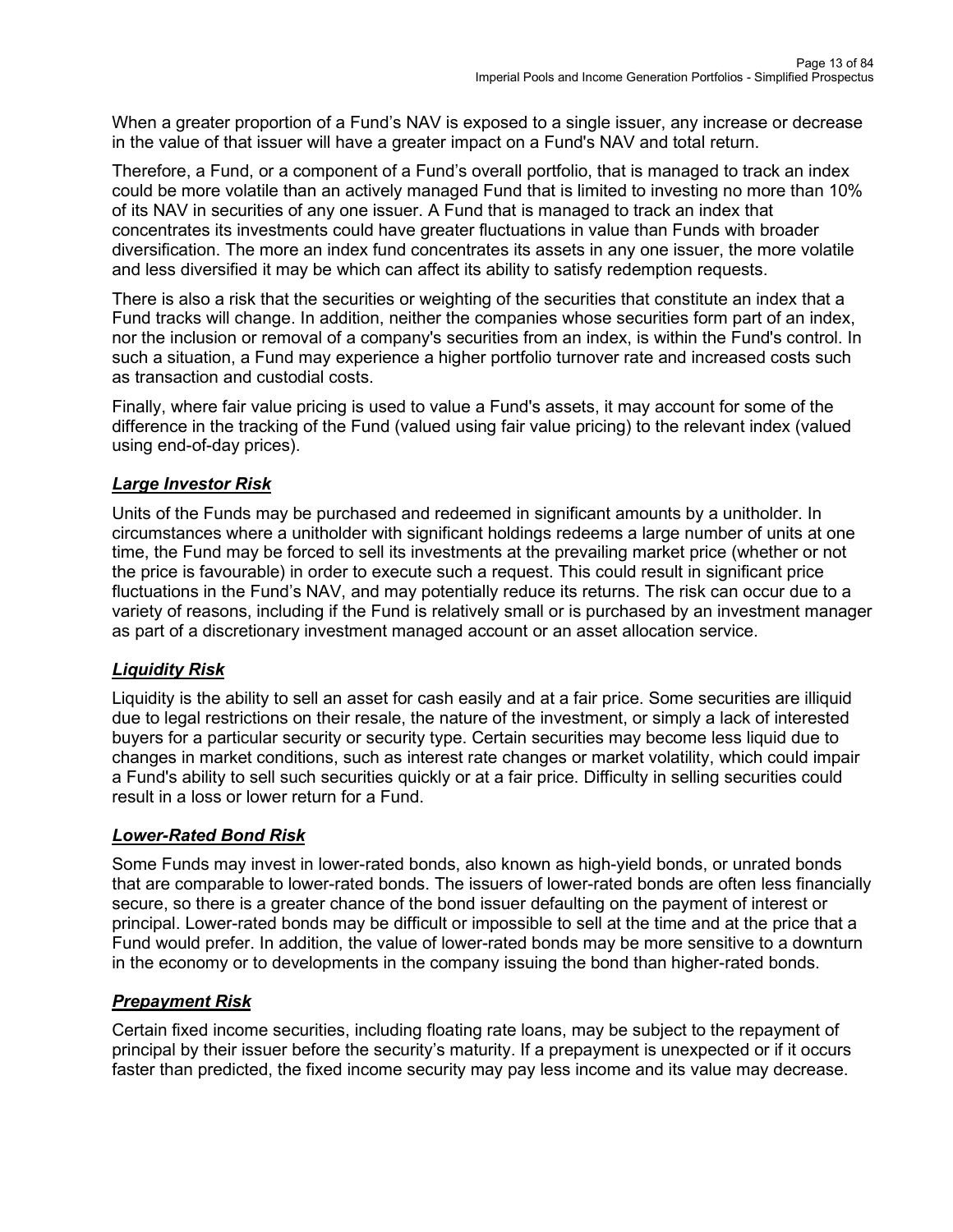## *Regulatory Risk*

Certain laws applicable to investment funds, such as income tax and securities laws, and the administrative policies and practices of the applicable regulatory authorities may be changed in a manner that adversely affects an investment fund or the investors in such investment funds.

### *Securities Lending, Repurchase, and Reverse Repurchase Transactions Risk*

Some Funds may enter into securities lending transactions, repurchase transactions, and reverse repurchase transactions to earn additional income. There are risks associated with securities lending, repurchase, and reverse repurchase transactions. Over time, the value of the securities loaned under a securities lending transaction or sold under a repurchase transaction might exceed the value of the cash or security collateral a Fund holds. If the third party defaults on its obligation to repay or resell the securities to the Fund, the cash or security collateral may be insufficient to enable the Fund to purchase replacement securities, and the Fund may suffer a loss for the difference. Likewise, over time, the value of the securities a Fund purchases under a reverse repurchase transaction may decline below the amount of cash paid by the Fund to the third party. If the third party defaults on its obligation to repurchase the securities from the Fund, it may need to sell the securities for a lower price and suffer a loss for the difference.

### *Smaller Companies Risk*

The share prices of smaller companies can be more volatile than those of larger, more established companies. Smaller companies may be developing new products that have not yet been tested in the marketplace, or their products may quickly become obsolete. They may have limited resources, including limited access to capital and other financing sources or an unproven management team. Their shares may trade less frequently and in smaller volumes than shares of larger companies. Smaller companies may have fewer shares outstanding, so a sale or purchase of shares will have a greater impact on the share price. Consequently, the value of Funds that invest in smaller companies may rise and fall substantially.

## *Sovereign Debt Risk*

Some Funds may invest in sovereign debt securities which are issued or guaranteed by foreign government entities. Investments in sovereign debt are subject to the risk that a government entity may delay or refuse to pay interest or repay principal on its sovereign debt. Some of the reasons for this may include cash flow problems, insufficient foreign currency reserves, political considerations, the size of its debt position relative to its economy, or failure to put in place economic reforms required by the International Monetary Fund or other agencies. If a government entity defaults, it may ask the lender for more time to pay back the loan, a reduction in the interest rate of the loan, or for further loans. There is no legal process for collecting sovereign debts that a government does not pay or bankruptcy proceeding by which all or part of sovereign debt that a government entity has not repaid may be collected.

## *Specialization Risk*

Some Funds specialize by investing in particular industries, sectors of the economy or parts of the world, or by using a specific investment style or approach, like growth, value or socially responsible investing. Specialization may limit the types and number of investment opportunities available to a Fund and, as a result, a Fund may deviate from a benchmark or the performance of comparable funds that do not have a specialization. While specialization allows these Funds to better focus on a particular sector or investment approach, investment in these Funds may also be riskier than mutual funds with broader diversification. Specialty mutual funds may experience greater fluctuations in price because securities in the same industry tend to be affected by the same factors. These Funds must continue to follow their investment objectives by investing in their particular specialty, even during periods when such specialty is performing poorly. Some industries or sectors are heavily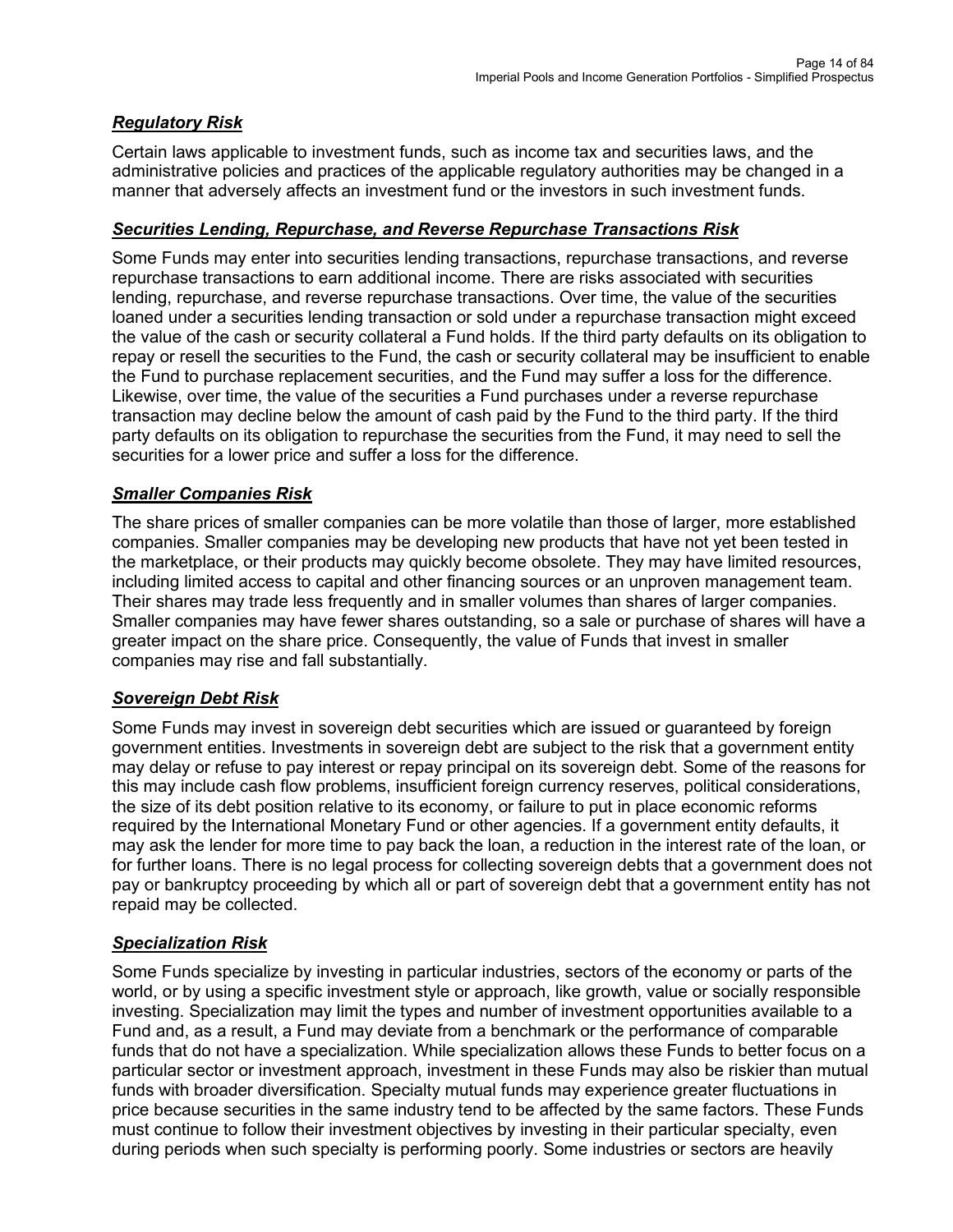regulated and may receive government funding. Investments in these industries or sectors may be substantially affected by changes in government policy, such as deregulation or reduced government funding. Some other industries and sectors may also be impacted by interest rate or world price fluctuations and unpredictable world events.

## *Taxation Risk*

The Manager has advised counsel that, as of the date hereof, each of the Funds qualifies as a mutual fund trust under the Tax Act. It is the Manager's intention that the conditions prescribed in the Tax Act for qualification as a "mutual fund trust" will be satisfied on a continuing basis. If a Fund ceases to qualify as a mutual fund trust under the Tax Act, the income tax considerations described under the heading *Income Tax Considerations for Investors* could be materially and adversely different in some respects. For example, if a Fund does not qualify as a mutual fund trust for the purposes of the Tax Act throughout a taxation year, the Fund may be liable to pay alternative minimum tax and for tax under Part XII.2 of the Tax Act, and would not be entitled to the capital gains refund. In addition, if a Fund does not qualify as a mutual fund trust, it may be subject to the "mark-to-market" rules under the Tax Act if more than 50% of the fair market value of the Units are held by "financial institutions" within the meaning of the Tax Act for purposes of the "mark-to-market" rules.

There can be no assurance that the Canada Revenue Agency (referred to as the *CRA*) will agree with the tax treatment adopted by a Fund in filing its tax return. The CRA could reassess a Fund on a basis that results in an increase in the taxable component of distributions considered to have been paid to unitholders. A reassessment by the CRA may also result in a Fund being liable for unremitted withholding tax on prior distributions to non-resident unitholders. Such liability may reduce the NAV of units of the Fund.

Based on recent amendments to the Tax Act, a Fund could be limited in its ability to claim a deduction in computing its income for amounts of capital gains that are allocated to redeeming unitholders. In addition, the taxable component of distributions to non-redeeming unitholders in a Fund may be higher than it otherwise would be in the absence of such amendments.

# <span id="page-14-0"></span>**Organization and Management of the Funds**

| Company        | <b>Key Responsibilities</b>                                                                                                                                                                                                                                                                                                                                                                                               |
|----------------|---------------------------------------------------------------------------------------------------------------------------------------------------------------------------------------------------------------------------------------------------------------------------------------------------------------------------------------------------------------------------------------------------------------------------|
| <b>Manager</b> | CIBC is the Manager of the Funds. As Manager, we are responsible for the<br>Fund's overall business and operations. This includes providing for, or<br>arranging to provide for, the Fund's day-to-day administration. CIBC's head<br>office is located at Brookfield Place, 161 Bay Street, 22nd floor, Toronto,<br>Ontario M5J 2S1.                                                                                     |
| <b>Trustee</b> | CIBC Trust Corporation is the Trustee of the Funds, at its principal offices in<br>Toronto, Ontario. As trustee, CIBC Trust Corporation holds title to the Fund's<br>property (the cash and securities) on behalf of its unitholders under the<br>terms described in the Fund's master declaration of trust (referred to as the<br>Declaration of Trust). CIBC Trust Corporation is a wholly-owned subsidiary<br>of CIBC. |
| Custodian      | CIBC Mellon Trust Company is the Custodian of the Funds, at its principal<br>offices in Toronto, Ontario. As custodian, CIBC Mellon Trust Company (or its<br>sub-custodians) holds the Funds' assets, pursuant to the custodial services<br>agreement. While not an affiliate, CIBC currently owns a 50% interest in<br>CIBC Mellon Trust Company.                                                                        |

The table below describes the companies that are involved in managing or providing services to the Funds and their key responsibilities.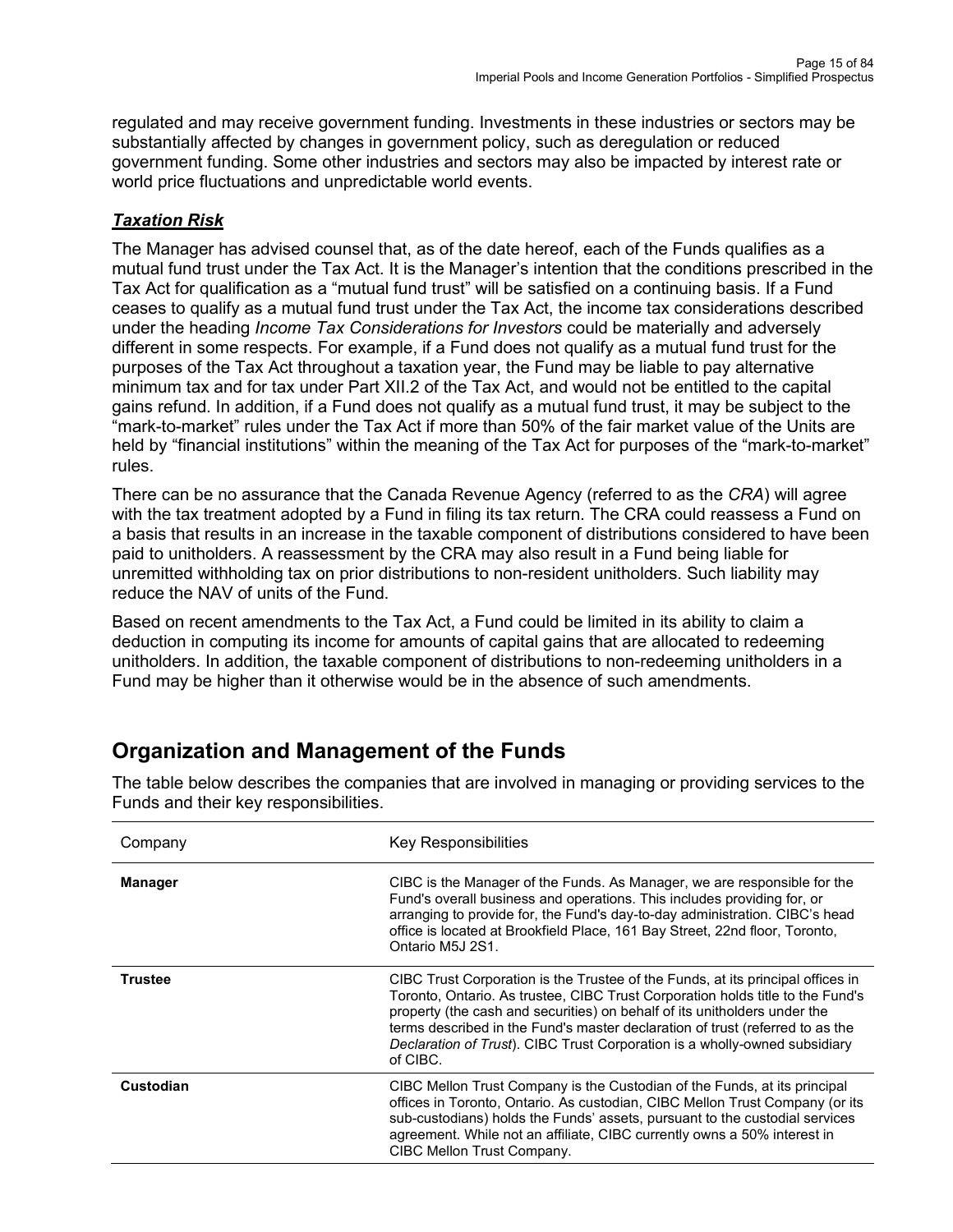| Company                             | <b>Key Responsibilities</b>                                                                                                                                                                                                                                                                                                                                                                                                                                                                                                                                                                                                                                                                                                                                                                                            |  |  |
|-------------------------------------|------------------------------------------------------------------------------------------------------------------------------------------------------------------------------------------------------------------------------------------------------------------------------------------------------------------------------------------------------------------------------------------------------------------------------------------------------------------------------------------------------------------------------------------------------------------------------------------------------------------------------------------------------------------------------------------------------------------------------------------------------------------------------------------------------------------------|--|--|
| <b>Portfolio Advisor</b>            | CIBC Asset Management Inc. is the Portfolio Advisor of the Funds, at its<br>principal offices in Toronto, Ontario. As portfolio advisor, CAMI provides, or<br>arranges to provide, investment advice and portfolio management services<br>to the Funds. CAMI is a wholly-owned subsidiary of CIBC.                                                                                                                                                                                                                                                                                                                                                                                                                                                                                                                     |  |  |
|                                     | CAMI may hire portfolio sub-advisors to provide investment advice and<br>portfolio management services to the Funds. The portfolio advisor or<br>portfolio sub-advisors are identified in the Fund Details section for each<br>Fund. Certain portfolio sub-advisors are located outside of Canada and are<br>not registered as advisors in Canada. For a portfolio sub-advisor that is not<br>located in Canada and that is not registered as an advisor in Canada, CAMI<br>has agreed, unless otherwise noted, to be responsible for any loss if the<br>portfolio sub-advisor fails to meet its standard of care in performing its<br>services for that Fund. Since certain portfolio sub-advisors and their assets<br>may be located outside of Canada, it may be difficult to enforce legal rights<br>against them. |  |  |
| <b>Registrar</b>                    | CIBC is the Registrar of the Funds, at its principal offices in Toronto, Ontario.<br>As Registrar, CIBC keeps a register of the unitholders of each Fund.                                                                                                                                                                                                                                                                                                                                                                                                                                                                                                                                                                                                                                                              |  |  |
| <b>Auditor</b>                      | Ernst & Young LLP is the Auditor of the Funds, at its principal office in<br>Toronto, Ontario. As Auditor, Ernst & Young LLP, Chartered Professional<br>Accountants, Licensed Public Accountants, audits the Funds' annual<br>financial statements and provides an opinion as to whether they are fairly<br>presented in accordance with International Financial Reporting Standards.<br>Ernst & Young LLP is independent with respect to the Funds in the context<br>of the CPA Code of Professional Conduct of the Chartered Professional<br>Accountants of Ontario.                                                                                                                                                                                                                                                 |  |  |
| <b>Securities Lending Agent</b>     | The Bank of New York Mellon is the Securities Lending Agent of the Funds,<br>at its principal office in New York City, New York. As securities lending<br>agent, The Bank of New York Mellon lends securities held by the Funds to<br>borrowers who pay a fee to the Funds in order to borrow the securities. The<br>Bank of New York Mellon is independent of CIBC.                                                                                                                                                                                                                                                                                                                                                                                                                                                   |  |  |
| <b>Independent Review Committee</b> | The Manager established an Independent Review Committee (referred to as<br>the IRC) for the Funds. The IRC charter sets out the committee's mandate,<br>responsibilities, and functions (referred to as the Charter). The Charter is<br>posted on the CIBC website at cibc.com/mutualfunds under Reporting and<br>Governance.                                                                                                                                                                                                                                                                                                                                                                                                                                                                                          |  |  |
|                                     | As at the date of this document, the IRC is comprised of five members, the<br>composition of which may change from time to time.                                                                                                                                                                                                                                                                                                                                                                                                                                                                                                                                                                                                                                                                                       |  |  |
|                                     | The IRC reviews, and provides input on, the Manager's written policies and<br>procedures that deal with conflict of interest matters for the Manager.                                                                                                                                                                                                                                                                                                                                                                                                                                                                                                                                                                                                                                                                  |  |  |
|                                     | At least annually, the IRC prepares a report of its activities for unitholders<br>that is available at cibc.com/mutualfunds under Reporting and Governance<br>or at your request, at no cost, by contacting your CIBC advisor, portfolio<br>manager, or investment counsellor.                                                                                                                                                                                                                                                                                                                                                                                                                                                                                                                                         |  |  |
|                                     | Refer to Independent Review Committee under Additional Information or the<br>Funds' Annual Information Form for more information on the IRC, including<br>the names of the IRC members.                                                                                                                                                                                                                                                                                                                                                                                                                                                                                                                                                                                                                                |  |  |

## **Fund-of-Funds**

Some of the Funds may invest in one or more Underlying Fund(s) managed by us or an affiliate. For a description of those Underlying Funds, refer to the simplified prospectus, annual information form, fund facts, and financial statements of the Underlying Fund, which are available at [sedar.com](http://www.sedar.com/) or by calling us toll-free at [1-888-357-8777.](tel:18883578777) These Underlying Funds may change from time to time.

Unitholders have no voting rights of ownership in the units of any Underlying Fund. Where the Underlying Fund is managed by us or an affiliate, if there is a unitholder meeting with respect to the Underlying Fund, we will not vote the proxies in connection with the Fund's holdings of the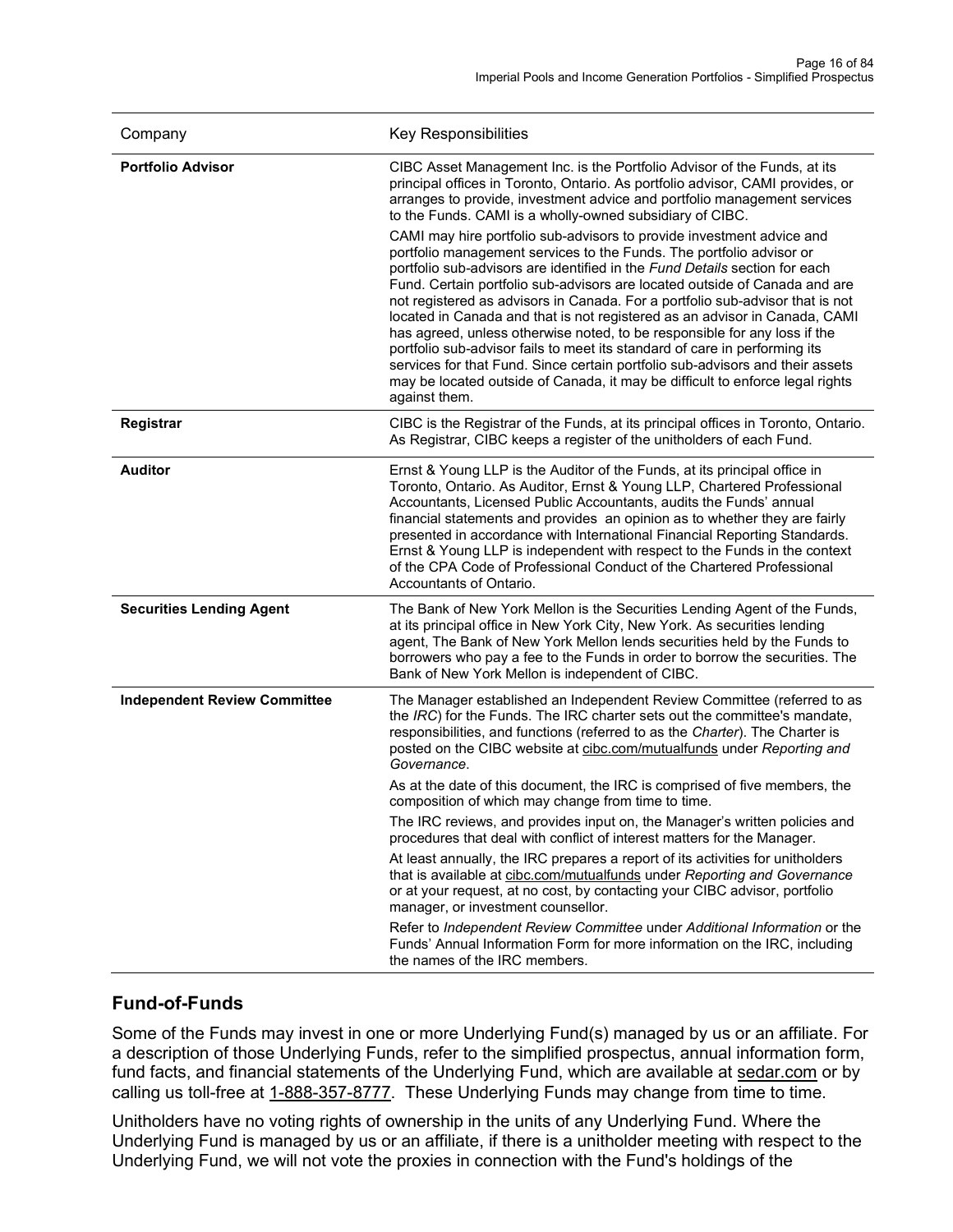Underlying Fund. Under certain circumstances, we may arrange to send proxies to unitholders of the Funds so that they can direct the vote on the matters being presented.

# <span id="page-16-0"></span>**Purchases, Switches and Redemptions**

Each Fund is permitted to have an unlimited number of classes of units and is authorized to issue an unlimited number of units of each class. In the future, the offering of any classes of a Fund may be terminated or additional classes may be offered.

# **About the Classes of Units We Offer**

All units offered under this document are purchased by the Discretionary Managers on behalf of their clients who have entered into discretionary investment management agreements with one of the Discretionary Managers. These discretionary investment management agreements enable the Discretionary Managers to purchase, convert, switch, and redeem units of the Funds on behalf of their clients. There are no fees charged in the purchase, conversion, switch, or redemption of units of the Funds. Discretionary Managers may, from time to time, establish minimum amounts for these discretionary investment management accounts or may charge fees to their clients as disclosed in the discretionary investment management agreements. We may allow units of the Funds to be offered through other dealers or discretionary managers in the future.

## **Class A units**

Class A units are available to all investors.

## **Class W units**

Class W units are only available to investors through discretionary managed accounts offered by CAMI.

# **Class T3, Class T4, Class T5, and Class T6 units**

Class T3, Class T4, Class T5, and Class T6 units are designed for investors who wish to receive regular monthly cash flows that are targeted at approximately 3% per annum for Class T3, approximately 4% per annum for Class T4, approximately 5% per annum for Class T5, and approximately 6% per annum for Class T6 (subject to the conditions set out in the Portfolio's *Distribution Policy* section) calculated by reference to the Portfolio's NAV per unit on the last day of the previous calendar year (or, if no units were outstanding at the end of the previous calendar year, the date on which the units were first available for purchase in the current calendar year). The distribution will generally consist of net income, net realized capital gains, and/or return of capital.

# **How the Funds' Units are Valued**

## **Net Asset Value per Unit**

The NAV per unit of each class of a Fund is the price used for all purchases (including those made on the reinvestment of distributions), conversions, switches, and redemptions of units. The price at which units are purchased, switched, converted or redeemed is based on the next NAV per unit determined after the receipt of the purchase, conversion, switch, or redemption order.

All transactions are based on the Fund's NAV per unit. We usually calculate the NAV per unit for each Fund on each valuation date day after the Toronto Stock Exchange closes or such other time that we decide. A Fund's valuation date is any day when our head office in Toronto is open for business or any other day determined by the trustee.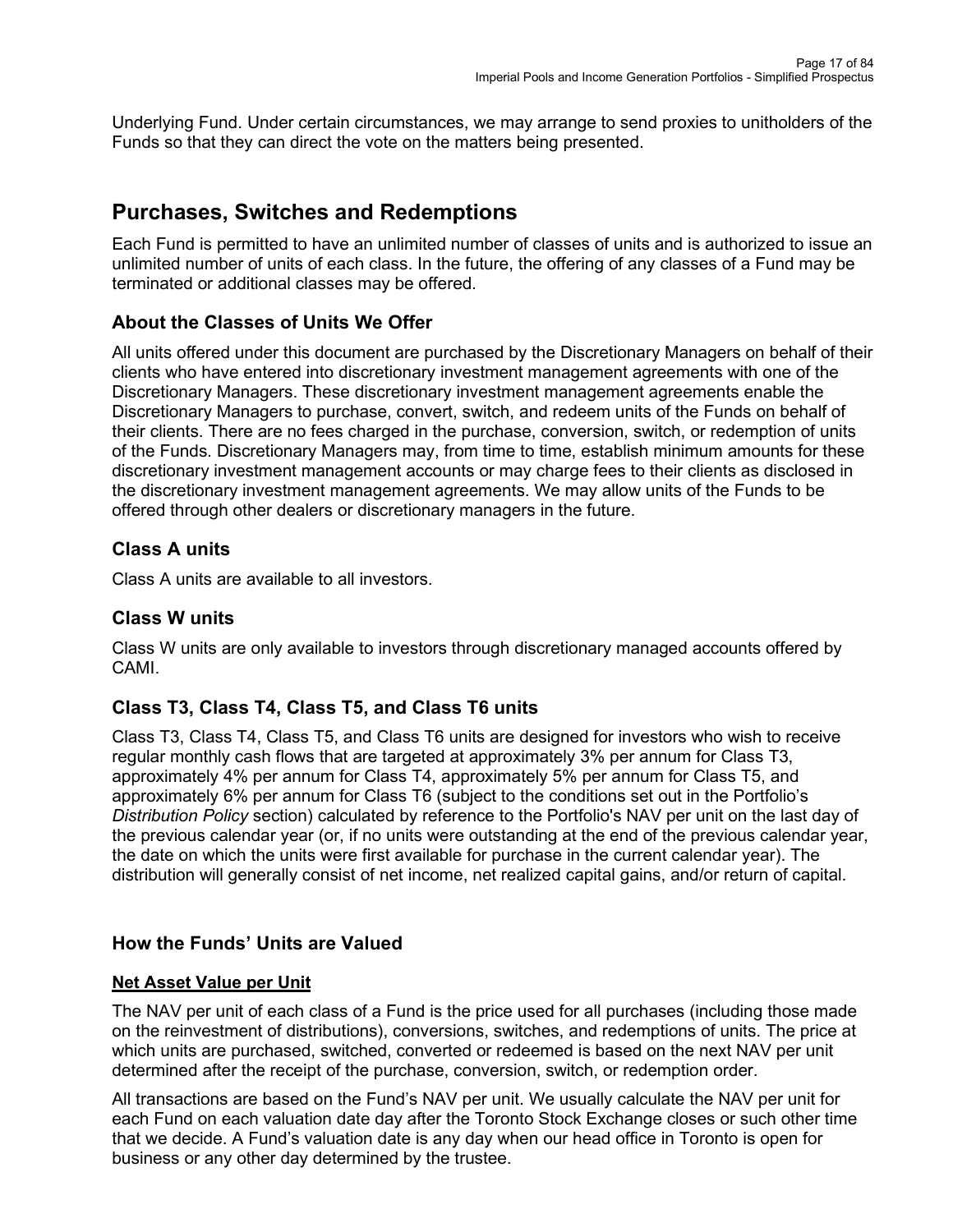### **How We Calculate NAV per Unit**

A Fund's NAV per unit is calculated by taking the total value of the Fund's assets less its liabilities and dividing it by the total number of units outstanding in the Fund.

#### **How to Purchase, Convert, Switch, and Redeem Units**

You may purchase, redeem, convert, or switch units of the Funds through the Discretionary Managers. The Discretionary Manager is retained by you and is not our agent or an agent of the Funds. At our discretion, we may make units of the Funds available through other dealers or discretionary managers in the future.

We will process the purchase, redemption, conversion, or switch order the same day instructions are received from your Discretionary Manager and if properly notified by 4:00 p.m. Eastern time (referred to as *ET*) on a valuation date. If we receive proper instructions after 4:00 p.m. ET, we will process the order on the next valuation date. The Discretionary Managers may establish earlier cutoff times for receiving orders so that they can transmit orders to us by 4:00 p.m. ET. Refer to the Funds' Annual Information Form for more information about purchasing, redeeming, converting, and switching units.

We have the right to refuse any order to purchase, convert, or switch units of the Funds. This is done on the day the order is received or on the following business day. We will return all money received to the Discretionary Manager, without interest, once the payment clears.

We may, at our discretion and without notice, vary or waive any minimum investment or account balance criteria that applies to purchases, redemptions, and certain optional services currently offered by us.

At any time, we may redeem all units that a unitholder owns in a Fund if we determine, at our discretion, that:

- i) the unitholder engages in short-term or excessive trading;
- ii) it has negative effects on the Fund to have units continue to be held by a unitholder, including for legal, regulatory, or tax reasons, upon providing five (5) business days' prior notice to such unitholder;
- iii) the criteria we establish for eligibility to hold units, either specified in the Fund's relevant disclosure documents or in respect of which notice has been given to unitholders, are not met; or
- iv) it would be in the Fund's best interest to do so.

Unitholders will be responsible for all the tax consequences, costs, and losses, if any, associated with the redemption of units of a Fund in the event that we exercise our right to redeem.

#### **Short-Term Trading**

Short-term and excessive trading can increase administrative costs to all investors. Mutual funds are typically intended to be long-term investments. The Funds have policies and procedures to monitor, detect and deter short-term or excessive trading and to mitigate undue administrative costs for the Funds.

Concern for short-term and excessive trading in the Funds is limited since units of the Funds are only purchased by the Discretionary Managers. As the Discretionary Managers are acting on behalf of numerous investors and are typically purchasing, switching, and redeeming units of the Funds based on discretionary portfolios, they are not generally considered to be engaging in harmful shortterm trading for the purposes of the Funds' policies and procedures. Nonetheless, the Discretionary Managers and the Manager have certain pre-notification procedures designed to minimize administrative costs related to transactions of units of the Funds. For more information, refer to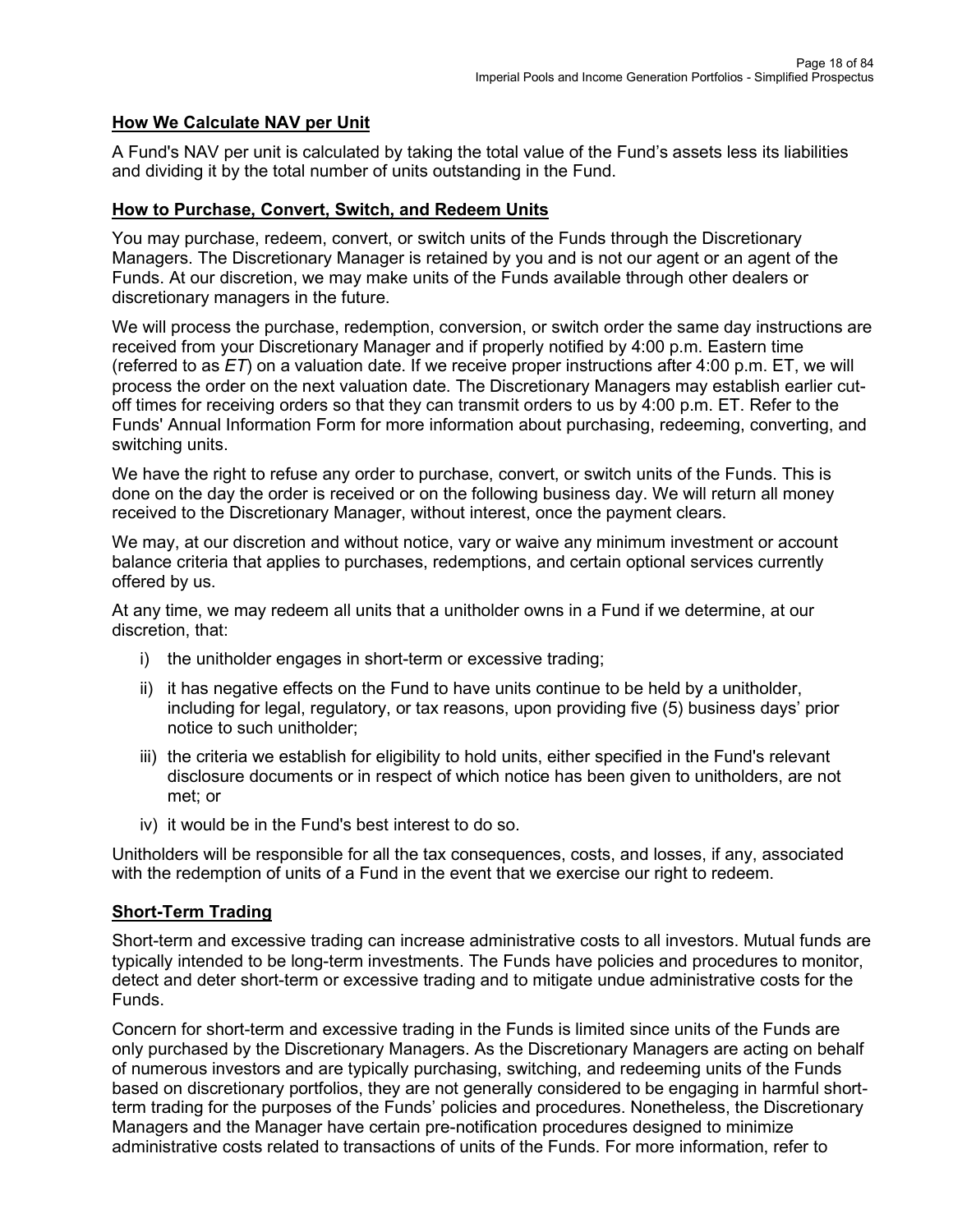*Short-term trading fee* in this document and the section entitled *Administrative costs relating to purchases, conversions, switches, and redemptions by the Discretionary Managers* under *Governance* in the Funds' Annual Information Form.

## **Purchases**

You can purchase units of the Funds through the Discretionary Managers. Units of a Fund are purchased at the NAV per unit.

Payment in full must typically be provided with purchase orders and any interest the money earns before it is invested in a Fund is credited to the Fund. We may allow two (2) business days from the day the purchase order is placed to make payment. In such circumstances, if the Fund does not receive payment in full on or before the second business day after the valuation date applicable to the purchase order, or if a cheque is returned because there is not sufficient money in the bank account:

- we will redeem the units before the close of business on the third business day after the valuation date applicable to the purchase order or on the date the payment will not be honoured;
- if we redeem the units for more than the value for which they were issued, the difference will go to the Fund; and
- if we redeem the units for less than the value for which they were issued, we will pay the difference to the Fund and collect this amount, plus the costs of doing so, directly from the Discretionary Managers, who may collect it from their clients.

We may, at our discretion, vary or waive any minimum investment or account balance criteria that apply to purchases, redemptions, and certain optional services currently offered by us.

## **Conversions**

#### *Before proceeding with any conversion, it is important that you discuss the proposed conversion with your Discretionary Manager as well as your tax advisor so that you are fully aware of all the implications of making the conversion.*

You can convert from one class of units to another class of units of the same Fund if you are an eligible investor for such class of units, where applicable. Refer to *About the Classes We Offer* for more information. This is called a conversion.

A conversion does not generally result in a disposition for tax purposes and consequently does not result in a capital gain or capital loss to a converting unitholder. Refer to *Income Tax Considerations for Investors* for more information.

## **Switches**

#### *Before proceeding with any switch, it is important that you discuss the proposed switch with your Discretionary Manager as well as your tax advisor so that you are fully aware of all the implications of making the switch.*

You may redeem all or a portion of your units of a Fund to purchase units of another Fund. This is called a switch. When we receive your order to switch, we will redeem your units in the original Fund and use the proceeds to purchase units of the Fund to which you are switching. When you switch, you redeem the units of the original Fund you own at their NAV and then purchase units of the Fund to which you are switching, also at their NAV. We may allow switches from one Fund to other mutual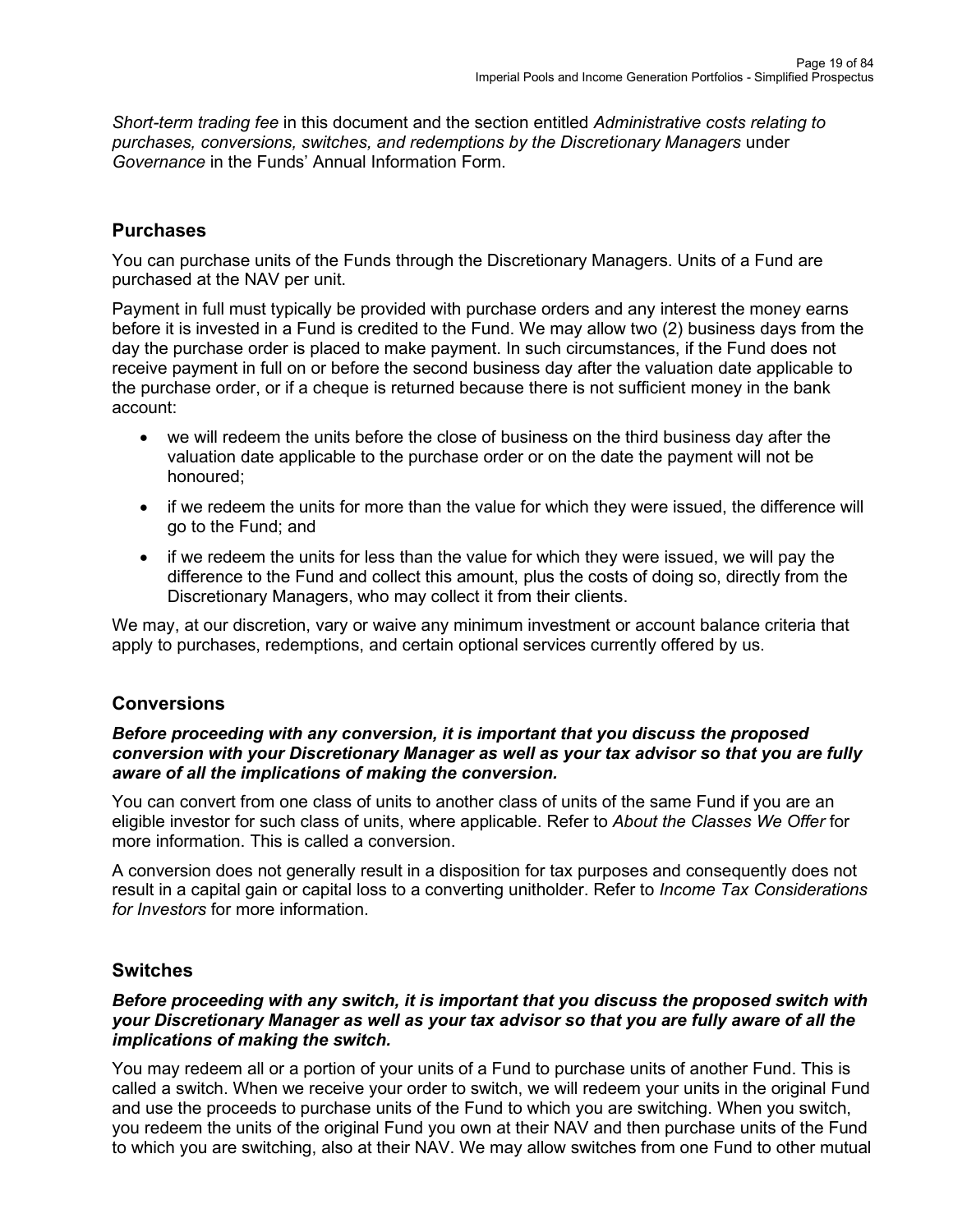funds managed by us or our affiliates in the future. Switches are subject to the minimum initial investment requirement governing each class of units, if applicable. Units cannot be switched during any period when redemptions have been suspended.

We will process a switch the same day the order is received, if we receive proper instructions by 4:00 p.m. ET and if it is a valuation date for both the Fund being redeemed and the Fund being purchased. The Discretionary Managers may establish earlier cut-off times for receiving orders so that they can transmit orders to us by 4:00 p.m. ET. If we receive proper instructions after 4:00 p.m. ET, we will process a switch on the next valuation date for the Fund being redeemed and the Fund being purchased.

Switching results in a disposition for tax purposes and may result in a capital gain or capital loss, which will be taxable if units are held outside of a registered plan. Refer to *Income Tax Considerations for Investors* for more information.

# **Redemptions**

#### *Before proceeding with any redemption, it is important that you discuss the proposed redemption with your Discretionary Manager as well as your tax advisor so that you are fully aware of all the implications of making the redemption.*

You can sell some or all of their units of a Fund. This is called a redemption. Units or fractions of units of a Fund are redeemed at the class' NAV per unit at the close of business on the valuation date the redemption is received.

A redemption of units is a disposition for tax purposes and may result in a capital gain or capital loss, which will be taxable if units are held outside of a registered plan. *Refer to Income Tax Considerations for Investors* for more information.

If you cease to be a client of a Discretionary Manager, all Fund units in your account will be redeemed no later than the next valuation date following receipt of all required documents.

In most cases, we will send the proceeds from the redemption of units of the Funds to the Discretionary Manager on the next business day. The latest we will send the proceeds will be two (2) business days after the valuation date used to process the redemption order. Required documentation may include a written order to redeem with a signature guaranteed by an acceptable guarantor. Any interest earned on the proceeds of an order to redeem before the proceeds are sent will be credited to the Fund.

## **When You May not be Allowed to Redeem Your Units**

As permitted by the Canadian securities regulatory authorities, we may suspend the right to redeem units:

- if normal trading is suspended on a stock, options, or futures exchange within or outside Canada on which securities or specified derivatives are traded that represent more than 50% by value of, or by underlying market exposure to, the total assets of that Fund, not including any liabilities of the Fund, and if those securities or specified derivatives are not traded on any other exchange that represents a reasonably practical alternative for the Fund; or
- with the consent of the Canadian securities regulatory authorities.

During any period of suspension, no calculation of the NAV per unit will be made and a Fund will not be permitted to issue further units, redeem, convert, or switch any units previously issued. If your right to redeem units is suspended, and you do not withdraw your request for redemption of units, we will redeem your units at their class' NAV per unit determined after the suspension ends.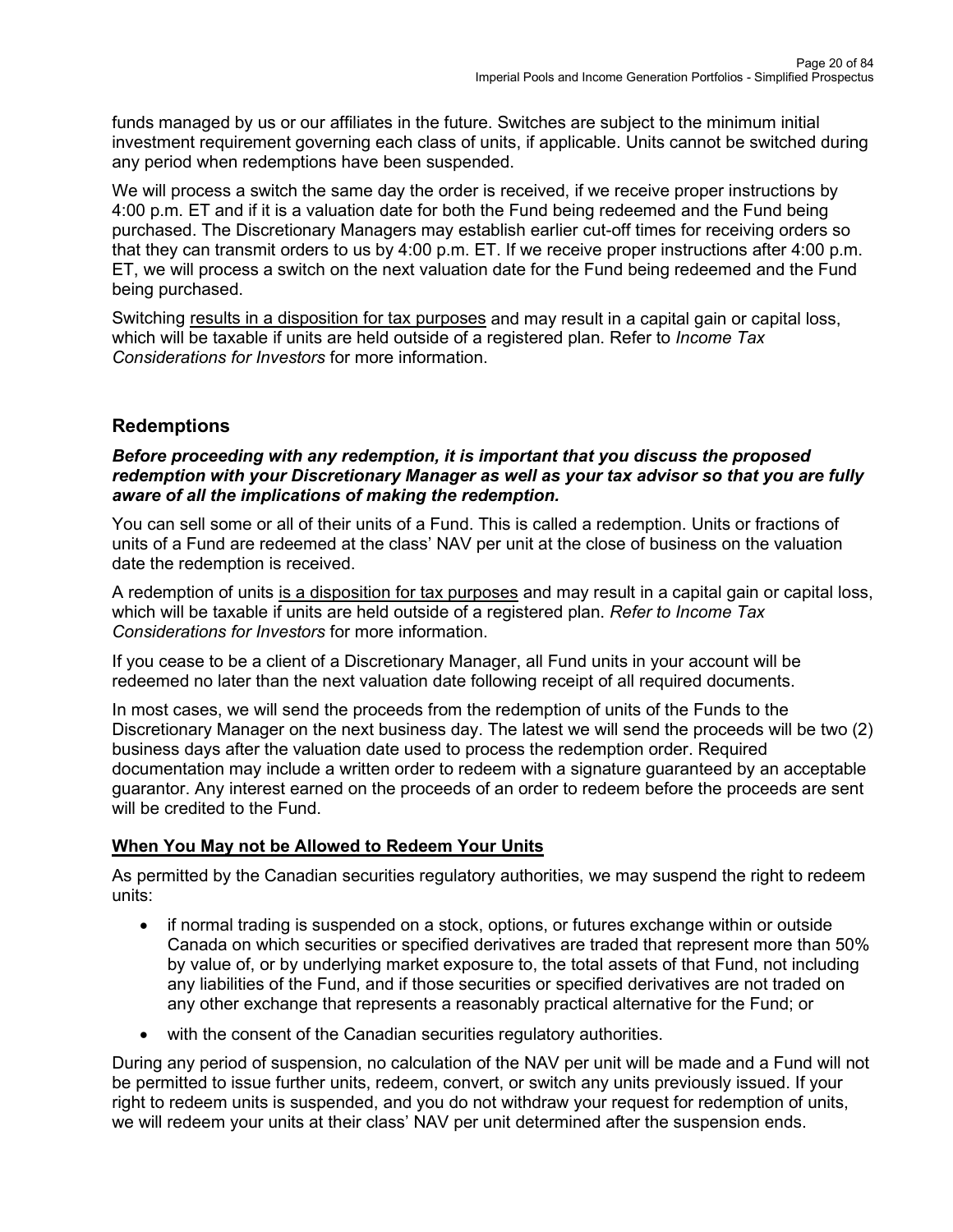You must provide us written notice before you give, transfer, assign, or pledge to anyone else a security interest in any units of any Fund you may own. You must also pay all costs and expenses (including legal fees) plus reasonable administration charges incurred for the collection of all or any of your indebtedness.

# <span id="page-20-0"></span>**Fees and Expenses**

The following table outlines the fees and expenses that you may have to pay if you invest in the Funds. Some of these fees and expenses are paid directly by you and other fees and expenses are payable by the Funds, which will indirectly reduce the value of your investment in the Fund. We may, in some cases, waive all or a portion of the Fund's management fee and/or absorb all or a portion of a Fund's operating expenses.

The Funds are required to pay goods and services tax (referred to as *GST*) or harmonized sales tax (referred to as *HST*) on management fees and most operating expenses. The applicable GST/HST rate for each class of a Fund is calculated as a weighted average based on the value of units held by unitholders residing in each province and territory of Canada. For fees and expenses payable directly by investors, the rate of GST or HST, as applicable, will be determined based on the investor's place of residence.

The Funds do not have sales charges, conversion fees, switch fees, or redemption fees with respect to purchases, conversions, switches, or redemptions of units by the Discretionary Managers on behalf of their clients. Therefore, a meeting of the Funds' unitholders is not required to be held to approve any changes in the basis of calculation of a fee or expense that is charged to the Funds in a way that could result in an increase in charges to the Funds. Any such change will only be made if notice is mailed to the Funds' unitholders at least 60 days prior to the valuation date on which the increase is to take effect.

When a Fund invests in an Underlying Fund or Underlying Funds there are fees and expenses payable by the Underlying Fund(s) in addition to the fees and expenses payable by the Fund. However, no management fees or incentive fees are payable by a Fund that, to a reasonable person, would duplicate a fee payable by an Underlying Fund for the same service. In addition, the Fund will not pay any sales charges or redemption fees with respect to the purchase or redemption by it of securities of the Underlying Fund if the Manager, or an affiliate or associate of the Manager, is also the manager of the Underlying Fund. Similarly, the Fund will not pay any sales charges or redemption fees with respect to the purchase or redemption by it of securities of the Underlying Fund that, to a reasonable person, would duplicate a fee payable by an investor in the Underlying Fund.

Although your prior approval will not be sought, you will be given at least 60 days' written notice before the introduction of, or any changes are made to the basis of calculation of a fee or expense that could result in an increase in charges to the Funds.

The Discretionary Managers are the registered unitholders of the Funds for the purposes of receiving all unitholder materials and having the right to vote all proxies with respect to units of the Funds.

| Type of Fees and Expenses | Description                                                                                                                                                                                                                                          |
|---------------------------|------------------------------------------------------------------------------------------------------------------------------------------------------------------------------------------------------------------------------------------------------|
| Management fees           | Each Fund, either directly or indirectly, pays an annual management fee to us to<br>cover the costs of managing the Funds. Management fees are based on a Fund's<br>NAV and are calculated daily and paid monthly. Management fees are paid to us in |

# **Fees and Expenses Payable by the Funds**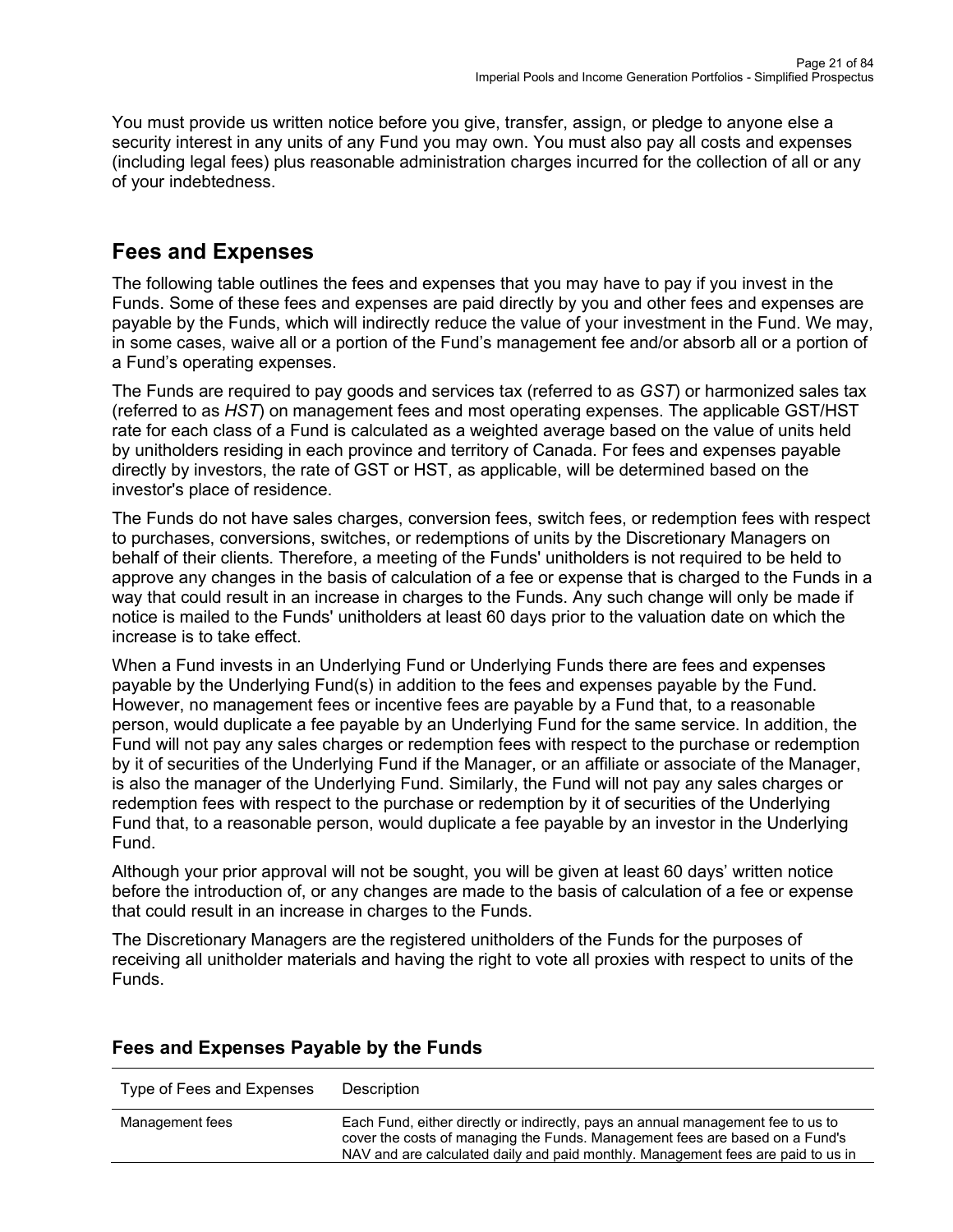| Type of Fees and Expenses | Description                                                                                                                                                                                                                                                                                                                                                                                                                                                                                                                                                                                                                                                                                     |  |  |  |  |
|---------------------------|-------------------------------------------------------------------------------------------------------------------------------------------------------------------------------------------------------------------------------------------------------------------------------------------------------------------------------------------------------------------------------------------------------------------------------------------------------------------------------------------------------------------------------------------------------------------------------------------------------------------------------------------------------------------------------------------------|--|--|--|--|
|                           | consideration for providing, or arranging for the provision of, management,<br>distribution, and portfolio advisory services. Advertising and promotional expenses,<br>office overhead expenses related to the Manager's activities, and the fees of the<br>portfolio advisor and portfolio sub-advisors are paid by us out of the management<br>fees received from the Funds. Each Fund is required to pay GST/HST on the<br>management fee paid to us. Refer to Fund Details for the annual management fee<br>rate for each Fund.                                                                                                                                                             |  |  |  |  |
|                           | We may, in some cases, waive all or a portion of a Fund's management fee. The<br>decision to waive management fees is at our discretion and may continue<br>indefinitely or may be terminated at any time without notice to unitholders.                                                                                                                                                                                                                                                                                                                                                                                                                                                        |  |  |  |  |
| Operating expenses        | Each class of units of a Fund, where applicable, is responsible for its proportionate<br>share of common Fund expenses in addition to the expenses that it alone incurs.                                                                                                                                                                                                                                                                                                                                                                                                                                                                                                                        |  |  |  |  |
|                           | In addition to the management fees, the Funds are responsible for all expenses<br>relating to the operation and conduct of its business. Operating expenses, which<br>may be paid to us or our affiliates, may include but are not limited to:                                                                                                                                                                                                                                                                                                                                                                                                                                                  |  |  |  |  |
|                           | interest, operating, and administrative costs (other than advertising and<br>promotional expenses, which are the responsibility of the Manager)                                                                                                                                                                                                                                                                                                                                                                                                                                                                                                                                                 |  |  |  |  |
|                           | regulatory fees (including the portion of the regulatory fees paid by us that are<br>$\bullet$<br>attributable to the Funds)                                                                                                                                                                                                                                                                                                                                                                                                                                                                                                                                                                    |  |  |  |  |
|                           | IRC fees and expenses (see below)*<br>٠                                                                                                                                                                                                                                                                                                                                                                                                                                                                                                                                                                                                                                                         |  |  |  |  |
|                           | taxes, audit, and legal fees and expenses                                                                                                                                                                                                                                                                                                                                                                                                                                                                                                                                                                                                                                                       |  |  |  |  |
|                           | trustee, safekeeping, custodial, and any agency fees<br>٠                                                                                                                                                                                                                                                                                                                                                                                                                                                                                                                                                                                                                                       |  |  |  |  |
|                           | securities lending, repurchase, and reverse repurchase fees                                                                                                                                                                                                                                                                                                                                                                                                                                                                                                                                                                                                                                     |  |  |  |  |
|                           | investor servicing costs including unitholder reports, prospectuses, Fund Facts,<br>٠<br>and other reports                                                                                                                                                                                                                                                                                                                                                                                                                                                                                                                                                                                      |  |  |  |  |
|                           | We may, in some cases, absorb all or a portion of a Fund's operating expenses. The<br>decision to absorb any operating expenses is at our discretion and may continue<br>indefinitely or be terminated at any time without notice to unitholders.                                                                                                                                                                                                                                                                                                                                                                                                                                               |  |  |  |  |
|                           | Each Fund is responsible for the payment of its transaction costs, which include<br>brokerage fees, spreads, and brokerage commissions and all other securities<br>transaction fees, including the costs of derivatives and foreign exchange<br>transactions, as applicable (the <i>Transaction Costs</i> ). Transaction costs are not<br>considered to be operating expenses and are not part of the management expense<br>ratio of a class of a Fund.                                                                                                                                                                                                                                         |  |  |  |  |
|                           | *As at the date of this document, each IRC member receives an annual retainer of<br>\$60,000 (\$85,000 for the Chair) and \$1,500 plus expenses for each IRC meeting<br>that a member attends. The annual retainer is pro-rated based on an individual's<br>length of tenure if he or she has not been in their position for the full period. IRC<br>remuneration is allocated among the Funds, in a manner that is considered by the<br>Manager to be fair and reasonable to each of the Funds and other investment funds<br>managed by the Manager (or an affiliate). The IRC compensation may change from<br>time to time. Refer to the Funds' Annual Information Form for more information. |  |  |  |  |

| Type of Fees and Expenses                                              | Description                                                                                                                                                                                                                                                                                                                  |
|------------------------------------------------------------------------|------------------------------------------------------------------------------------------------------------------------------------------------------------------------------------------------------------------------------------------------------------------------------------------------------------------------------|
| Sales charges, conversion fees,<br>switch fees, and redemption<br>fees | There are no fees payable by the Discretionary Managers to purchase, convert,<br>switch, or redeem units of any Fund on behalf of their clients.                                                                                                                                                                             |
| Other fees and expenses                                                | The Discretionary Managers receive investment management account fees from<br>each of their clients, which are determined in accordance with the discretionary<br>investment management agreement between the client and its Discretionary<br>Manager. Unless otherwise negotiated, pursuant to the terms of such agreement, |

# **Fees and Expenses Payable Directly by You**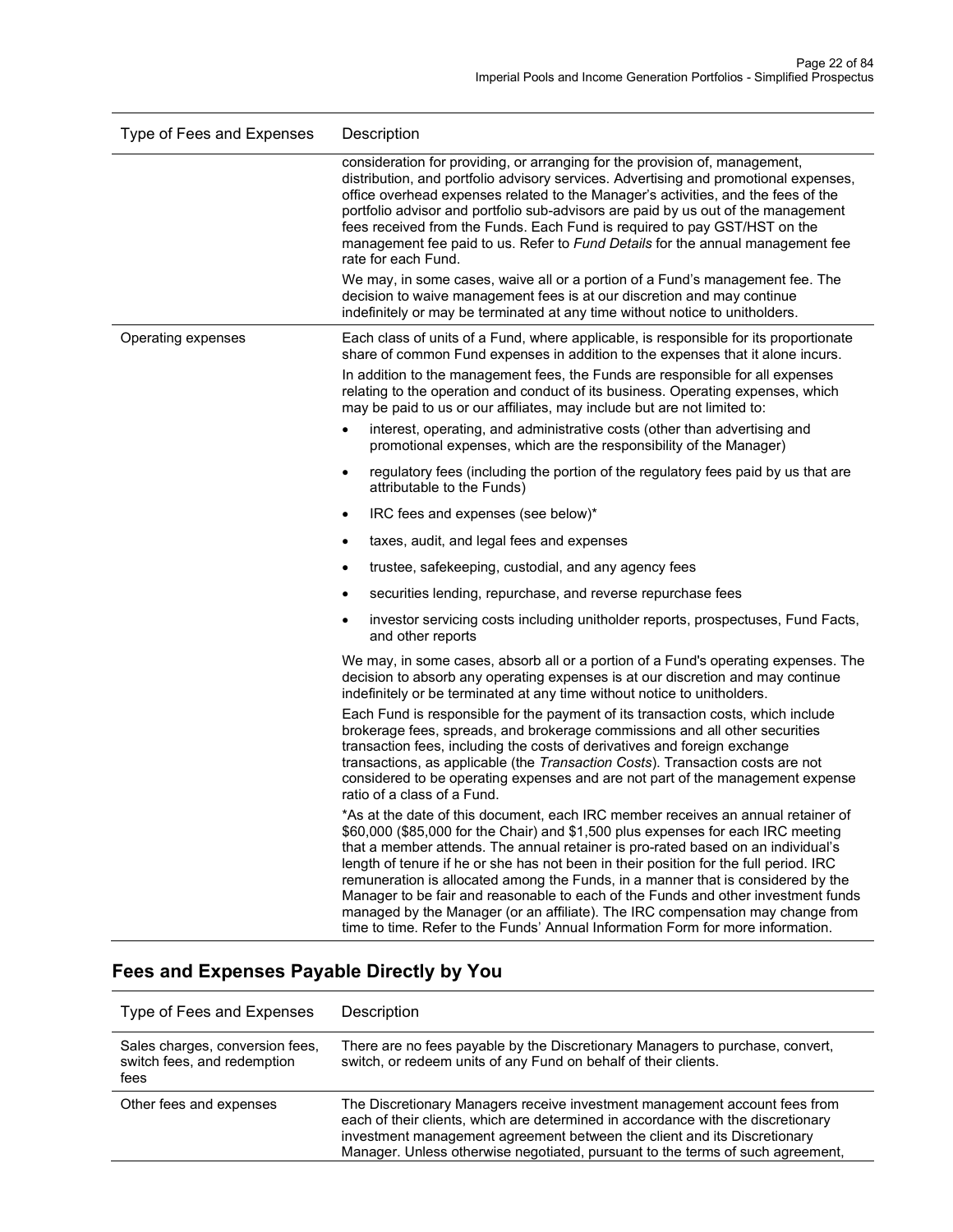| Type of Fees and Expenses | Description                                                                                                                                                                                                                                                                                                                                                                                              |  |  |  |
|---------------------------|----------------------------------------------------------------------------------------------------------------------------------------------------------------------------------------------------------------------------------------------------------------------------------------------------------------------------------------------------------------------------------------------------------|--|--|--|
|                           | fees are payable by the client to one of the Discretionary Managers on a sliding<br>scale, based on the market value of all of a client's assets under management.                                                                                                                                                                                                                                       |  |  |  |
| Short-term trading fee    | Discretionary Managers purchase, switch, and redeem units of the Funds on behalf<br>of their clients. The Discretionary Managers and the Manager have certain pre-<br>notification procedures designed to minimize administrative costs related to<br>transactions of units of the Funds.                                                                                                                |  |  |  |
|                           | We may, at our discretion, reimburse the Funds for any such administrative costs<br>that may result from these transactions, and, if pre-notification procedures are not<br>appropriately followed or we otherwise determine it appropriate, we may also collect<br>such costs or compensation from the applicable Discretionary Manager.                                                                |  |  |  |
|                           | If permitted by the discretionary investment management agreement between the<br>Discretionary Manager and its client, a Discretionary Manager may charge their<br>client a fee of up to 2% of the value of the units if the client withdraws funds from<br>their account within a 30-day period of purchasing funds on the same account if the<br>withdrawal results in administrative costs to a Fund. |  |  |  |

#### **Impact of sales charges**

The Funds are "no load", meaning the Discretionary Managers do not pay a sales charge or commission to purchase, convert, switch, or redeem units on your behalf. Short-term trading fees may still be applicable.

# <span id="page-22-0"></span>**Dealer Compensation**

Units of the Funds are purchased by the Discretionary Managers, who are wholly-owned subsidiaries of CIBC.

There are no compensation arrangements with any dealers in respect of the sale of units of the Funds. However, CIBC Trust receives fees from its clients for providing discretionary investment management services and CIBC Trust may pay, from these fees, affiliated dealers and other CIBC members for services provided in connection with the client's discretionary investment managed account, which may hold units of the Funds.

CIBC receives fees from CIBC Trust for the services of CIBC advisors that assist investors with opening discretionary investment management accounts where CIBC Trust acts as the Discretionary Manager and for acting as the investors' ongoing relationship manager. CIBC is responsible for the remuneration of the CIBC advisors and may pay the CIBC advisors out of such fees. Further details of the arrangement between CIBC and CIBC Trust may be found in the discretionary investment management agreement between CIBC Trust and investors.

CAMI receives fees from its clients for offering discretionary investment managed accounts, which may hold units of the Funds, and may pay a portion of such fees to their investment counsellors.

#### **Sales practices**

We may participate in sales practices with dealers or the Discretionary Managers, which may include co-operative marketing and educational activities as well as sponsorship of mutual fund conferences or other sales practices in accordance with applicable regulations and our policies.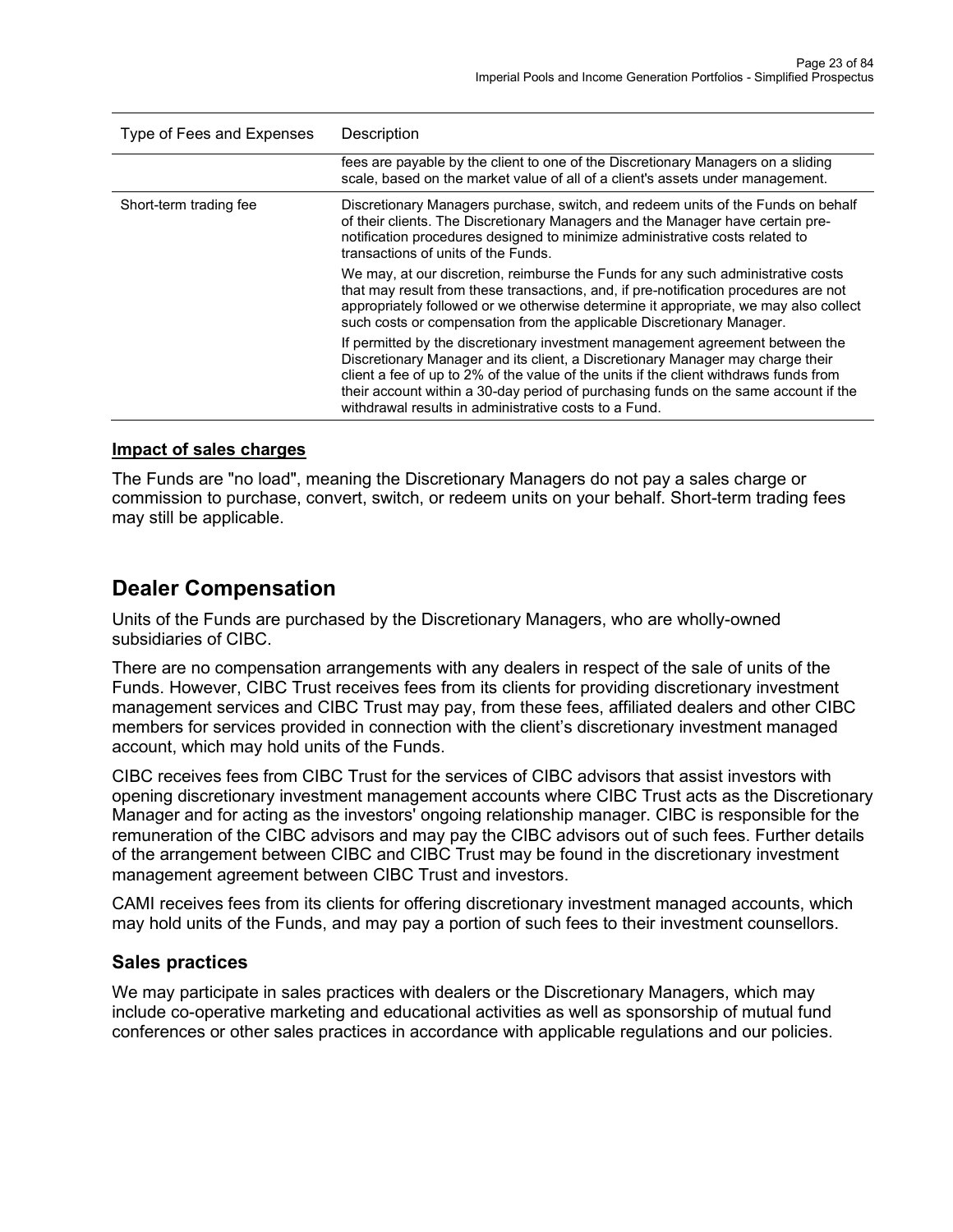# <span id="page-23-0"></span>**Dealer Compensation from Management Fees**

No commissions or other payments were paid to dealers with respect to the purchase of units of the Funds from the total management fees received by the Manager during the Manager's most recently completed financial year ended October 31, 2021. However, as described above, the Discretionary Managers receive fees from their clients for providing discretionary investment management services and the Discretionary Manager may pay, from these fees, affiliated dealers and other CIBC members for services provided in connection with the client's discretionary investment managed account, which may hold units of the Funds.

# <span id="page-23-1"></span>**Income Tax Considerations for Investors**

This section is a summary of how Canadian federal income taxes can affect your investment in a Fund. It assumes that you are an individual (other than a trust) and, for purposes of the Tax Act and at all relevant times, are (or are deemed to be) resident in Canada, are not affiliated with the Funds, deal with the Funds at arm's length and hold your units directly as capital property or in a registered plan. More detailed tax information is available in the Funds' Annual Information Form.

#### *This summary is not a complete list of all tax considerations and is not intended to constitute legal or tax advice to you. Everyone's tax situation is different. You should consult your tax advisor about your particular situation.*

In general, each Fund will pay enough of its net income and net realized taxable capital gains (calculated in Canadian dollars) each year to investors so it will not have to pay ordinary income tax, after taking into account applicable losses of the Fund and the capital gains refund, if any, to which the Fund is entitled under Part 1 of the Tax Act.

# **How Your Investment Can Make Money**

Your investment in units of a Fund can earn income from:

- any earnings a Fund makes or realizes on its investments which are allocated to you in the form of distributions.
- any capital gains that you realize when you switch or redeem units of the Funds at a profit.

The tax you pay on your investment depends on whether the units are held in a registered plan or in a non-registered account.

# **Units Held in a Registered Plan**

If you hold units of a Fund in a registered plan such as a registered retirement savings plan (referred to as a *RRSP*), a registered retirement income fund (referred to as a *RRIF*), or a tax-free savings account (referred to as a *TFSA*), you will not pay tax on any distributions paid or payable to the registered plan by a Fund in a particular year. In addition, you will not pay tax on any capital gains realized by the registered plan from redeeming or otherwise disposing of units, including upon a switch of units to another Fund, while the proceeds of disposition remain in the registered plan. However, most withdrawals from registered plans (other than a withdrawal from a TFSA) are generally taxable. You should consult your tax advisor regarding the impact of TFSA withdrawals on TFSA contribution room.

You will be subject to adverse tax consequences if units of a Fund are a "prohibited investment" within the meaning of the Tax Act for an RRSP or RRIF under which you are the annuitant, or for a TFSA of which you are the holder. If you intend to purchase units of a Fund through a registered plan, you should consult with your tax advisor as to whether units of the Fund would be a "prohibited investment" under the Tax Act in your particular circumstances.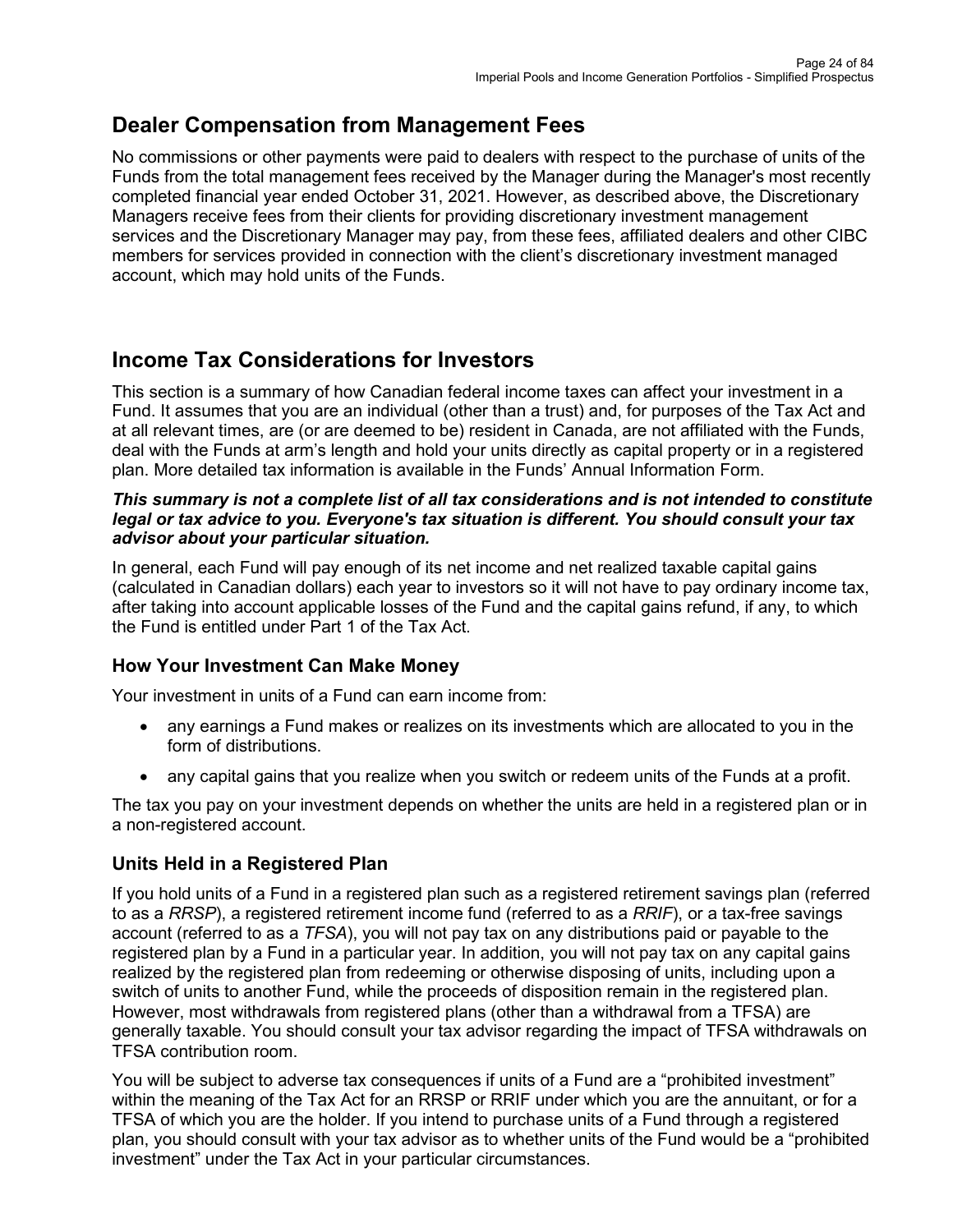# **Units Held Outside of a Registered Plan**

In general, if you hold units of a Fund outside of a registered plan, you must take into account the following in calculating your income for each taxation year:

- any net income and the taxable portion of the net realized capital gains paid or payable to you by a Fund in the year, whether you receive such amounts in cash or you reinvest them in units of the Fund; and
- the taxable portion of any capital gains you realize from redeeming or switching your units.

Although each Fund indicates the intended character and frequency of distributions in this document, the character of the distributions for Canadian income tax purposes will not be finalized until the end of each taxation year based upon the proportionate share of each class of units of the Fund at the relevant time. Distributions made to unitholders in the course of a Fund's taxation year may be comprised of dividends or ordinary income, net realized capital gains, or may constitute a return of capital, depending on the Fund's investment activities.

Distributions that are designated by a Fund as "taxable dividends" from "taxable Canadian corporations" (each as defined in the Tax Act) are eligible for the dividend tax credit. An enhanced dividend gross-up and tax credit mechanism is available for dividends designated as "eligible dividends" within the meaning of the Tax Act and received from taxable Canadian corporations. A Fund will designate any eligible dividends received by the Fund as eligible dividends to the extent such eligible dividends are included in distributions to unitholders.

Distributions of interest and other ordinary income, including foreign income, are fully taxable. Provided that appropriate designations are made by a Fund, such portion of the foreign source income of the Fund and foreign taxes eligible for the foreign tax credit, as is paid or payable to you, will effectively retain its character and be treated as such in your hands for purposes of the Tax Act. Where a Fund invests in derivatives, other than derivatives to hedge investments of the Fund that are capital property and there is sufficient linkage, any gains from such assets will generally be treated as income, rather than as capital gains, and distributions of these gains will be ordinary income to you. The Portfolios and certain Pools may invest in Underlying Funds that, in turn, invest in derivatives. The Underlying Funds will generally treat gains and losses arising in connection with derivatives, other than certain derivatives used for certain hedging purposes, on income account rather than on capital account.

Provided that appropriate designations are made by a Fund, net taxable capital gains realized by the Fund and distributed to you will preserve their character as taxable capital gains. The non-taxable portion of the Fund's net realized capital gains that is distributed to you will not be included in your income nor will it reduce the adjusted cost base (referred to as *ACB* ) of your units.

You do not have to pay tax on distributions that are returns of capital (generally, distributions in excess of a Fund's net income and net realized capital gains), but these distributions will reduce the ACB of your units of the Fund, and may therefore result in you realizing a greater taxable capital gain (or smaller capital loss) on a future disposition of your units. Further, if the ACB of a unit of a Fund held by you would otherwise be less than zero as a result of you receiving a distribution on your units that is a return of capital, the negative amount will be deemed to be a capital gain realized by you from the disposition of the units and the ACB of the units will be increased by the amount of the deemed capital gain to zero.

You are responsible for tracking and reporting any income you earn or any capital gain or capital loss that you realize. Generally, if you dispose of your units of a Fund, including on a redemption of units or a switch of units of one Fund for units of another Fund, you will realize a capital gain (or capital loss), to the extent that your proceeds of disposition, net of any reasonable disposition costs, exceed (or are exceeded by) the ACB of the units at that time. Refer to *Calculating the ACB of your investment* for more details. You will be required to include one-half of any such capital gain (referred to as a *taxable capital gain*) in your income, and deduct one-half of any such capital loss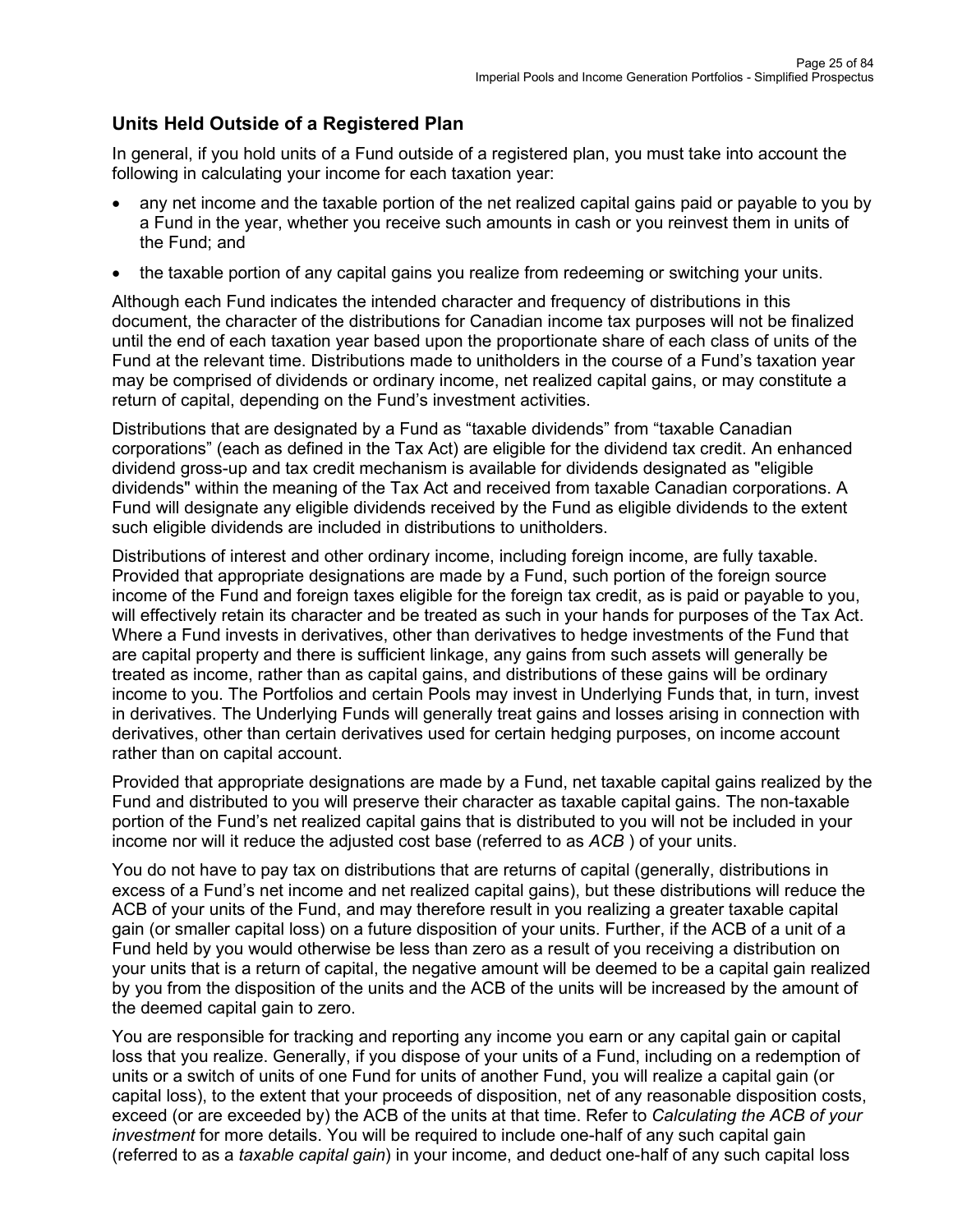(referred to as an *allowable capital loss*) against your taxable capital gains in the year. Allowable capital losses in excess of taxable capital gains for the year may generally be carried back up to three (3) years or forward indefinitely and deducted against taxable capital gains in those other years to the extent and under the circumstances provided for in the Tax Act.

A conversion from one class of units of a Fund to another class of units of the same Fund does not generally result in a disposition for tax purposes and consequently you will not realize a capital gain or capital loss as a result of such conversion.

# **Buying Units Close to the Year-End**

At the time you acquire units of a Fund, the Fund's NAV per unit will reflect any income and gains that have accrued and/or been realized but have not been made payable. Many of the Funds make their only or largest distribution in December. If you buy units of a Fund just before it makes such a distribution, you will be taxed on the entire distribution even though the Fund may have earned the income or realized the gain giving rise to the distribution before you owned units of the Fund. That means you may have to pay tax on your proportionate share of the net income or net realized capital gains earned by the Fund for the whole year, even though you were not invested in the Fund during the whole year.

# **Portfolio Turnover Rate**

A Fund's portfolio turnover rate indicates how actively its Portfolio Advisor or portfolio sub-advisor managed the portfolio investments. A portfolio turnover rate of 100% is equivalent to a Fund buying and selling all of the securities in its portfolio one time in the course of a year. The higher a Fund's portfolio turnover rate in a year, the greater the trading costs payable by the Fund in a year and the greater the chance that you will receive a taxable distribution from the Fund in that year. A higher portfolio turnover rate should not be considered as indicative of a Fund's historical or future performance.

# **Tax Information**

Each year, you will be advised of the amount and type of any distribution that each Fund pays to you on the units that you hold, as well as the information necessary to complete your tax returns.

# **Calculating the ACB of Your Investment**

Your ACB must be determined separately for each class of units you own of each Fund. The total ACB of your units of a class of a Fund is calculated as follows:

Your initial investment in such units

- + the cost of any additional purchases
- + reinvested distributions (including returns of capital)
- the capital returned (if any) in any distribution
- the ACB of such units you previously switched, converted or redeemed
- = ACB

The ACB of a unit is simply the ACB of your total investment in units of a class of a Fund divided by the total number of such units of the class of such Fund held by you.

You are responsible for keeping a record of the ACB of your investment for the purpose of calculating any capital gain or capital loss you may realize when you redeem, or otherwise dispose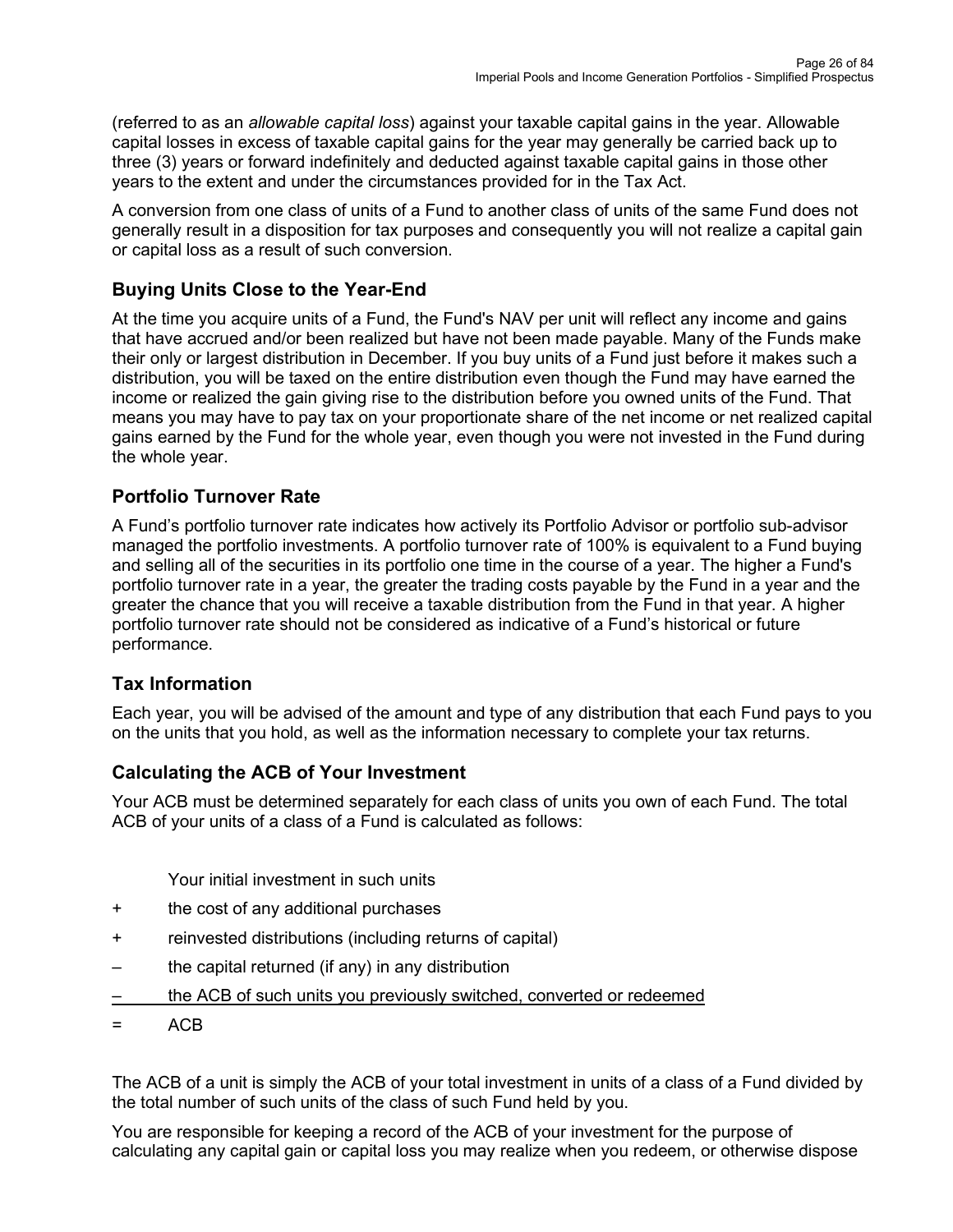of, your units. You should keep track of the original cost of your units for each Fund, including new units you receive when distributions are reinvested.

# **Enhanced Tax Information Reporting**

Each of the Funds has due diligence and reporting obligations under the Foreign Account Tax Compliance Act (as implemented in Canada by the Canada-United States Enhanced Tax Information Exchange Agreement and Part XVIII of the Tax Act (collectively referred to as *FATCA*) and the OECD's Common Reporting Standard (as implemented in Canada by Part XIX of the Tax Act) (referred to as *CRS*)). Generally, unitholders (or in the case of certain unitholders that are entities, the "controlling persons" thereof) will be required by law to provide their advisor or dealer with information related to their citizenship and tax residence, including their foreign tax identification number(s). If a unitholder (or, if applicable, any of its controlling persons) (i) is identified as a U.S. Person (including a U.S. resident or a U.S. citizen ; (ii) is identified as a tax resident of a country other than Canada or the U.S.; or (iii) does not provide the required information and indicia of U.S. or non-Canadian status is present, information about the unitholder (or, if applicable, its controlling persons) and their investment in the Fund(s) will generally be reported to the CRA unless the units are held within a registered plan. The CRA will provide that information to, in the case of FATCA, the U.S. Internal Revenue Service, and, in the case of CRS, the relevant tax authority of any country that is a signatory of the Multilateral Competent Authority Agreement on Automatic Exchange of Financial Account Information or that has otherwise agreed to a bilateral information exchange with Canada under CRS.

# <span id="page-26-0"></span>**What are your Legal Rights?**

Securities legislation in some provinces and territories gives unitholders the right to withdraw from an agreement to buy units of the Funds within two (2) business days of receiving the Simplified Prospectus or Fund Facts, or to cancel their purchase within 48 hours of receiving confirmation of their order.

Securities legislation in some provinces and territories also allows unitholders to cancel an agreement to buy mutual fund units and get their money back, or to make a claim for damages, if the Simplified Prospectus, Annual Information Form, Fund Facts, or financial statements misrepresent any facts about the mutual fund. These rights must usually be exercised within certain time limits.

For more information, refer to the securities legislation of your province or territory or consult your lawyer.

# <span id="page-26-1"></span>**Additional Information**

# **Independent Review Committee**

The Manager has established the IRC as required by National Instrument 81-107 – *Independent Review Committee for Investment Funds (*referred to as *NI 81-107)*. The IRC Charter sets out the IRC's mandate, responsibilities, and functions. The Charter is posted on the CIBC website at [cibc.com/mutualfunds](http://www.cibc.com/mutualfunds) under *Reporting and Governance*. Under the Charter, the IRC reviews conflict of interest matters referred to it by the Manager and provides to the Manager a recommendation or, where required under NI 81-107 or elsewhere in securities legislation, an approval relating to these conflict of interest matters. Approvals may also be given in the form of standing instructions. The IRC and the Manager may agree that the IRC will perform additional functions. The Charter provides that the IRC has no obligation to identify conflict of interest matters that the Manager should bring before it.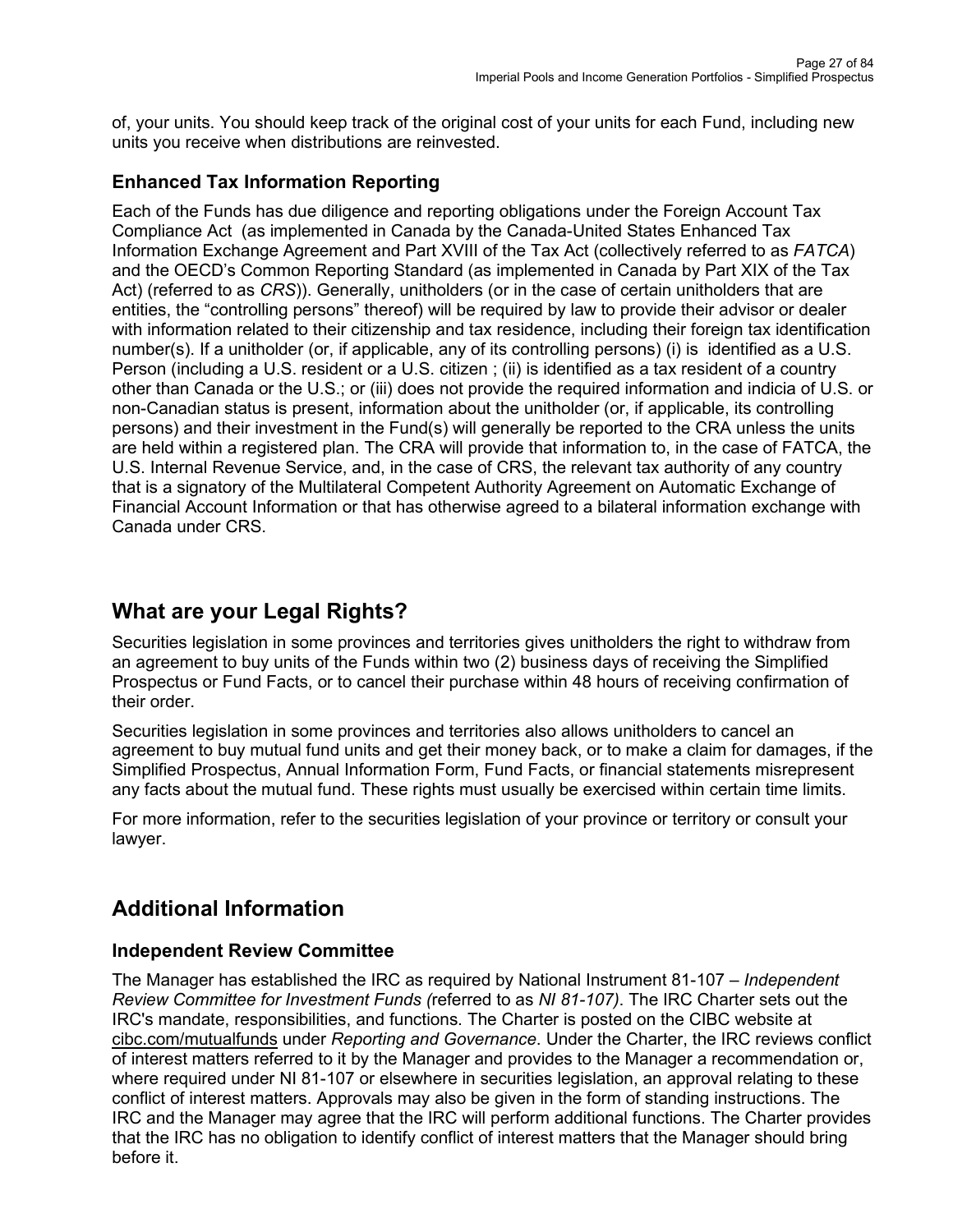Although your prior approval will not be sought, unitholders of the Funds will be given at least sixty (60) days written notice before any changes are made to the Funds' auditor or before any reorganization with, or transfers of assets to, another mutual fund managed by CIBC or its affiliate are made by a Fund, provided the IRC has approved such changes and, in the latter case, provided the reorganizations or transfers also comply with certain criteria described in the applicable securities legislation.

For more information about the IRC, including the names of the IRC members, refer to Fund Governance in the Funds' Annual Information Form.

# **Transactions with Related Parties**

The Funds obtained exemptive relief from the Canadian securities regulatory authorities, subject to certain conditions imposed by the regulators, including the approval or a recommendation of the IRC, as applicable the Funds may enter into one or more of the following transactions:

- invest in or hold equity securities of CIBC or issuers related to a portfolio sub-advisor;
- invest in or hold non-exchange-traded debt securities of CIBC or an issuer related to CIBC, with terms-to-maturity of 365 days or more, issued in a primary offering and in the secondary market;
- make an investment in the securities of an issuer for which CIBC World Markets Inc., CIBC World Markets Corp., or any affiliate of CIBC (referred to as a *Related Dealer* or the *Related Dealers*) acts as an underwriter during the offering of the securities or at any time during the 60 day period following the completion of the offering of such securities (in the case of a "private placement" offering, in accordance with the Private Placement Relief Order described below and the policies and procedures relating to such investment);
- purchase equity or debt securities from or sell them to a Related Dealer, where it is acting as principal;
- purchase securities from or sell securities to another investment fund or a managed account managed by the Manager or an affiliate (referred to as *inter-fund trades or cross-trades*); and
- engage in in-specie transfers by receiving portfolio securities from, or delivering portfolio securities to, a managed account or another investment fund managed by the Manager or an affiliate, in respect of a purchase or redemption of units in the Fund, subject to certain conditions.

The Funds may undertake currency and currency derivative transactions where a Related Dealer is the counterparty.

The Funds have also obtained an exemptive relief order from the Canadian securities regulatory authorities to purchase equity securities of a reporting issuer during the period of distribution of the issuer's securities pursuant to a "private placement" offering (an offering under exemptions from the prospectus requirements) and for the 60-day period following the completion of the offering, notwithstanding that a Related Dealer is acting or has acted as underwriter in connection with the offering of the same class of such securities (referred to as the *Private Placement Relief Order*).

The IRC has issued standing instructions in respect of each of the transactions noted above (referred to as *Related Party Transactions*). At least annually, the IRC reviews the Related Party Transactions for which they have provided standing instructions.

When the Manager refers or reports a matter to the IRC, the IRC is required to advise the Canadian securities regulatory authorities if it determines that an investment decision was not made in accordance with a condition imposed by securities legislation or the IRC in any Related Party Transaction requiring its approval.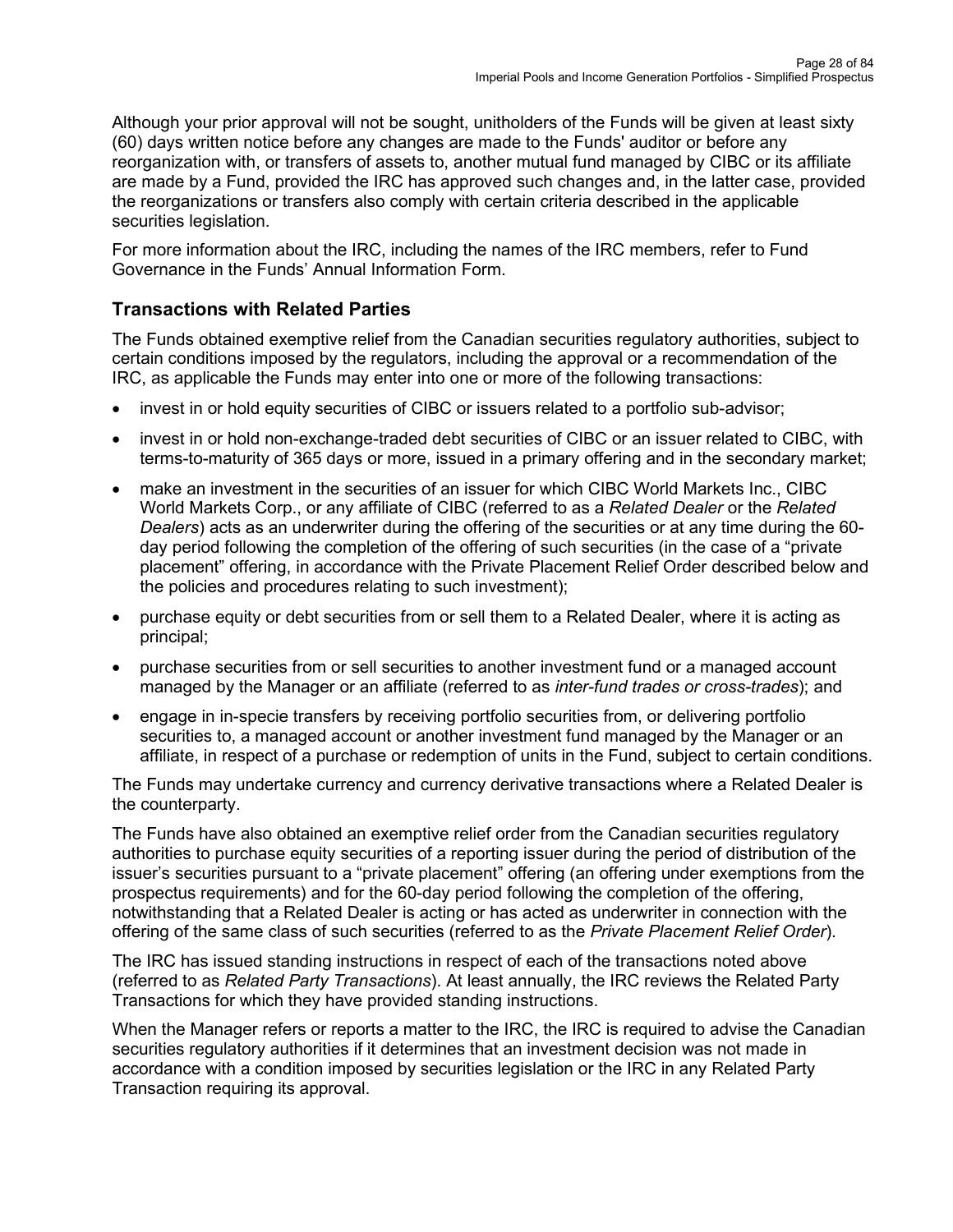# **Data Produced by a Third Party**

Information regarding the Funds may be provided to third party service providers who use this data in order to produce their own information regarding the Funds. Such third party service provider information, may be made available to the public. CIBC, its affiliates, and the Funds' portfolio subadvisors bear no responsibility for the use or the accuracy of such data by third-party service providers.

# <span id="page-28-0"></span>**Specific Information About Each of the Mutual Funds Described in this Document**

Under *Specific Information About Each of the Funds Described in this Document*, you will find a profile of each Fund, which includes the following information:

# **Fund Details**

The table in this section provides a brief overview of each Fund. We indicate the type of mutual fund using the standardized investment fund categories as defined by the Canadian Investment Funds Standards Committee (referred to as *CIFSC*). The type of Fund may change from time to time based on changes made to the CIFSC categories. For more information, please visit the CIFSC website at [cifsc.org.](http://www.cifsc.org/) We also indicate the portfolio advisor and any portfolio sub-advisor(s); if the Fund is a qualified investment for registered plans; the classes of units offered; the date on which each class of units was first started; and the annual management fee rate for each class of units.

# **What Does the Fund Invest In?**

This section outlines the Fund's investment objectives and the principal investment strategies that the Portfolio Advisor or portfolio sub-advisor(s) uses to achieve the Fund's investment objectives.

We cannot change a Fund's fundamental investment objectives unless we obtain approval from a majority of unitholders who vote at a meeting. Investment strategies may be changed, from time to time, without notice to, or consent of, unitholders.

Each Fund follows the standard investment restrictions and practices mandated by Canadian securities regulatory authorities, except in connection with any exemptions the Funds may have received. We describe these exemptions in the Funds' Annual Information Form.

Each Fund may hold all or a portion of its assets in cash, cash equivalents, or fixed income securities issued or guaranteed by the Canadian or U.S. governments, a government agency, or a company in anticipation of, or in response to, a market downturn, for defensive purposes, for cash management, or for the purpose of a merger or other transaction. As a result, a Fund may not be fully invested in accordance with its investment objectives at all times.

# **Use of Derivatives**

Certain Funds can use derivatives. A Fund can only use derivatives to the full extent permitted by Canadian securities regulatory authorities, and only if the use of derivatives is consistent with the Fund's investment objectives. A derivative is a financial instrument whose value is derived from the value of an underlying variable, usually in the form of a security or asset. There are many different kinds of derivatives, but derivatives usually take the form of an agreement between two parties to buy or sell an asset, such as a basket of stocks or a bond, at a future date for an agreed upon price. The most common kinds of derivatives are futures contracts, forward contracts, options, and swaps. A Fund can use derivatives for either hedging or effective exposure (non-hedging) purposes. When a Fund uses derivatives for non-hedging purposes, it is required by securities legislation to hold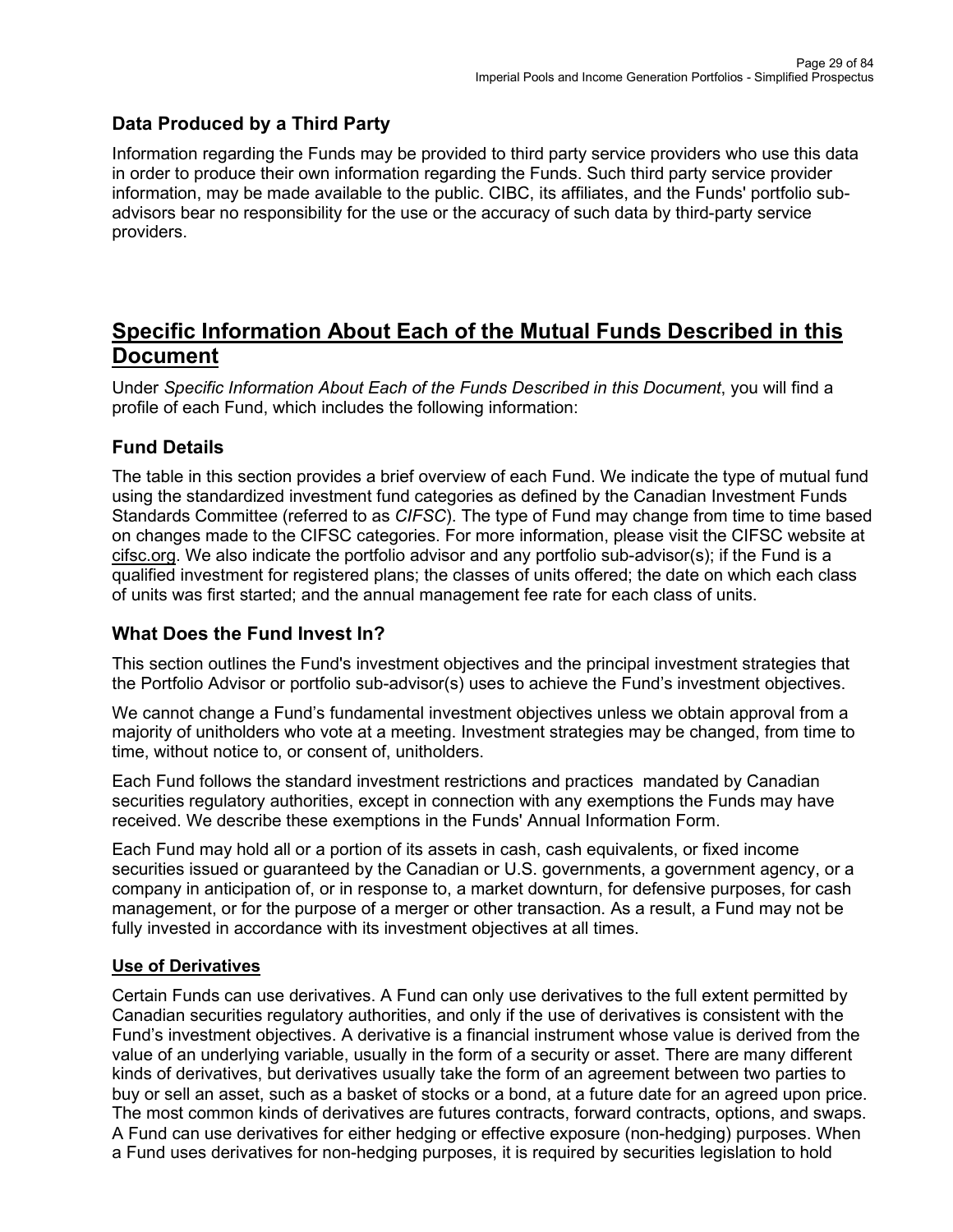enough cash, cash equivalents, or other securities to fully cover its derivative positions. Options used for non-hedging purposes must represent no more than 10% of a Fund's NAV. Derivatives may be used to hedge against losses from changes in the prices of a Fund's investments and from exposure to foreign currencies.

You can find out how a Fund may use derivatives under *Investment strategies* in the *Specific Information About Each of the Mutual Funds Described in this Document* section of each Fund. Refer to *Derivatives Risk under What is a Mutual Fund and What are the Risks of Investing in a Mutual Fund?* for more information.

## **Use of index participation units**

In an attempt to gain exposure to a particular market or index, the Funds are permitted, in accordance with the standard practices and restrictions, to invest a limited amount in IPUs, as long as the index is consistent with the Fund's investment objectives or strategies. IPUs are units of a mutual fund that trade on a major stock exchange. Like index funds, IPUs are designed to track the performance of a certain index by investing in the securities included in that index. Like the securities in which they invest, IPUs can be bought or sold throughout the trading day.

## **Securities Lending, Repurchase, and Reverse Repurchase Transactions**

A securities lending transaction is an agreement whereby a Fund or Underlying Fund lends securities through an authorized agent in exchange for a fee and a form of acceptable collateral. Under a repurchase transaction, a Fund or Underlying Fund agrees to sell securities for cash while, at the same time, assuming an obligation to repurchase the same securities for cash at a later date (and usually at a lower price). Under a reverse repurchase transaction, a Fund or Underlying Fund buys securities for cash while, at the same time, agreeing to resell the same securities for cash at a later date (and usually at a higher price).

To increase returns, a Fund or Underlying Fund may enter into securities lending, repurchase, and reverse repurchase transactions consistent with its investment objectives and as permitted by Canadian securities regulatory authorities. The Fund or Underlying Fund must receive acceptable collateral worth at least 102% of:

- the market value of the security loaned for a securities lending transaction;
- the market value of the security sold for a repurchase transaction; or
- the cash loaned for a reverse repurchase transaction.

Repurchase transactions and securities lending transactions are limited to 50% of a Fund's or Underlying Fund's NAV, immediately after the Fund or Underlying Fund enters into such a transaction, not including collateral or cash held. Refer to *Securities Lending, Repurchase, and Reverse Repurchase Transactions Risk* under *What is a Mutual Fund and What are the Risks of Investing in a Mutual Fund?* for more information.

# **What are the Risks of Investing in the Fund?**

Understanding risk and your comfort with risk is an important part of investing. This section lists the specific risks that each Fund may be exposed to. General information about the risks of investing and descriptions of each specific risk are provided under *What is a Mutual Fund and What are the Risks of Investing in a Mutual Fund?*.

# **Investment Risk Classification Methodology**

We assign an investment risk level to each Fund to help you decide whether a Fund is suitable for your risk tolerance. We review each Fund's investment risk level at least annually, or whenever we determine the investment risk level is no longer appropriate.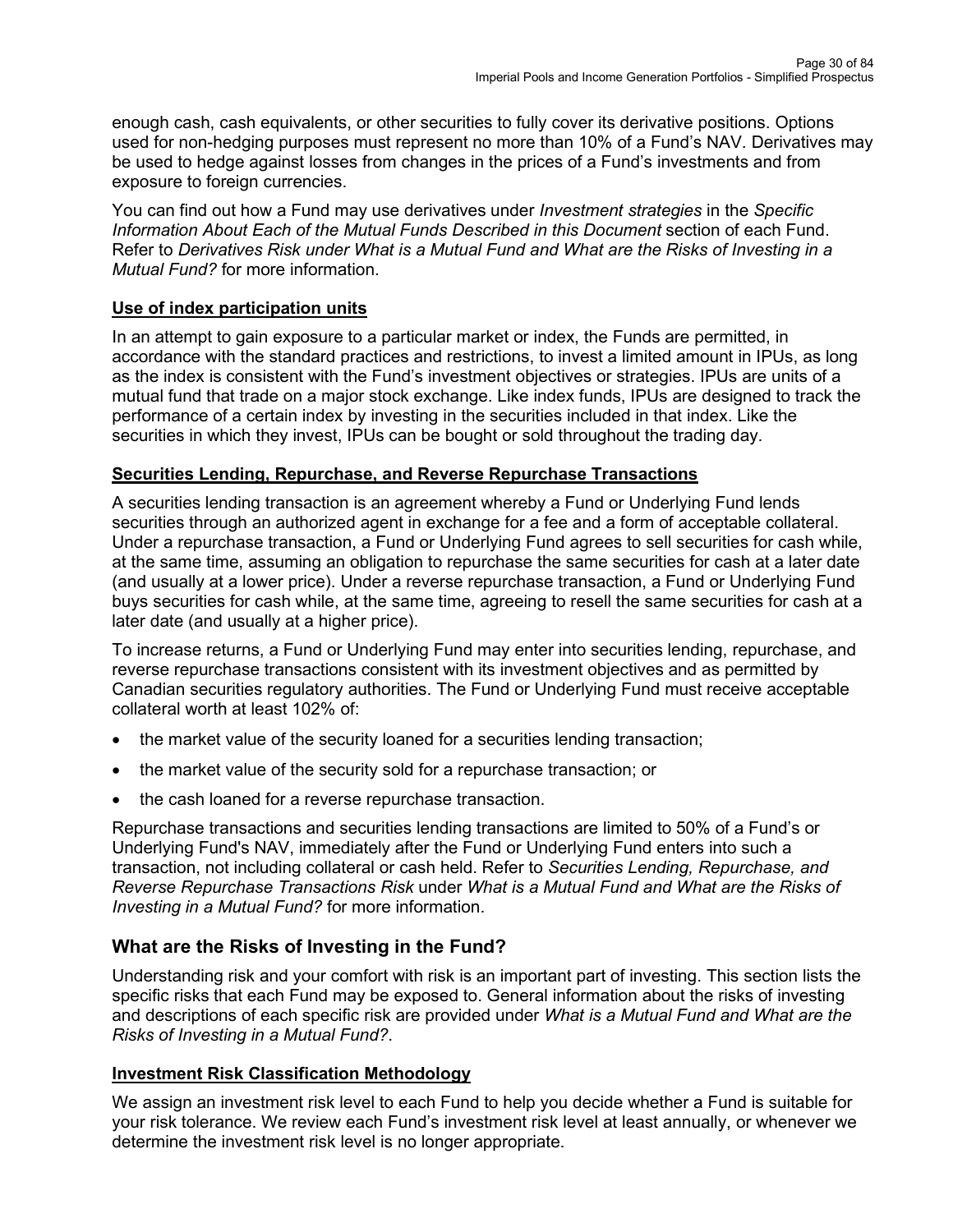Each Fund's investment risk level is determined in accordance with a standardized risk classification methodology, which is based on the Fund's historical volatility as measured by the 10-year standard deviation of its returns, i.e. the dispersion in a Fund's returns from its mean over a 10-year period.

We calculate each Fund's standard deviation using the monthly returns of the class that first became available to the public and apply the same standard deviation to the other classes, unless an attribute of a particular class would result in a different investment risk level, in which case the monthly returns of that particular class will be used.

If a Fund has less than 10 years of performance history, we will calculate its standard deviation by imputing, for the remainder of the 10 years, the return of a reference index, or a composite of several indices, that reasonably approximates, or for a newly established Fund, is expected to reasonably approximate, the Fund's standard deviation.

The range within which a Fund's standard deviation can fall, and the corresponding investment risk level which is assigned, are shown in the table below:

| <b>Standard Deviation Range (%)</b> | <b>Risk Level</b> |
|-------------------------------------|-------------------|
| 0 to less than $6$                  | Low               |
| 6 to less than 11                   | Low to Medium     |
| 11 to less than 16                  | Medium            |
| 16 to less than 20                  | Medium to High    |
| 20 or greater                       | High              |

Funds with a "low" standard deviation are considered as less risky; conversely, Funds with a "high" standard deviation are considered as more risky.

It is important to note that a Fund's historical volatility may not be indicative of its future volatility.

If we believe that the results produced using this methodology do not appropriately reflect a Fund's risk, we may assign a higher investment risk level to such Fund by taking into account other qualitative factors, including, but not limited to, the type of investments made by the Fund and the liquidity of those investments.

A Fund's risk rating does not necessarily correspond to your risk tolerance assessment. You are advised to consult your investment advisor for advice regarding your personal circumstances. When looking at the Fund's risk level, you should also consider how it would work with your other investment holdings.

A more detailed description of the risk classification methodology we use to identify each Fund's investment risk level is available on request, at no cost, by calling us at [1-888-357-8777,](tel:18883578777) or by writing to us at CIBC, Brookfield Place, 161 Bay Street, 22nd floor, Toronto, Ontario M5J 2S1.

# **Who Should Invest in this Fund?**

This section outlines the key investor characteristics for which a Fund may be suitable. As an investor, the most important part of your financial plan is understanding your investment:

- **objectives**: what you are expecting from your investments capital preservation, income, growth, or a combination;
- **time horizon**: how long you are planning to invest; and
- **risk tolerance**: how much volatility you are willing to accept in your investment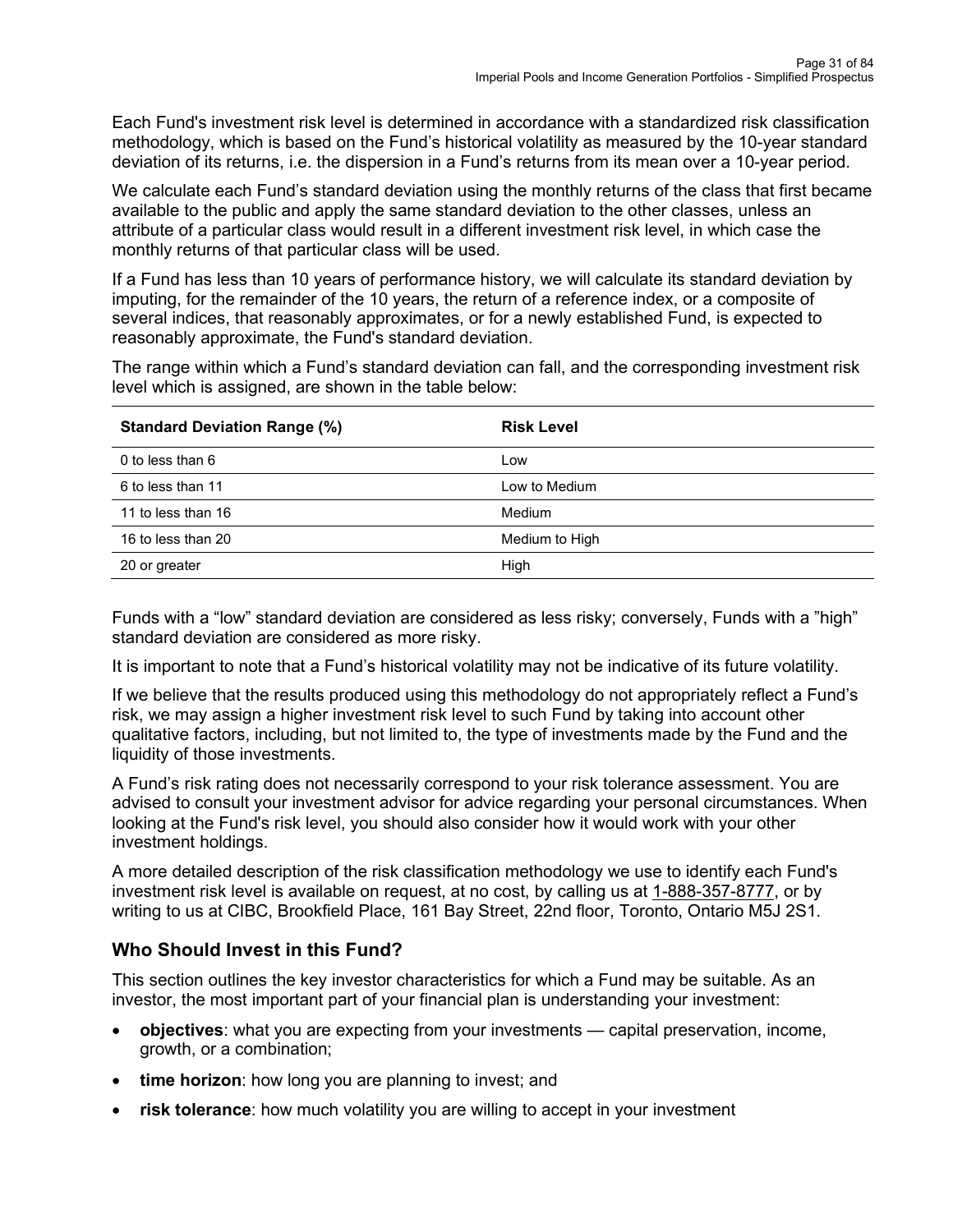## **Distribution Policy**

Each Fund indicates its intention with respect to the character, timing, and frequency of distributions in its *Distribution Policy* section. The Funds may make distributions monthly, quarterly or annually, but we may, without notice, elect to declare distributions more or less frequently if this is deemed to be in the best interests of a Fund and its unitholders. The amount and frequency of distributions that will be paid for any class of units are not guaranteed and may change from time to time without notice to unitholders. The Distribution Policy may be changed at any time.

The character of a Fund's distributions for Canadian income tax purposes will not be finalized until the end of each Fund's taxation year. Depending on the Fund's investment activities throughout the course of its taxation year, the character of distributions may differ from that originally intended as outlined in the Fund's *Distribution Policy*.

If you hold units of a Fund in a registered plan, your dealer can advise us that your distributions should be paid in cash to the account you hold with your dealer, which is treated as a withdrawal from your registered plan to you. There may be adverse tax consequences associated with withdrawing cash from a registered plan.

If you hold units of a Fund in a non-registered plan, you can choose to have distributions paid in cash to the account you hold with your dealer or paid directly into your bank account at any financial institution in Canada.

**All distributions will be reinvested in additional units of the same class of the Fund, unless you tell us otherwise.**

**Some distributions made by certain Funds may constitute a return of capital. Depending on market conditions, a significant portion of a Fund's distributions may constitute a return of capital for a certain period of time; that is to say, a return of your initial investment to you.**

Refer to *Income Tax Considerations for Investors* for more information on the tax treatment to unitholders of distributions.

## **Fund Expenses Indirectly Borne by Investors**

The table in this section provides information to help you compare the cost of investing in a Fund with other mutual funds over a 10-year period. The table shows the amount of the Fund's fees and expenses that would apply to each \$1,000 investment that you make, assuming that Fund's annual performance is a constant 5% per year and that its management expense ratio (referred to as the *MER*) remains the same for the 10-year period as it was in its last completed financial year ended December 31, 2020. Actual performance of each Fund and its expenses may vary.

A Fund's MER reflects its expenses, including applicable taxes. The MER does not include transaction costs payable by the Fund (as defined under *Operating Expenses* under *Fees and Expenses Payable by the Funds* section), and fees paid directly by investors. The *Fees and Expenses* section provides more information on the costs of investing in a Fund.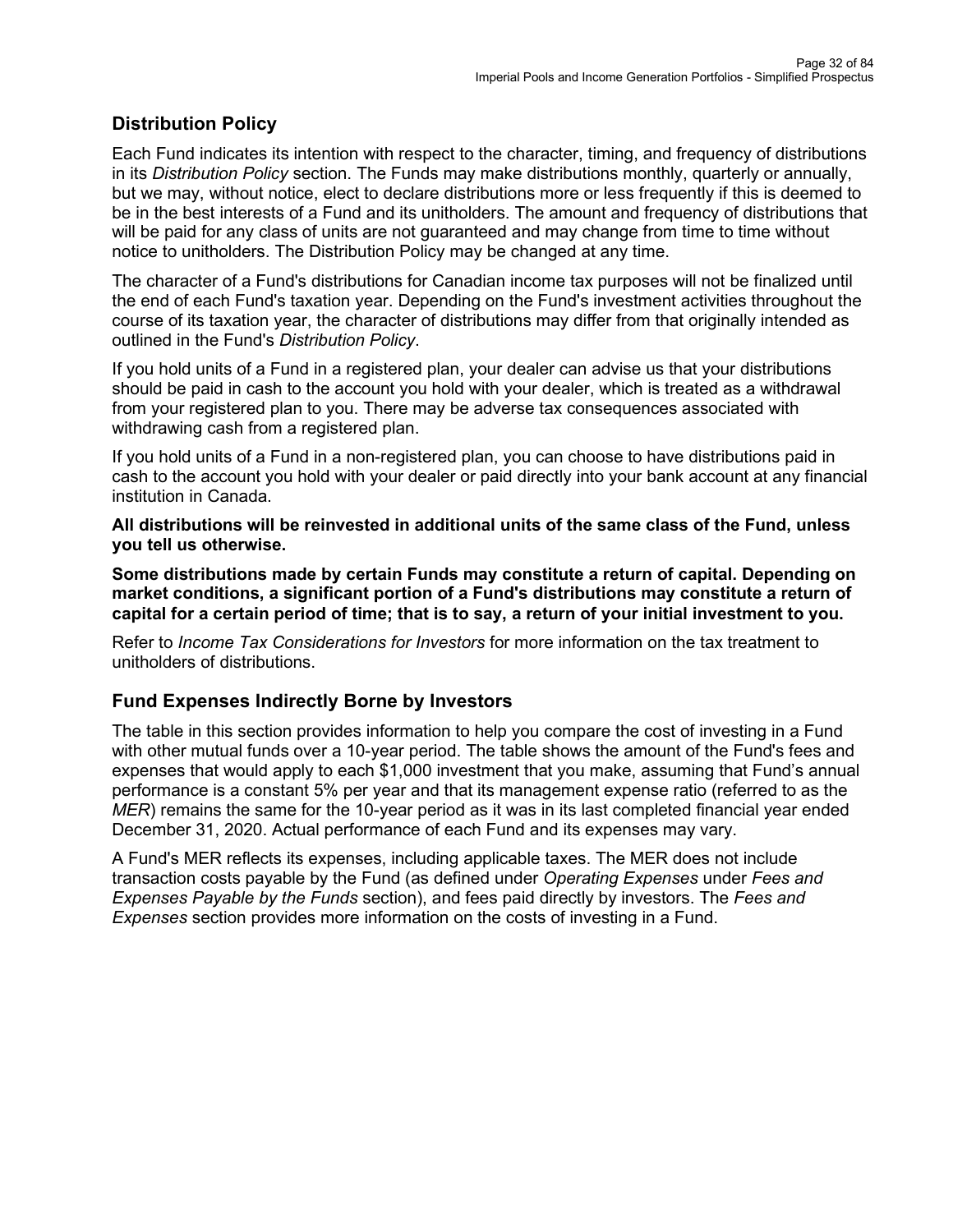# <span id="page-32-0"></span>**Imperial Money Market Pool**

### **Fund Details**

| <b>Type of Fund</b>                | <b>Portfolio Advisor</b>                       | <b>Qualified investment for registered</b><br>plans |
|------------------------------------|------------------------------------------------|-----------------------------------------------------|
| Canadian Money Market              | CIBC Asset Management Inc., Toronto,<br>Canada | Yes                                                 |
| <b>Classes of units</b><br>offered | Date started                                   | Annual management fee                               |
| Class A units                      | October 15, 1998 <sup>5</sup>                  | 0.25%                                               |

### **What Does the Fund Invest In?**

#### **Investment objectives**

• to maximize interest income, while attempting to preserve capital and maintain liquidity by investing primarily in treasury bills, notes, bonds, debentures, and other debt obligation securities of Canadian issuers.

We will not change the Pool's fundamental investment objectives without the consent of unitholders by a majority of votes cast at a meeting of unitholders.

#### **Investment strategies**

To achieve its investment objectives, the Pool:

- adjusts the term-to-maturity to reflect the portfolio advisor's outlook for interest rates (short average term if rates are expected to rise and long average term if rates are expected to fall), in any event, the Pool's overall average term-to-maturity will not exceed 90 days;
- allocates assets by credit quality, adjusted to reflect the portfolio advisor's view of the attractiveness of non-Government of Canada treasury bills versus Government of Canada treasury bills. Adjustments to the portfolio will be based on a review of macroeconomic and capital market conditions both inside and outside of Canada;
- may invest in commercial paper, bankers' acceptances, asset-backed commercial paper, and any other form of corporate indebtedness;
- may invest in securities of foreign issuers, denominated in Canadian dollars, to an extent that will vary from time to time but is not generally expected to exceed 20% of the NAV of the Pool;
- may consider environmental, social, and governance factors; and
- may also enter into securities lending, repurchase, and reverse repurchase transactions to earn additional income. These transactions will be used in conjunction with other investment strategies in a manner considered appropriate to achieving the Pool's investment objectives. Refer to *Securities Lending, Repurchase, and Reverse Repurchase Transactions* on page 30.

We can change the investment strategies, from time to time, without notice to, or consent of, unitholders.

<span id="page-32-1"></span><sup>5</sup> Prior to this date, securities of the Pool were offered by way of a prospectus exemption.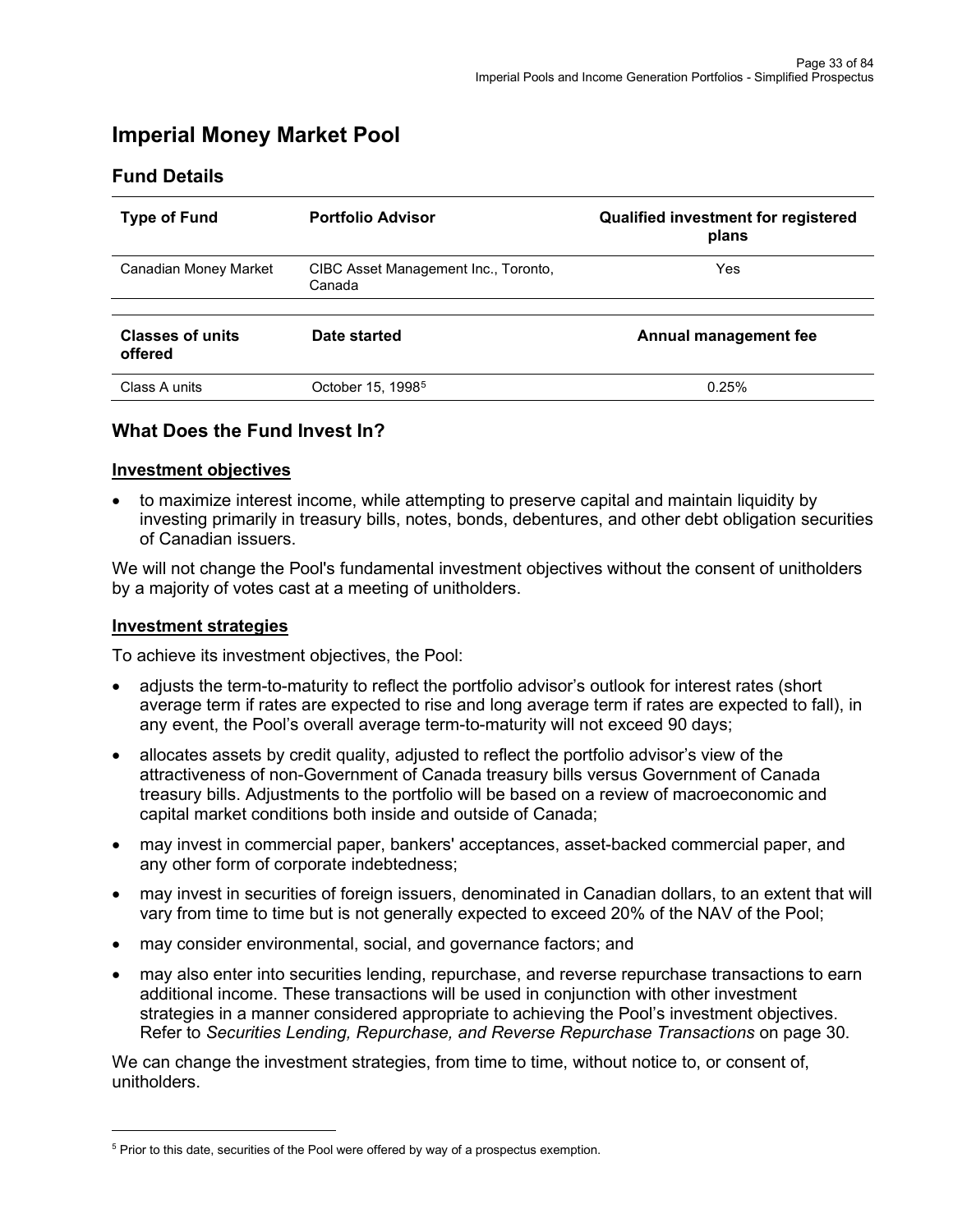# **What Are the Risks of Investing in the Fund?**

Investing in the Pool may result in the following risks, which are described in more detail under *Types of Investment Risks* beginning on page 4:

- asset-backed and mortgage-backed securities risk
- concentration risk
- cybersecurity risk
- fixed income risk
- foreign market risk
- large investor risk • liquidity risk
- 
- regulatory risk
- securities lending, repurchase, and reverse repurchase transactions risk
- taxation risk

• general market risk

We have classified this Pool's risk level to be low. Refer to *Investment Risk Classification Methodology* under *What are the Risks of Investing in the Fund?* on page 30 for more information about the methodology we used to classify this Pool's risk level.

## **Who Should Invest in this Fund?**

The Pool may be suitable for you if:

- you are seeking to fulfil the cash and cash equivalents portion of a diversified portfolio;
- you are looking for a liquid, short-term investment; and
- you can tolerate low investment risk.

## **Distribution Policy**

The Pool intends to distribute net income monthly.

**Distributions are automatically reinvested in additional units of the Pool unless you tell us otherwise.** Refer to *Distribution Policy* on page 32 for more information.

## **Fund Expenses Indirectly Borne by Investors**

The table below shows the amount of fees and expenses of the Pool that would apply to each \$1,000 investment that you make, assuming that the Pool's annual performance is a constant 5% per year, based on the assumptions set out under *Fund Expenses Indirectly Borne by Investors* on page 32.

Actual performance and Pool expenses may vary.

| Fees and expenses payable over | 1 Year | 3 Years | 5 Years | <b>10 Years</b> |
|--------------------------------|--------|---------|---------|-----------------|
| Class A units                  | 1.13   | 3.55    | 6.23    | 14.19           |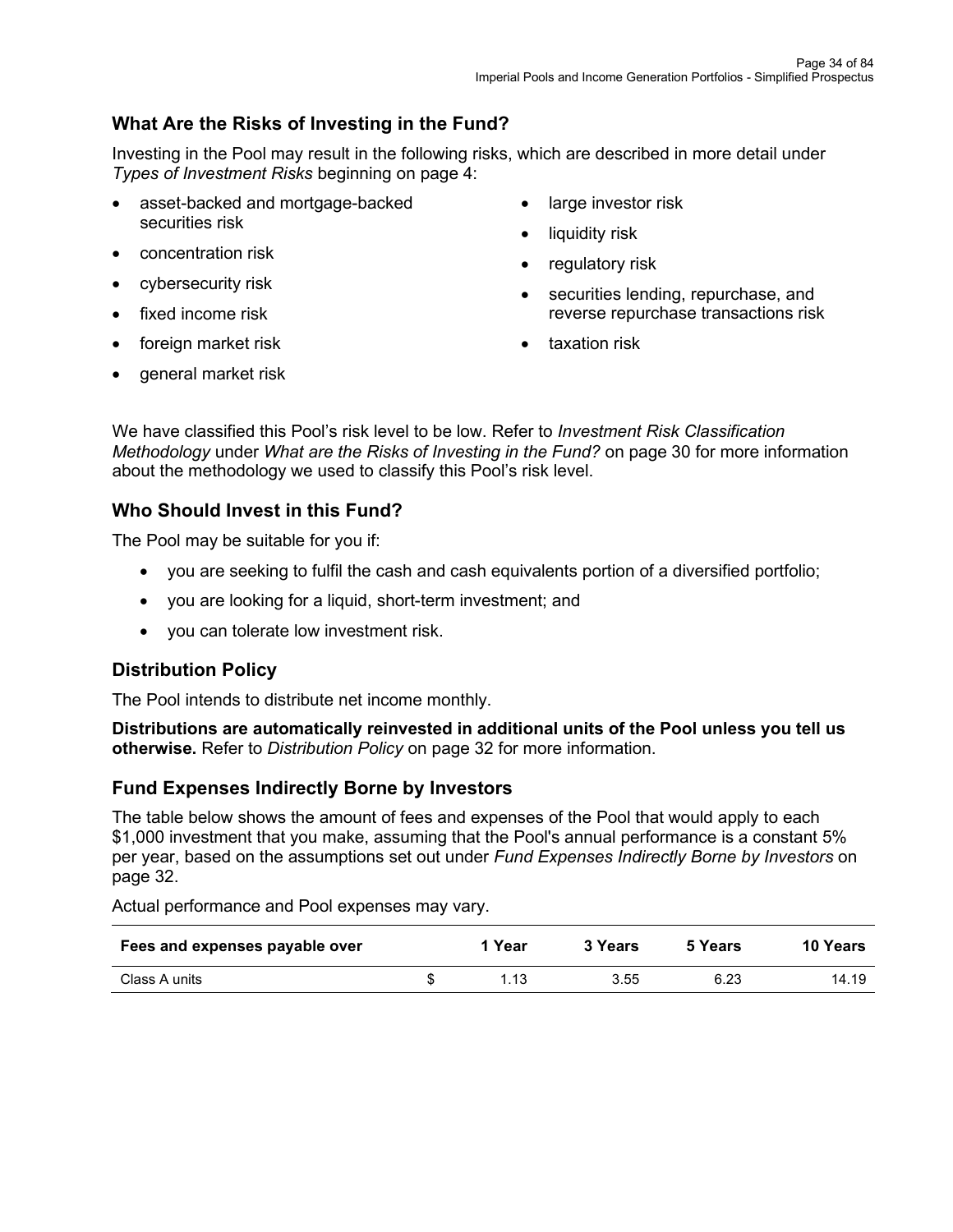# <span id="page-34-0"></span>**Imperial Short-Term Bond Pool**

| <b>Type of Fund</b>                 | <b>Portfolio Advisor</b>                       | <b>Qualified investment for registered</b><br>plans |
|-------------------------------------|------------------------------------------------|-----------------------------------------------------|
| Canadian Short Term Fixed<br>Income | CIBC Asset Management Inc.,<br>Toronto, Canada | Yes                                                 |
| <b>Classes of units</b><br>offered  | Date started                                   | Annual management fee                               |
| Class A units                       | October 15, 1998 <sup>6</sup>                  | 0.25%                                               |

## **Fund Details**

# **What Does the Fund Invest In?**

#### **Investment objectives**

• to provide a high level of interest income and some capital growth, while attempting to preserve capital by investing primarily in bonds, debentures, notes, or other debt instruments of Canadian and non-Canadian issuers, with a remaining term to maturity of one to five years.

We will not change the Pool's fundamental investment objectives without the consent of unitholders by a majority of votes cast at a meeting of unitholders.

#### **Investment strategies**

To achieve its investment objectives, the Pool:

- adjusts the term-to-maturity of the Pool to reflect the portfolio advisor's outlook for interest rates (short average term-to-maturity if rates are expected to rise and long average term-to-maturity if rates are expected to fall);
- allocates assets to sectors of the bond market (Government of Canada bonds, provincial bonds, and corporate bonds) based upon market outlook. Adjustments to the portfolio are based on a review of macroeconomic and capital market conditions both inside and outside of Canada, along with detailed issuer credit reviews;
- may invest in securities of foreign issuers, denominated in Canadian dollars, to an extent that will vary from time to time but is not generally expected to exceed 20% of the NAV of the Pool;
- may consider environmental, social, and governance factors;
- may use derivatives such as options, futures, forward contracts, swaps, and other similar instruments, in a manner considered appropriate to achieving the Pool's investment objectives. Derivatives may be used for hedging and non-hedging purposes. Derivatives may be used to, among other things, provide exposure to securities, indices, or currencies without investing in them directly, or to manage risk. Refer to *Use of derivatives* on page 29; and
- may also enter into securities lending, repurchase, and reverse repurchase transactions to earn additional income. These transactions will be used in conjunction with the other investment strategies in a manner considered appropriate to achieving the Pool's investment objectives. Refer to *Securities Lending, Repurchase, and Reverse Repurchase Transactions* on page 30.

<span id="page-34-1"></span> $6$  Prior to this date, securities of the Pool were offered by way of a prospectus exemption.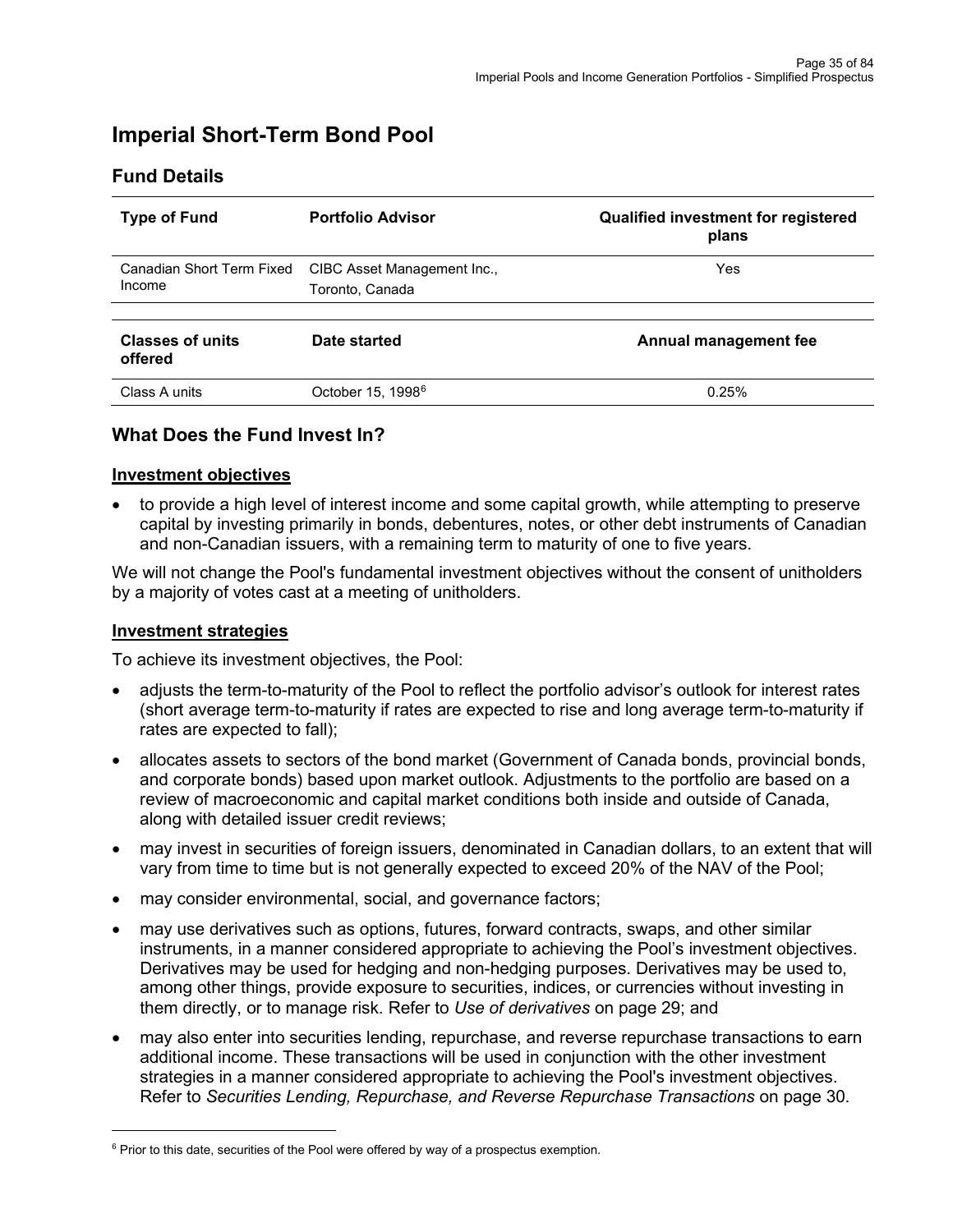We can change the investment strategies, from time to time, without notice to, or consent of, unitholders.

# **What Are the Risks of Investing in the Fund?**

Investing in the Pool may result in the following risks, which are described in more detail under *Types of Investment Risks* beginning on page 4:

- asset-backed and mortgage-backed securities risk
- concentration risk
- cybersecurity risk
- derivatives risk
- fixed income risk
- foreign currency risk
- foreign market risk
- general market risk
- large investor risk
- liquidity risk
- regulatory risk
- lower-rated bond risk
- securities lending, repurchase, and reverse repurchase transactions risk
- sovereign debt risk
- taxation risk

We have classified this Pool's risk level to be low. Refer to *Investment Risk Classification Methodology* under *What are the Risks of Investing in the Fund?* on page 30 for more information about the methodology we used to classify this Pool's risk level.

# **Who Should Invest in this Fund?**

The Pool may be suitable for you if:

- you are seeking to fulfil the Canadian fixed income portion of a diversified portfolio;
- you want a combination of income and modest capital growth;
- you are investing for the short to medium term; and
- you can tolerate low investment risk.

# **Distribution Policy**

The Pool intends to distribute net income monthly and net realized capital gains annually in December. The amount of the distributions is not guaranteed and may change from time to time without notice to unitholders.

**Distributions are automatically reinvested in additional units of the Pool unless you tell us otherwise.** Refer to *Distribution Policy* on page 32 for more information.

# **Fund Expenses Indirectly Borne by Investors**

The table below shows the amount of fees and expenses of the Pool that would apply to each \$1,000 investment that you make, assuming that the Pool's annual performance is a constant 5% per year, based on the assumptions set out under *Fund Expenses Indirectly Borne by Investors* on page 32.

Actual performance and Pool expenses may vary.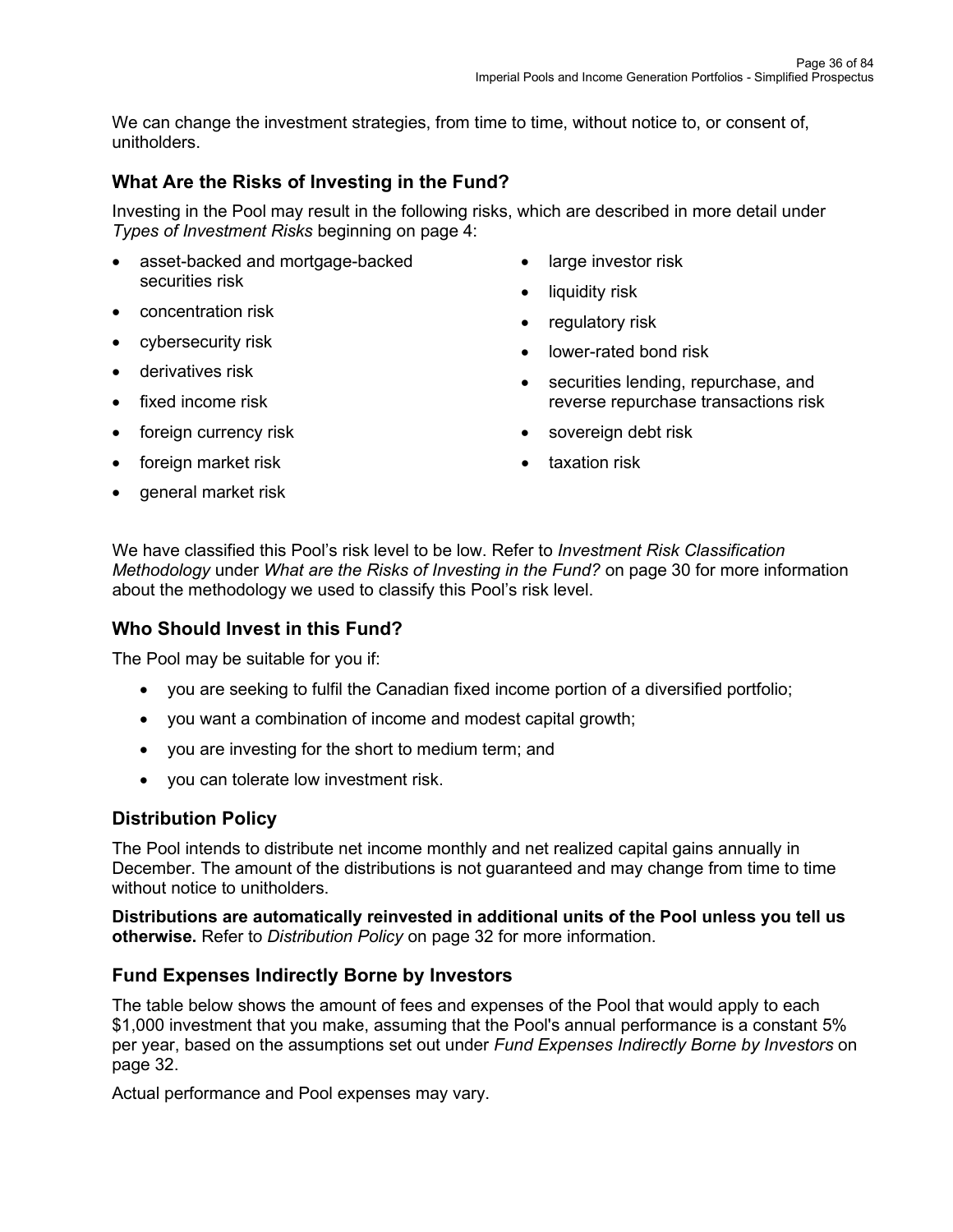| Fees and expenses payable<br>over | 1 Year | 3 Years | 5 Years | 10 Years |
|-----------------------------------|--------|---------|---------|----------|
| Class A units                     | 1.23   | 3.88    | 6.80    | 15.48    |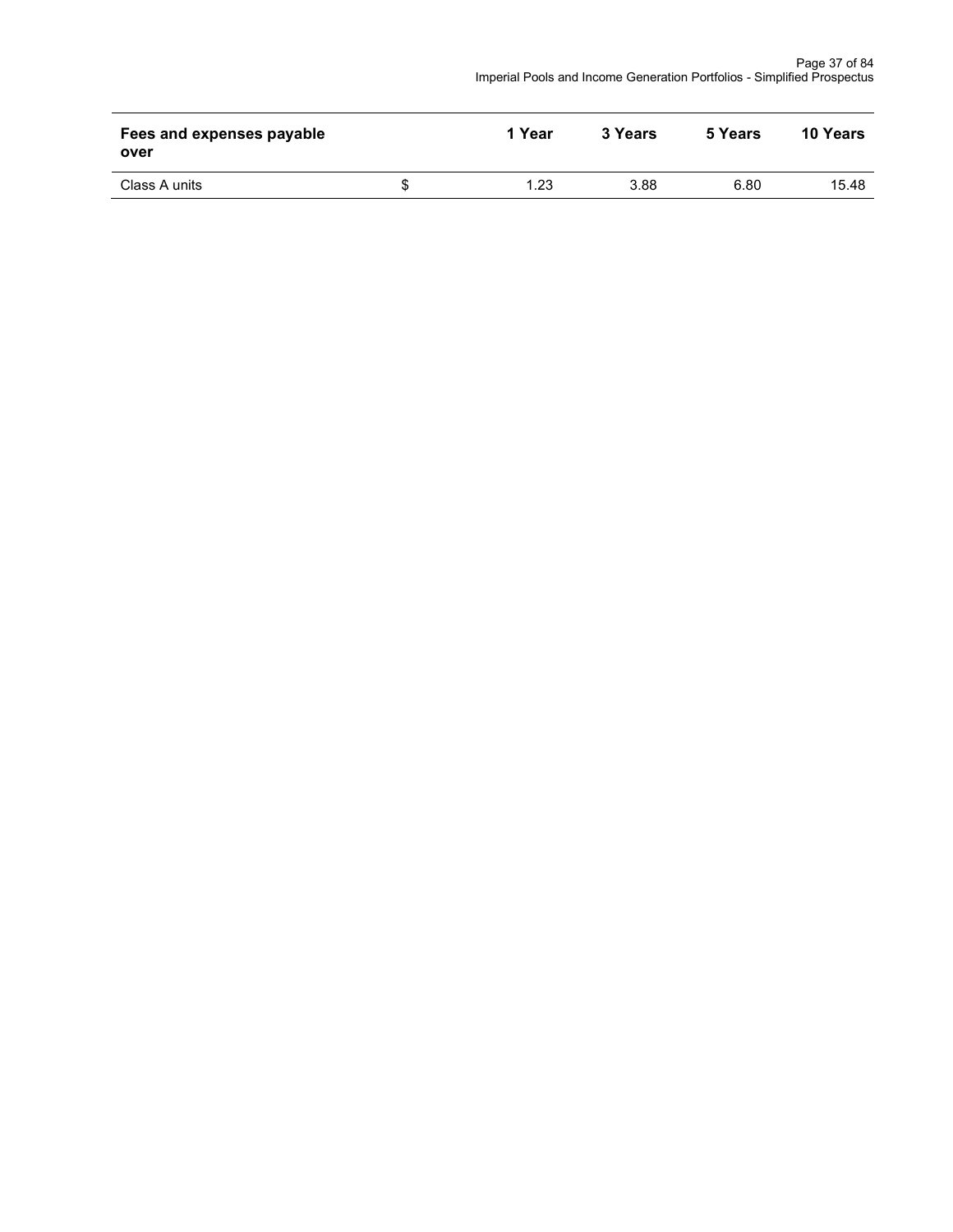# **Imperial Canadian Bond Pool**

## **Fund Details**

| <b>Type of Fund</b>                | <b>Portfolio Advisor</b>                       | <b>Qualified investment for registered</b><br>plans |
|------------------------------------|------------------------------------------------|-----------------------------------------------------|
| Canadian Fixed Income              | CIBC Asset Management Inc., Toronto,<br>Canada | Yes                                                 |
| <b>Classes of units</b><br>offered | Date started                                   | Annual management fee                               |
| Class A units                      | October 15, 19987                              | 0.25%                                               |

## **What Does the Fund Invest In?**

#### **Investment objectives**

• to provide a high level of interest income and some capital growth, while attempting to preserve capital by investing primarily in bonds, debentures, notes, other debt instruments (whether secured or unsecured), preferred shares, and convertible preferred shares of Canadian and non-Canadian issuers.

We will not change the Pool's fundamental investment objectives without the consent of unitholders by a majority of votes cast at a meeting of unitholders.

#### **Investment strategies**

- intends to position its portfolio by employing a combination of investment strategies including a passive strategy and an active bond selection strategy. The passive strategy involves managing a component of the Pool to track the performance of an index that is intended to represent the Canadian bond market. The active bond selection strategy is based primarily on two considerations: average term-to-maturity and security selection. With respect to the former, the term-to-maturity of the Pool is adjusted to reflect the portfolio advisor's outlook for interest rates (short average term-to-maturity if rates are expected to rise and long average term-to-maturity if rates are expected to fall);
- allocates its assets to those sectors of the bond market (Government of Canada bonds, provincial bonds, corporate bonds, and high-yield bonds) based on market outlook. The basis on which these decisions are made comes from a review of macroeconomic and capital market conditions both inside and outside of North America, along with detailed issuer credit reviews which form part of the portfolio advisor's review process;
- may invest in securities of foreign issuers, denominated in Canadian dollars, to an extent that will vary from time to time but is not generally expected to exceed 15% of the NAV of the Pool;
- may consider environmental, social, and governance factors;
- may use derivatives such as options, futures, forward contracts, swaps, and other similar instruments, in a manner considered appropriate to achieving the Pool's investment objectives. Derivatives may be used for hedging and non-hedging purposes. Derivatives may be used to,

<span id="page-37-0"></span> $7$  Prior to this date, securities of the Pool were offered by way of a prospectus exemption.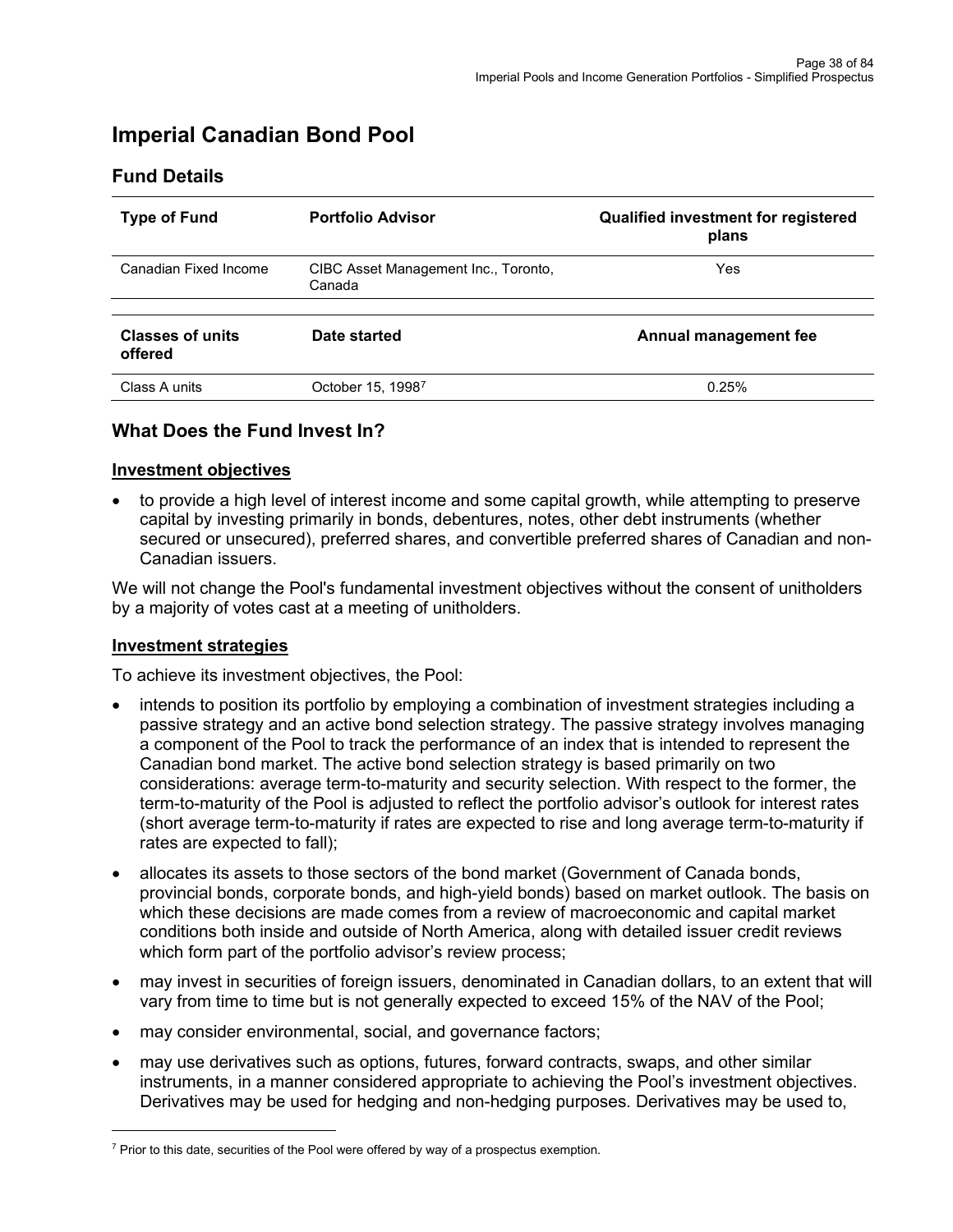among other things, provide exposure to securities, indices, or currencies without investing in them directly, or to manage risk. Refer to *Use of derivatives* on page 29; and

• may also enter into securities lending, repurchase, and reverse repurchase transactions to earn additional income. These transactions will be used in conjunction with the other investment strategies in a manner considered appropriate to achieving the Pool's investment objectives. Refer to *Securities Lending, Repurchase, and Reverse Repurchase Transactions* on page 30.

We can change the investment strategies, from time to time, without notice to, or consent of, unitholders.

# **What Are the Risks of Investing in the Fund?**

Investing in the Pool may result in the following risks, which are described in more detail under *Types of Investment Risks* beginning on page 4:

- asset-backed and mortgage-backed securities risk
- concentration risk
- cybersecurity risk
- derivatives risk
- fixed income risk
- foreign currency risk
- foreign market risk
- general market risk
- index risk
- large investor risk
- liquidity risk
- lower-rated bond risk
- regulatory risk
- securities lending, repurchase, and reverse repurchase transactions risk
- sovereign debt risk
- taxation risk

We have classified this Pool's risk level to be low. Refer to *Investment Risk Classification Methodology* under *What are the Risks of Investing in the Fund?* on page 30 for more information about the methodology we used to classify this Pool's risk level.

# **Who Should Invest in this Fund?**

The Pool may be suitable for you if:

- you are seeking to fulfil the Canadian fixed income portion of a diversified portfolio;
- you want a combination of income and modest capital growth;
- you are investing for the medium term; and
- you can tolerate low investment risk.

# **Distribution Policy**

The Pool intends to distribute net income monthly and net realized capital gains annually in December. The amount of the distributions is not guaranteed and may change from time to time without notice to unitholders.

**Distributions are automatically reinvested in additional units of the Pool unless you tell us otherwise.** Refer to *Distribution Policy* on page 32 for more information.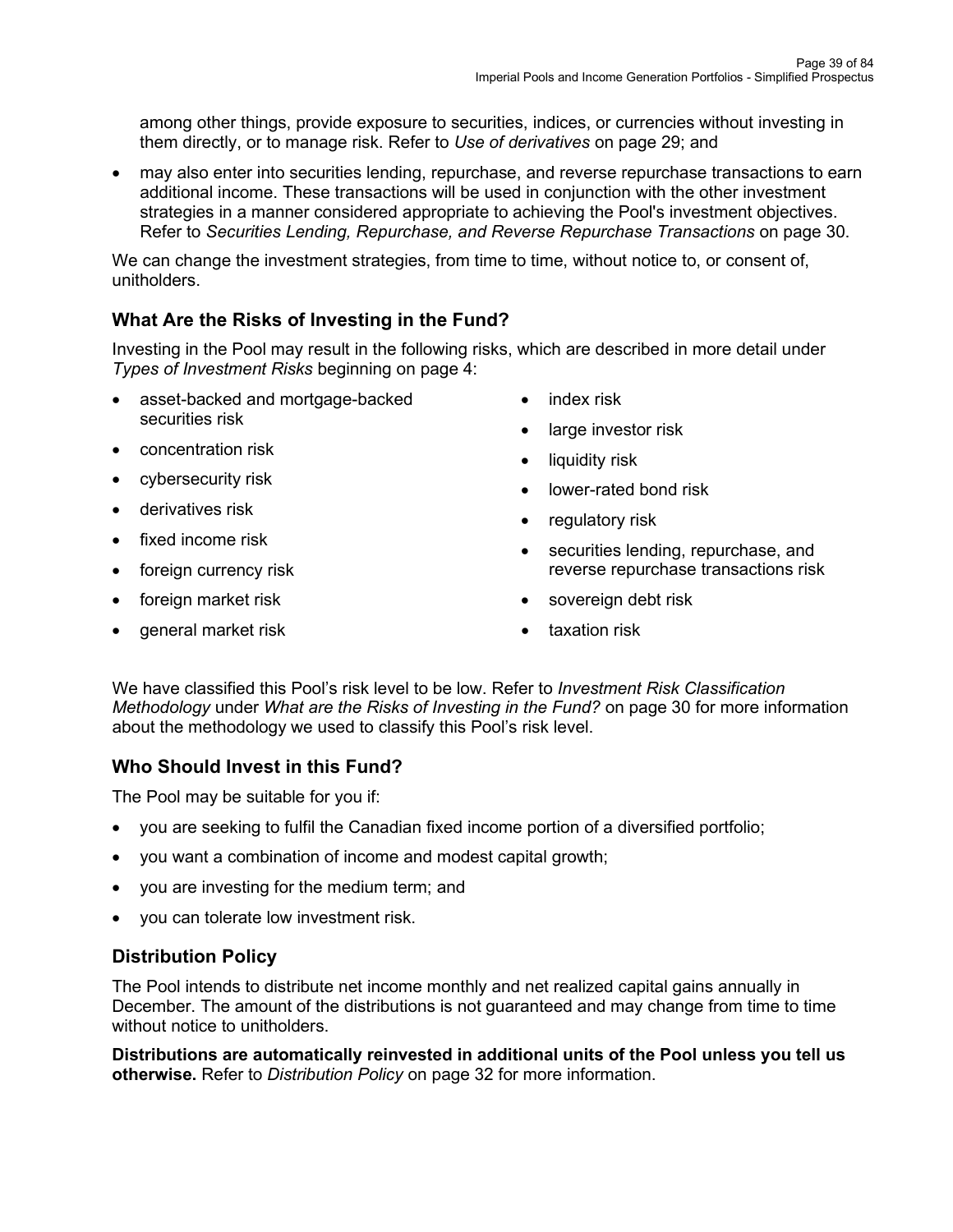## **Fund Expenses Indirectly Borne by Investors**

The table below shows the amount of fees and expenses of the Pool that would apply to each \$1,000 investment that you make, assuming that the Pool's annual performance is a constant 5% per year, based on the assumptions set out under *Fund Expenses Indirectly Borne by Investors* on page 32.

| Fees and expenses payable<br>over | 1 Year | 3 Years | 5 Years | 10 Years |
|-----------------------------------|--------|---------|---------|----------|
| Class A units                     | 1.23   | 3.88    | 6.80    | 15.48    |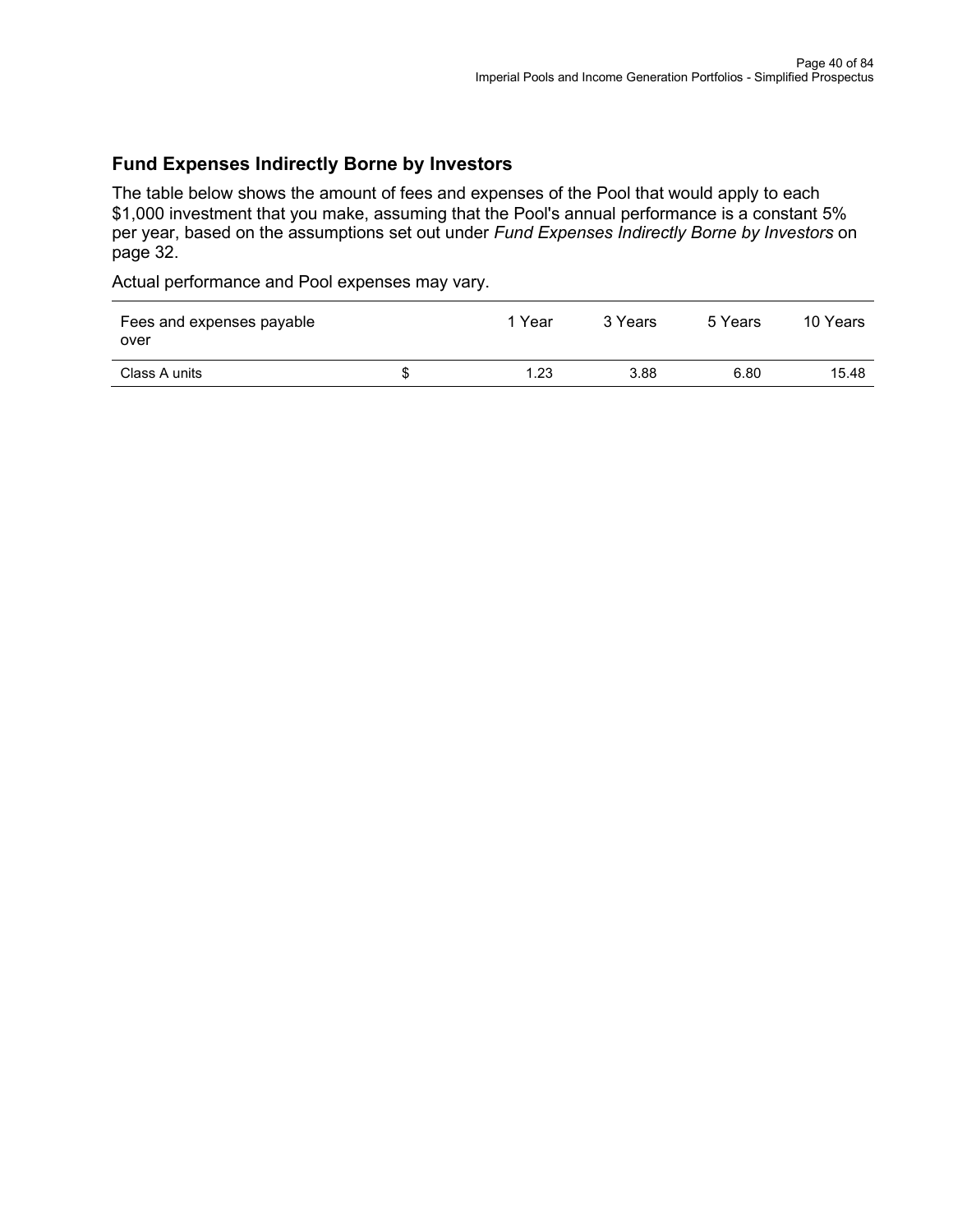# **Imperial Canadian Diversified Income Pool**

## **Fund Details**

| <b>Type of Fund</b>                | <b>Portfolio Advisor</b>                       | <b>Qualified investment for registered</b><br>plans |
|------------------------------------|------------------------------------------------|-----------------------------------------------------|
| Canadian Neutral Balanced          | CIBC Asset Management Inc., Toronto,<br>Canada | Yes                                                 |
| <b>Classes of units</b><br>offered | Date started                                   | Annual management fee                               |
| Class A units                      | November $24, 20038$                           | 0.25%                                               |

#### **What Does the Fund Invest In?**

#### **Investment objectives**

• to generate income and potential capital growth by investing primarily in Canadian incomegenerating equity securities and debt securities.

We will not change the Pool's fundamental investment objectives without the consent of unitholders by a majority of votes cast at a meeting of unitholders.

#### **Investment strategies**

To achieve its investment objectives, the Pool:

- employs a bottom-up approach to investing with a focus on the fundamental characteristics of individual securities;
- may invest in a combination of Canadian common shares, preferred shares, income trusts, ETFs, and fixed income securities to achieve its investment objectives;
- may invest in securities of foreign issuers, denominated in Canadian dollars, to an extent that will vary from time to time but is not generally expected to exceed 20% of the NAV of the Pool;
- may consider environmental, social, and governance factors;
- may use derivatives such as options, futures, forward contracts, swaps, and other similar instruments, in a manner considered appropriate to achieving the Pool's investment objectives. Derivatives may be used for hedging and non-hedging purposes. Derivatives may be used to, among other things, provide exposure to securities, indices, or currencies without investing in them directly, or to manage risk. Refer to *Use of derivatives* on page 29; and
- may enter into securities lending, repurchase, and reverse repurchase transactions to earn additional income. These transactions will be used in conjunction with the other investment strategies in a manner considered appropriate to achieving the Pool's investment objectives. Refer to *Securities Lending, Repurchase, and Reverse Repurchase Transactions* on page 30.

We can change the investment strategies, from time to time, without notice to, or consent of, unitholders.

<span id="page-40-0"></span><sup>&</sup>lt;sup>8</sup> Prior to this date, securities of the Pool were offered by way of a prospectus exemption.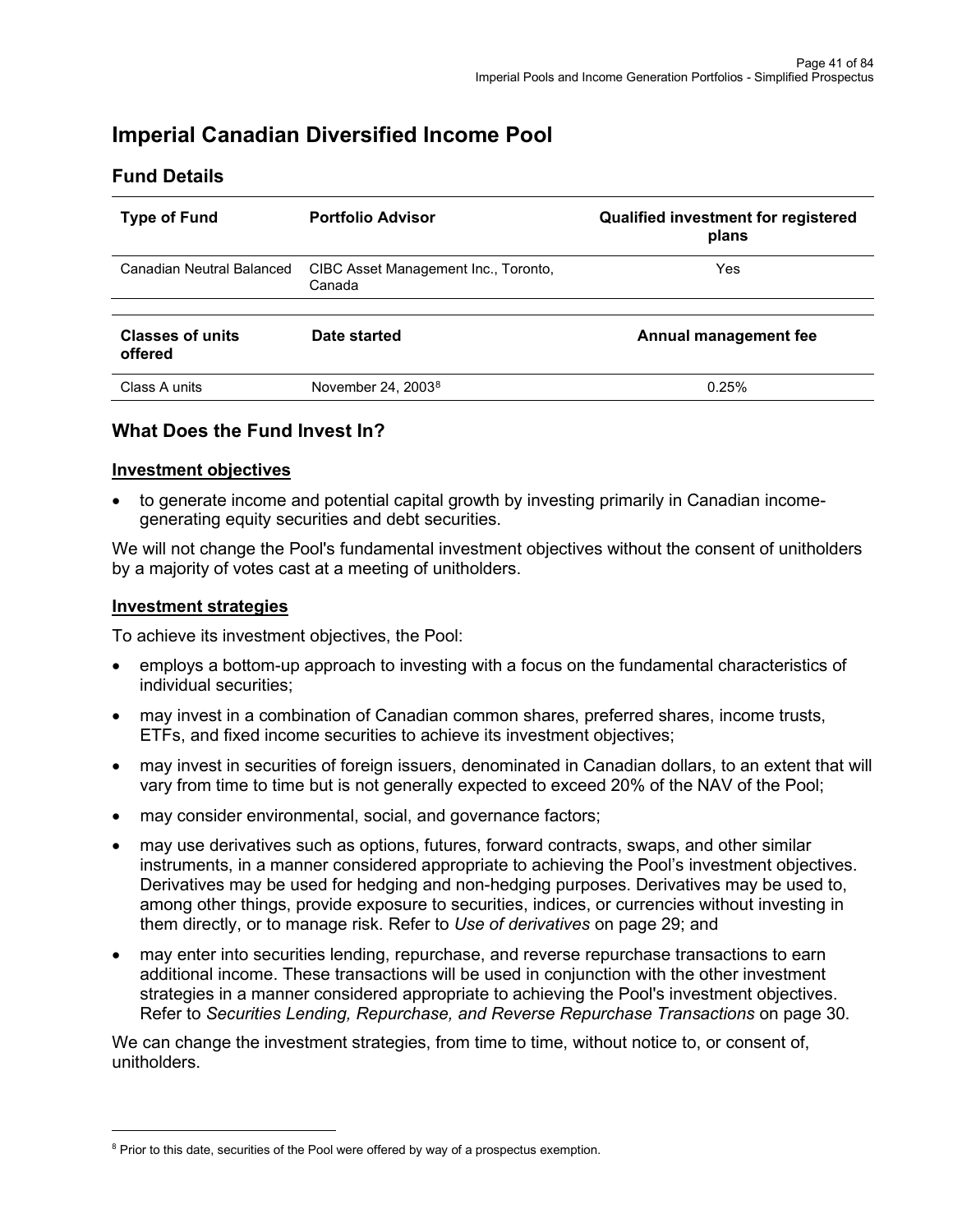# **What Are the Risks of Investing in the Fund?**

Investing in the Pool may result in the following risks, which are described in more detail under *Types of Investment Risks* beginning on page 4:

- concentration risk
- cybersecurity risk
- derivatives risk
- equity risk
- exchange-traded fund risk
- fixed income risk
- general market risk
- large investor risk
- liquidity risk
- regulatory risk
- securities lending, repurchase, and reverse repurchase transactions risk
- small companies risk
- taxation risk

We have classified this Pool's risk level to be low to medium. Refer to *Investment Risk Classification Methodology* under *What are the Risks of Investing in the Fund?* on page 30 for more information about the methodology we used to classify this Pool's risk level.

## **Who Should Invest in this Fund?**

The Pool may be suitable for you if:

- you are looking for income and are comfortable with exposure to the Canadian equity market;
- you want to hold this Pool in a non-registered account to take advantage of the preferential tax treatment afforded to dividend income;
- you are investing for the medium term; and
- you can tolerate low to medium investment risk.

## **Distribution Policy**

The Pool intends to distribute net income monthly and net realized capital gains annually in December. The amount of the distributions is not guaranteed and may change from time to time without notice to unitholders.

**Distributions are automatically reinvested in additional units of the Pool unless you tell us otherwise.** Refer to *Distribution Policy* on page 32 for more information.

## **Fund Expenses Indirectly Borne by Investors**

The table below shows the amount of fees and expenses of the Pool that would apply to each \$1,000 investment that you make, assuming that the Pool's annual performance is a constant 5% per year, based on the assumptions set out under *Fund Expenses Indirectly Borne by Investors* on page 32.

| Fees and expenses payable<br>over | 1 Year | 3 Years | 5 Years | 10 Years |
|-----------------------------------|--------|---------|---------|----------|
| Class A units                     | 1.74   | 5.49    | 9.63    | 21.91    |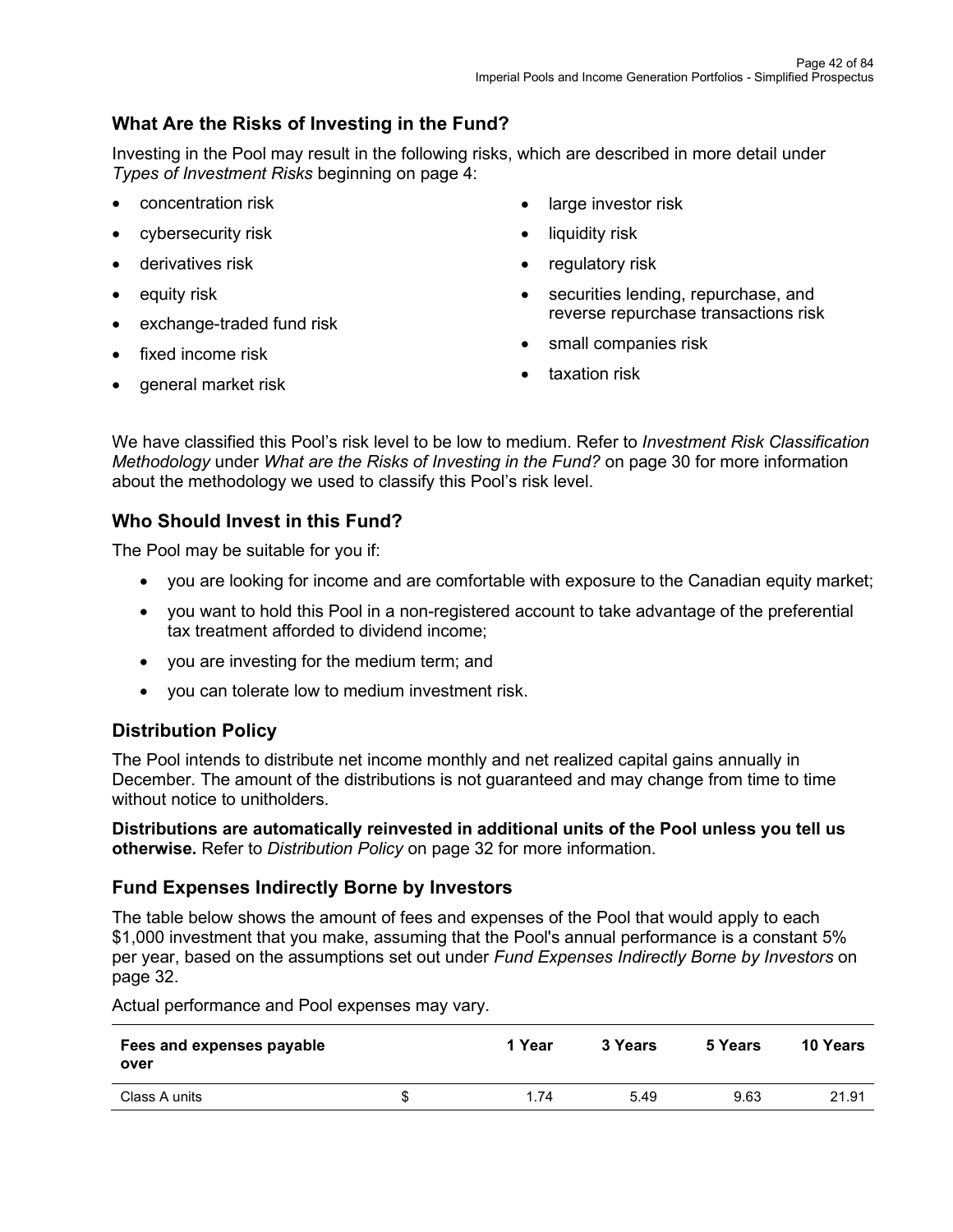# **Imperial International Bond Pool**

## **Fund Details**

| <b>Type of Fund</b>                | <b>Portfolio Advisor</b>                                    | Portfolio sub-advisor                                                | Qualified<br>investment for<br>registered<br>plans |
|------------------------------------|-------------------------------------------------------------|----------------------------------------------------------------------|----------------------------------------------------|
| Global Fixed<br>Income             | CIBC Asset Management Inc.,<br>Toronto, Canada <sup>9</sup> | <b>Brandywine Global Investment</b><br>Management, LLC <sup>10</sup> | Yes                                                |
|                                    |                                                             | Philadelphia, U.S.A.                                                 |                                                    |
|                                    |                                                             | Wellington Management Canada ULC<br>Toronto, Canada                  |                                                    |
|                                    |                                                             |                                                                      |                                                    |
| <b>Classes of units</b><br>offered | Date started                                                | Annual management fee                                                |                                                    |
| Class A units                      | June 28, 1999                                               | 0.25%                                                                |                                                    |

## **What Does the Fund Invest In?**

#### **Investment objectives**

• to provide a high level of interest income and some capital growth, while attempting to preserve capital by investing primarily in bonds, debentures, notes, and other debt obligation securities denominated in foreign currencies of Canadian governments and companies, non-Canadian issuers, and supranational organizations.

We will not change the Pool's fundamental investment objectives without the consent of unitholders by a majority of votes cast at a meeting of unitholders.

#### **Investment strategies**

- uses a multi-strategy approach to buying global fixed income securities with a focus on fundamentals, valuation, and market sentiment to determine value across countries, sectors and currencies;
- may manage the currency and country exposure to protect principal and increase returns;
- may employ a number of different strategies to buying bonds, debentures, notes and other debt obligations securities denominated in foreign currencies, of Canadian governments and companies, non-Canadian issuers and supranational organizations;
- may consider environmental, social, and governance factors;
- may use derivatives such as options, futures, forward contracts, swaps, and other similar instruments, in a manner considered appropriate to achieving the Pool's investment objectives. Derivatives may be used for hedging and non-hedging purposes. Derivatives may be used to,

<span id="page-42-0"></span><sup>&</sup>lt;sup>9</sup> CAMI directly provides investment management services to a portion of the Pool.

<span id="page-42-1"></span><sup>&</sup>lt;sup>10</sup> Non-resident portfolio sub-advisor, not registered as an advisor in Canada.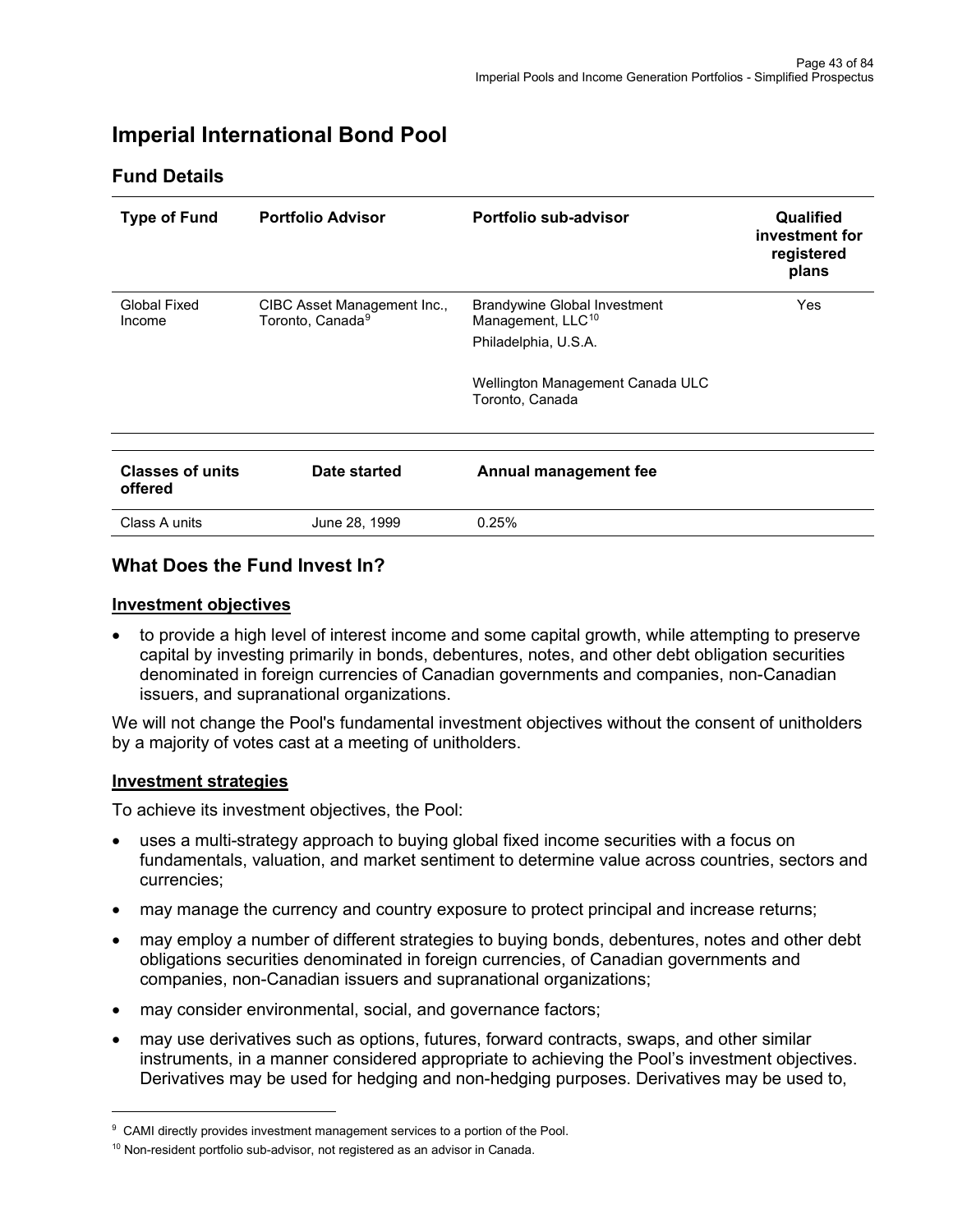among other things, provide exposure to securities, indices, or currencies without investing in them directly, or to manage risk. Refer to *Use of derivatives* on page 29;

- has received the approval of the Canadian securities regulators to engage in the following derivatives transactions on certain conditions including:
	- to use as cover, when the Pool has a long position in a debt-like security that has a component that is a long position in a forward contract, or in a standardized future or forward contract: (a) cash cover, in an amount that, together with margin on account for the specified derivative and the market value of the specified derivative, is not less than, on a daily markto-market basis, the underlying market exposure of the specified derivative; (b) a right or obligation to sell an equivalent quantity of the underlying interest of the future or forward contract and cash cover that, together with margin on account for the position, is not less than the amount, if any, by which the price of the future or forward contract exceeds the strike price of the right or obligation to sell the underlying interest; or (c) a combination of the positions referred to in subparagraphs (a) and (b) immediately above that is sufficient, without recourse to other assets of the Pool, to enable the Pool to acquire the underlying interest of the future or forward contract.
	- to use as cover, when the Pool has a right to receive payments under a swap: (a) cash cover, in an amount that, together with margin on account for the swap and the market value of the swap, is not less than, on a daily mark-to-market basis, the underlying market exposure of the swap; (b) a right or obligation to enter into an offsetting swap on an equivalent quantity and with an equivalent term and cash cover that together with margin on account for the position is not less than the aggregate amount, if any, of the obligations of the Pool under the swap less the obligations of the Pool under such offsetting swap; or (c) a combination of the positions referred to in subparagraphs (a) and (b) immediately above that is sufficient, without recourse to other assets of the Pool, to enable the Pool to satisfy its obligations under the swap;
- may also enter into securities lending, repurchase, and reverse repurchase transactions to earn additional income. These transactions will be used in conjunction with the other investment strategies in a manner considered appropriate to achieving the Pool's investment objectives. Refer to *Securities Lending, Repurchase, and Reverse Repurchase Transactions* on page 30;
- has received the approval of the Canadian securities regulatory authorities to invest:
	- up to 20% of the Pool's NAV, at the time of purchase, in evidences of indebtedness of any one issuer if those evidences of indebtedness are issued, or guaranteed fully as to principal and interest, by supranational agencies or governments other than the government of Canada, the government of a Canadian jurisdiction or the government of the United States of America and are rated 'AA' by S&P Global Ratings (a division of S&P Global), or have an equivalent rating by one or more other approved credit rating organizations; or
	- up to 35% of the Pool's NAV, at the time of purchase, in evidences of indebtedness of any one issuer, if those securities are issued by issuers described in the preceding paragraph and are rated 'AAA' by S&P Global Ratings (a division of S&P Global) or have an equivalent rating by one or more other approved credit rating organizations.

The exemptive relief described in the two preceding bullets cannot be combined for one issuer; and

• may invest in units of other mutual funds, which may be managed by us or our affiliates, to an extent that will vary from time to time but is not generally expected to exceed 10% of the NAV of the Pool.

The Pool's portfolio turnover rate may be higher than 70%. The higher a Pool's portfolio turnover rate: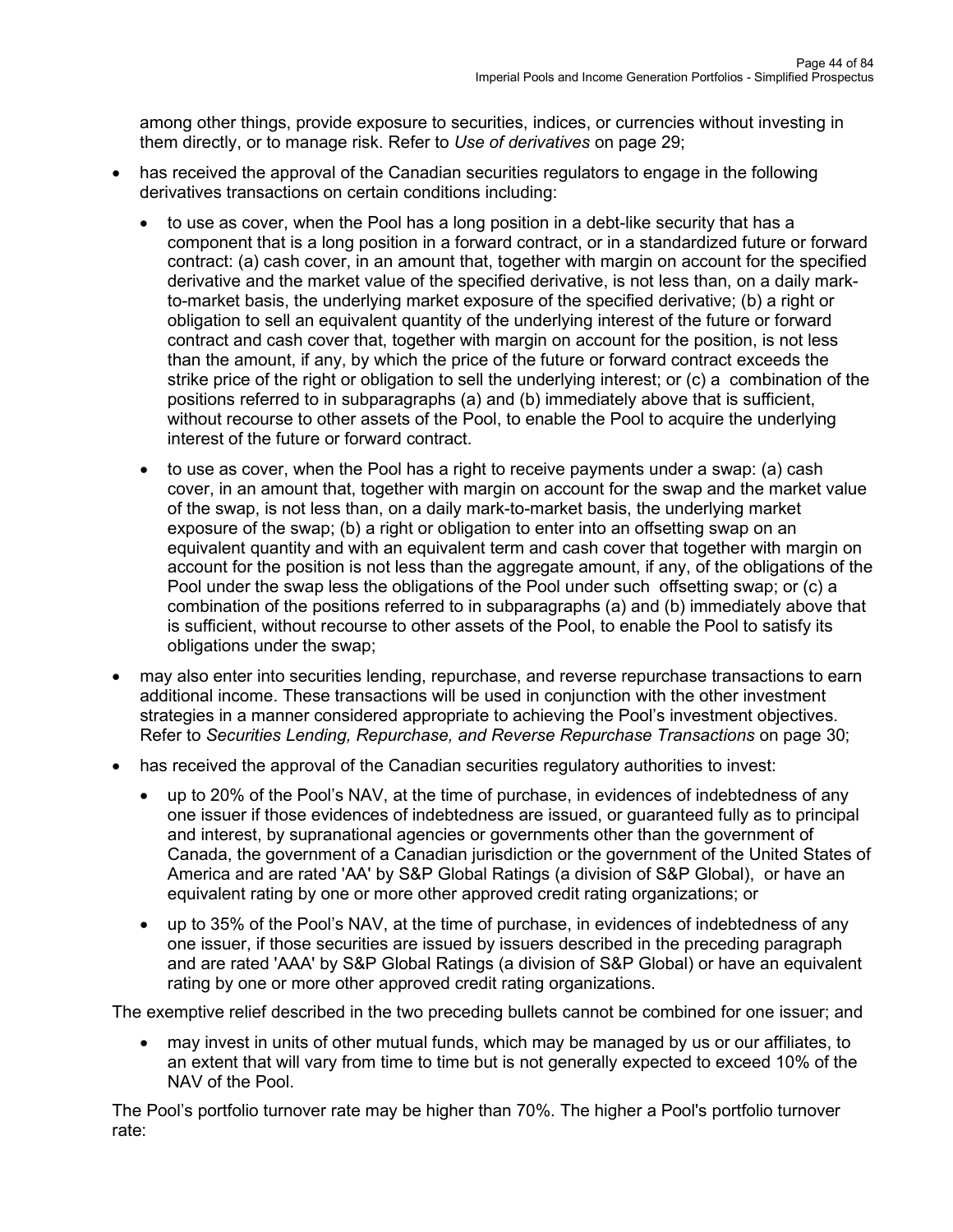- the greater the chance you may receive a distribution from the Fund that must be included in determining your income for tax purposes if you hold units of the Fund in a non-registered account; and
- the higher the trading costs of the fund. These costs are an expense of the Fund and are paid out of fund assets, which may reduce your returns.

We can change the investment strategies, from time to time, without notice to, or consent of, unitholders.

# **What Are the Risks of Investing in the Fund?**

Investing in the Pool may result in the following risks, which are described in more detail under *Types of Investment Risks* beginning on page 4:

- asset-backed and mortgage-backed securities risk
- concentration risk
- cybersecurity risk
- derivatives risk
- emerging markets risk
- exchange-traded fund risk
- fixed income risk
- floating rate loan risk
- foreign currency risk
- general market risk
- large investor risk
- liquidity risk
- lower-rated bond risk
- prepayment risk
- regulatory risk
- securities lending, repurchase, and reverse repurchase transactions risk
- sovereign debt risk
- taxation risk

• foreign market risk

We have classified this Pool's risk level to be low to medium. Refer to *Investment Risk Classification Methodology* under *What are the Risks of Investing in the Fund?* on page 30 for more information about the methodology we used to classify this Pool's risk level.

## **Who Should Invest in this Fund?**

The Pool may be suitable for you if:

- you are seeking to fulfil the international fixed income portion of a diversified portfolio;
- you are looking for higher returns within the fixed income market and want a combination of income and modest capital growth potential;
- you are investing for the medium term; and
- you can tolerate low to medium investment risk.

## **Distribution Policy**

The Pool intends to distribute net income quarterly and net realized capital gains annually in December. The amount of the distributions is not guaranteed and may change from time to time without notice to unitholders.

**Distributions are automatically reinvested in additional units of the Pool unless you tell us otherwise.** Refer to *Distribution Policy* on page 32 for more information.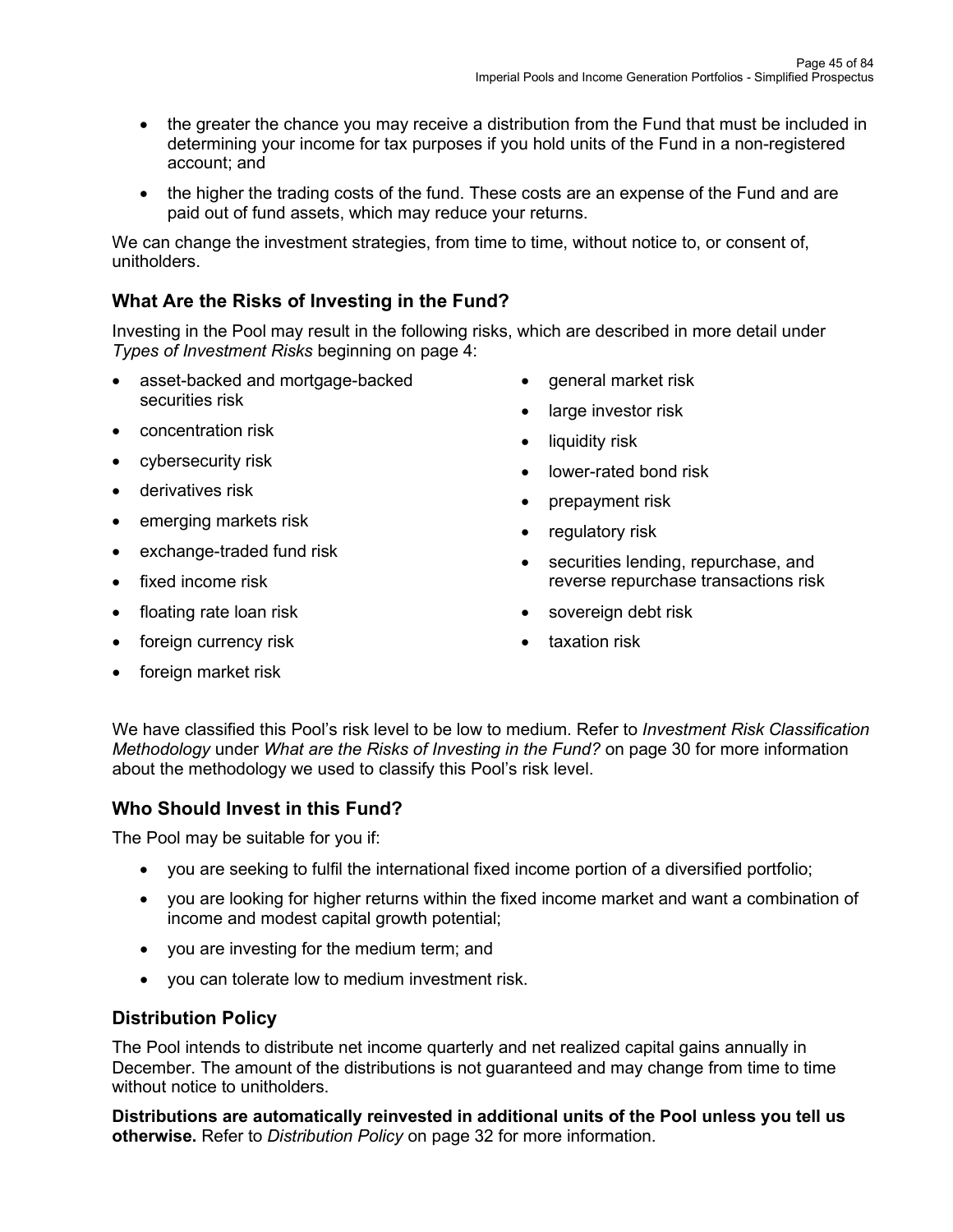## **Fund Expenses Indirectly Borne by Investors**

The table below shows the amount of fees and expenses of the Pool that would apply to each \$1,000 investment that you make, assuming that the Pool's annual performance is a constant 5% per year, based on the assumptions set out under *Fund Expenses Indirectly Borne by Investors* on page 32.

| Fees and expenses payable<br>over | 1 Year | 3 Years | 5 Years | <b>10 Years</b> |
|-----------------------------------|--------|---------|---------|-----------------|
| Class A units                     | 2.36   | 7.44    | 13.04   | 29.67           |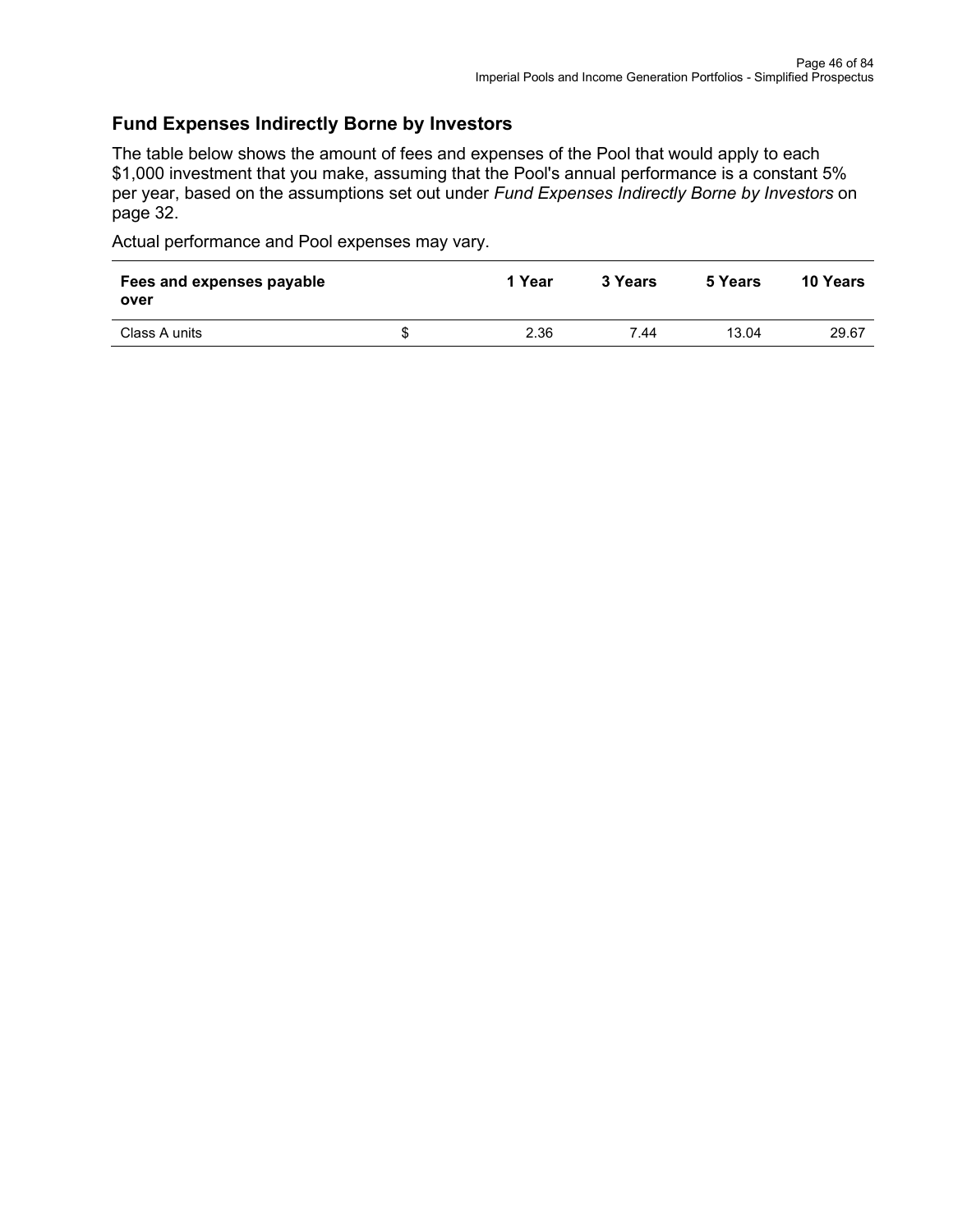# **Imperial Equity High Income Pool**

| <b>Type of Fund</b>                  | <b>Portfolio Advisor</b>        | <b>Qualified investment for registered</b><br>plans |
|--------------------------------------|---------------------------------|-----------------------------------------------------|
| Canadian Dividend &<br>Income Equity | CIBC Asset Management Inc.,     | Yes                                                 |
|                                      | Toronto, Canada                 |                                                     |
| <b>Classes of units</b><br>offered   | Date started                    | Annual management fee                               |
| Class A units                        | November 24, 2003 <sup>11</sup> | 0.25%                                               |
| Class W units                        | October 19, 2018                | 0.25%                                               |

# **Fund Details**

# **What Does the Fund Invest In?**

#### **Investment objectives**

• to generate a high level of current cash flow by investing primarily in income producing securities including Canadian income trusts, preferred shares, common shares, and fixed income securities.

We will not change the Pool's fundamental investment objectives without the consent of unitholders by a majority of votes cast at a meeting of unitholders.

#### **Investment strategies**

To achieve its investment objectives, the Pool:

- uses a fundamental approach to invest primarily in dividend paying securities that can provide a consistent long-term income stream and capital preservation;
- may invest in securities of foreign issuers, denominated in Canadian dollars, to an extent that will vary from time to time but is not generally expected to exceed 20% of the NAV of the Pool;
- may consider environmental, social, and governance factors;
- may invest in units of exchange-traded funds;
- may use derivatives such as options, futures, forward contracts, swaps, and other similar instruments, in a manner considered appropriate to achieving the Pool's investment objectives. Derivatives may be used for hedging and non-hedging purposes. Derivatives may be used to, among other things, provide exposure to securities, indices, or currencies without investing in them directly, or to manage risk. Refer to *Use of derivatives* on page 29; and
- may also enter into securities lending, repurchase, and reverse repurchase transactions to earn additional income. These transactions will be used in conjunction with the other investment strategies in a manner considered appropriate to achieving the Pool's investment objectives. Refer to *Securities Lending, Repurchase, and Reverse Repurchase Transactions* on page 30.

We can change the investment strategies, from time to time, without notice to, or consent of, unitholders.

<span id="page-46-0"></span> $11$  Prior to this date, securities of the Pool were offered by way of a prospectus exemption.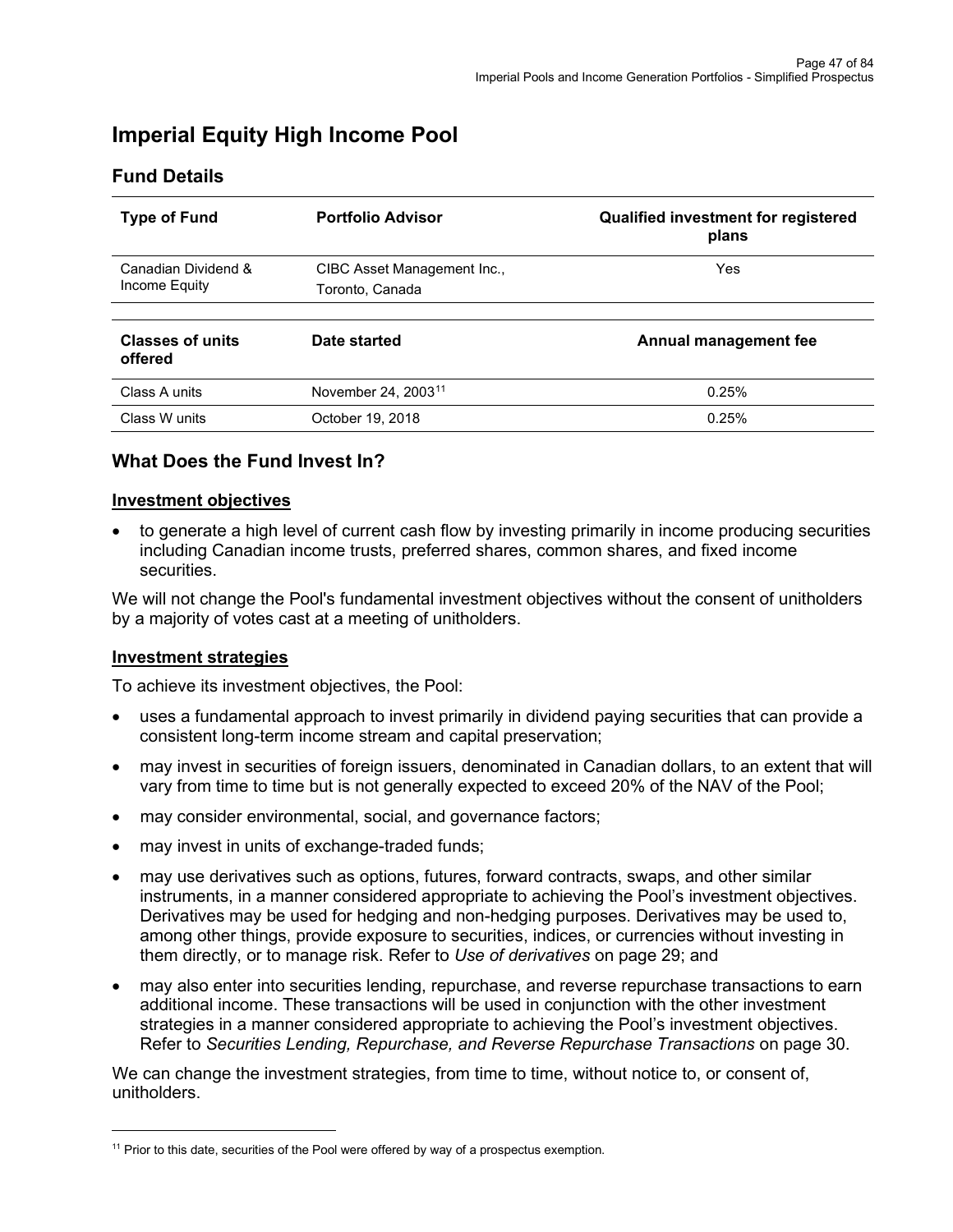# **What Are the Risks of Investing in the Fund?**

Investing in the Pool may result in the following risks, which are described in more detail under *Types of Investment Risks* beginning on page 4:

- capital depreciation risk
- class risk
- commodity risk
- concentration risk
- cybersecurity risk
- derivatives risk
- equity risk
- exchange-traded fund risk
- fixed income risk
- foreign currency risk
- foreign market risk
- general market risk
- large investor risk
- liquidity risk
- regulatory risk
- securities lending, repurchase, and reverse repurchase transactions risk
- smaller companies risk
- taxation risk

We have classified this Pool's risk level to be medium. Refer to *Investment Risk Classification Methodology* under *What are the Risks of Investing in the Fund?* on page 30 for more information about the methodology we used to classify this Pool's risk level.

## **Who Should Invest in this Fund?**

The Pool may be suitable for you if:

- you are seeking a higher potential total return than available on fixed income instruments;
- you are seeking more favourable tax treatment through investment in Canadian equities and income trust units;
- you are investing for the medium to long term; and
- you can tolerate medium investment risk.

## **Distribution Policy**

For Class A units, the Pool intends to make monthly distributions. The monthly distribution will generally consist of net income, net realized capital gains and/or return of capital. For Class W units, the Pool intends to distribute net income monthly and net realized capital gains annually in December.

#### **If the amount distributed exceeds of the Pool's net income and net realized capital gains, such excess will constitute a return of capital.**

For Class A units, it is likely that a greater proportion of the amount distributed will constitute a return of capital, when compared to Class W units. Generally, the Pool expects that the total amount of any returns of capital made by the Pool in any year should not exceed the amount of the net unrealized appreciation in the Pool's assets for the year. A distribution to you by the Pool that is a return of capital will not generally be included in your income. Such a distribution, however, will generally reduce the ACB of your units of the Pool, and may therefore result in you realizing a greater taxable capital gain (or smaller allowable capital loss) on a future disposition of the units. Further, to the extent that the ACB of your units of the Pool would otherwise be a negative amount as a result of you receiving a distribution on units that is a return of capital, the negative amount will be deemed to be a capital gain realized by you from a disposition of the units and the ACB of your units would be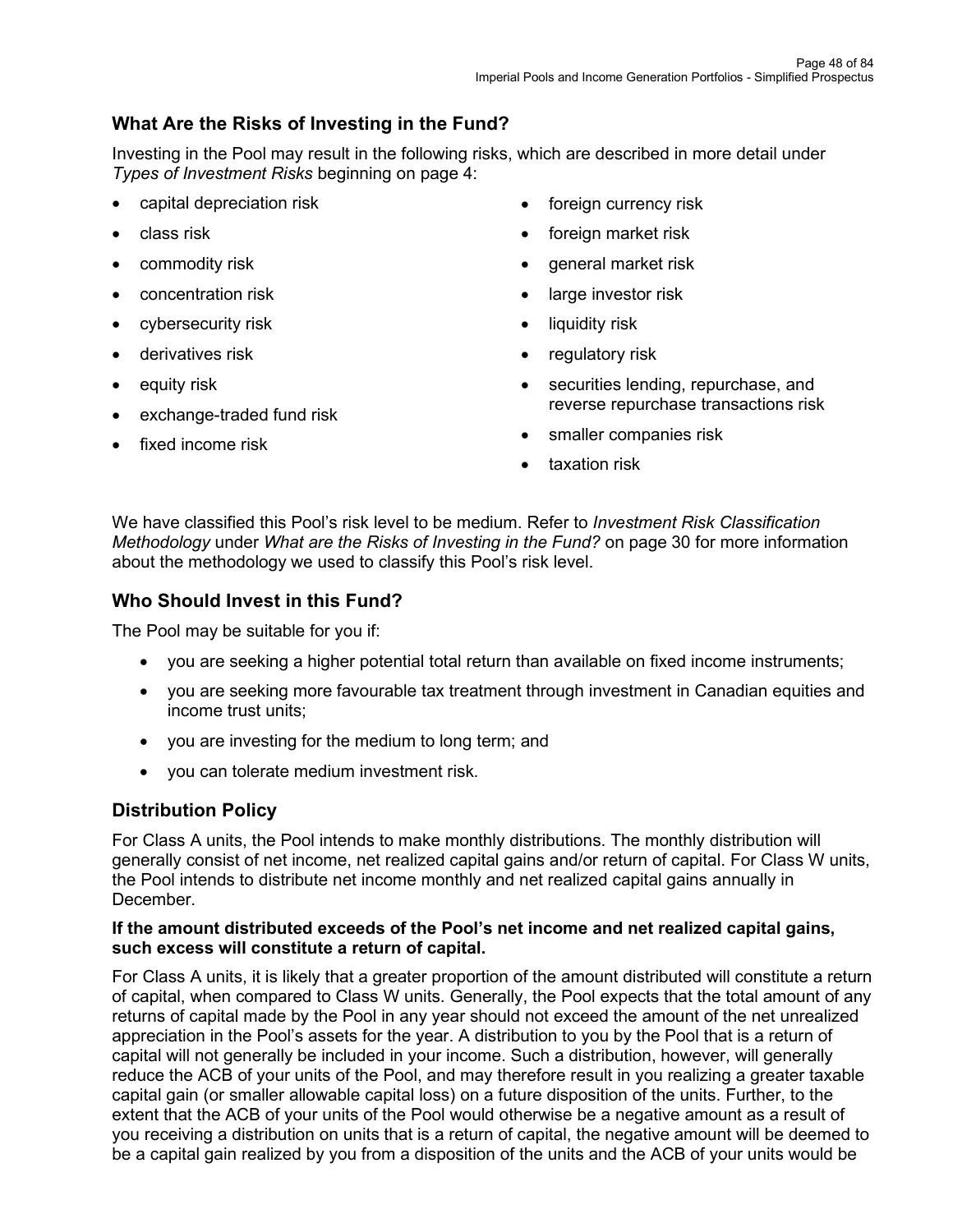increased by the amount of such deemed gain to zero. Refer to *Income Tax Considerations for Investors*. Depending on market conditions, a significant portion of the Pool's distributions may be a return of capital for a certain period of time.

The amount of the distributions is not guaranteed and may change from time to time without notice to unitholders. The Pool may make an additional distribution in December, but only to the extent required to ensure that the Pool will not pay income tax.

#### **Distributions are automatically reinvested in additional units of the Pool unless you tell us otherwise.** Refer to *Distribution Policy* on page 32 for more information.

# **Fund Expenses Indirectly Borne by Investors**

The table below shows the amount of fees and expenses of the Pool that would apply to each \$1,000 investment that you make, assuming that the Pool's annual performance is a constant 5% per year, based on the assumptions set out under *Fund Expenses Indirectly Borne by Investors* on page 32.

| Fees and expenses payable<br>over |    | 1 Year | 3 Years | 5 Years | 10 Years |
|-----------------------------------|----|--------|---------|---------|----------|
| Class A units                     | S  | 1.74   | 5.49    | 9.63    | 21.91    |
| Class W units                     | \$ | 1.74   | 5.49    | 9.63    | 21.91    |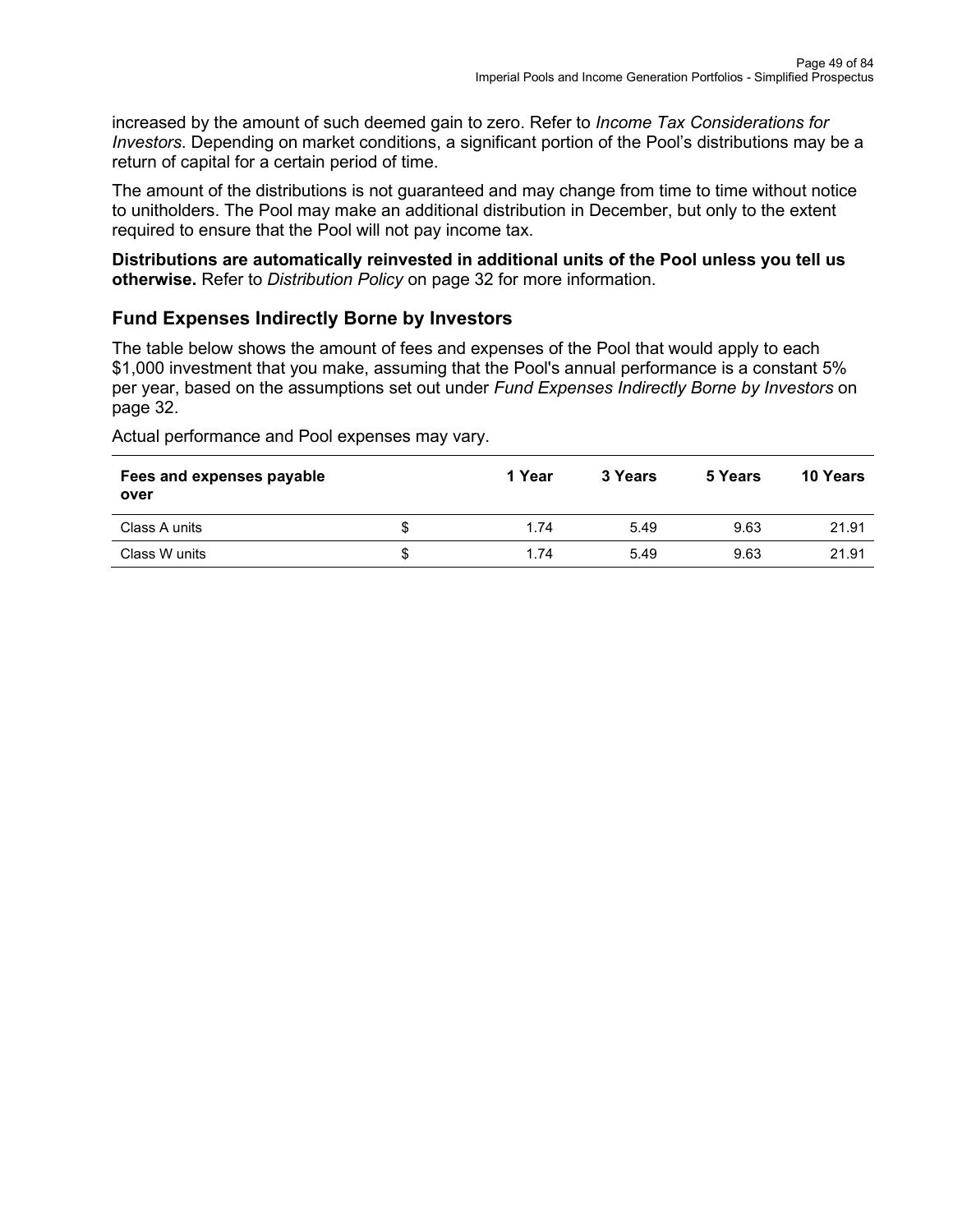# **Imperial Canadian Dividend Income Pool**

| <b>Type of Fund</b>                | <b>Portfolio Advisor</b>    | <b>Qualified investment for registered</b><br>plans |
|------------------------------------|-----------------------------|-----------------------------------------------------|
| Canadian Dividend &                | CIBC Asset Management Inc., | <b>Yes</b>                                          |
| Income Equity                      | Toronto, Canada             |                                                     |
| <b>Classes of units</b><br>offered | Date started                | Annual management fee                               |
| Class A units                      | May 15, 2003                | 0.25%                                               |
| Class W units                      | October 19, 2018            | 0.25%                                               |

# **Fund Details**

# **What Does the Fund Invest In?**

#### **Investment objectives**

• to provide monthly income and long-term capital appreciation by investing primarily in income producing Canadian equity securities and income trust units.

We will not change the Pool's fundamental investment objectives of without the consent of unitholders by a majority of votes cast at a meeting of unitholders.

#### **Investment strategies**

To achieve its investment objectives, the Pool:

- will be managed primarily with two considerations: to identify equity securities that offer attractive dividend and income yield and the potential for capital appreciation;
- may add value through prudent security selection based on fundamental bottom-up analysis and through the allocation of assets between common and preferred shares, income trust units, and other securities based on a review of economic and capital market conditions;
- may invest in securities of foreign issuers, denominated in Canadian dollars, to an extent that will vary from time to time but is not generally expected to exceed 20% of the NAV of the Pool;
- may consider environmental, social, and governance factors;
- may use derivatives such as options, futures, forward contracts, swaps, and other similar instruments, in a manner considered appropriate to achieving the Pool's investment objectives. Derivatives may be used for hedging and non-hedging purposes. Derivatives may be used to, among other things, provide exposure to securities, indices, or currencies without investing in them directly, or to manage risk. Refer to *Use of derivatives* on page 29; and
- may also enter into securities lending, repurchase, and reverse repurchase transactions to earn additional income. These transactions will be used in conjunction with the other investment strategies in a manner considered appropriate to achieving the Pool's investment objectives. Refer to *Securities Lending, Repurchase, and Reverse Repurchase Transactions* on page 30.

We can change the investment strategies, from time to time, without notice to, or consent of, unitholders.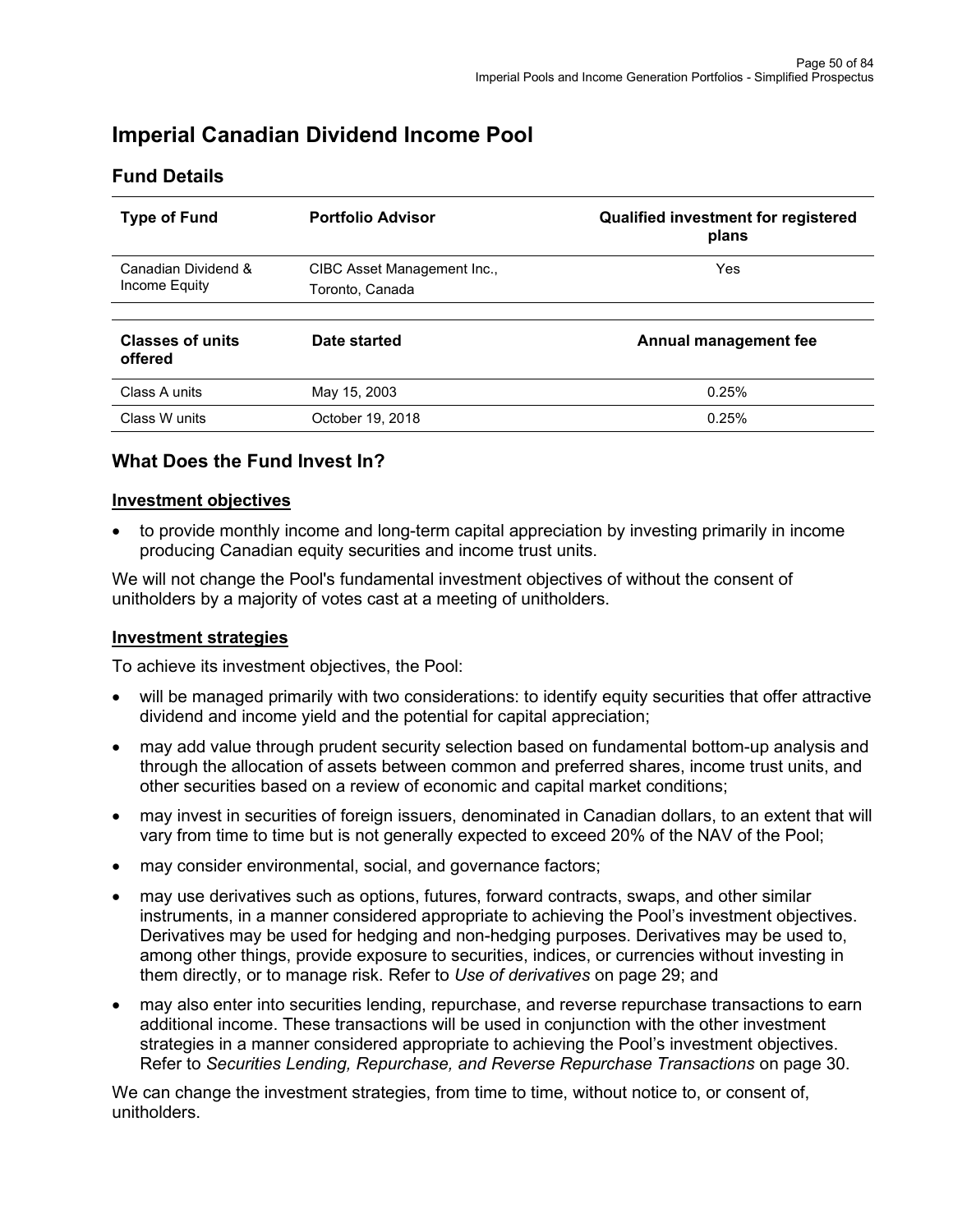# **What Are the Risks of Investing in the Fund?**

Investing in the Pool may result in the following risks, which are described in more detail under *Types of Investment Risks* beginning on page 4:

- capital depreciation risk
- class risk
- commodity risk
- concentration risk
- cybersecurity risk
- derivatives risk
- equity risk
- fixed income risk
- foreign currency risk
- foreign market risk
- general market risk
- large investor risk
- liquidity risk
- regulatory risk
- securities lending, repurchase, and reverse repurchase transactions risk
- smaller companies risk
- taxation risk

We have classified this Pool's risk level to be medium. Refer to *Investment Risk Classification Methodology* under *What are the Risks of Investing in the Fund?* on page 30 for more information about the methodology we used to classify this Pool's risk level.

## **Who Should Invest in this Fund?**

The Pool may be suitable for you if:

- you are seeking to fulfil the Canadian equity portion of a diversified portfolio;
- you are seeking more favourable tax treatment through investment in Canadian equities and income trust units;
- you are investing for the medium to long term; and
- you can tolerate medium investment risk.

# **Distribution Policy**

For Class A units, the Pool intends to make monthly distributions. The monthly distribution will generally consist of net income, net realized capital gains and/or return of capital. For Class W units, the Pool intends to distribute net income monthly and net realized capital gains annually in December.

#### **If the amount distributed exceeds the Pool's net income and net realized capital gains, such excess will constitute a return of capital.**

For Class A units, it is likely that a greater proportion of the amount distributed will constitute a return of capital, when compared to Class W units. Generally the Pool expects that the total amount of any returns of capital made by the Pool in any year should not exceed the amount of the net unrealized appreciation in the Pool's assets for the year. A distribution to you by the Pool that is a return of capital will not generally be included in your income. Such a distribution, however, will generally reduce the ACB of your units of the Pool, and may therefore result in you realizing a greater taxable capital gain (or smaller allowable capital loss) on a future disposition of the units. Further, to the extent that the ACB of your units of the Pool would otherwise be a negative amount as a result of you receiving a distribution on units that is a return of capital, the negative amount will be deemed to be a capital gain realized by you from a disposition of the units and the ACB of your units would be increased by the amount of such deemed gain to zero. Refer to *Income Tax Considerations for*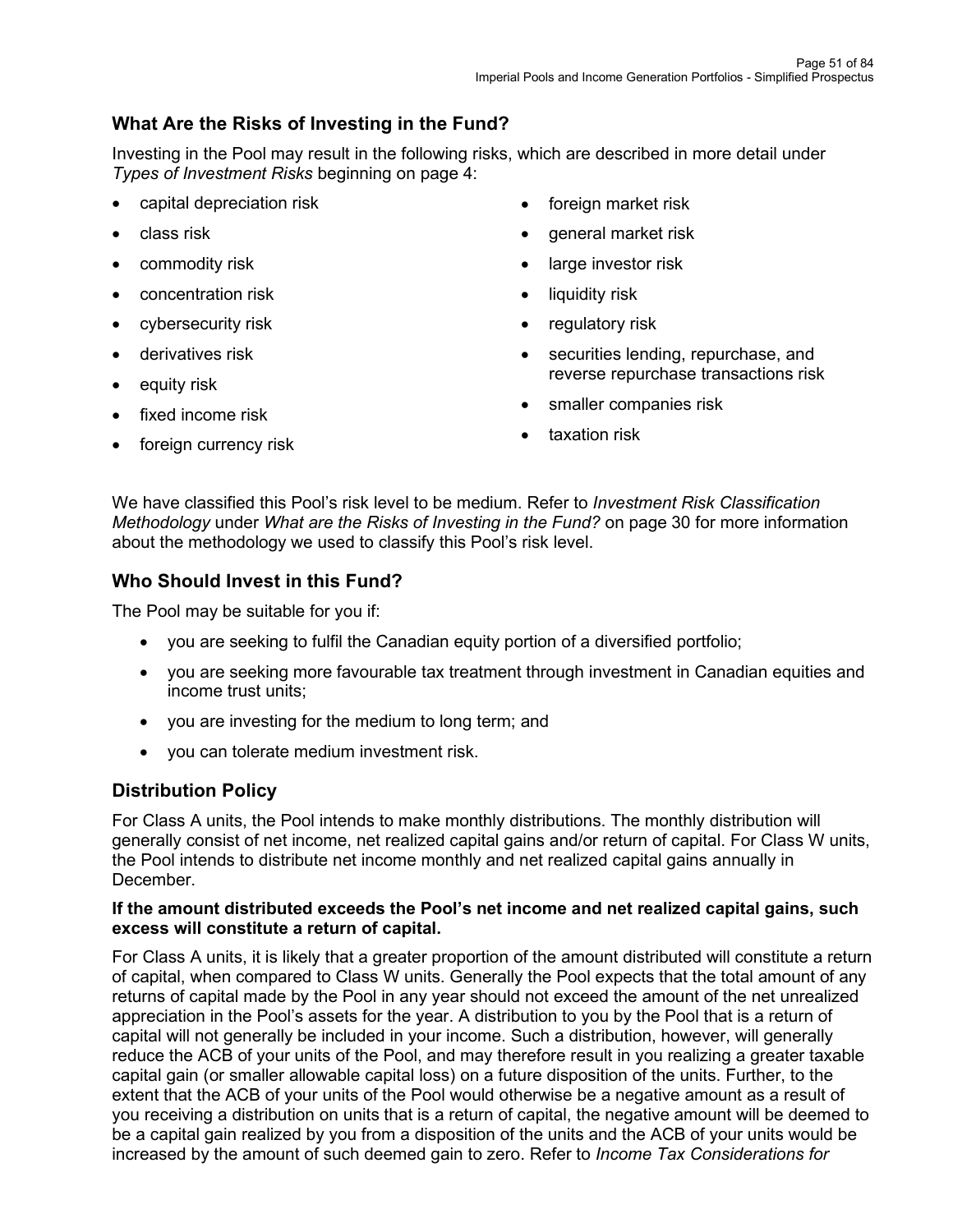*Investors*. Depending on market conditions, a significant portion of the Pool's distributions may be a return of capital for a certain period of time.

The amount of the distributions is not guaranteed and may change from time to time without notice to unitholders. The Pool may make an additional distribution in December, but only to the extent required to ensure that the Pool will not pay income tax.

**Distributions are automatically reinvested in additional units of the Pool unless you tell us otherwise.** Refer to *Distribution Policy* on page 32 for more information.

## **Fund Expenses Indirectly Borne by Investors**

The table below shows the amount of fees and expenses of the Pool that would apply to each \$1,000 investment that you make, assuming that the Pool's annual performance is a constant 5% per year, based on the assumptions set out under *Fund Expenses Indirectly Borne by Investors* on page 32.

| Fees and expenses payable<br>over |   | 1 Year | 3 Years | 5 Years | 10 Years |
|-----------------------------------|---|--------|---------|---------|----------|
| Class A units                     | S | 1.74   | 5.49    | 9.63    | 21.91    |
| Class W units                     | S | 1.74   | 5.49    | 9.63    | 21.91    |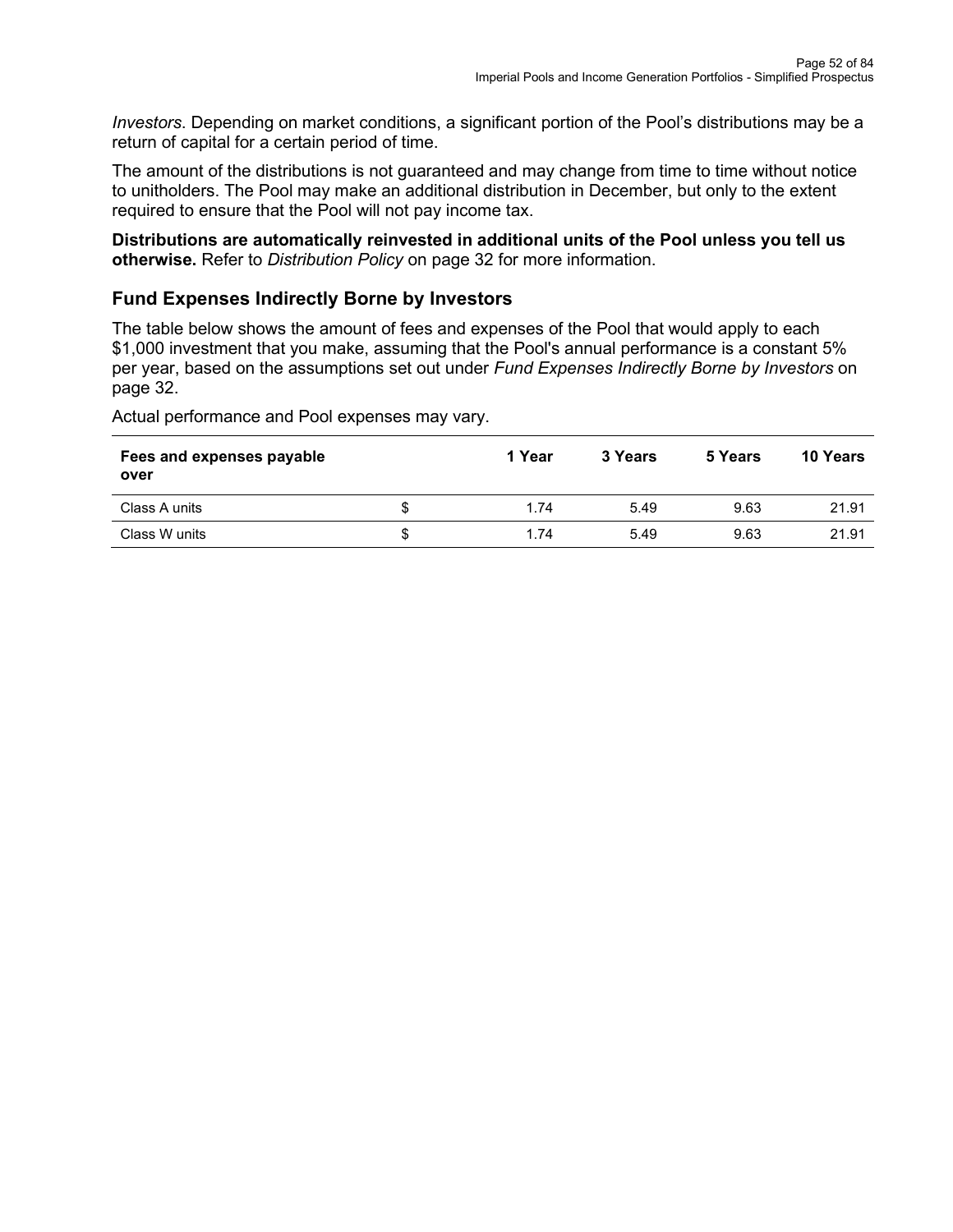# **Imperial Global Equity Income Pool**

## **Fund Details**

| <b>Type of Fund</b>             |                               | <b>Portfolio Advisor</b>    | Portfolio sub-advisor                                                                 | Qualified<br>investment for<br>registered<br>plans |
|---------------------------------|-------------------------------|-----------------------------|---------------------------------------------------------------------------------------|----------------------------------------------------|
| <b>Global Equity</b>            | Toronto, Canada <sup>12</sup> | CIBC Asset Management Inc., | Mackenzie Financial Corporation<br>Toronto, Canada                                    | Yes                                                |
|                                 |                               |                             | Newton Investment Management (North<br>America) Limited <sup>13</sup><br>London, U.K. |                                                    |
|                                 |                               |                             |                                                                                       |                                                    |
| <b>Classes of units offered</b> |                               | Date started                | fee                                                                                   | <b>Annual management</b>                           |
| Class A units                   |                               | February 4, 2008            |                                                                                       | 0.25%                                              |
| Class W units                   |                               | October 19, 2018            |                                                                                       | 0.25%                                              |

## **What Does the Fund Invest In?**

#### **Investment objectives**

• to provide income and long-term capital appreciation by investing primarily in global equity and debt securities.

We will not change the Pool's fundamental investment objectives without the consent of unitholders by a majority of votes cast at a meeting of unitholders.

#### **Investment strategies**

- will be managed primarily with two considerations: the need to identify global securities that have attractive yields, and the need for capital appreciation potential;
- may employ a combination of investment styles that may include, growth, value, core, and income-generation when making investment decisions;
- may consider environmental, social, and governance factors;
- may invest in units of exchange-traded funds;
- may use derivatives such as options, futures, forward contracts, swaps, and other similar instruments, in a manner considered appropriate to achieving the Pool's investment objectives. Derivatives may be used for hedging and non-hedging purposes. Derivatives may be used to, among other things, provide exposure to securities, indices, or currencies without investing in them directly, or to manage risk. Refer to *Use of derivatives* on page 29; and

<span id="page-52-0"></span><sup>&</sup>lt;sup>12</sup> CAMI directly provides investment management services to a portion of the Pool.

<span id="page-52-1"></span><sup>&</sup>lt;sup>13</sup> Non-resident portfolio sub-advisor, not registered as an advisor in Canada.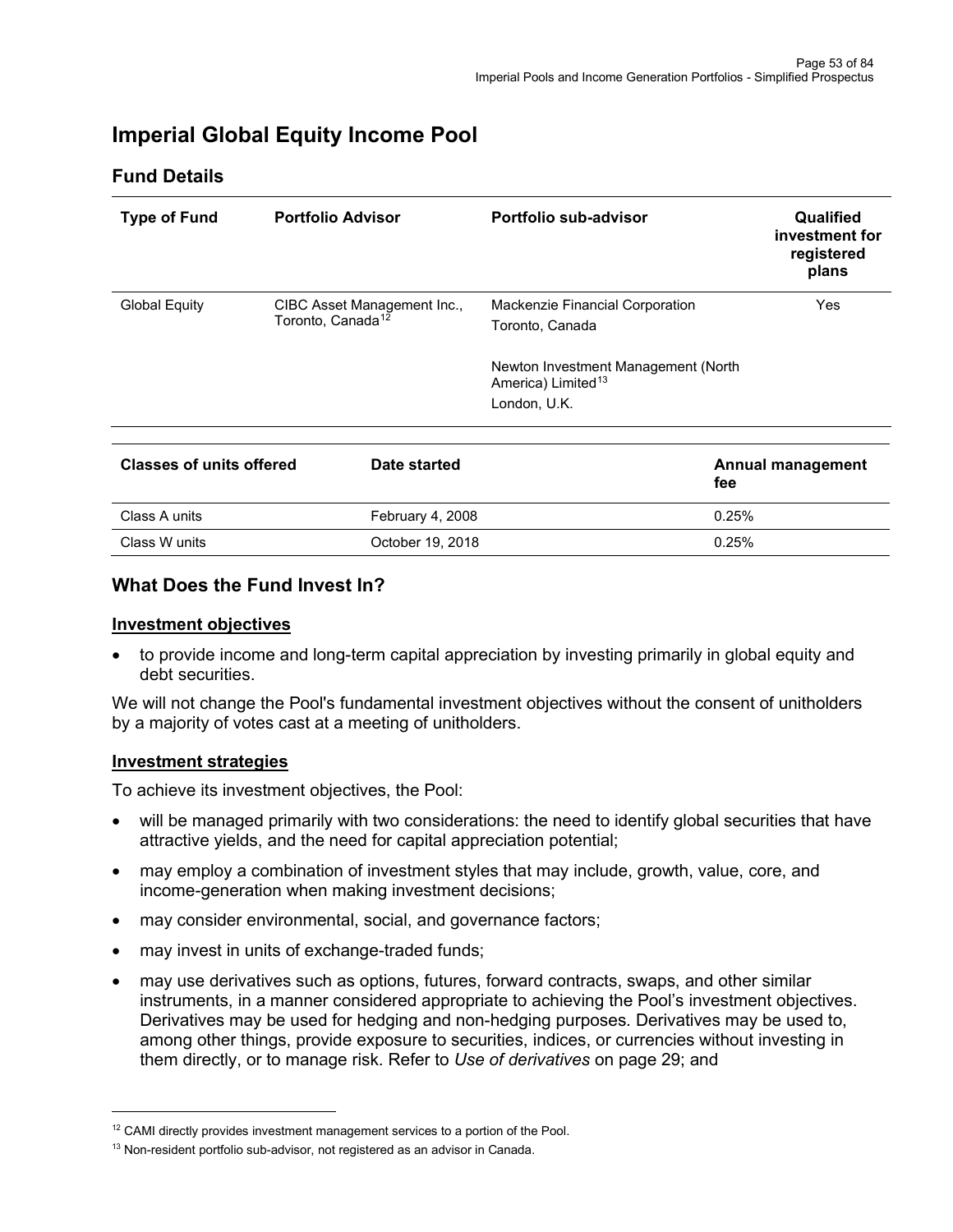• may also enter into securities lending, repurchase, and reverse repurchase transactions to earn additional income. These transactions will be used in conjunction with the other investment strategies in a manner considered appropriate to achieving the Pool's investment objectives. Refer to *Securities Lending, Repurchase, and Reverse Repurchase Transactions* on page 30.

The Pool's portfolio turnover rate may be higher than 70%. The higher a Pool's portfolio turnover rate:

- the greater the chance you may receive a distribution from the Fund that must be included in determining your income for tax purposes if you hold units of the Fund in a non-registered account; and
- the higher the trading costs of the fund. These costs are an expense of the Fund and are paid out of fund assets, which may reduce your returns.

We can change the investment strategies, from time to time, without notice to, or consent of, unitholders.

# **What Are the Risks of Investing in the Fund?**

Investing in the Pool may result in the following risks, which are described in more detail under *Types of Investment Risks* beginning on page 4:

- capital depreciation risk
- class risk
- commodity risk
- concentration risk
- cybersecurity risk
- derivatives risk
- emerging markets risk
- equity risk
- exchange-traded fund risk
- foreign currency risk
- foreign market risk
- general market risk
- large investor risk
- liquidity risk
- regulatory risk
- securities lending, repurchase, and reverse repurchase transactions risk
- smaller companies risk
- taxation risk

fixed income risk

We have classified this Pool's risk level to be medium. Refer to *Investment Risk Classification Methodology* under *What are the Risks of Investing in the Fund?* on page 30 for more information about the methodology we used to classify this Pool's risk level.

# **Who Should Invest in this Fund?**

The Pool may be suitable for you if:

- you are seeking to fulfil the global equity portion of a diversified portfolio;
- you are seeking a combination of income and capital appreciation;
- you are investing for the medium to long term; and
- you can tolerate medium investment risk.

# **Distribution Policy**

For Class A units, the Pool intends to make monthly distributions. The monthly distribution will generally consist of net income, net realized capital gains and/or return of capital. For Class W units,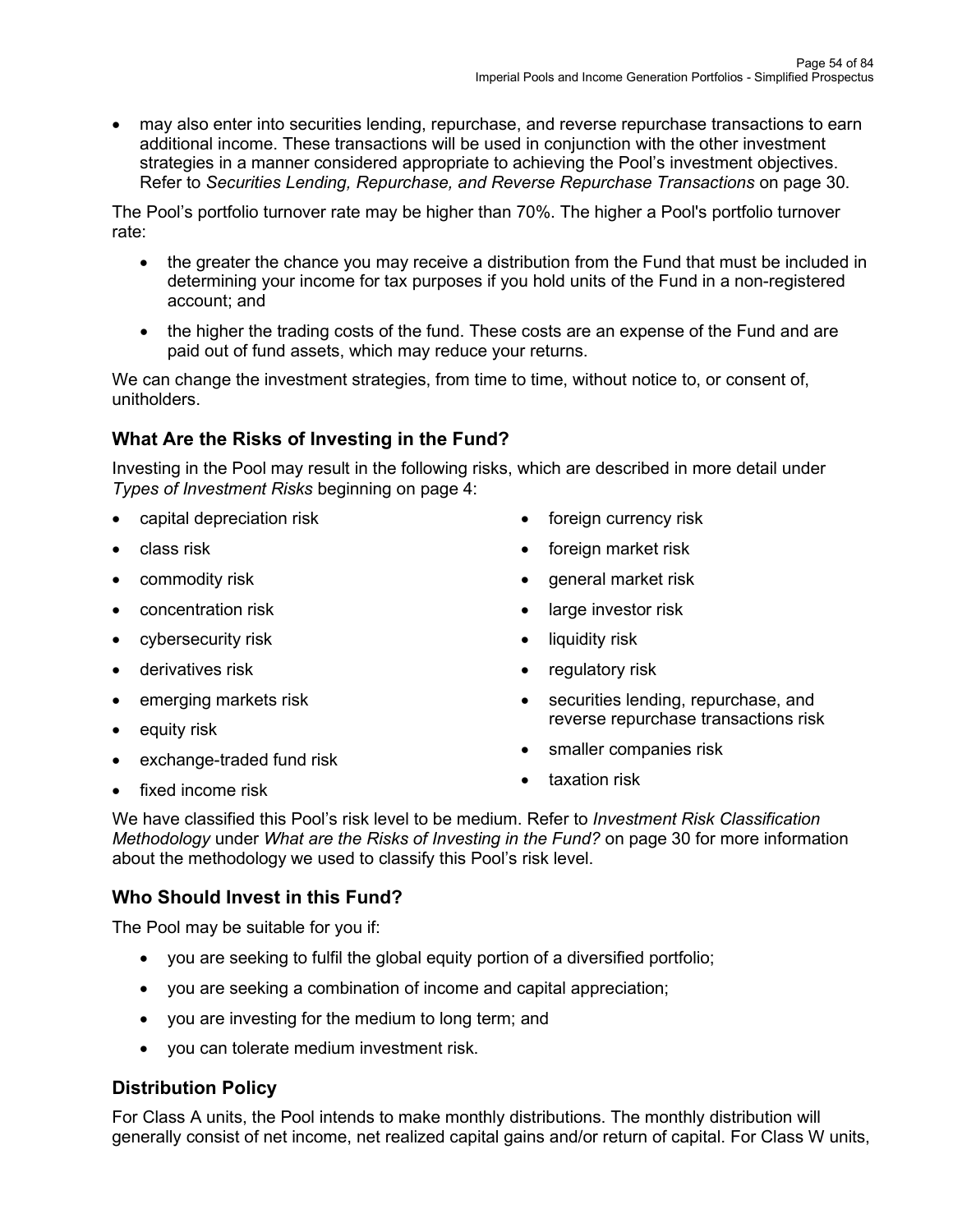the Pool intends to distribute net income monthly and net realized capital gains annually in December.

#### **If the amount distributed exceeds the Pool's net income and net realized capital gains, such excess will constitute a return of capital.**

For Class A units, it is likely that a greater proportion of the amount distributed will constitute a return of capital, when compared to Class W units. Generally, the Pool expects that the total amount of any returns of capital made by the Pool in any year should not exceed the amount of the net unrealized appreciation in the Pool's assets for the year. A distribution to you by the Pool that is a return of capital will not generally be included in your income. Such a distribution, however, will generally reduce the ACB of your units of the Pool, and may therefore result in you realizing a greater taxable capital gain (or smaller allowable capital loss) on a future disposition of the units. Further, to the extent that the ACB of your units of the Pool would otherwise be a negative amount as a result of you receiving a distribution on units that is a return of capital, the negative amount will be deemed to be a capital gain realized by you from a disposition of the units and the ACB of your units would be increased by the amount of such deemed gain to zero. Refer to *Income Tax Considerations for Investors*. Depending on market conditions, a significant portion of the Pool's distributions may be a return of capital for a certain period of time.

The amount of the distributions is not guaranteed and may change from time to time without notice to unitholders. The Pool may make an additional distribution in December, but only to the extent required to ensure that the Pool will not pay income tax.

**Distributions are automatically reinvested in additional units of the Pool unless you tell us otherwise.** Refer to *Distribution Policy* on page 32 for more information.

## **Fund Expenses Indirectly Borne by Investors**

The table below shows the amount of fees and expenses of the Pool that would apply to each \$1,000 investment that you make, assuming that the Pool's annual performance is a constant 5% per year, based on the assumptions set out under *Fund Expenses Indirectly Borne by Investors* on page 32.

| Fees and expenses payable<br>over |   | 1 Year | 3 Years | 5 Years | 10 Years |
|-----------------------------------|---|--------|---------|---------|----------|
| Class A units                     |   | 1.74   | 5.49    | 9.63    | 21.91    |
| Class W units                     | S | 1.74   | 5.49    | 9.63    | 21.91    |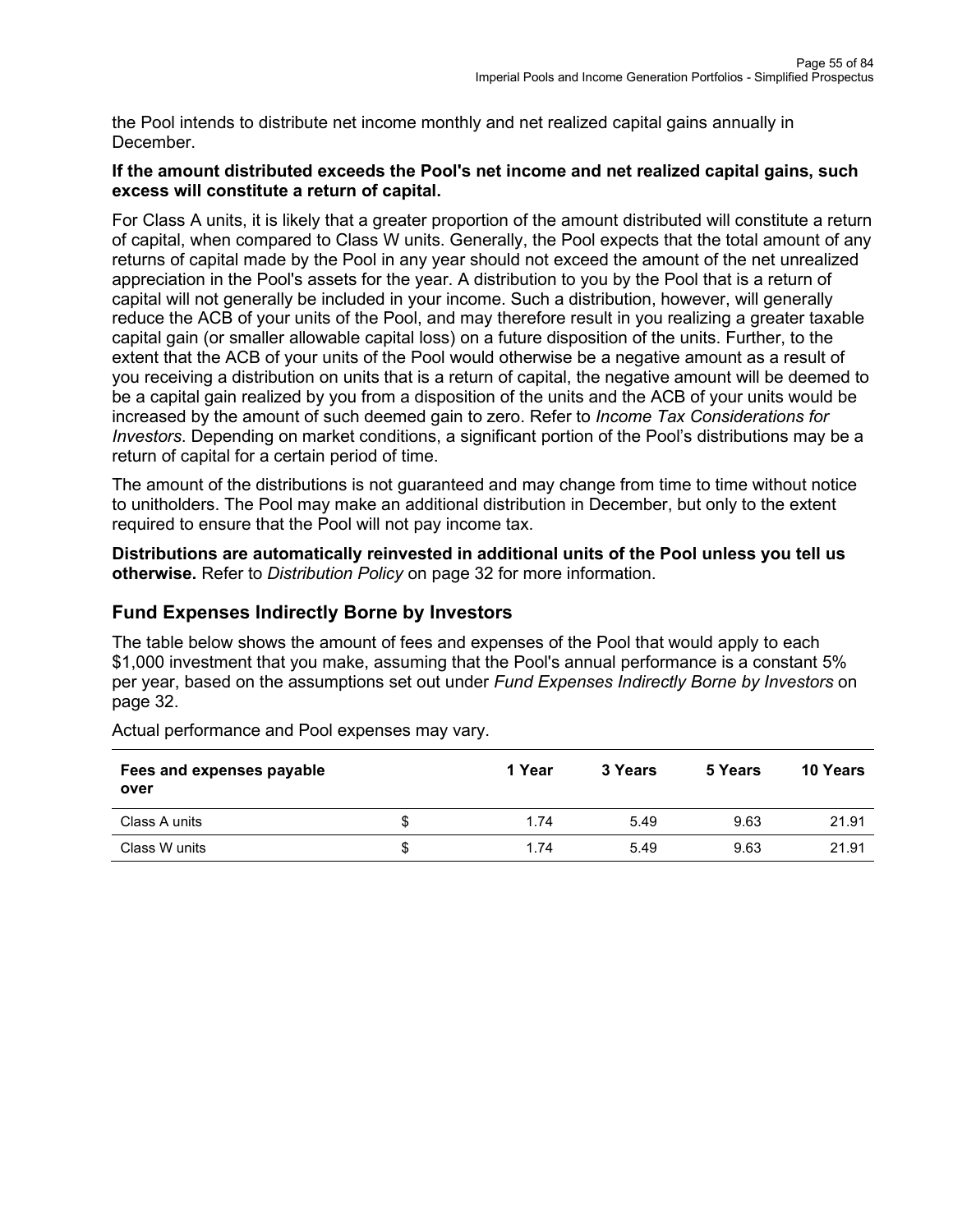# **Imperial Canadian Equity Pool**

## **Fund Details**

| <b>Type of Fund</b>                | <b>Portfolio Advisor</b>                                     | Portfolio sub-advisor                                                   | Qualified<br>investment for<br>registered<br>plans |
|------------------------------------|--------------------------------------------------------------|-------------------------------------------------------------------------|----------------------------------------------------|
| <b>Canadian Equity</b>             | CIBC Asset Management Inc.,<br>Toronto, Canada <sup>14</sup> | Connor, Clark & Lunn Investment<br>Management Ltd.<br>Vancouver, Canada | Yes                                                |
| <b>Classes of units</b><br>offered | Date started                                                 | Annual management fee                                                   |                                                    |
| Class A units                      | October 15, 1998 <sup>15</sup>                               | 0.25%                                                                   |                                                    |

## **What Does the Fund Invest In?**

#### **Investment objectives**

• to provide long-term growth through capital appreciation by investing primarily in equity securities of Canadian issuers including preferred shares, warrants, securities convertible into equity securities, and other common share equivalents.

We will not change the Pool's fundamental investment objectives without the consent of unitholders by a majority of votes cast at a meeting of unitholders.

#### **Investment strategies**

- will invest primarily in high-quality small-, medium-, and large-capitalization Canadian corporations and ETFs in order to achieve its investment objectives and will employ a combination of investment styles that may include, growth, value, and core when making investment decisions;
- may invest in securities of foreign issuers to an extent that will vary from time to time but is not generally expected to exceed 5% of the NAV of the Pool at the time that securities of the foreign issuers are purchased;
- may consider environmental, social, and governance factors;
- may use derivatives such as options, futures, forward contracts, swaps, and other similar instruments, in a manner considered appropriate to achieving the Pool's investment objectives. Derivatives may be used for hedging and non-hedging purposes. Derivatives may be used to, among other things, provide exposure to securities, indices, or currencies without investing in them directly, or to manage risk. Refer to *Use of derivatives* on page 29; and
- may also enter into securities lending, repurchase, and reverse repurchase transactions to earn additional income. These transactions will be used in conjunction with the other investment

<span id="page-55-0"></span><sup>&</sup>lt;sup>14</sup> CAMI directly provides investment management services to a portion of the Pool.

<span id="page-55-1"></span><sup>&</sup>lt;sup>15</sup> Prior to this date, securities of the Pool were offered by way of a prospectus exemption.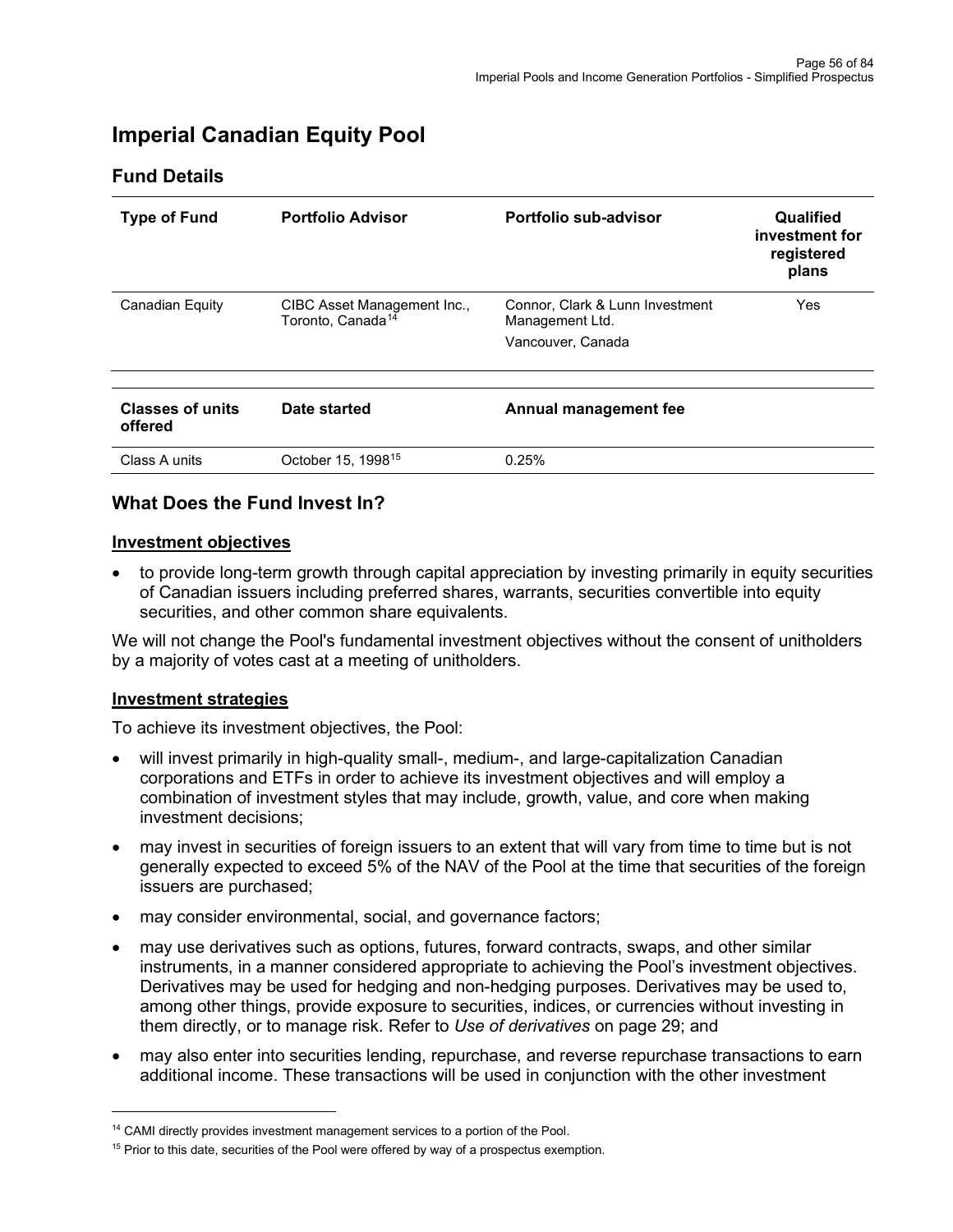strategies in a manner considered appropriate to achieving the Pool's investment objectives. Refer to *Securities Lending, Repurchase, and Reverse Repurchase Transactions* on page 30.

The Pool's portfolio turnover rate may be higher than 70%. The higher a Pool's portfolio turnover rate:

- the greater the chance you may receive a distribution from the Fund that must be included in determining your income for tax purposes if you hold units of the Fund in a non-registered account; and
- the higher the trading costs of the fund. These costs are an expense of the Fund and are paid out of fund assets, which may reduce your returns.

We can change the investment strategies, from time to time, without notice to, or consent of, unitholders.

# **What Are the Risks of Investing in the Fund?**

Investing in the Pool may result in the following risks, which are described in more detail under *Types of Investment Risks* beginning on page 4:

- commodity risk
- concentration risk
- cybersecurity risk
- derivatives risk
- equity risk
- exchange-traded fund risk
- foreign currency risk
- foreign market risk
- general market risk
- large investor risk
- liquidity risk
- regulatory risk
- securities lending, repurchase, and reverse repurchase transactions risk
- smaller companies risk
- taxation risk

We have classified this Pool's risk level to be medium. Refer to Investment Risk *Classification Methodology* under *What are the Risks of Investing in the Fund?* on page 30 for more information about the methodology we used to classify this Pool's risk level.

## **Who Should Invest in this Fund?**

The Pool may be suitable for you if:

- you are seeking to fulfil the Canadian equity portion of a diversified portfolio;
- you are willing to accept additional volatility in exchange for potential capital growth and do not require income to be generated from your investment;
- you are investing for the medium to long term; and
- you can tolerate medium investment risk.

## **Distribution Policy**

The Pool intends to distribute net income and net realized capital gains annually in December. The amount of the distributions is not guaranteed and may change from time to time without notice to unitholders.

**Distributions are automatically reinvested in additional units of the Pool unless you tell us otherwise.** Refer to *Distribution Policy* on page 32 for more information.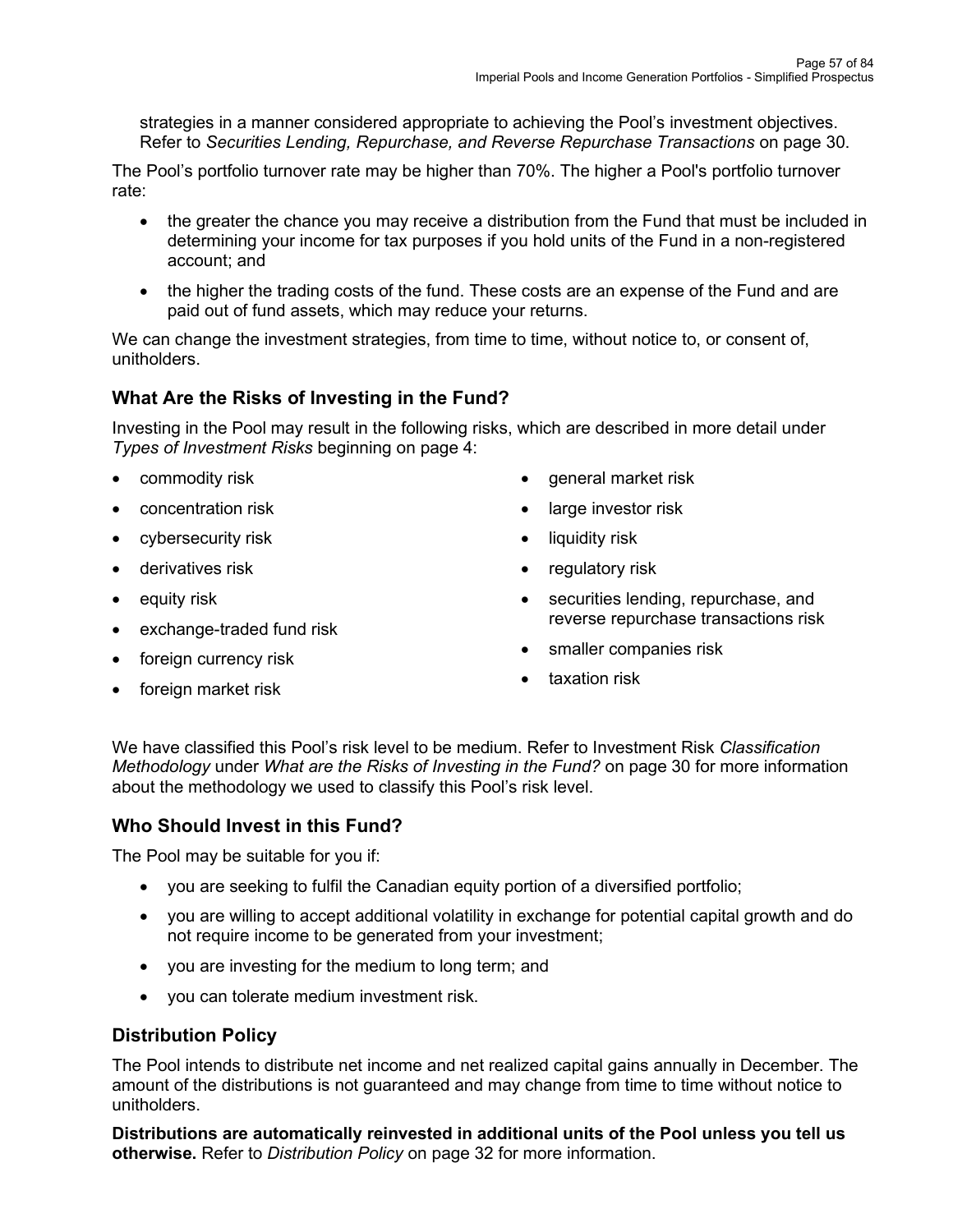## **Fund Expenses Indirectly Borne by Investors**

The table below shows the amount of fees and expenses of the Pool that would apply to each \$1,000 investment that you make, assuming that the Pool's annual performance is a constant 5% per year, based on the assumptions set out under *Fund Expenses Indirectly Borne by Investors* on page 32.

| Fees and expenses payable<br>over |    | 1 Year | 3 Years | 5 Years | <b>10 Years</b> |
|-----------------------------------|----|--------|---------|---------|-----------------|
| Class A units                     | S. | 1.74   | 5.49    | 9.63    | 21.91           |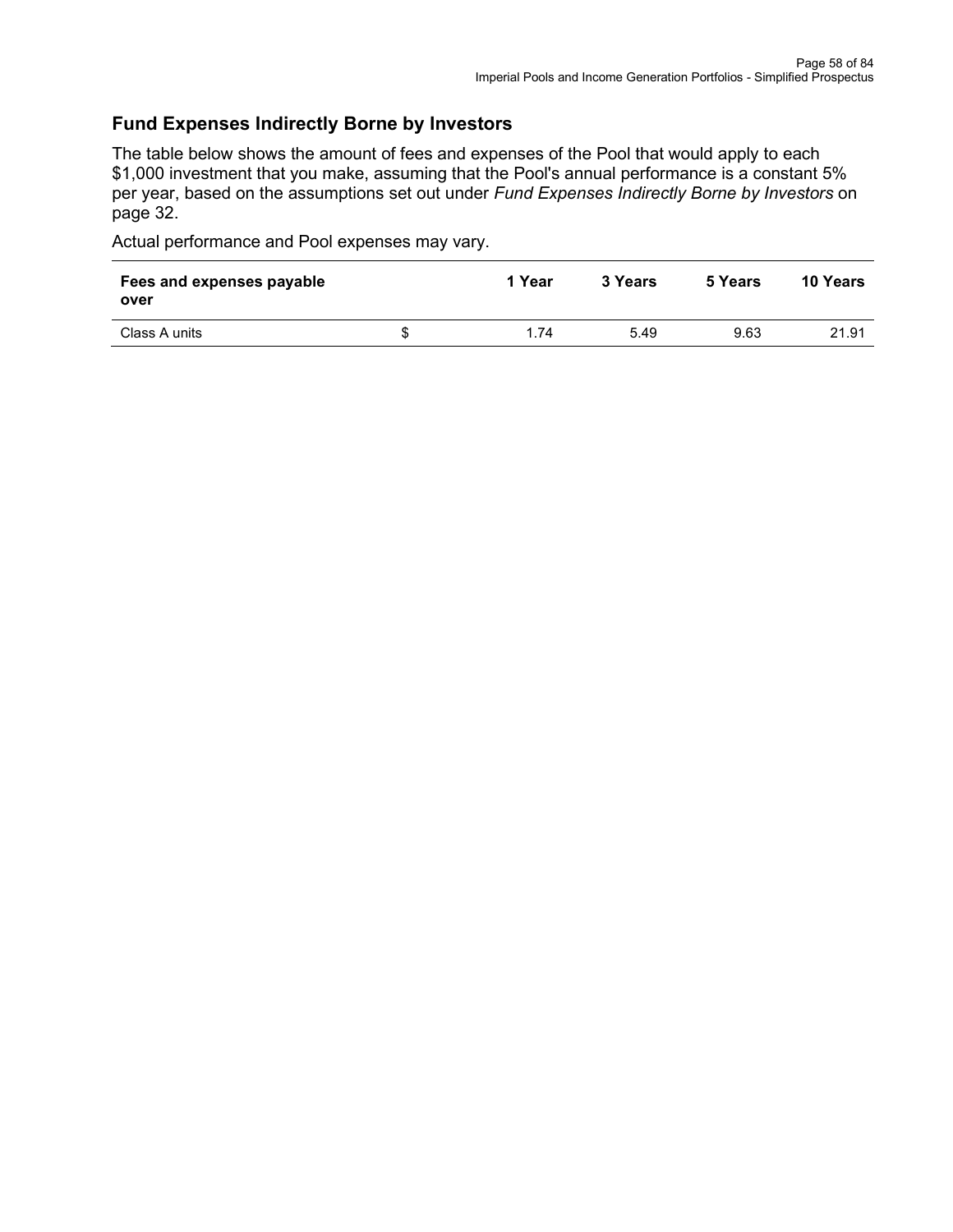# **Imperial U.S. Equity Pool**

## **Fund Details**

<span id="page-58-0"></span>

| <b>Type of Fund</b>             | <b>Portfolio Advisor</b>                                     | <b>Portfolio sub-advisor</b>                                       | Qualified<br>investment for<br>registered<br>plans |
|---------------------------------|--------------------------------------------------------------|--------------------------------------------------------------------|----------------------------------------------------|
| U.S. Equity                     | CIBC Asset Management Inc.,<br>Toronto, Canada <sup>16</sup> | CIBC Private Wealth Advisors, Inc. <sup>17</sup><br>Boston, U.S.A. | Yes                                                |
|                                 |                                                              | Morgan Stanley Investment Management<br>Inc. <sup>17</sup>         |                                                    |
|                                 |                                                              | New York, U.S.A.                                                   |                                                    |
|                                 |                                                              | Rothschild & Co Asset Management US<br>Inc. <sup>17</sup>          |                                                    |
|                                 |                                                              | New York, U.S.A.                                                   |                                                    |
|                                 |                                                              |                                                                    |                                                    |
| <b>Classes of units offered</b> | Date started                                                 | fee                                                                | Annual management                                  |
| Class A units                   | October 15, 1998 <sup>18</sup>                               | 0.25%                                                              |                                                    |

# **What Does the Fund Invest In?**

#### **Investment objectives**

• to provide long-term growth through capital appreciation by investing primarily in equity securities of U.S. issuers including preferred shares, warrants, securities convertible into equity securities, and other common share equivalents.

We will not change the Pool's fundamental investment objectives without the consent of unitholders by a majority of votes cast at a meeting of unitholders.

#### **Investment strategies**

- will invest primarily in high-quality small-, medium-, and large-capitalization U.S. corporations, in a manner considered appropriate to achieving the Pool's investment objectives, and will employ a combination of investment styles that may include, core, growth, value-oriented, and passive strategies when making investment decisions. The passive strategy would involve managing a component of the Pool to track the performance of an index that is intended to represent the U.S. equity market;
- may invest in units of exchanged-traded funds;

<span id="page-58-1"></span><sup>&</sup>lt;sup>16</sup> CAMI directly provides investment management services to a portion of the Pool.

<span id="page-58-2"></span><sup>&</sup>lt;sup>17</sup> Non-resident portfolio sub-advisor, not registered as an advisor in Canada.

<span id="page-58-3"></span> $18$  Prior to this date, securities of the Pool were offered by way of a prospectus exemption.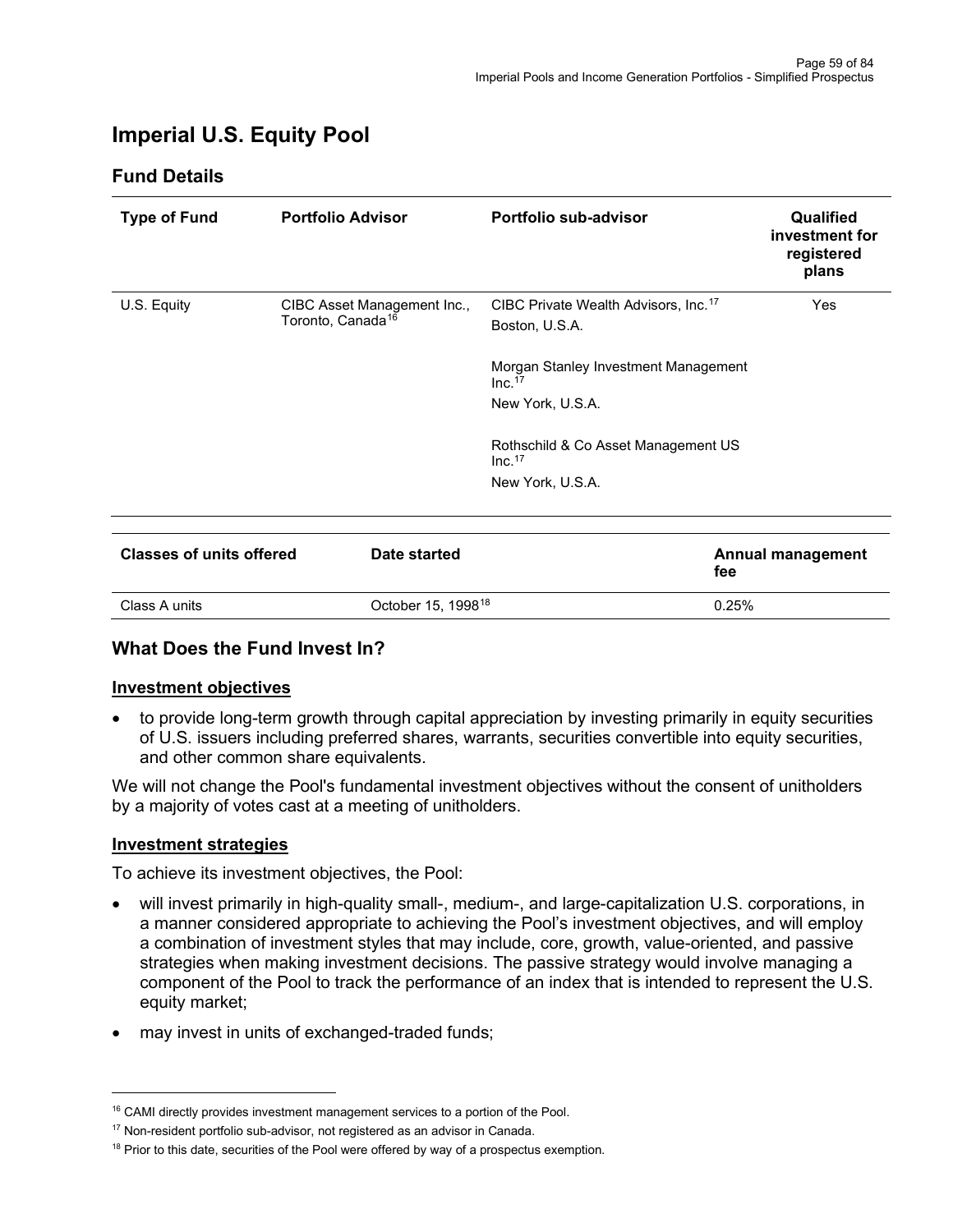- may use derivatives such as options, futures, forward contracts, swaps, and other similar instruments, in a manner considered appropriate to achieving the Pool's investment objectives. Derivatives may be used for hedging and non-hedging purposes. Derivatives may be used to, among other things, provide exposure to securities, indices, or currencies without investing in them directly, or to manage risk. Refer to *Use of derivatives* on page 29;
- may also enter into securities lending, repurchase, and reverse repurchase transactions to earn additional income. These transactions will be used in conjunction with the other investment strategies in a manner considered appropriate to achieving the Pool's investment objectives. Refer to *Securities Lending, Repurchase, and Reverse Repurchase Transactions* on page 30; and
- has obtained exemptive relief from the Canadian securities regulatory authorities to invest in: (i) ETFs that seek to provide daily results that replicate the daily performance of a specified widelyquoted market index (the *Underlying Index*) by a multiple of 200% or an inverse multiple of up to 200%; (ii) ETFs that seek to provide daily results that replicate the daily performance of their Underlying Index by an inverse multiple of up to 100% (*Inverse ETFs*); (iii) ETFs that seek to replicate the performance of gold or silver or the value of a specified derivative the underlying interest of which is gold or silver on an unlevered basis; and (iv) ETFs that seek to replicate the performance of gold or silver or the value of a specified derivative the underlying interest of which is gold or silver on an unlevered basis by a multiple of 200% (collectively, the *Underlying ETFs*).
	- Pursuant to this relief, the Pool may also purchase gold and gold certificates (*Gold*) and silver, silver certificates and specified derivatives whose underlying interest is silver, or a specified derivative of which the underlying interest is silver on an unlevered basis (*Silver*). Gold and Silver are referred to collectively as Gold and Silver Products.
	- The relief is subject to the following conditions: (i) the investment by a Pool in securities of an Underlying ETF and/or Gold and Silver Products is in accordance with the Pool's fundamental investment objective; (ii) the Pool does not sell short securities of an Underlying ETF; (iii) the securities of the Underlying ETFs are traded on a stock exchange in Canada or the United States; (iv) the securities of the Underlying ETFs are treated as specified derivatives for the purposes of Part 2 of NI 81-102; (v) a Pool does not purchase securities of an Underlying ETF if, immediately after the purchase, more than 10% of the net assets of the Pool in aggregate, taken at market value at the time of purchase, would consist of securities of Underlying ETFs; (vi) a Pool does not enter into any transaction if, immediately after the transaction, more than 20% of the net assets of the Pool, taken at market value at the time of the transaction, would consist of, in aggregate, securities of Underlying ETFs and all securities sold short by the Pool; (vii) a Pool does not purchase Gold and Silver Products if, immediately after the transaction, more than 10% of the net assets of the Pool, taken at market value at the time of the transaction, would consist of Gold and Silver Products; and (viii) a Pool does not purchase Gold and Silver Products if, immediately after the transaction, the market value exposure to gold or silver through the Gold and Silver Products is more than 10% of the net assets of the Pool, taken at market value at the time of the transaction.

The Pool's portfolio turnover rate may be higher than 70%. The higher a Pool's portfolio turnover rate:

- the greater the chance you may receive a distribution from the Fund that must be included in determining your income for tax purposes if you hold units of the Fund in a non-registered account; and
- the higher the trading costs of the fund. These costs are an expense of the Fund and are paid out of fund assets, which may reduce your returns.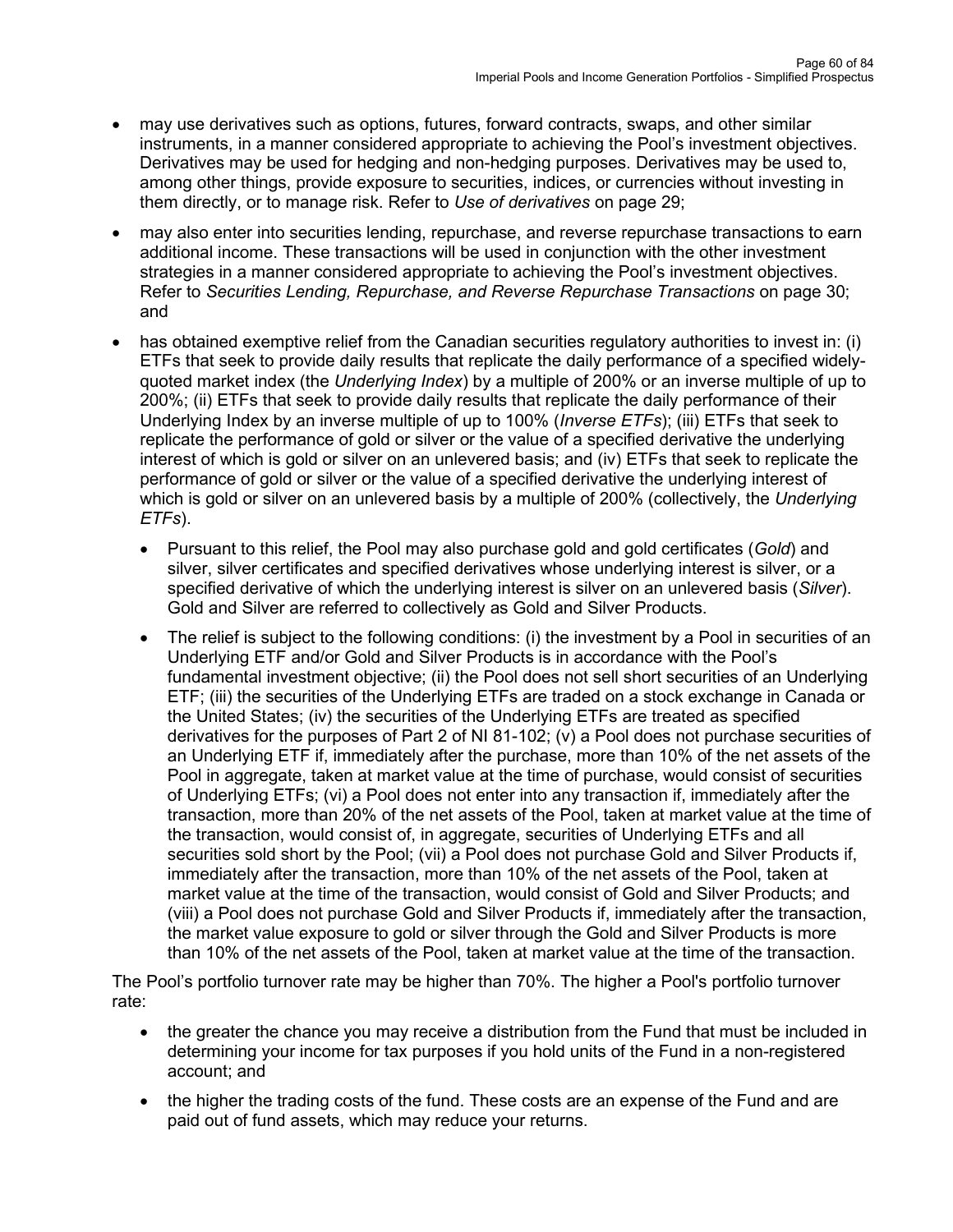We can change the investment strategies, from time to time, without notice to, or consent of, unitholders.

# **What Are the Risks of Investing in the Fund?**

Investing in the Pool may result in the following risks, which are described in more detail under *Types of Investment Risks* beginning on page 4:

- commodity risk
- concentration risk
- cybersecurity risk
- derivatives risk
- equity risk
- exchange-traded fund risk
- foreign currency risk
- foreign market risk
- general market risk
- index risk
- large investor risk
- liquidity risk
- regulatory risk
- securities lending, repurchase, and reverse repurchase transactions risk
- smaller companies risk
- taxation risk

We have classified this Pool's risk level to be medium. Refer to *Investment Risk Classification Methodology* under *What are the Risks of Investing in the Fund?* on page 30 for more information about the methodology we used to classify this Pool's risk level.

## **Who Should Invest in this Fund?**

The Pool may be suitable for you if:

- you are seeking to fulfil the U.S. equity portion of a diversified portfolio through investment in U.S. companies;
- you are willing to accept additional volatility for potential capital growth from U.S. companies and do not require income to be generated from your investment;
- you are investing for the medium to long term; and
- you can tolerate medium investment risk.

## **Distribution Policy**

The Pool intends to distribute net income and net realized capital gains annually in December. The amount of the distributions is not guaranteed and may change from time to time without notice to unitholders.

**Distributions are automatically reinvested in additional units of the Pool unless you tell us otherwise.** Refer to *Distribution Policy* on page 32 for more information.

## **Fund Expenses Indirectly Borne by Investors**

The table below shows the amount of fees and expenses of the Pool that would apply to each \$1,000 investment that you make, assuming that the Pool's annual performance is a constant 5% per year, based on the assumptions set out under *Fund Expenses Indirectly Borne by Investors* on page 32.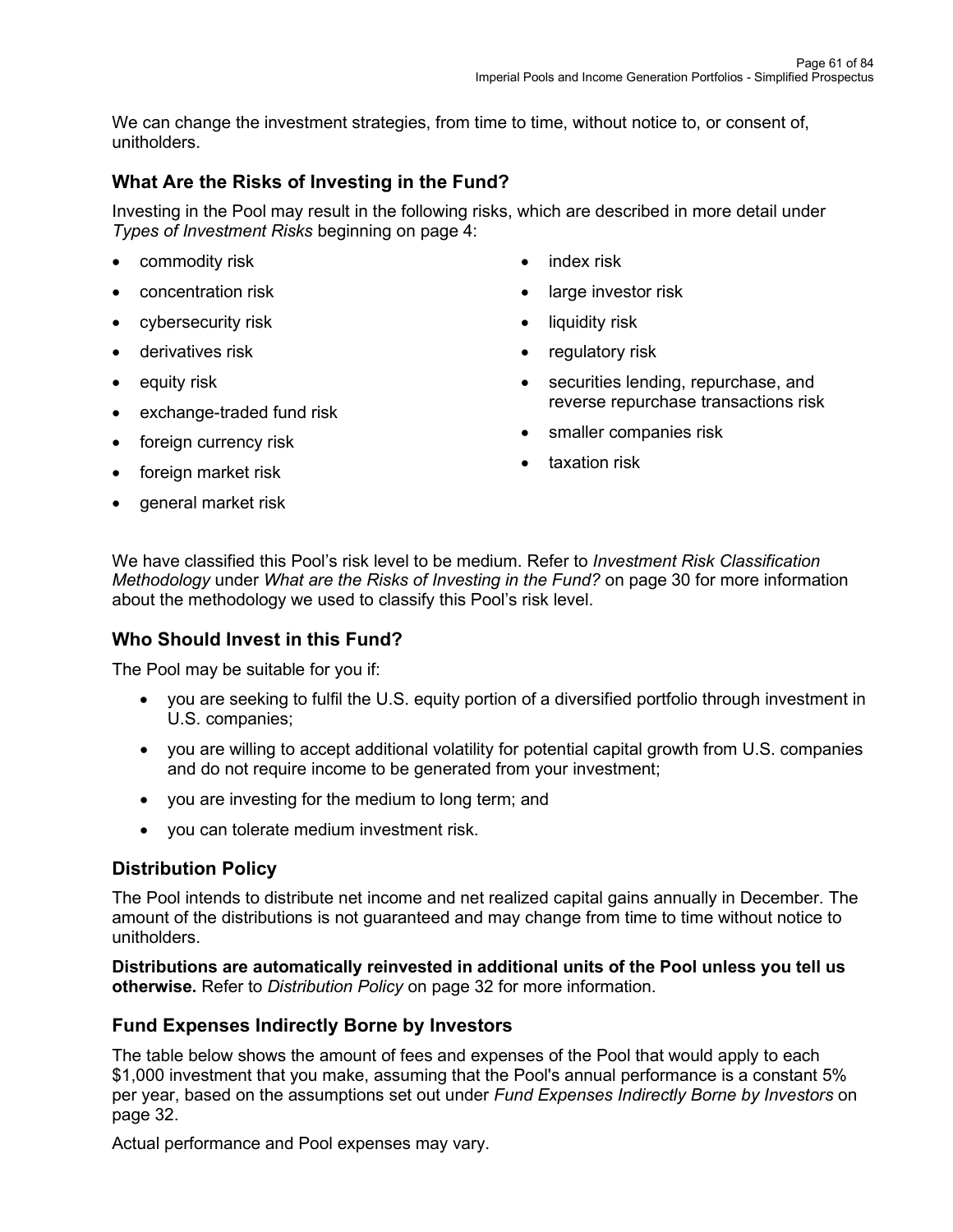| Fees and expenses payable<br>over | 1 Year | 3 Years | 5 Years | <b>10 Years</b> |
|-----------------------------------|--------|---------|---------|-----------------|
| Class A units                     | 1.74   | 5.49    | 9.63    | 21.91           |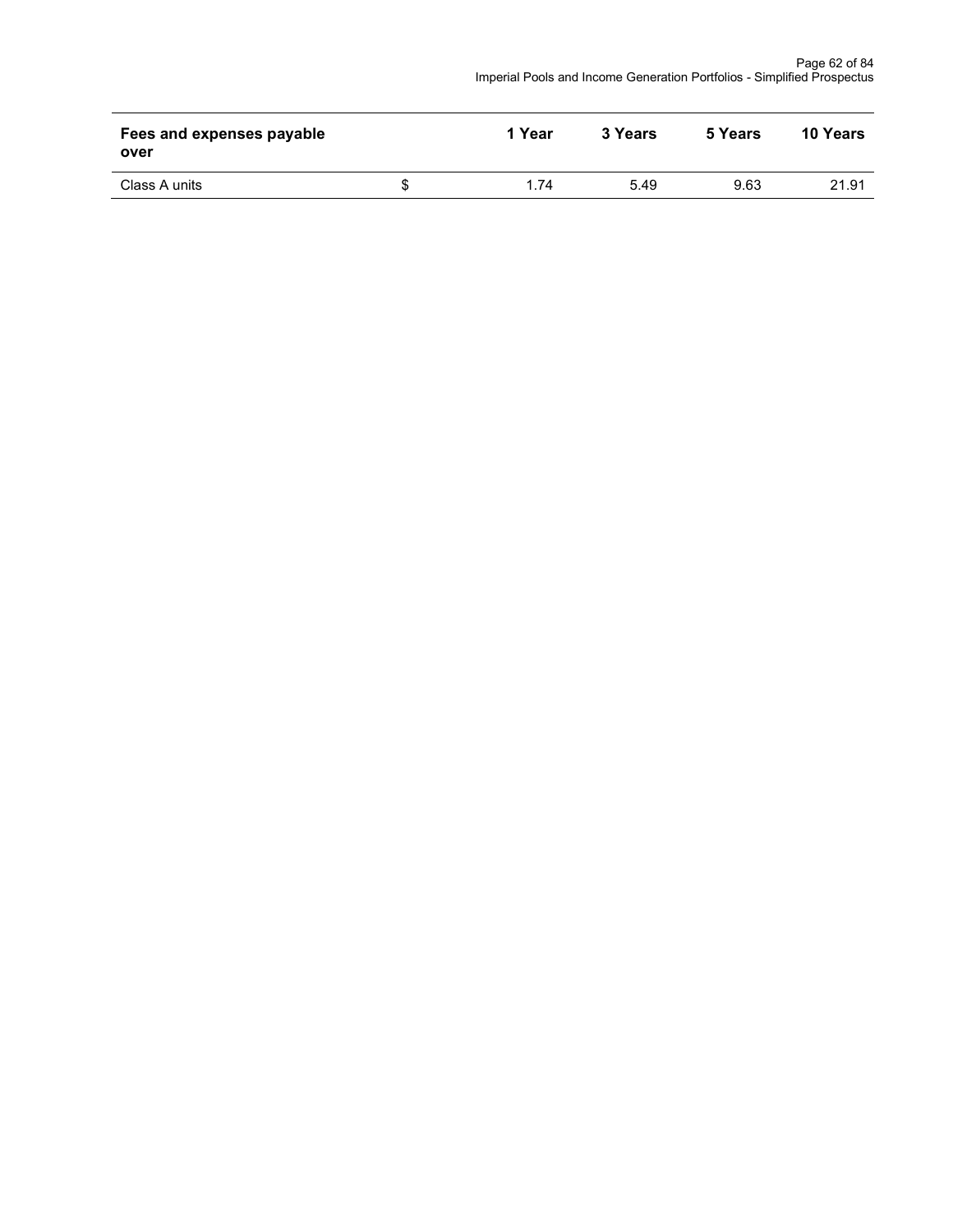# **Imperial International Equity Pool**

## **Fund Details**

<span id="page-62-0"></span>

| <b>Type of Fund</b>                | <b>Portfolio Advisor</b>                                    | Portfolio sub-advisor                                              | Qualified<br>investment for<br>registered<br>plans |
|------------------------------------|-------------------------------------------------------------|--------------------------------------------------------------------|----------------------------------------------------|
| International Equity               | CIBC Asset Management Inc.<br>Toronto, Canada <sup>19</sup> | CIBC Private Wealth Advisors, Inc. <sup>20</sup><br>Boston, U.S.A. | Yes                                                |
|                                    |                                                             | WCM Investment Management <sup>20</sup><br>Laguna Beach, U.S.A.    |                                                    |
| <b>Classes of units</b><br>offered | Date started                                                | Annual management fee                                              |                                                    |
| Class A units                      | October 15, 1998 <sup>21</sup>                              | 0.25%                                                              |                                                    |

#### **What Does the Fund Invest In?**

#### **Investment objectives**

• to provide long-term growth through capital appreciation by investing primarily in equity securities of non-North American issuers including preferred shares, warrants, securities convertible into equity securities, and other common share equivalents.

We will not change the Pool's fundamental investment objectives without the consent of unitholders by a majority of votes cast at a meeting of unitholders.

#### **Investment strategies**

- may employ a combination of investment styles such as growth, value-oriented, and passive strategies when making investment decisions. The passive strategy will involve managing a component of the Pool to track the performance of an index that is intended to represent the international equity market. The Pool will analyze several investment criteria in the investment decision process such as country/region selection, currency allocation, and sector/security level analysis. Security selection will be based primarily on a detailed bottom-up approach;
- may invest in units of exchange-traded funds;
- may use derivatives such as options, futures, forward contracts, swaps, and other similar instruments, in a manner considered appropriate to achieving the Pool's investment objectives. Derivatives may be used for hedging and non-hedging purposes. Derivatives may be used to, among other things, provide exposure to securities, indices, or currencies without investing in them directly, or to manage risk. Refer to *Use of derivatives* on page 29; and

<span id="page-62-1"></span><sup>&</sup>lt;sup>19</sup> CAMI directly provides investment management services to a portion of the Pool.

<span id="page-62-2"></span><sup>&</sup>lt;sup>20</sup> Non-resident portfolio sub-advisor, not registered as an advisor in Canada.

<span id="page-62-3"></span> $21$  Prior to this date, securities of the Pool were offered by way of a prospectus exemption.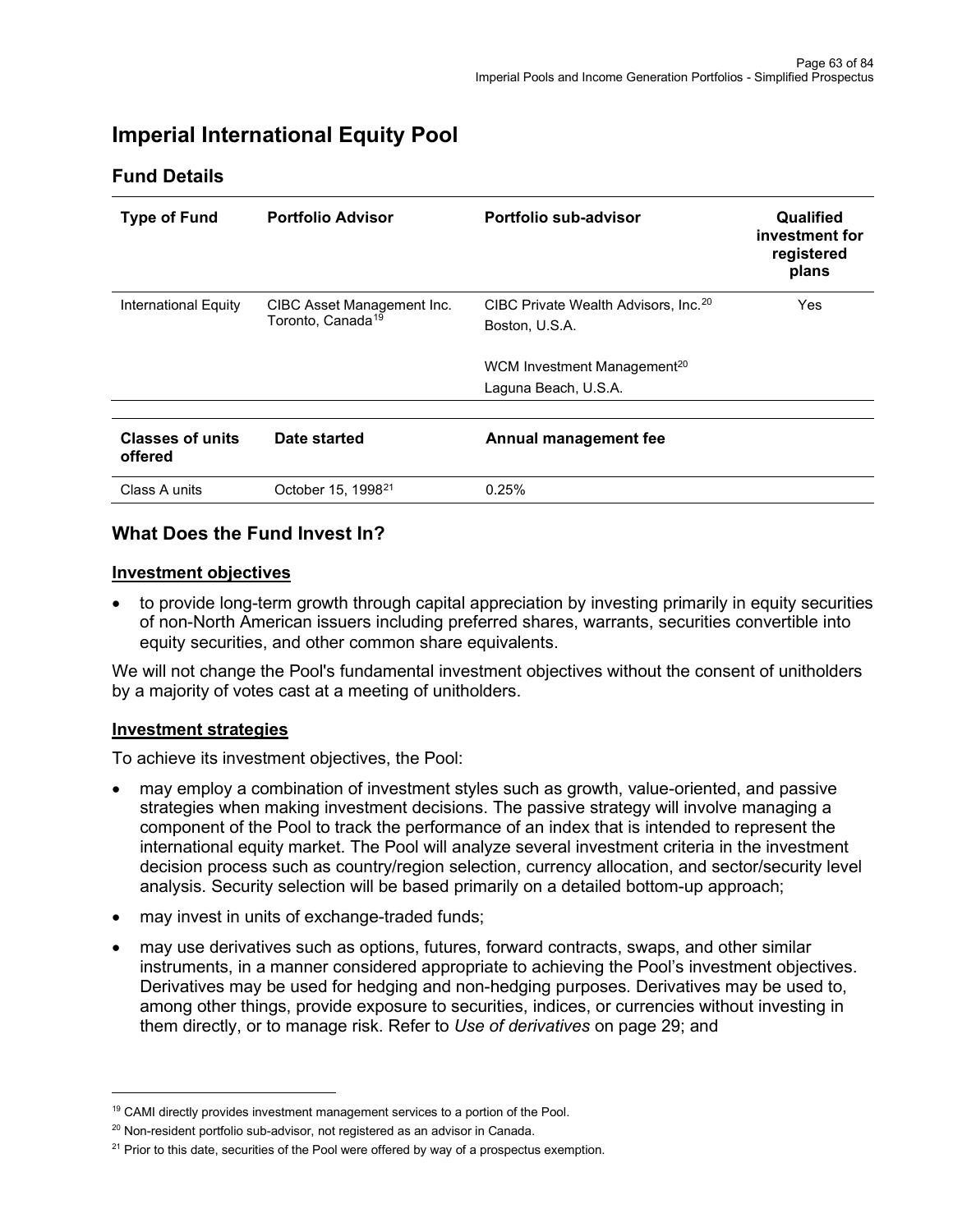• may enter into securities lending, repurchase, and reverse repurchase transactions to earn additional income. These transactions will be used in conjunction with the other investment strategies in a manner considered appropriate to achieving the Pool's investment objectives. Refer to *Securities Lending, Repurchase, and Reverse Repurchase Transactions* on page 30.

We can change the investment strategies, from time to time, without notice to, or consent of, unitholders.

# **What Are the Risks of Investing in the Fund?**

Investing in the Pool may result in the following risks, which are described in more detail under *Types of Investment Risks* beginning on page 4:

- commodity risk
- concentration risk
- cybersecurity risk
- derivatives risk
- emerging markets risk
- equity risk
- exchange-traded fund risk
- foreign currency risk
- foreign market risk
- general market risk
- index risk
- large investor risk
- liquidity risk
- regulatory risk
- securities lending, repurchase, and reverse repurchase transactions risk
- smaller companies risk
- taxation risk

We have classified this Pool's risk level to be medium. Refer to *Investment Risk Classification Methodology* under *What are the Risks of Investing in the Fund?* on page 30 for more information about the methodology we used to classify this Pool's risk level.

## **Who Should Invest in this Fund?**

The Pool may be suitable for you if:

- you are seeking to fulfil the international equity portion of a diversified portfolio;
- you are seeking the potential for high returns from capital growth from non-North American companies and do not require income to be generated from this investment;
- you are investing for the medium to long term; and
- you can tolerate medium investment risk.

## **Distribution Policy**

The Pool intends to distribute net income and net realized capital gains annually in December. The amount of the distributions is not guaranteed and may change from time to time without notice to unitholders.

**Distributions are automatically reinvested in additional units of the Pool unless you tell us otherwise.** Refer to *Distribution Policy* on page 32 for more information.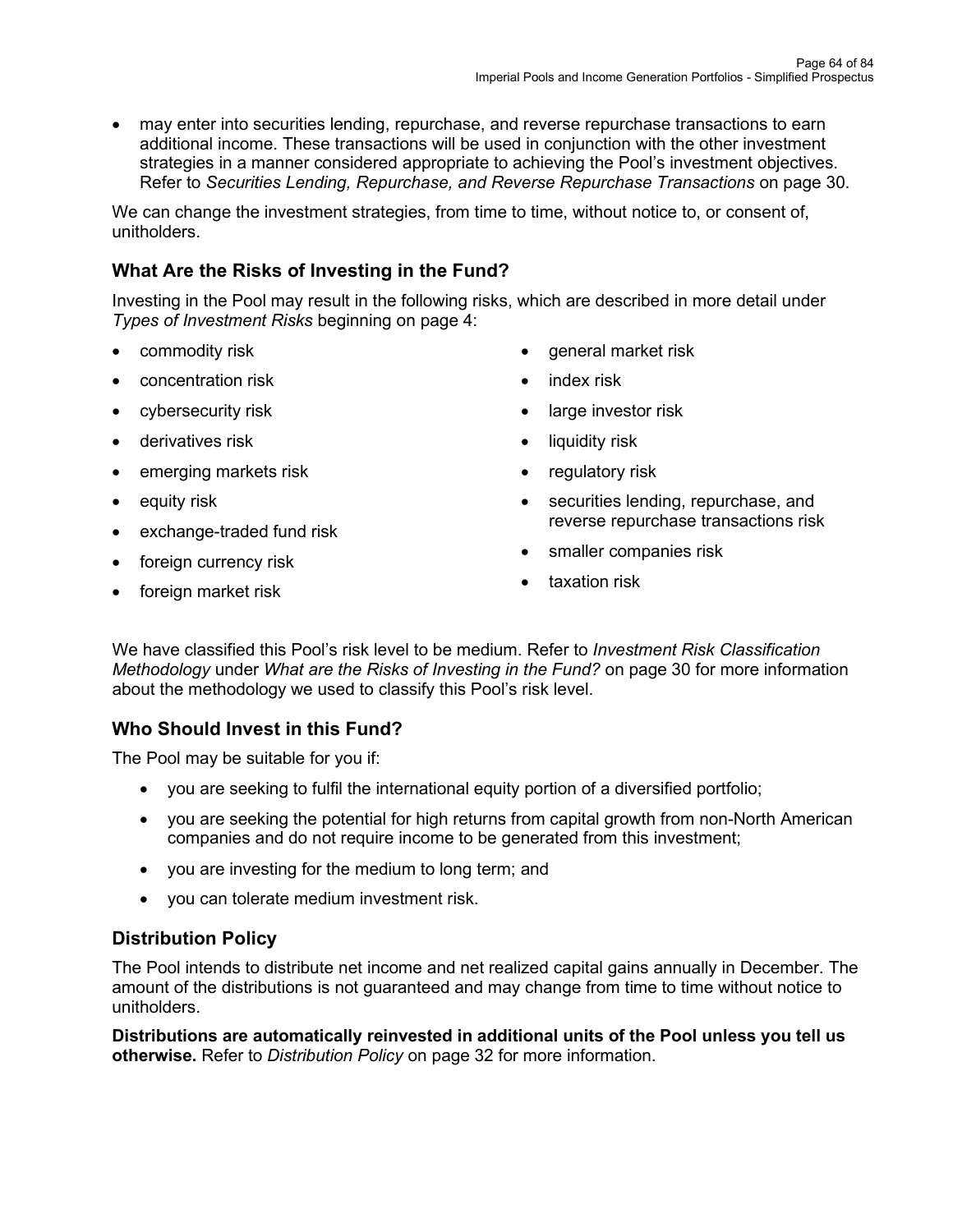## **Fund Expenses Indirectly Borne by Investors**

The table below shows the amount of the fees and expenses of the Pool that would apply to each \$1,000 investment that you make, assuming that the Pool's annual performance is a constant 5% per year, based on the assumptions set out under *Fund Expenses Indirectly Borne by Investors* on page 32.

| Fees and expenses payable<br>over | 1 Year | 3 Years | 5 Years | <b>10 Years</b> |
|-----------------------------------|--------|---------|---------|-----------------|
| Class A units                     | 1.74   | 5.49    | 9.63    | 21.91           |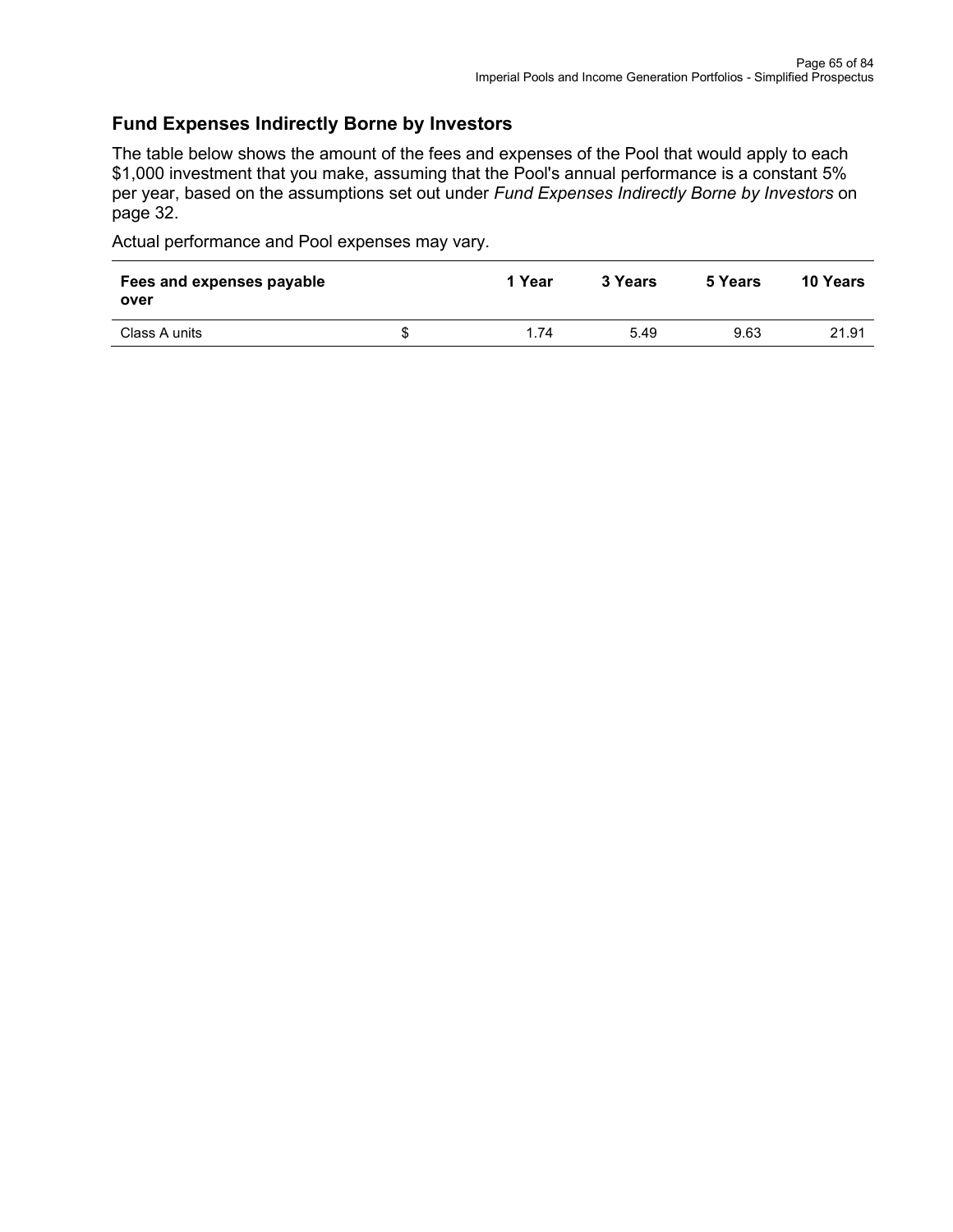# **Imperial Overseas Equity Pool**

## **Fund Details**

<span id="page-65-0"></span>

| <b>Type of Fund</b>             | <b>Portfolio Advisor</b>      |                             | Portfolio sub-advisor                                              | Qualified<br>investment for<br>registered plans |
|---------------------------------|-------------------------------|-----------------------------|--------------------------------------------------------------------|-------------------------------------------------|
| <b>International Equity</b>     | Toronto, Canada <sup>22</sup> | CIBC Asset Management Inc., | CIBC Private Wealth Advisors, Inc. <sup>23</sup><br>Boston, U.S.A. | <b>Yes</b>                                      |
|                                 |                               |                             | WCM Investment Management <sup>23</sup><br>Laguna Beach, U.S.A.    |                                                 |
| <b>Classes of units offered</b> |                               | Date started                |                                                                    | <b>Annual management</b><br>fee                 |
| Class A units                   |                               | November 24, $2003^{24}$    |                                                                    | 0.25%                                           |

#### **What Does the Fund Invest In?**

#### **Investment objectives**

• to provide long-term growth through capital appreciation by investing primarily in equity securities of non-North American issuers including preferred shares, warrants, securities convertible into equity securities, and other common share equivalents.

We will not change the Pool's fundamental investment objectives without the consent of unitholders by a majority of votes cast at a meeting of unitholders.

#### **Investment strategies**

- may employ a combination of investment styles such as growth, value-oriented, and core strategies when making investment decisions and will analyze several investment criteria in the investment decision- making process such as country/region selection, currency allocation, and sector/security level analysis. Security selection will be based primarily on a detailed bottom-up approach;
- may invest in units of exchange-traded funds;
- may use derivatives such as options, futures, forward contracts, swaps, and other similar instruments, in a manner considered appropriate to achieving the Pool's investment objectives. Derivatives may be used for hedging and non-hedging purposes. Derivatives may be used to, among other things, provide exposure to securities, indices, or currencies without investing in them directly, or to manage risk. Refer to *Use of derivatives* on page 29; and

<span id="page-65-1"></span><sup>&</sup>lt;sup>22</sup> CAMI directly provides investment management services to a portion of the Pool.

<span id="page-65-2"></span><sup>&</sup>lt;sup>23</sup> Non-resident portfolio sub-advisor, not registered as an advisor in Canada.

<span id="page-65-3"></span><sup>&</sup>lt;sup>24</sup> Prior to this date, securities of the Pool were offered by way of a prospectus exemption.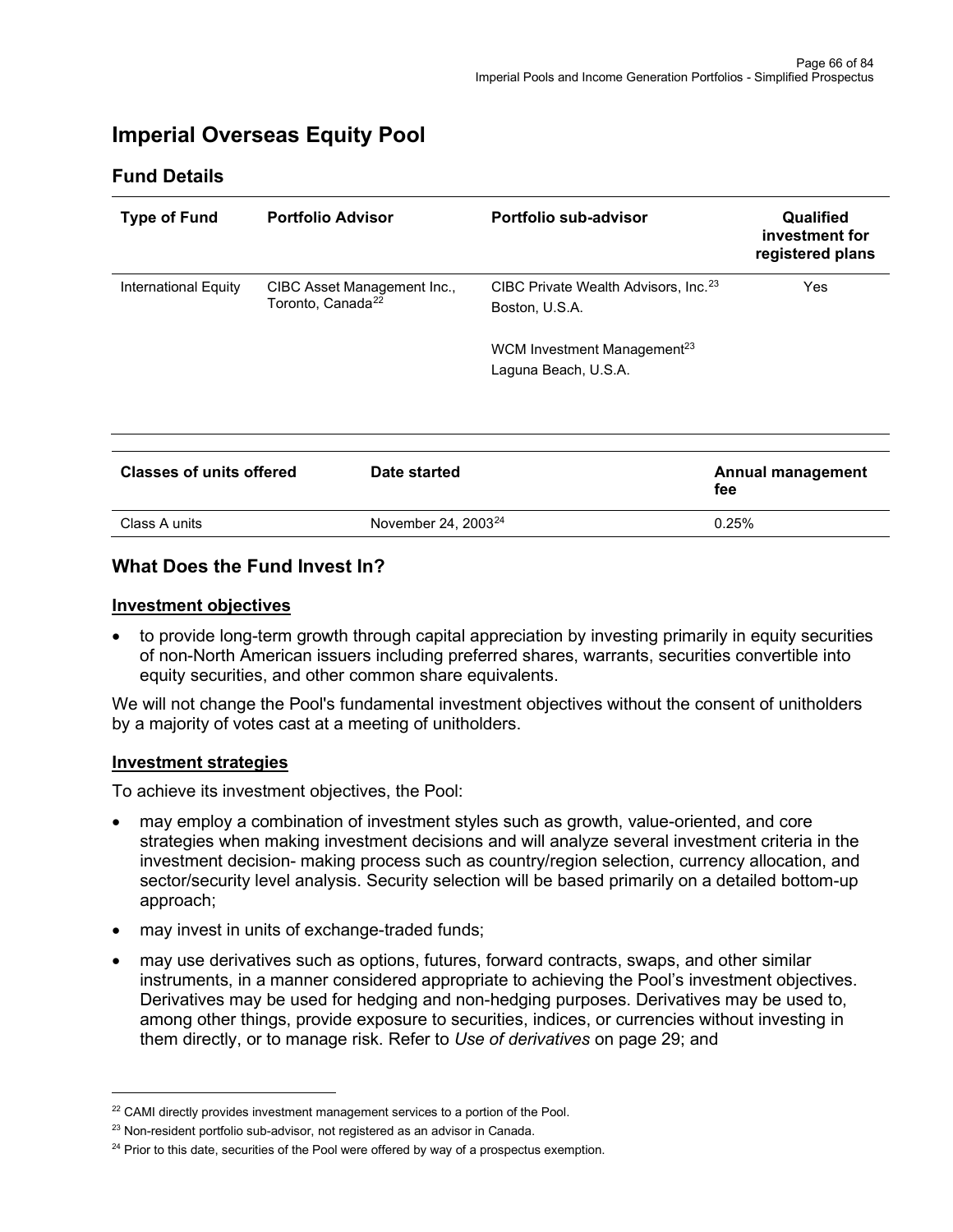• may also enter into securities lending, repurchase, and reverse repurchase transactions to earn additional income. These transactions will be used in conjunction with the other investment strategies in a manner considered appropriate to achieving the Pool's investment objectives. Refer to *Securities Lending, Repurchase, and Reverse Repurchase Transactions* on page 30.

The Pool's portfolio turnover rate may be higher than 70%. The higher a Pool's portfolio turnover rate:

- the greater the chance you may receive a distribution from the Fund that must be included in determining your income for tax purposes if you hold units of the Fund in a non-registered account; and
- the higher the trading costs of the fund. These costs are an expense of the Fund and are paid out of fund assets, which may reduce your returns.

We can change the investment strategies, from time to time, without notice to, or consent of, unitholders.

# **What Are the Risks of Investing in the Fund?**

Investing in the Pool may result in the following risks, which are described in more detail under *Types of Investment Risks* beginning on page 4:

- commodity risk
- concentration risk
- cybersecurity risk
- derivatives risk
- emerging markets risk
- equity risk
- exchange-traded fund risk
- general market risk
- large investor risk
- liquidity risk
- regulatory risk
- securities lending, repurchase, and reverse repurchase transactions risk
- smaller companies risk
- taxation risk
- foreign currency risk
- foreign market risk

We have classified this Pool's risk level to be medium. Refer to *Investment Risk Classification Methodology* under *What are the Risks of Investing in the Fund?* on page 30 for more information about the methodology we used to classify this Pool's risk level.

# **Who Should Invest in this Fund?**

The Pool may be suitable for you if:

- you are seeking to fulfil the international equity portion of a diversified portfolio;
- you are seeking the potential for high returns from capital growth and do not require income to be generated from your investment;
- you are investing for the medium to long term; and
- you can tolerate medium investment risk.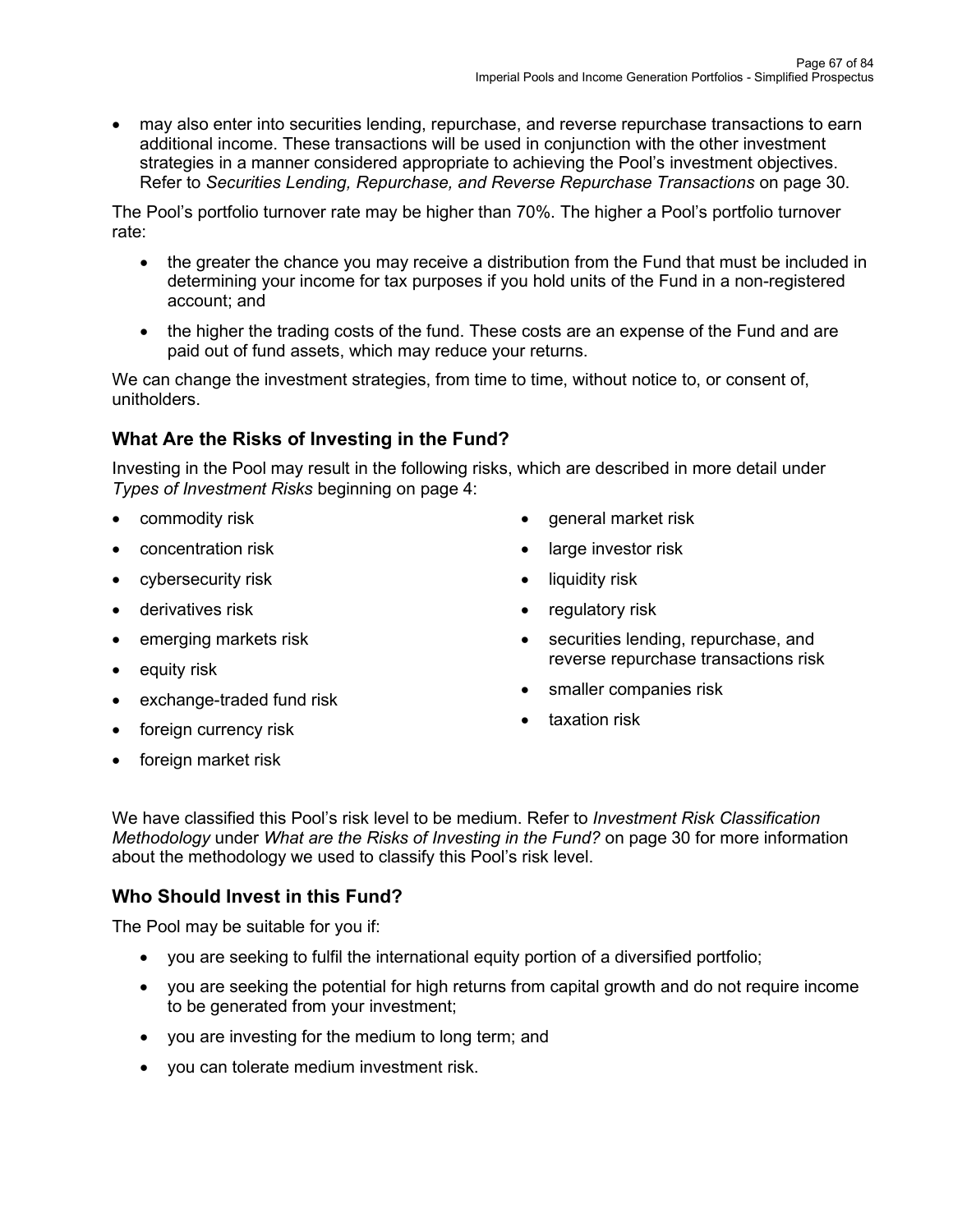## **Distribution Policy**

The Pool intends to distribute net income and net realized capital gains annually in December. The amount of the distributions is not guaranteed and may change from time to time without notice to unitholders.

**Distributions are automatically reinvested in additional units of the Pool unless you tell us otherwise.** Refer to *Distribution Policy* on page 32 for more information.

## **Fund Expenses Indirectly Borne by Investors**

The table below shows the amount of fees and expenses of the Pool that would apply to each \$1,000 investment that you make, assuming that the Pool's annual performance is a constant 5% per year, based on the assumptions set out under *Fund Expenses Indirectly Borne by Investors* on page 32.

| Fees and expenses payable<br>over |   | 1 Year | 3 Years | 5 Years | 10 Years |
|-----------------------------------|---|--------|---------|---------|----------|
| Class A units                     | S | 2.36   | 7.44    | 13.04   | 29.67    |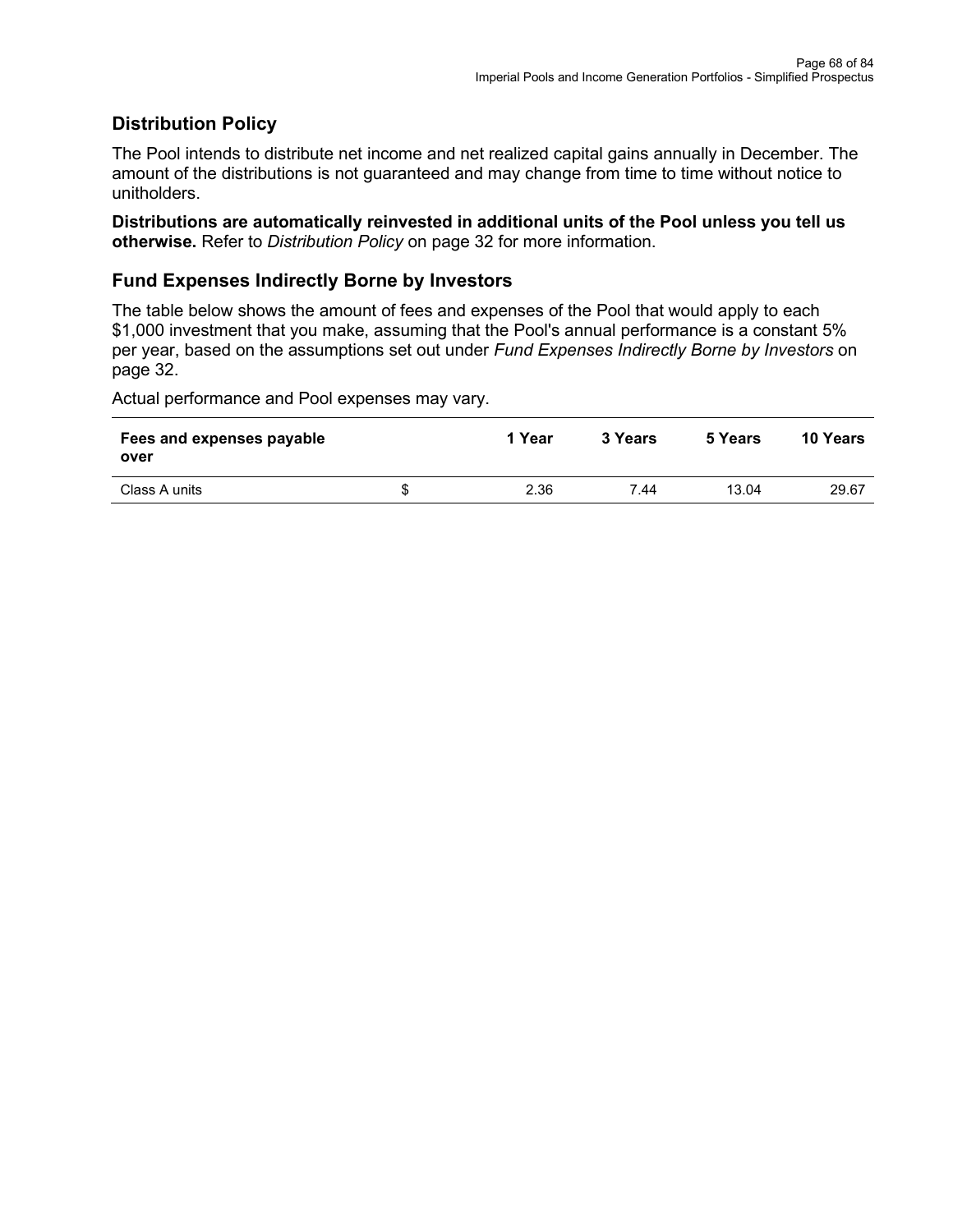# **Imperial Emerging Economies Pool**

## **Fund Details**

<span id="page-68-0"></span>

| <b>Type of Fund</b>                | <b>Portfolio Advisor</b>    | Portfolio sub-advisor                             | Qualified<br>investment for<br>registered plans |
|------------------------------------|-----------------------------|---------------------------------------------------|-------------------------------------------------|
| <b>Emerging Markets</b>            | CIBC Asset Management Inc., | Harding Loevner LP <sup>25</sup>                  | <b>Yes</b>                                      |
| Equity                             | Toronto, Canada             | Bridgewater, U.S.A.                               |                                                 |
|                                    |                             | Pzena Investment Management,<br>LLC <sup>25</sup> |                                                 |
|                                    |                             | New York, U.S.A.                                  |                                                 |
|                                    |                             | Victory Capital Management Inc. <sup>25</sup>     |                                                 |
|                                    |                             | Brooklyn, U.S.A.                                  |                                                 |
| <b>Classes of units</b><br>offered | Date started                | Annual management fee                             |                                                 |
| Class A units                      | June 28, 1999               | 0.25%                                             |                                                 |

# **What Does the Fund Invest In?**

#### **Investment objectives**

• to provide long-term growth through capital appreciation by investing primarily in equity securities of companies that trade in an emerging country and/or that trade in any market if the companies earn a significant amount of their annual revenue from emerging economies. An emerging country includes any country that is included in the MSCI Emerging Markets Index.

We will not change the Pool's fundamental investment objectives without the consent of unitholders by a majority of votes cast at a meeting of unitholders.

#### **Investment strategies**

- in addition to equity securities, primarily common shares, may also buy securities that are convertible into common shares;
- may invest in units of exchange-traded funds;
- may employ a combination of investment styles such as growth, value-oriented, and core strategies when making investment decisions and will analyze several investment criteria in the investment decision- making process such as country/region selection, currency allocation, and sector/security level analysis. Security selection will be based primarily on a detailed bottom-up approach;
- may consider environmental, social, and governance factors;
- may use derivatives such as options, futures, forward contracts, swaps, and other similar instruments, in a manner considered appropriate to achieving the Pool's investment objectives.

<span id="page-68-1"></span> $25$  Non-resident portfolio sub-advisor, not registered as an advisor in Canada.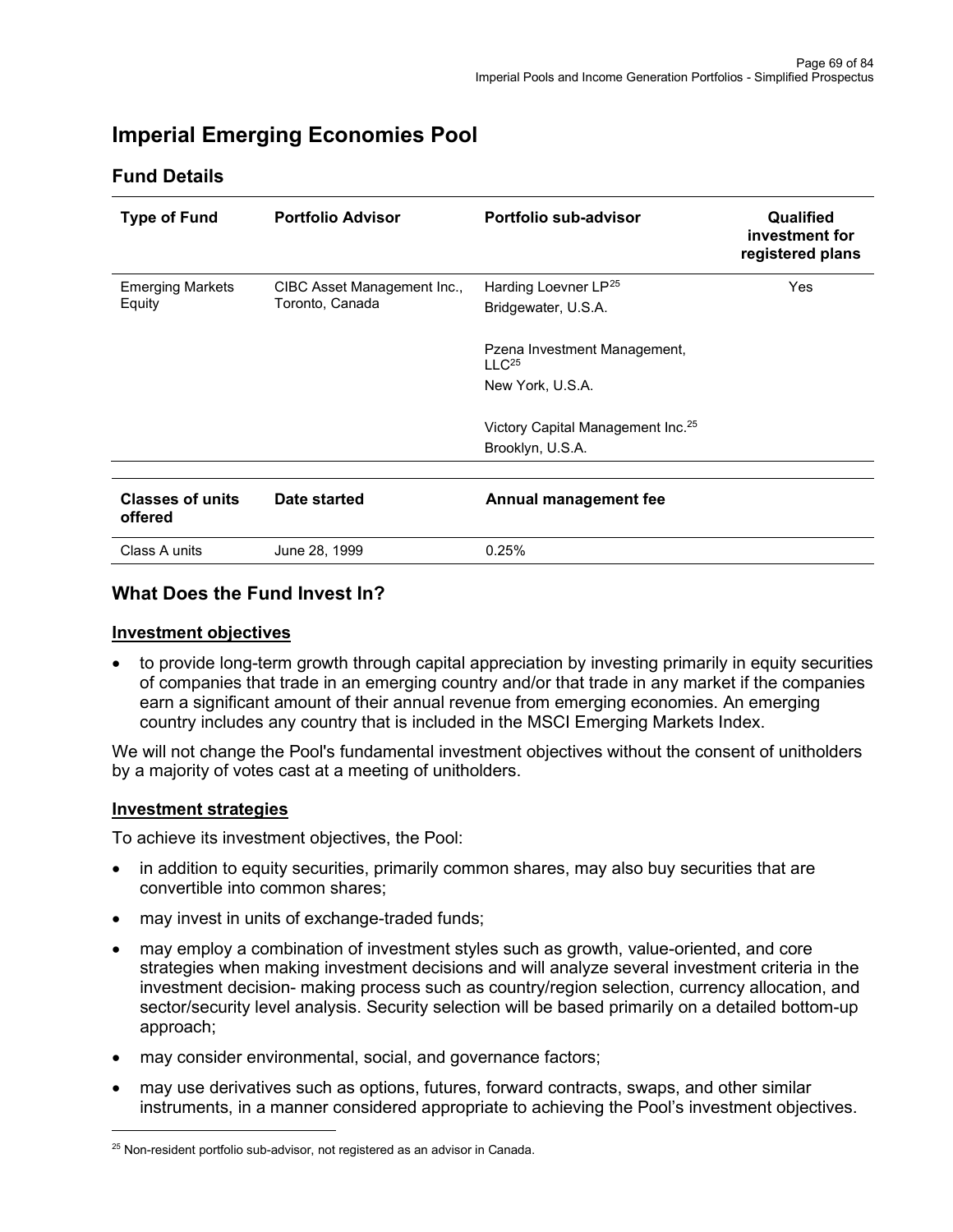Derivatives may be used for hedging and non-hedging purposes. Derivatives may be used to, among other things, provide exposure to securities, indices, or currencies without investing in them directly, or to manage risk. Refer to *Use of derivatives* on page 29;

- may also enter into securities lending, repurchase, and reverse repurchase transactions to earn additional income. These transactions will be used in conjunction with the other investment strategies in a manner considered appropriate to achieving the Pool's investment objectives. Refer to *Securities Lending, Repurchase, and Reverse Repurchase Transactions* on page 30; and
- may depart temporarily from its fundamental investment objectives by investing its assets in cash or cash equivalents, or fixed income securities issued or guaranteed by the Canadian or U.S. governments, a government agency, or a company to try to protect and preserve Pool assets during a market downturn or for other reasons.

The Pool's portfolio turnover rate may be higher than 70%. The higher a Pool's portfolio turnover rate:

- the greater the chance you may receive a distribution from the Fund that must be included in determining your income for tax purposes if you hold units of the Fund in a non-registered account; and
- the higher the trading costs of the fund. These costs are an expense of the Fund and are paid out of fund assets, which may reduce your returns.

We can change the investment strategies, from time to time, without notice to, or consent of, unitholders.

# **What Are the Risks of Investing in the Fund?**

Investing in the Pool may result in the following risks, which are described in more detail under *Types of Investment Risks* beginning on page 4:

- commodity risk
- concentration risk
- cybersecurity risk
- derivatives risk
- emerging markets risk
- equity risk
- exchange-traded fund risk
- foreign currency risk
- general market risk
- large investor risk
- liquidity risk
- regulatory risk
- securities lending, repurchase, and reverse repurchase transactions risk
- smaller companies risk
- taxation risk

• foreign market risk

We have classified this Pool's risk level to be medium to high. Refer to *Investment Risk Classification Methodology* under *What are the Risks of Investing in the Fund?* on page 30 for more information about the methodology we used to classify this Pool's risk level.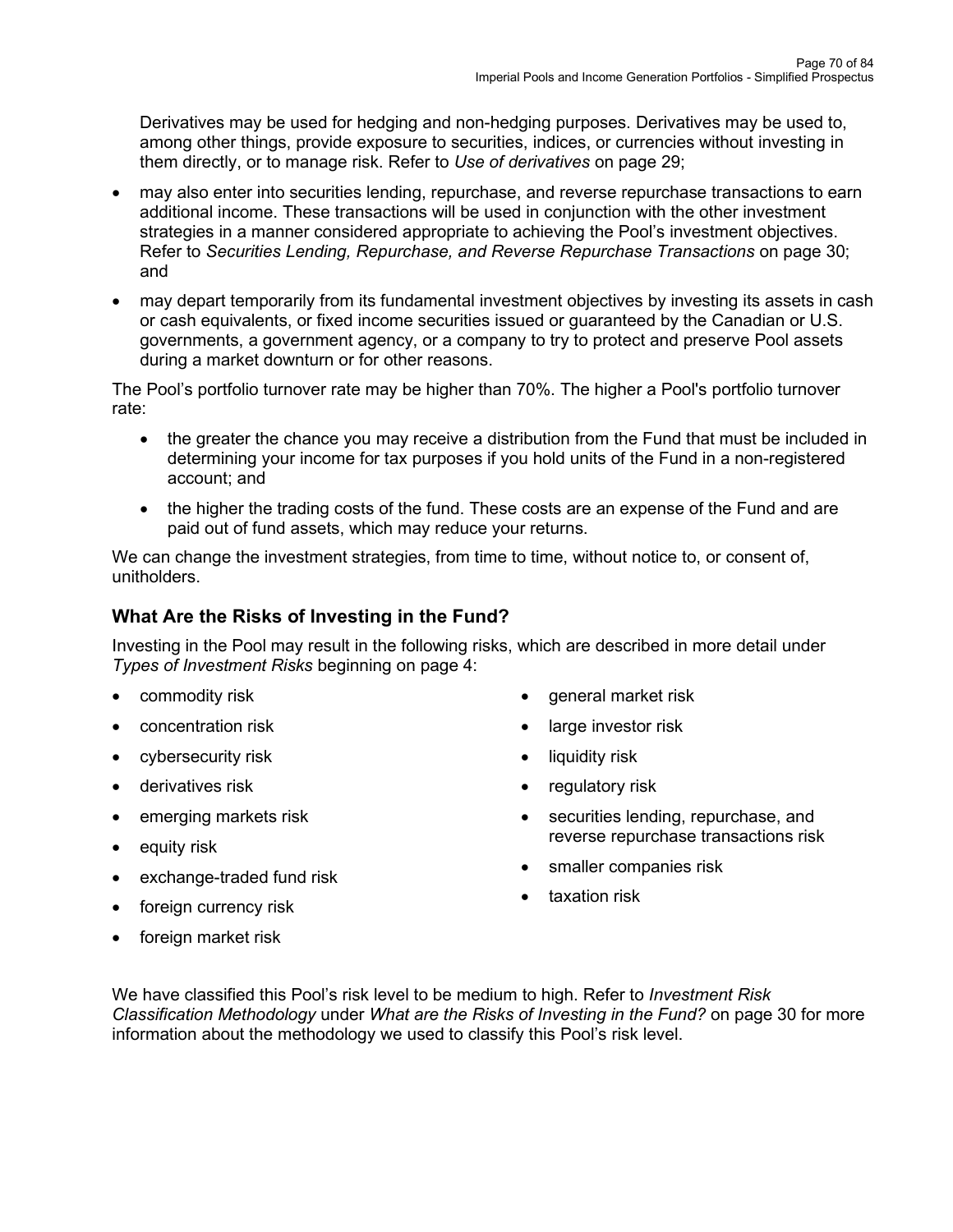# **Who Should Invest in this Fund?**

The Pool may be suitable for you if:

- you are seeking to fulfill some of the international equity portion of a diversified investment portfolio;
- you are seeking the potential for higher return from capital growth and do not require income to be generated from this investment;
- you are investing for the very long term; and
- you can tolerate medium to high investment risk.

## **Distribution Policy**

The Pool intends to distribute net income and net realized capital gains annually in December. The amount of the distributions is not guaranteed and may change from time to time without notice to unitholders.

**Distributions are automatically reinvested in additional units of the Pool unless you tell us otherwise.** Refer to *Distribution Policy* on page 32 for more information.

#### **Fund Expenses Indirectly Borne by Investors**

The table below shows the amount of fees and expenses of the Pool that would apply to each \$1,000 investment that you make, assuming that the Pool's annual performance is a constant 5% per year, based on the assumptions set out under *Fund Expenses Indirectly Borne by Investors* on page 32.

| Fees and expenses payable<br>over | 1 Year     | 3 Years | 5 Years | <b>10 Years</b> |
|-----------------------------------|------------|---------|---------|-----------------|
| Class A units                     | \$<br>2.26 | 7.12    | 12.47   | 28.37           |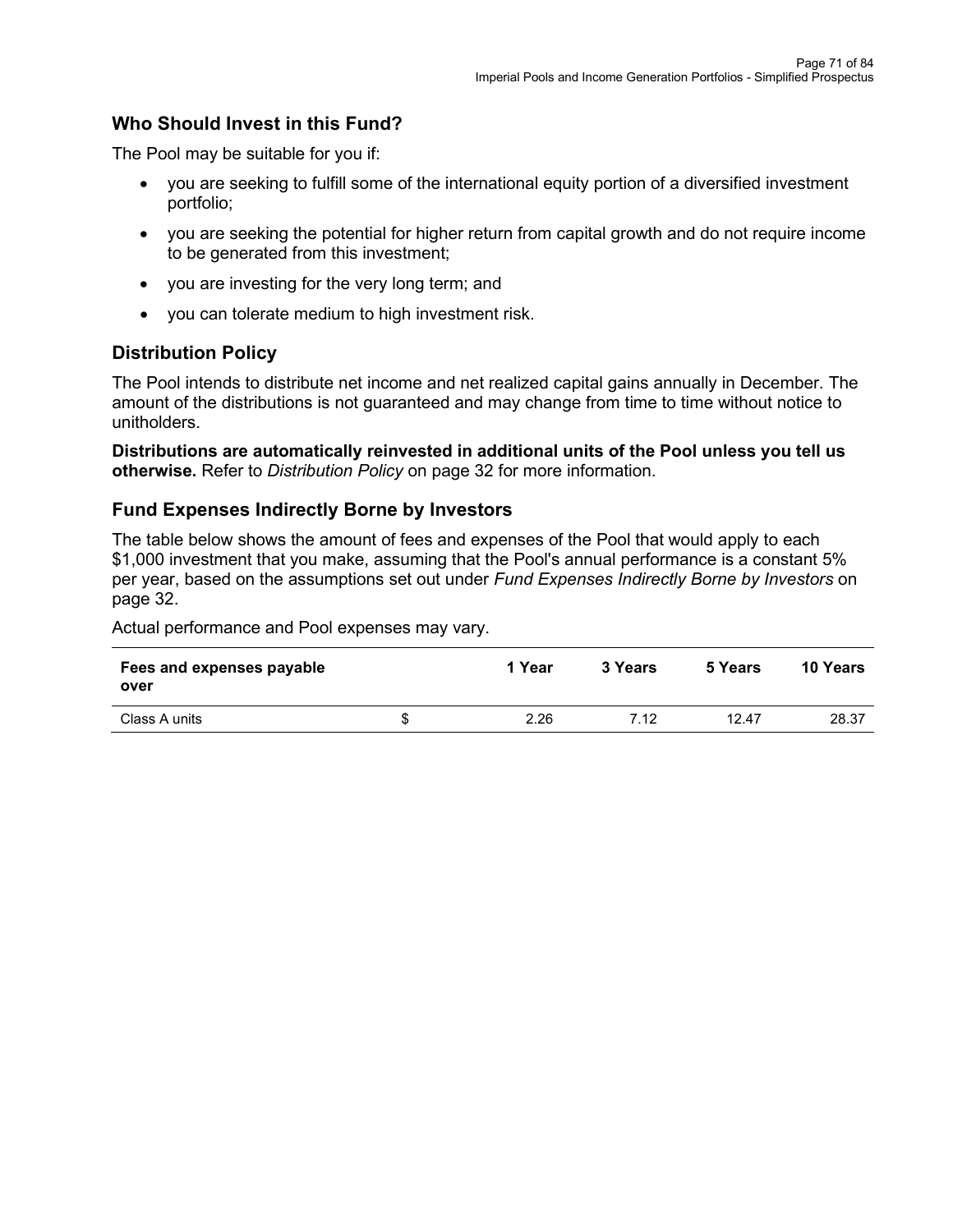# **Conservative Income Portfolio**

| <b>Type of Fund</b>                | <b>Portfolio Advisor</b>    | <b>Qualified investment for registered</b><br>plans |
|------------------------------------|-----------------------------|-----------------------------------------------------|
| Canadian Fixed Income              | CIBC Asset Management Inc., | Yes                                                 |
| Balanced                           | Toronto, Canada             |                                                     |
| <b>Classes of units</b><br>offered | Date started                | Annual management fee                               |
| Class T <sub>3</sub> units         | June 1, 2016                | 1.00%                                               |
| Class T4 units                     | June 3, 2016                | 1.00%                                               |

# **Fund Details**

# **What Does the Fund Invest In?**

#### **Investment objectives**

• to provide a mix of income and some capital appreciation potential by investing primarily in units of Canadian and global mutual funds.

We will not change the Portfolio's fundamental investment objectives without the consent of unitholders by a majority of votes cast at a meeting of unitholders.

#### **Investment strategies**

- has, under normal market conditions, a long-term strategic asset mix of fixed income (60%-90%) and equities (10%-40%). The portfolio advisor may review and adjust the asset mix, in its sole discretion, depending on economic conditions and relative value of income and equity securities;
- invests primarily in units of mutual funds managed by us or our affiliates;
- invests in global mutual funds, which are funds that may invest their assets anywhere in the world;
- will apply an optimization process in determining the Underlying Funds and their respective allocations. The Portfolio Advisor will consider factors which include its own market expectations, each Underlying Fund's investment objective and strategies, past performance and historical volatility in the context of a diversified holding of Underlying Funds suitable for the Portfolio;
- intends to invest up to 100% of its NAV in units of its Underlying Funds but may hold cash and cash equivalents. Investments in Underlying Funds may change from time to time and the portfolio advisor may add or remove Underlying Funds;
- may invest directly in equity securities and fixed income securities;
- may invest in index participation units;
- may consider environmental, social, and governance factors;
- may use derivatives such as options, futures, forward contracts, swaps, and other similar instruments, in a manner considered appropriate to achieving the Portfolio's investment objectives. Derivatives may be used for hedging and non-hedging purposes. Derivatives may be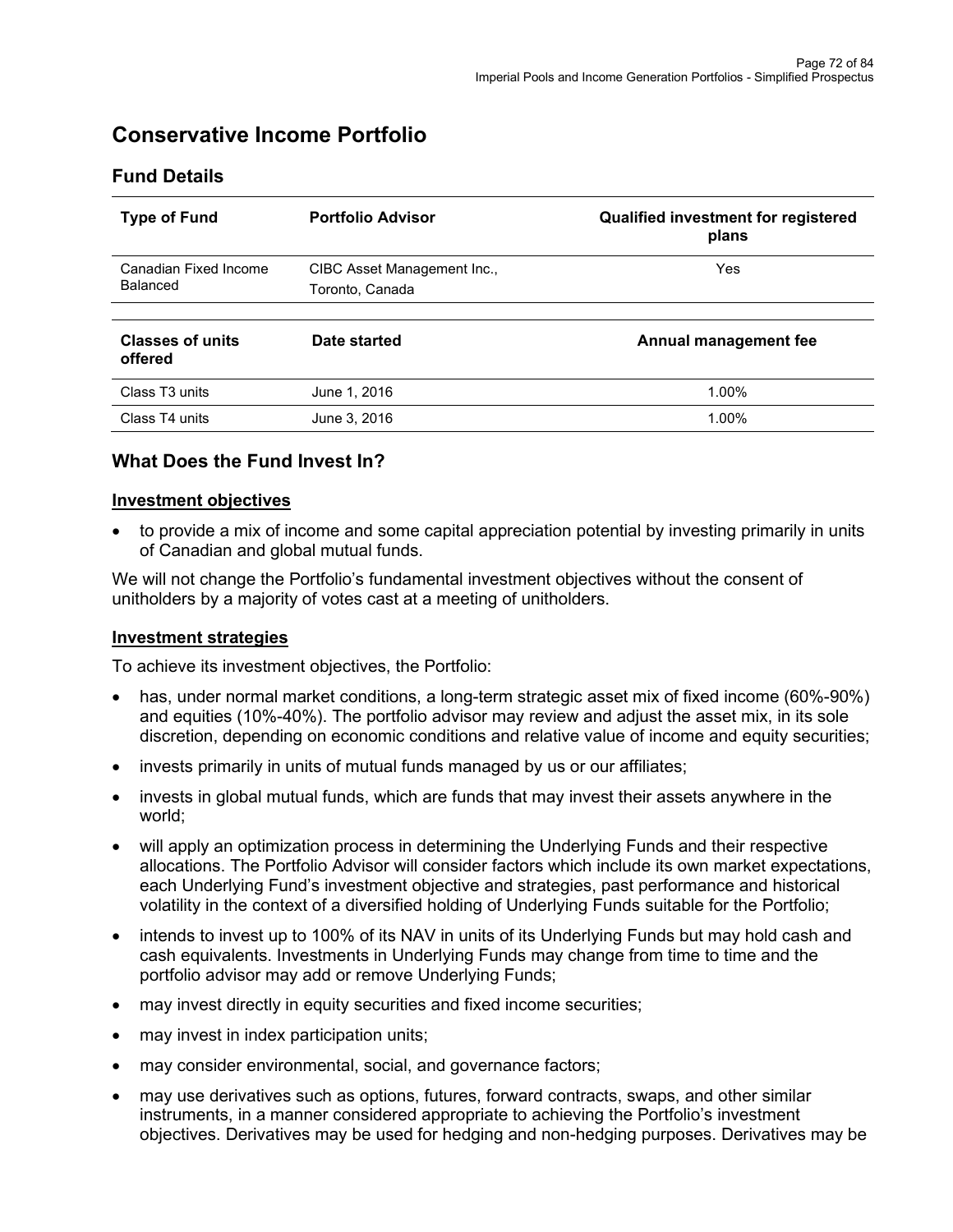used to, among other things, provide exposure to securities, indices, or currencies without investing in them directly, or to manage risk. Refer to *Use of derivatives* on page 29;

- may also enter into securities lending, repurchase and reverse repurchase transactions to earn additional income. These transactions will be used in conjunction with the other investment strategies in a manner considered appropriate to achieving the Portfolio's investment objectives. Refer to *Securities Lending, Repurchase, and Reverse Repurchase Transactions* on page 30; and
- may depart temporarily from its fundamental investment objectives by investing its assets in cash or cash equivalents or fixed income securities issued or guaranteed by the Canadian or U.S. governments, a government agency, or a company to try to protect and preserve its assets during a market downturn or for other reasons.

We can change the investment strategies, from time to time, without notice to, or consent of, unitholders.

# **What Are the Risks of Investing in the Fund?**

Investing in the Portfolio may result in the following risks, which are described in more detail under *Types of Investment Risks* beginning on page 4:

- asset-backed and mortgage-backed securities risk
- capital depreciation risk
- class risk
- commodity risk
- concentration risk
- cybersecurity risk
- deflation risk
- derivatives risk
- emerging markets risk
- equity risk
- exchange-traded fund risk
- fixed income risk
- floating rate loan risk
- foreign currency risk
- foreign market risk
- general market risk
- index risk
- large investor risk
- liquidity risk
- lower-rated bond risk
- prepayment risk
- regulatory risk
- securities lending, repurchase, and reverse repurchase transactions risk
- smaller companies risk
- sovereign debt risk
- specialization risk
- taxation risk

We have classified this Portfolio's risk level to be low. Refer to *Investment Risk Classification Methodology* under *What are the Risks of Investing in the Fund?* on page 30 for more information about the methodology we used to classify this Portfolio's risk level.

This Portfolio has less than 10 years of performance history; therefore, the investment risk level has been calculated by reference to the Portfolio's returns and, for the remainder of the performance history, the returns of the following indices in the proportions noted: 35% FTSE Canada Universe Bond Index, 18.4% FTSE Canada Short Term Overall Bond Index, 12% S&P/TSX Composite Dividend Index, 11% Bloomberg Barclays U.S. Aggregate Bond Index, 8% FTSE Canada 91 Day T-Bill Index, 6.4% MSCI World High Dividend Yield Index, 4.6% FTSE World Government Bond Index (Hedged to CAD), 2.3% Dow Jones Brookfield Global Infrastructure Index, 1.8% FTSE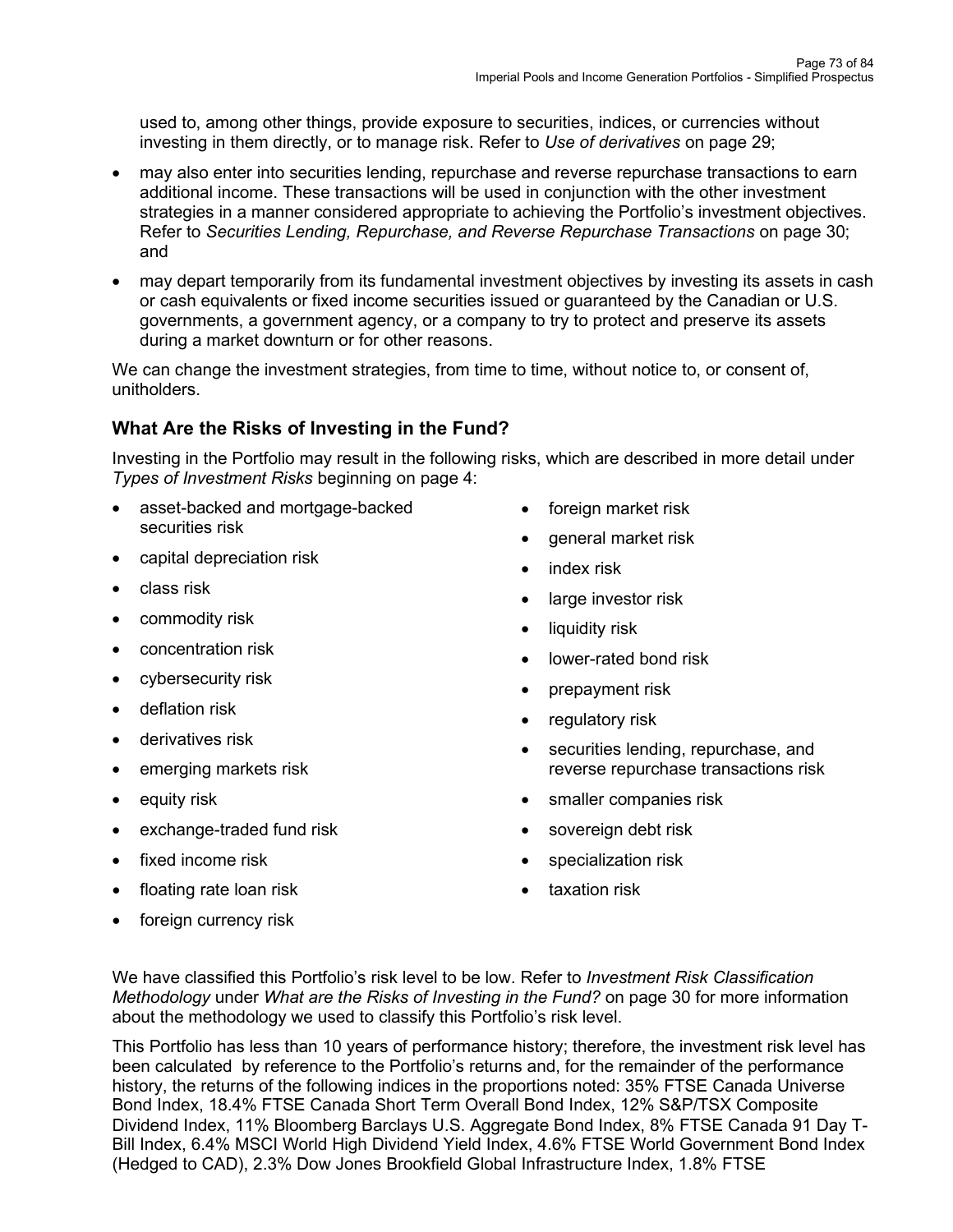EPRA/NAREIT Developed Real Estate Index (Net), 0.3% Bank of America Merrill Lynch Global High Yield Index and 0.2% Bank of America Merrill Lynch Global Broad Market Corporate Index.

Bank of America Merrill Lynch Global Broad Market Corporate Index tracks the performance of investment grade corporate debt publicly issued in the major domestic and Eurobond markets. Qualifying securities must have an investment grade rating (based on an average of Moody's, S&P and Fitch), at least 18 months to final maturity at the time of issuance, at least one year remaining term to final maturity as of the rebalancing date and a fixed coupon schedule.

Bank of America Merrill Lynch Global High Yield Index tracks the performance of below investment grade corporate debt publicly issued in the major domestic or Eurobond markets. Qualifying securities must have a below investment grade rating.

Bloomberg Barclays U.S. Aggregate Bond Index is a broad-based bond index comprised of government, corporate, mortgage and asset-backed issues, rated investment grade or higher.

Dow Jones Brookfield Global Infrastructure Index designed to measure the performance of pure-play infrastructure companies domiciled globally. The index covers all sectors of the infrastructure market. To be included in the index, a company must derive at least 70% of cash flows from infrastructure lines of business.

FTSE EPRA/NAREIT Developed Real Estate Index is a composite of the existing EPRA Europe Index, EPRA/NAREIT North America Index, and EPRA/NAREIT Asia Index. The index contains publicly quoted real estate companies that meet the EPRA Rules in 21 countries throughout Europe, North America, & Asia.

FTSE Canada 91 Day T-Bill Index measures the returns attributable to 91-day Treasury Bills.

FTSE Canada Short Term Overall Bond Index is intended to represent the Canadian short-term bond market. It contains bonds with remaining effective terms greater than or equal to one year and less than or equal to 5 years.

FTSE Canada Universe Bond Index is comprised of marketable Canadian bonds intended to reflect the performance of the broad Canadian investment-grade bond market. Returns are calculated daily and are weighted by market capitalization.

The FTSE World Government Bond Index (*WGBI*) measures the performance of fixed-rate, local currency, investment-grade sovereign bonds. The WGBI is a widely used benchmark that currently includes sovereign debt from over 20 countries, denominated in a variety of currencies, and has more than 30 years of history available. The WGBI provides a broad benchmark for the global sovereign fixed income market.

The MSCI World High Dividend Yield Index is based on the MSCI World Index, its parent index, and includes large and mid-cap stocks across 23 Developed Markets countries. The index is designed to reflect the performance of equities in the parent index (excluding REITs) with higher dividend income and quality characteristics than average dividend yields that are both sustainable and persistent. The index also applies quality screens and reviews 12-month past performance to omit stocks with potentially deteriorating fundamentals that could force them to cut or reduce dividends.

S&P/TSX Composite Dividend Index aims to provide a broad-based benchmark of Canadian dividend-paying stocks. It includes all stocks in the S&P/TSX Composite Index with positive annual dividend yields as of the latest rebalancing of the S&P/TSX Composite Index.

# **Who Should Invest in this Fund?**

The Portfolio may be suitable for you if:

• you are seeking a regular income with a secondary focus on modest capital appreciation;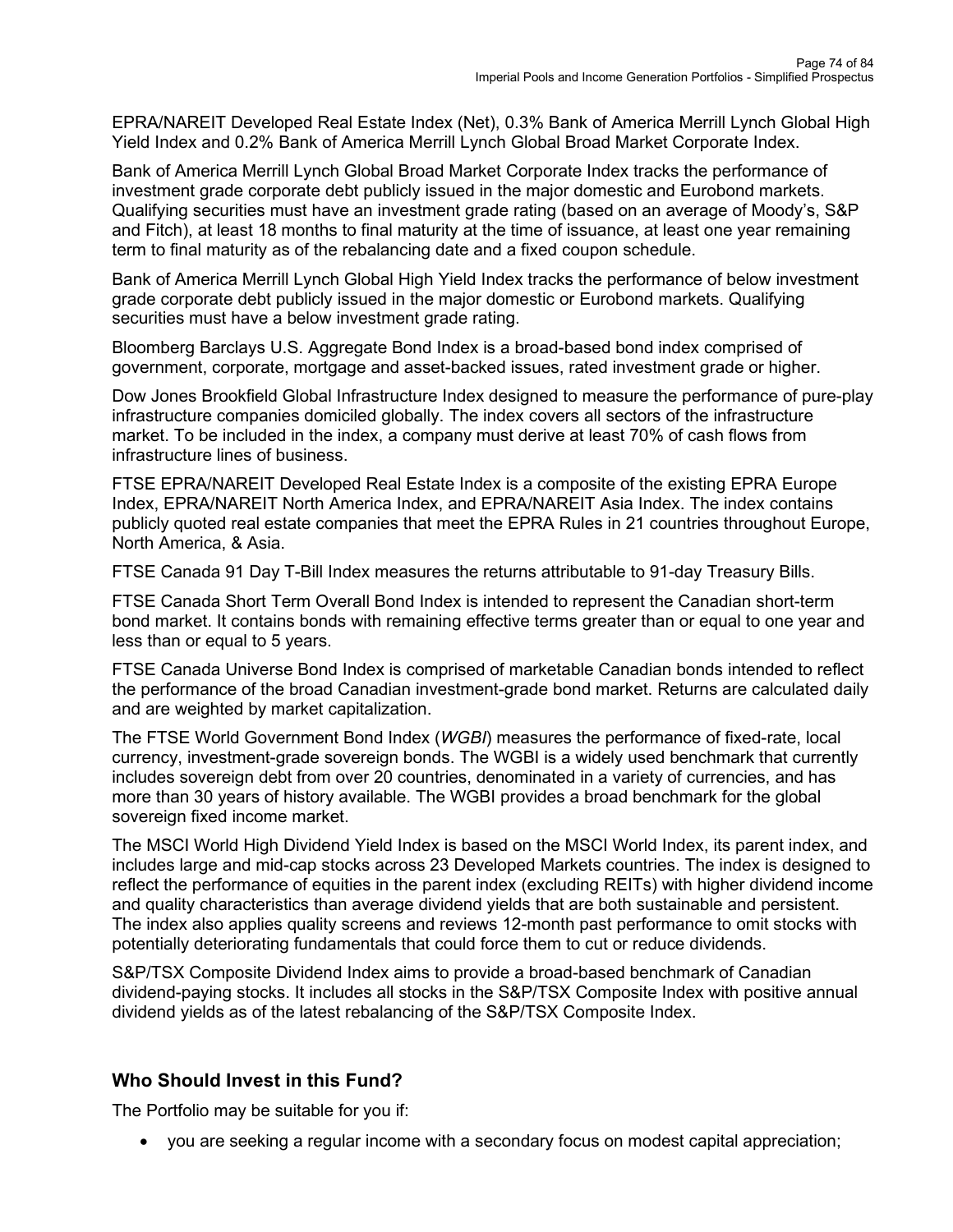- you are investing for the short to medium term; and
- you can tolerate low investment risk.

# **Distribution Policy**

The Portfolio expects to make monthly distributions. At the end of each month, the Portfolio will distribute an amount equal to approximately one-twelfth of 3% on Class T3 units and approximately one-twelfth of 4% on Class T4 units of the NAV per unit on the last day of the previous calendar year (or, if no units were outstanding at the end of the previous calendar year, the date on which the units are first available for purchase in the current calendar year). The monthly distribution will generally consist of net income, net realized capital gains, and/or return of capital. The Portfolio may make an additional distribution in December, but only to the extent required to ensure that the Portfolio will not pay income tax. The annual and monthly distribution rates may be adjusted from time to time at our discretion.

#### **If the monthly amount distributed exceeds the Portfolio's net income and net realized capital gains, such excess will constitute a return of capital.**

Generally, the Portfolio expects that the total amount of any returns of capital made by the Portfolio in any year should not exceed the amount of the net unrealized appreciation in the Portfolio's assets for the year. A distribution to you by the Portfolio that is a return of capital will not generally be included in your income. Such a distribution, however, will generally reduce the adjusted cost base of your units of the Portfolio and may, therefore, result in you realizing a greater taxable capital gain (or smaller allowable capital loss) on a future disposition of the units. Further, to the extent that the adjusted cost base of your units of the Portfolio would otherwise be a negative amount as a result of you receiving a distribution on units that is a return of capital, the negative amount will be deemed to be a capital gain realized by you from a disposition of the units and your adjusted cost base of the units would be increased by the amount of such deemed gain to zero. Refer to *Income Tax Considerations for Investors*. Depending on market conditions, a significant portion of the Portfolio's distribution may be a return of capital for a certain period of time. The amount of the distributions is not guaranteed and may change from time to time without notice to unitholders.

**Distributions are automatically reinvested in additional units of the Portfolio unless you tell us otherwise.** Refer to *Distribution Policy* on page 32 for more information.

# **Fund Expenses Indirectly Borne by Investors**

The table below shows the amount of fees and expenses of the Portfolio that would apply to each \$1,000 investment that you make, assuming that Portfolio's annual performance is a constant 5% per year, based on the assumptions set out under *Fund Expenses Indirectly Borne by Investors* on page 32.

| Fees and expenses payable<br>over |   | 1 Year | 3 Years | 5 Years | 10 Years |
|-----------------------------------|---|--------|---------|---------|----------|
| Class T3 units                    | S | 1.95   | 6.14    | 10.76   | 24.50    |
| Class T4 units                    | S | 1.95   | 6.14    | 10.76   | 24.50    |

Actual performance and Portfolio expenses may vary.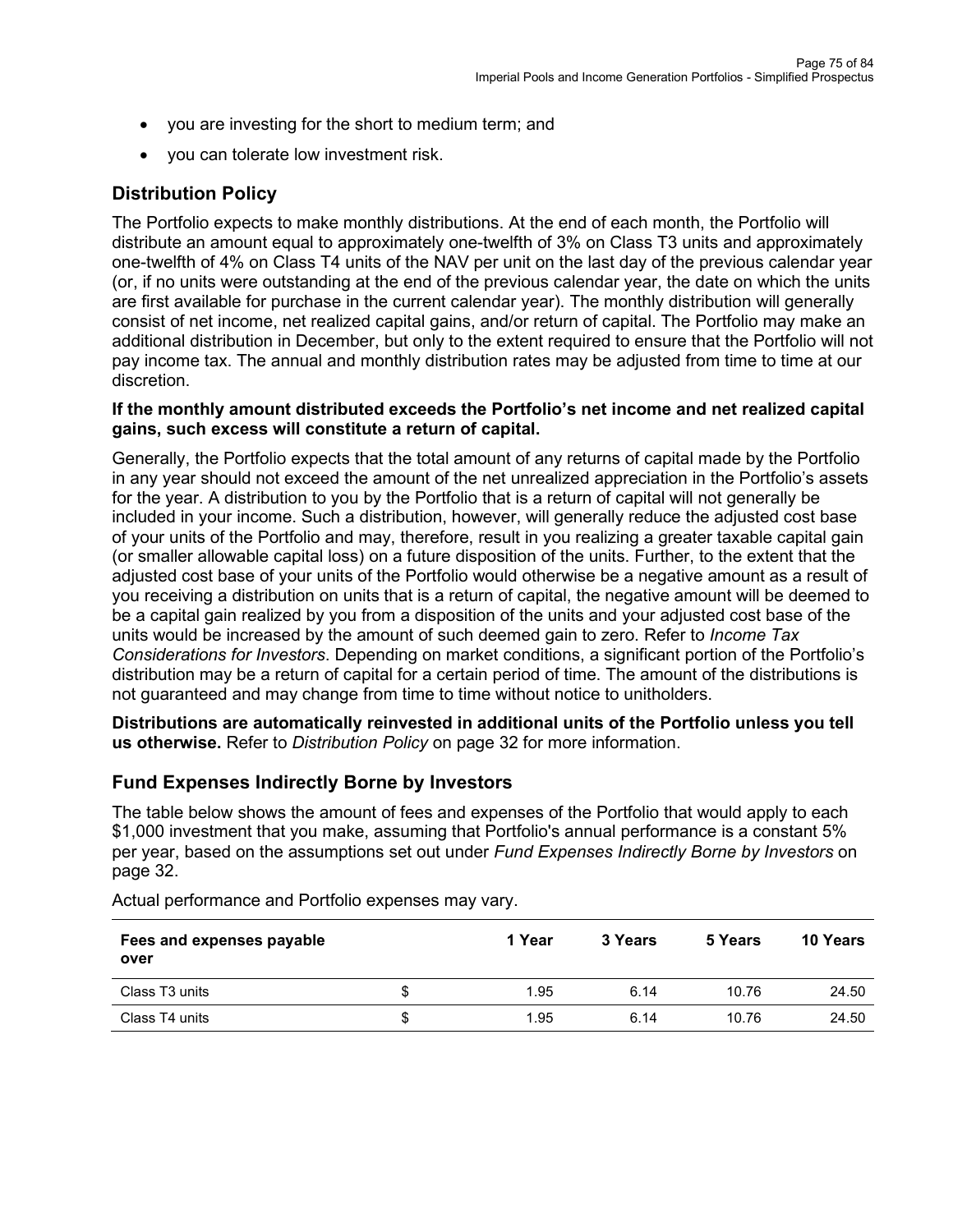# **Balanced Income Portfolio**

## **Fund Details**

| <b>Type of Fund</b>                | <b>Portfolio Advisor</b>                       | <b>Qualified investment for registered</b><br>plans |
|------------------------------------|------------------------------------------------|-----------------------------------------------------|
| Global Neutral Balanced            | CIBC Asset Management Inc.,<br>Toronto, Canada | Yes                                                 |
| <b>Classes of units</b><br>offered | Date started                                   | Annual management fee                               |
| Class T4 units                     | June 2, 2016                                   | 1.00%                                               |
| Class T5 units                     | June 1, 2016                                   | 1.00%                                               |

## **What Does the Fund Invest In?**

#### **Investment objectives**

• to provide a balance of income and capital appreciation potential by investing primarily in units of Canadian and global mutual funds.

We will not change the Portfolio's fundamental investment objectives without the consent of unitholders by a majority of votes cast at a meeting of unitholders.

#### **Investment strategies**

To achieve its investment objectives, the Portfolio:

- has, under normal market conditions, a long-term strategic asset mix of fixed income (45%-75%) and equities (25%-55%). The portfolio advisor may review and adjust the asset mix, in its sole discretion, depending on economic conditions and relative value of income and equity securities;
- invests primarily in units of mutual funds managed by us or our affiliates;
- invests in global mutual funds, which are funds that may invest their assets anywhere in the world;
- will apply an optimization process in determining the Underlying Funds and their respective allocations. The Portfolio Advisor will consider factors which include its own market expectations, each Underlying Fund's investment objective and strategies, past performance and historical volatility in the context of a diversified holding of Underlying Funds suitable for the Portfolio;
- intends to invest up to 100% of its NAV in units of its Underlying Funds but may hold cash and cash equivalents. Investments in Underlying Funds may change from time to time and the portfolio advisor may add or remove Underlying Funds;
- may invest directly in equity securities and fixed income securities;
- may invest in index participation units;
- may consider environmental, social, and governance factors;
- may use derivatives such as options, futures, forward contracts, swaps, and other similar instruments, in a manner considered appropriate to achieving the Portfolio's investment objectives. Derivatives may be used for hedging and non-hedging purposes. Derivatives may be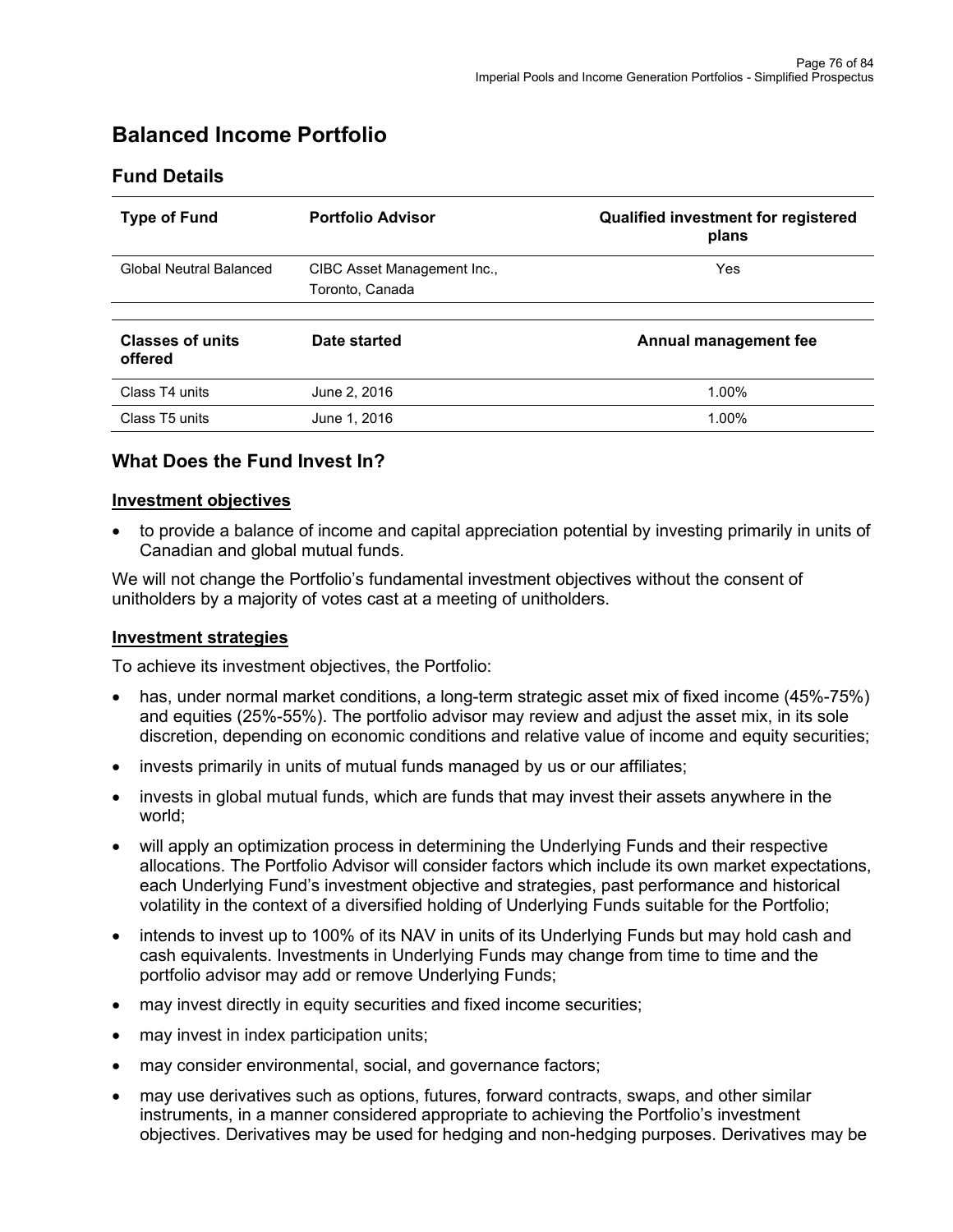used to, among other things, provide exposure to securities, indices, or currencies without investing in them directly, or to manage risk. Refer to *Use of derivatives* on page 29;

- may also enter into securities lending, repurchase and reverse repurchase transactions to earn additional income. These transactions will be used in conjunction with the other investment strategies in a manner considered appropriate to achieving the Portfolio's investment objectives. Refer to *Securities Lending, Repurchase, and Reverse Repurchase Transactions* on page 30; and
- may depart temporarily from its fundamental investment objectives by investing its assets in cash or cash equivalents or fixed income securities issued or guaranteed by the Canadian or U.S. governments, a government agency, or a company to try to protect and preserve its assets during a market downturn or for other reasons.

We can change the investment strategies, from time to time, without notice to, or consent of, unitholders.

# **What Are the Risks of Investing in the Fund?**

Investing in the Portfolio may result in the following risks, which are described in more detail under *Types of Investment Risks* beginning on page 4:

- asset-backed and mortgage-backed securities risk
- capital depreciation risk
- class risk
- commodity risk
- concentration risk
- cybersecurity risk
- deflation risk
- derivatives risk
- emerging markets risk
- equity risk
- exchange-traded fund risk
- fixed income risk
- floating rate loan risk
- foreign currency risk
- foreign market risk
- general market risk
- index risk
- large investor risk
- liquidity risk
- lower-rated bond risk
- prepayment risk
- regulatory risk
- securities lending, repurchase, and reverse repurchase transactions risk
- smaller companies risk
- sovereign debt risk
- specialization risk
- taxation risk

We have classified this Portfolio's risk level to be low. Refer to *Investment Risk Classification Methodology* under *What are the Risks of Investing in the Fund?* on page 30 for more information about the methodology we used to classify this Portfolio's risk level.

This Portfolio has less than 10 years of performance history; therefore, the investment risk level has been calculated by reference to the Portfolio's returns and, for the remainder of the performance history, the returns of the following indices in the proportions noted: 20.7% FTSE Canada Universe Bond Index, 18% Bloomberg Barclays U.S. Aggregate Bond Index, 15.3% S&P/TSX Composite Dividend Index, 13.5% MSCI World High Dividend Yield Index, 10% FTSE Canada 91 Day T-Bill Index, 9% FTSE Canada Short Term Overall Bond Index, 6.3% FTSE World Government Bond Index (Hedged to CAD), 3.6% Dow Jones Brookfield Global Infrastructure Index, 2.9% FTSE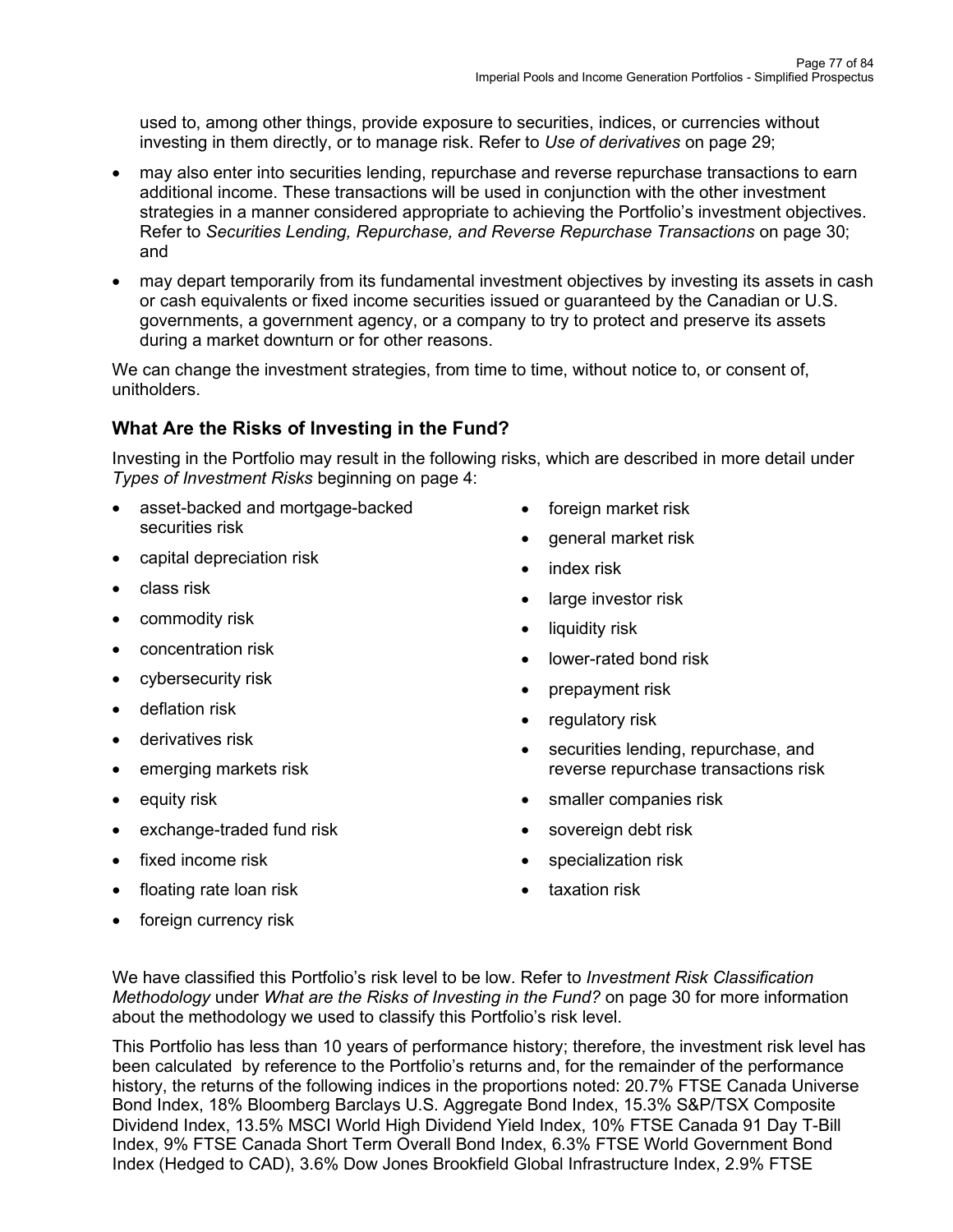EPRA/NAREIT Developed Real Estate Index (Net), 0.5% Bank of America Merrill Lynch Global High Yield Index and 0.2% Bank of America Merrill Lynch Global Broad Market Corporate Index.

Bank of America Merrill Lynch Global Broad Market Corporate Index tracks the performance of investment grade corporate debt publicly issued in the major domestic and Eurobond markets. Qualifying securities must have an investment grade rating (based on an average of Moody's, S&P and Fitch), at least 18 months to final maturity at the time of issuance, at least one year remaining term to final maturity as of the rebalancing date and a fixed coupon schedule.

Bank of America Merrill Lynch Global High Yield Index tracks the performance of below investment grade corporate debt publicly issued in the major domestic or Eurobond markets. Qualifying securities must have a below investment grade rating.

Bloomberg Barclays U.S. Aggregate Bond Index is a broad-based bond index comprised of government, corporate, mortgage and asset-backed issues, rated investment grade or higher.

Dow Jones Brookfield Global Infrastructure Index designed to measure the performance of pure-play infrastructure companies domiciled globally. The index covers all sectors of the infrastructure market. To be included in the index, a company must derive at least 70% of cash flows from infrastructure lines of business.

FTSE EPRA/NAREIT Developed Real Estate Index is a composite of the existing EPRA Europe Index, EPRA/NAREIT North America Index, and EPRA/NAREIT Asia Index. The index contains publicly quoted real estate companies that meet the EPRA Rules in 21 countries throughout Europe, North America, & Asia.

FTSE Canada 91 Day T-Bill Index measures the returns attributable to 91-day Treasury Bills.

FTSE Canada Short Term Overall Bond Index is intended to represent the Canadian short-term bond market. It contains bonds with remaining effective terms greater than or equal to one year and less than or equal to 5 years.

FTSE Canada Universe Bond Index is comprised of marketable Canadian bonds intended to reflect the performance of the broad Canadian investment-grade bond market. Returns are calculated daily and are weighted by market capitalization.

The FTSE World Government Bond Index (*WGBI*) measures the performance of fixed-rate, local currency, investment-grade sovereign bonds. The WGBI is a widely used benchmark that currently includes sovereign debt from over 20 countries, denominated in a variety of currencies, and has more than 30 years of history available. The WGBI provides a broad benchmark for the global sovereign fixed income market.

The MSCI World High Dividend Yield Index is based on the MSCI World Index, its parent index, and includes large and mid-cap stocks across 23 Developed Markets countries. The index is designed to reflect the performance of equities in the parent index (excluding REITs) with higher dividend income and quality characteristics than average dividend yields that are both sustainable and persistent. The index also applies quality screens and reviews 12-month past performance to omit stocks with potentially deteriorating fundamentals that could force them to cut or reduce dividends.

S&P/TSX Composite Dividend Index aims to provide a broad-based benchmark of Canadian dividend-paying stocks. It includes all stocks in the S&P/TSX Composite Index with positive annual dividend yields as of the latest rebalancing of the S&P/TSX Composite Index.

# **Who Should Invest in this Fund?**

The Portfolio may be suitable for you if:

- you are seeking a regular income with a secondary focus on capital appreciation;
- you are investing for the medium term; and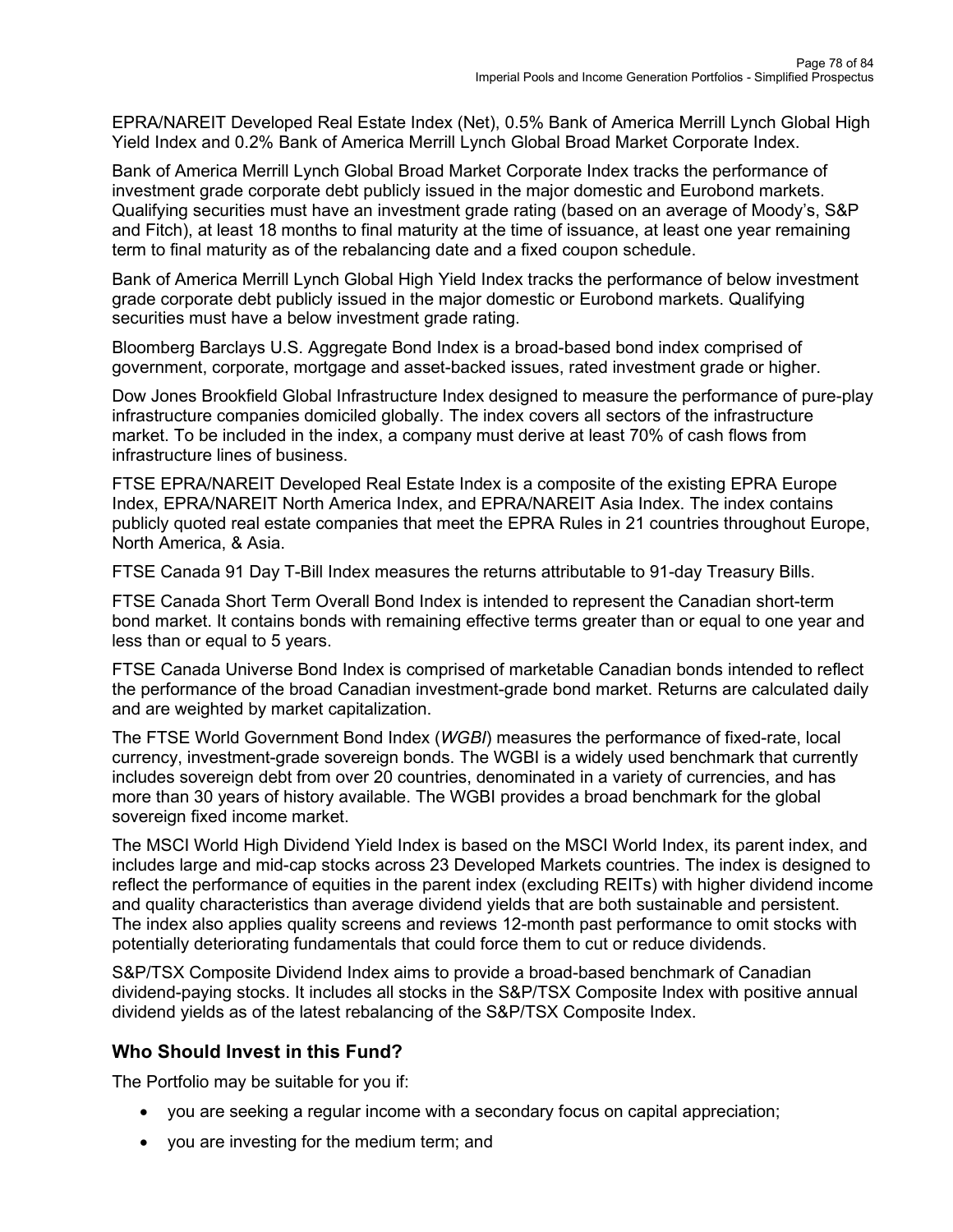• you can tolerate low investment risk.

# **Distribution Policy**

The Portfolio expects to make monthly distributions. At the end of each month, the Portfolio will distribute an amount equal to approximately one-twelfth of 4% on Class T4 units and approximately one-twelfth of 5% on Class T5 units of the NAV per unit on the last day of the previous calendar year (or, if no units were outstanding at the end of the previous calendar year, the date on which the units are first available for purchase in the current calendar year). The monthly distribution will generally consist of net income, net realized capital gains, and/or return of capital. The Portfolio may make an additional distribution in December, but only to the extent required to ensure that the Portfolio will not pay income tax. The annual and monthly distribution rates may be adjusted from time to time at our discretion.

#### **If the monthly amount distributed exceeds the Portfolio's net income and net realized capital gains, such excess will constitute a return of capital.**

Generally, the Portfolio expects that the total amount of any returns of capital made by the Portfolio in any year should not exceed the amount of the net unrealized appreciation in the Portfolio's assets for the year. A distribution to you by the Portfolio that is a return of capital will not generally be included in your income. Such a distribution, however, will generally reduce the adjusted cost base of your units of the Portfolio and may, therefore, result in you realizing a greater taxable capital gain (or smaller allowable capital loss) on a future disposition of the units. Further, to the extent that the adjusted cost base of your units of the Portfolio would otherwise be a negative amount as a result of you receiving a distribution on units that is a return of capital, the negative amount will be deemed to be a capital gain realized by you from a disposition of the units and your adjusted cost base of the units would be increased by the amount of such deemed gain to zero. Refer to *Income Tax Considerations for Investors*. Depending on market conditions, a significant portion of the Portfolio's distribution may be a return of capital for a certain period of time. The amount of the distributions is not guaranteed and may change from time to time without notice to unitholders.

**Distributions are automatically reinvested in additional units of the Portfolio unless you tell us otherwise.** Refer to *Distribution Policy* on page 32 for more information.

## **Fund Expenses Indirectly Borne by Investors**

The table below shows the amount of fees and expenses of the Portfolio that would apply to each \$1,000 investment that you make, assuming that Portfolio's annual performance is a constant 5% per year, based on the assumptions set out under *Fund Expenses Indirectly Borne by Investors* on page 32.

| Fees and expenses payable<br>over |   | 1 Year | 3 Years | 5 Years | 10 Years |
|-----------------------------------|---|--------|---------|---------|----------|
| Class T4 units                    |   | 2.15   | 6.78    | 11.89   | 27.07    |
| Class T5 units                    | Ъ | 2.15   | 6.78    | 11.89   | 27.07    |

Actual performance and Portfolio expenses may vary.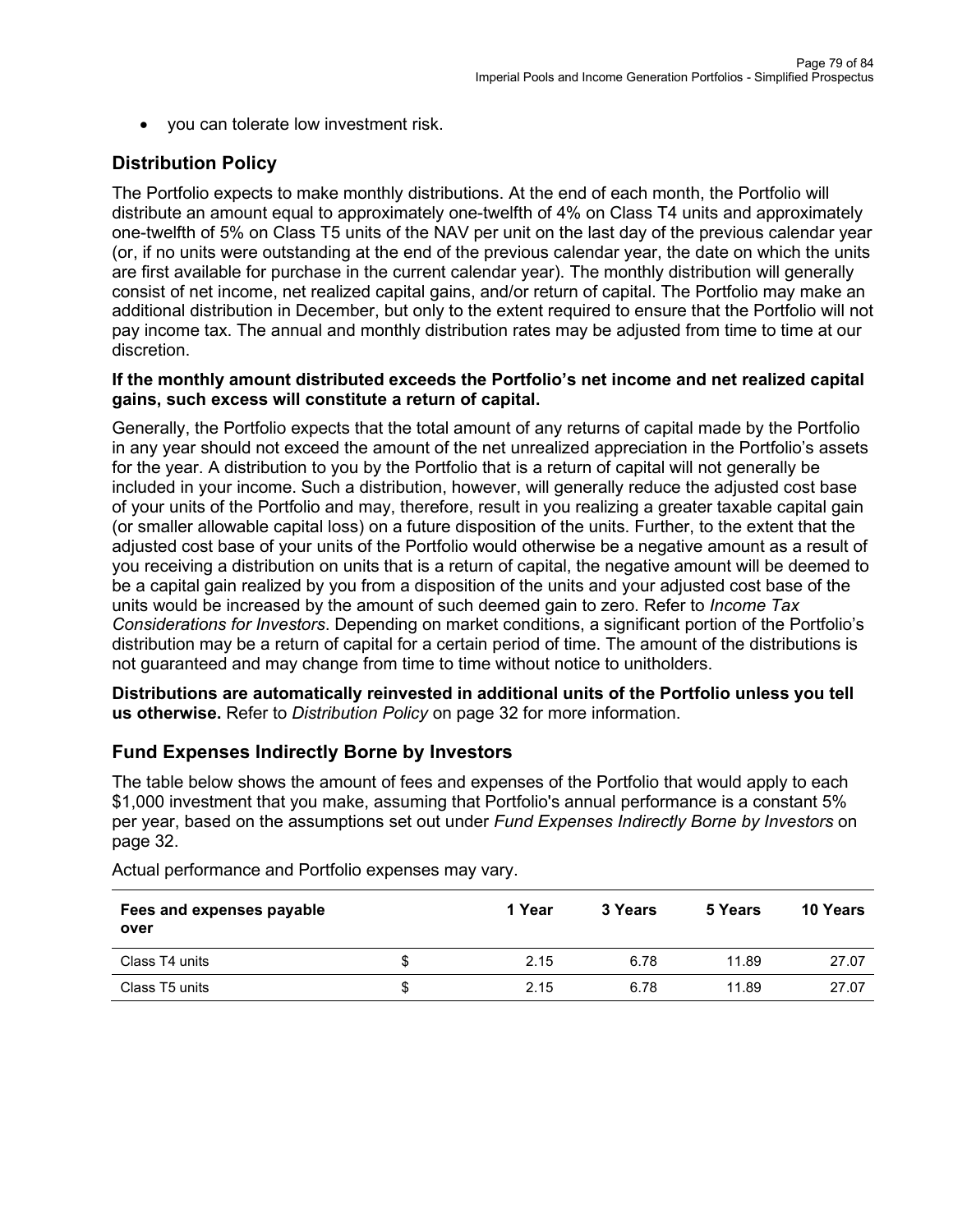# **Enhanced Income Portfolio**

## **Fund Details**

| <b>Type of Fund</b>                | <b>Portfolio Advisor</b>                       | Qualified investment for registered<br>plans |
|------------------------------------|------------------------------------------------|----------------------------------------------|
| <b>Global Equity Balanced</b>      | CIBC Asset Management Inc.,<br>Toronto, Canada | <b>Yes</b>                                   |
| <b>Classes of units</b><br>offered | Date started                                   | Annual management fee                        |
| Class T5 units                     | June 1, 2016                                   | 1.00%                                        |
| Class T6 units                     | June 3, 2016                                   | 1.00%                                        |

## **What Does the Fund Invest In?**

#### **Investment objectives**

• to provide a mix of income and moderate capital appreciation potential by investing primarily in units of Canadian and global mutual funds.

We will not change the Portfolio's fundamental investment objectives without the consent of unitholders by a majority of votes cast at a meeting of unitholders.

#### **Investment strategies**

To achieve its investment objectives, the Portfolio:

- has, under normal market conditions, a long-term strategic asset mix of fixed income (20%-50%) and equities (50%-80%). The portfolio advisor may review and adjust the asset mix, in its sole discretion, depending on economic conditions and relative value of income and equity securities;
- invests primarily in units of mutual funds managed by us or our affiliates;
- invests in global mutual funds, which are funds that may invest their assets anywhere in the world;
- will apply an optimization process in determining the Underlying Funds and their respective allocations. The Portfolio Advisor will consider factors which include its own market expectations, each Underlying Fund's investment objective and strategies, past performance and historical volatility in the context of a diversified holding of Underlying Funds suitable for the Portfolio;
- intends to invest up to 100% of its NAV in units of its Underlying Funds but may hold cash and cash equivalents. Investments in Underlying Funds may change from time to time and the portfolio advisor may add or remove Underlying Funds;
- may invest directly in equity securities and fixed income securities;
- may invest in index participation units;
- may consider environmental, social, and governance factors;
- may use derivatives such as options, futures, forward contracts, swaps, and other similar instruments, in a manner considered appropriate to achieving the Portfolio's investment objectives. Derivatives may be used for hedging and non-hedging purposes. Derivatives may be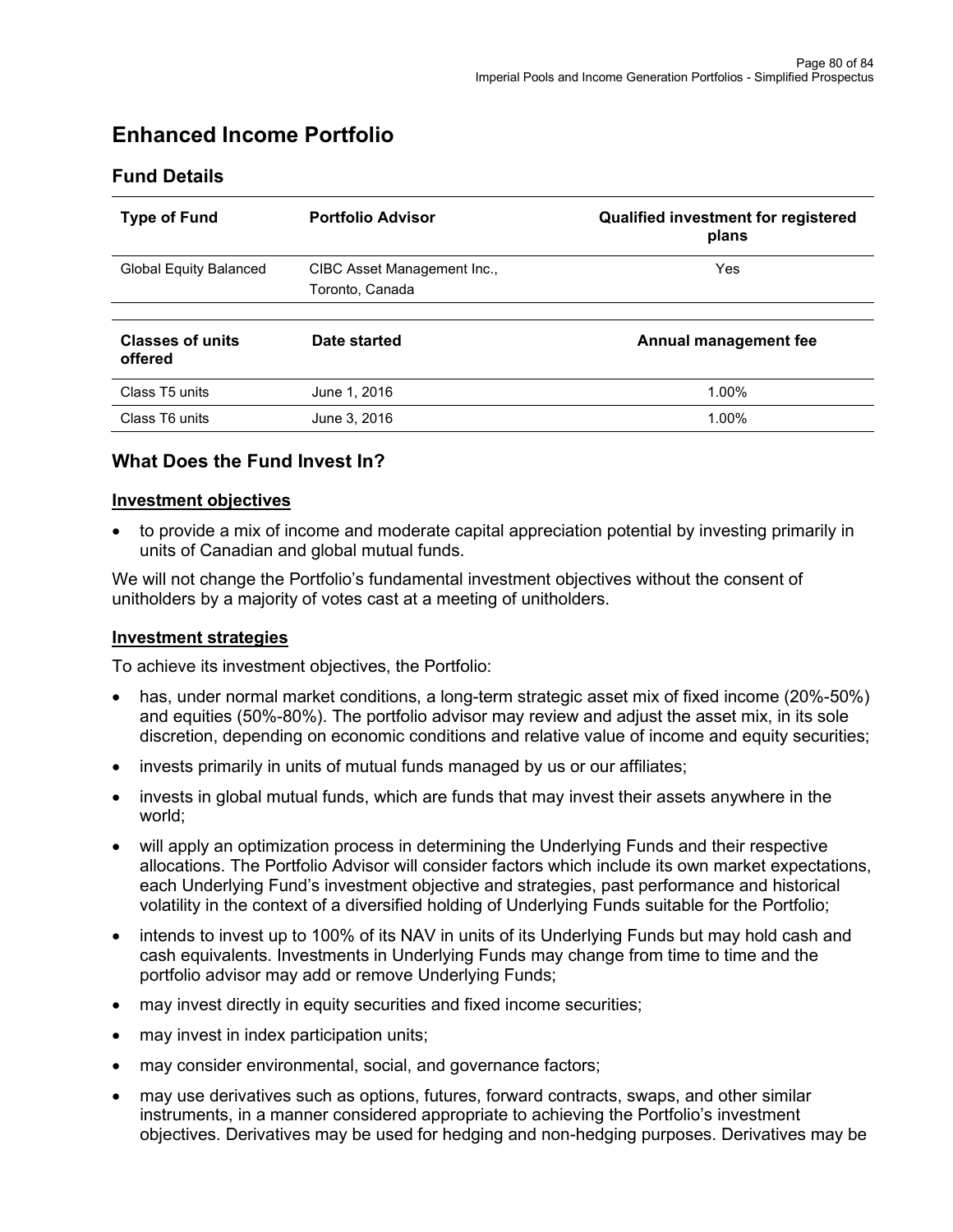used to, among other things, provide exposure to securities, indices, or currencies without investing in them directly, or to manage risk. Refer to *Use of derivatives* on page 29;

- may also enter into securities lending, repurchase and reverse repurchase transactions to earn additional income. These transactions will be used in conjunction with the other investment strategies in a manner considered appropriate to achieving the Portfolio's investment objectives. Refer to *Securities Lending, Repurchase, and Reverse Repurchase Transactions* on page 30; and
- may depart temporarily from its fundamental investment objectives by investing its assets in cash or cash equivalents or fixed income securities issued or guaranteed by the Canadian or U.S. governments, a government agency, or a company to try to protect and preserve its assets during a market downturn or for other reasons.

We can change the investment strategies, from time to time, without notice to, or consent of, unitholders.

# **What Are the Risks of Investing in the Fund?**

Investing in the Portfolio may result in the following risks, which are described in more detail under *Types of Investment Risks* beginning on page 4:

- asset-backed and mortgage-backed securities risk
- capital depreciation risk
- class risk
- commodity risk
- concentration risk
- cybersecurity risk
- deflation risk
- derivatives risk
- emerging markets risk
- equity risk
- exchange-traded fund risk
- fixed income risk
- floating rate loan risk
- foreign currency risk
- foreign market risk
- general market risk
- index risk
- large investor risk
- liquidity risk
- lower-rated bond risk
- prepayment risk
- regulatory risk
- securities lending, repurchase, and reverse repurchase transactions risk
- smaller companies risk
- sovereign debt risk
- specialization risk
- taxation risk

We have classified this Portfolio's risk level to be low to medium. Refer to *Investment Risk Classification Methodology* under *What are the Risks of Investing in the Fund?* on page 30 for more information about the methodology we used to classify this Portfolio's risk level.

This Portfolio has less than 10 years of performance history; therefore, the investment risk level has been calculated by reference to the Portfolio's returns and, for the remainder of the performance history, the returns of the following indices in the proportions noted: 22.9% S&P/TSX Composite Dividend Index, 20.2% MSCI World High Dividend Yield Index, 13.2% Bloomberg Barclays U.S. Aggregate Bond Index, 12% FTSE Canada 91 Day T-Bill Index, 7.1% Dow Jones Brookfield Global Infrastructure Index, 7% FTSE Canada Universe Bond Index, 5.6% FTSE EPRA/NAREIT Developed Real Estate Index (Net), 5.3% FTSE Canada Short Term Overall Bond Index, 5.3% FTSE World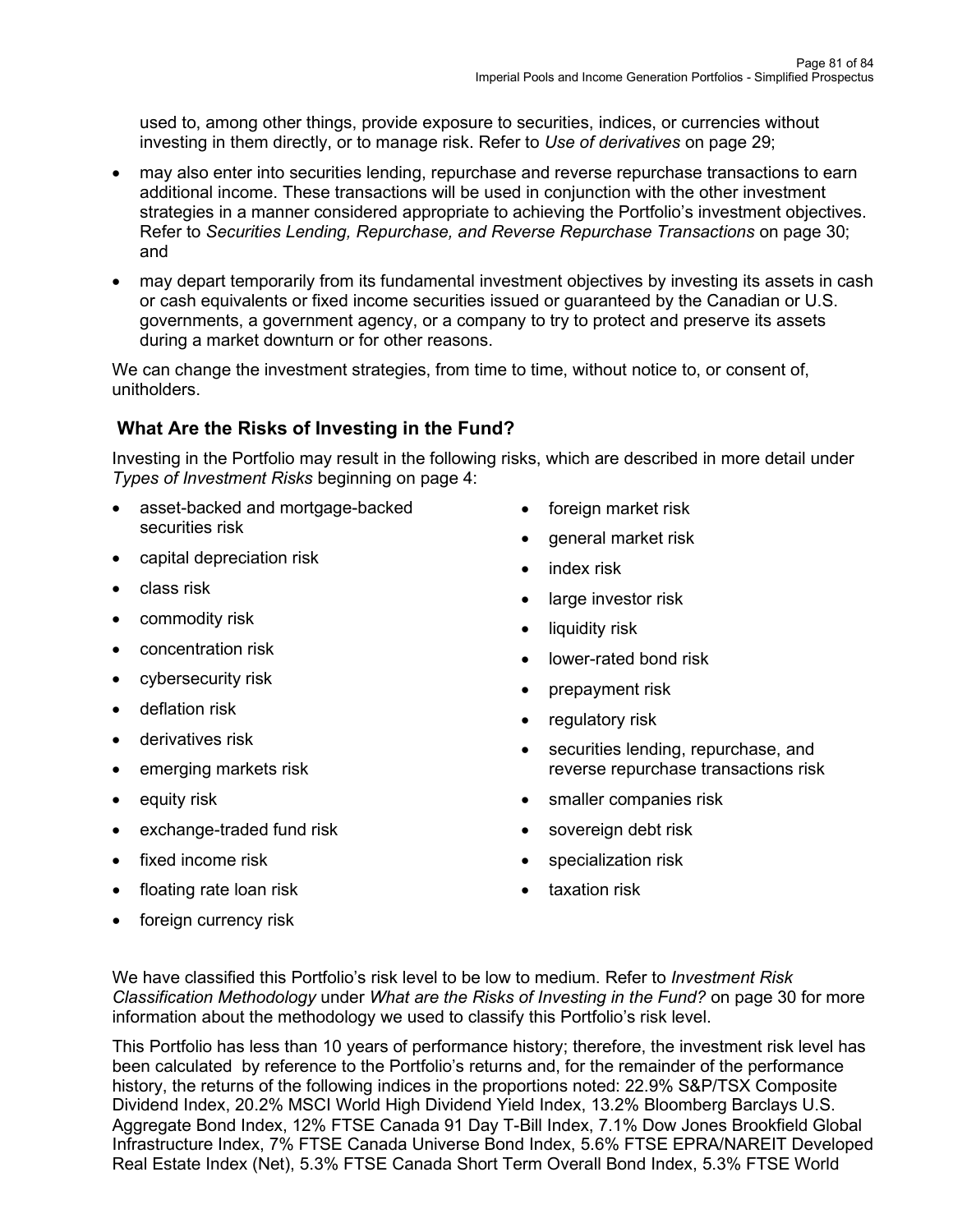Government Bond Index (Hedged to CAD), 1.0% Bank of America Merrill Lynch Global High Yield Index and 0.4% Bank of America Merrill Lynch Global Broad Market Corporate Index.

Bank of America Merrill Lynch Global Broad Market Corporate Index tracks the performance of investment grade corporate debt publicly issued in the major domestic and Eurobond markets. Qualifying securities must have an investment grade rating (based on an average of Moody's, S&P and Fitch), at least 18 months to final maturity at the time of issuance, at least one year remaining term to final maturity as of the rebalancing date and a fixed coupon schedule.

Bank of America Merrill Lynch Global High Yield Index tracks the performance of below investment grade corporate debt publicly issued in the major domestic or Eurobond markets. Qualifying securities must have a below investment grade rating.

Bloomberg Barclays U.S. Aggregate Bond Index is a broad-based bond index comprised of government, corporate, mortgage and asset-backed issues, rated investment grade or higher.

Dow Jones Brookfield Global Infrastructure Index designed to measure the performance of pure-play infrastructure companies domiciled globally. The index covers all sectors of the infrastructure market. To be included in the index, a company must derive at least 70% of cash flows from infrastructure lines of business.

FTSE EPRA/NAREIT Developed Real Estate Index is a composite of the existing EPRA Europe Index, EPRA/NAREIT North America Index, and EPRA/NAREIT Asia Index. The index contains publicly quoted real estate companies that meet the EPRA Rules in 21 countries throughout Europe, North America, & Asia.

FTSE Canada 91 Day T-Bill Index measures the returns attributable to 91-day Treasury Bills.

FTSE Canada Short Term Overall Bond Index is intended to represent the Canadian short-term bond market. It contains bonds with remaining effective terms greater than or equal to one year and less than or equal to 5 years.

FTSE Canada Universe Bond Index is comprised of marketable Canadian bonds intended to reflect the performance of the broad Canadian investment-grade bond market. Returns are calculated daily and are weighted by market capitalization.

The FTSE World Government Bond Index (*WGBI*) measures the performance of fixed-rate, local currency, investment-grade sovereign bonds. The WGBI is a widely used benchmark that currently includes sovereign debt from over 20 countries, denominated in a variety of currencies, and has more than 30 years of history available. The WGBI provides a broad benchmark for the global sovereign fixed income market.

The MSCI World High Dividend Yield Index is based on the MSCI World Index, its parent index, and includes large and mid-cap stocks across 23 Developed Markets countries. The index is designed to reflect the performance of equities in the parent index (excluding REITs) with higher dividend income and quality characteristics than average dividend yields that are both sustainable and persistent. The index also applies quality screens and reviews 12-month past performance to omit stocks with potentially deteriorating fundamentals that could force them to cut or reduce dividends.

S&P/TSX Composite Dividend Index aims to provide a broad-based benchmark of Canadian dividend-paying stocks. It includes all stocks in the S&P/TSX Composite Index with positive annual dividend yields as of the latest rebalancing of the S&P/TSX Composite Index.

# **Who Should Invest in this Fund?**

The Portfolio may be suitable for you if:

• you are seeking a regular income with long term capital appreciation potential;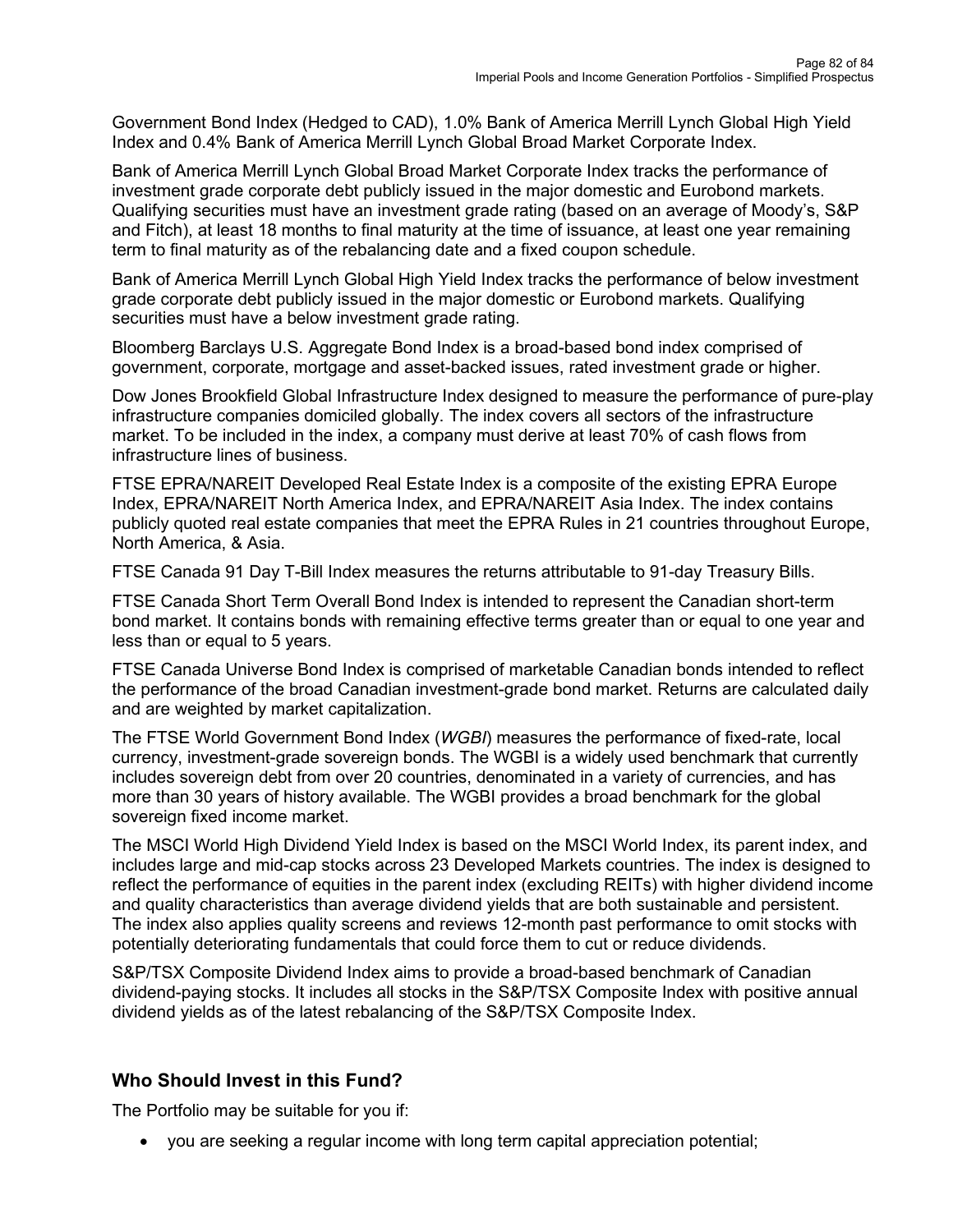- you are investing for the medium to long term; and
- you can tolerate low to medium investment risk.

# **Distribution Policy**

The Portfolio expects to make monthly distributions. At the end of each month, the Portfolio will distribute an amount equal to approximately one-twelfth of 5% on Class T5 units and approximately one-twelfth of 6% on Class T6 units of the NAV per unit on the last day of the previous calendar year (or, if no units were outstanding at the end of the previous calendar year, the date on which the units are first available for purchase in the current calendar year). The monthly distribution will generally consist of net income, net realized capital gains, and/or return of capital. The Portfolio may make an additional distribution in December, but only to the extent required to ensure that the Portfolio will not pay income tax. The annual and monthly distribution rates may be adjusted from time to time at our discretion.

#### **If the monthly amount distributed exceeds the Portfolio's net income and net realized capital gains, such excess will constitute a return of capital.**

Generally, the Portfolio expects that the total amount of any returns of capital made by the Portfolio in any year should not exceed the amount of the net unrealized appreciation in the Portfolio's assets for the year. A distribution to you by the Portfolio that is a return of capital will not generally be included in your income. Such a distribution, however, will generally reduce the adjusted cost base of your units of the Portfolio and may, therefore, result in you realizing a greater taxable capital gain (or smaller allowable capital loss) on a future disposition of the units. Further, to the extent that the adjusted cost base of your units of the Portfolio would otherwise be a negative amount as a result of you receiving a distribution on units that is a return of capital, the negative amount will be deemed to be a capital gain realized by you from a disposition of the units and your adjusted cost base of the units would be increased by the amount of such deemed gain to zero. Refer to *Income Tax Considerations for Investors*. Depending on market conditions, a significant portion of the Portfolio's distribution may be a return of capital for a certain period of time. The amount of the distributions is not guaranteed and may change from time to time without notice to unitholders.

**Distributions are automatically reinvested in additional units of the Portfolio unless you tell us otherwise.** Refer to *Distribution Policy* on page 32 for more information.

## **Fund Expenses Indirectly Borne by Investors**

The table below shows the amount of fees and expenses of the Portfolio that would apply to each \$1,000 investment that you make, assuming that Portfolio's annual performance is a constant 5% per year, based on the assumptions set out under *Fund Expenses Indirectly Borne by Investors* on page 32.

| Fees and expenses payable<br>over |   | 1 Year | 3 Years | 5 Years | <b>10 Years</b> |
|-----------------------------------|---|--------|---------|---------|-----------------|
| Class T5 units                    | S | 2.36   | 7.44    | 13.04   | 29.67           |
| Class T6 units                    | S | 2.36   | 7.44    | 13.04   | 29.67           |

Actual performance and Portfolio expenses may vary.